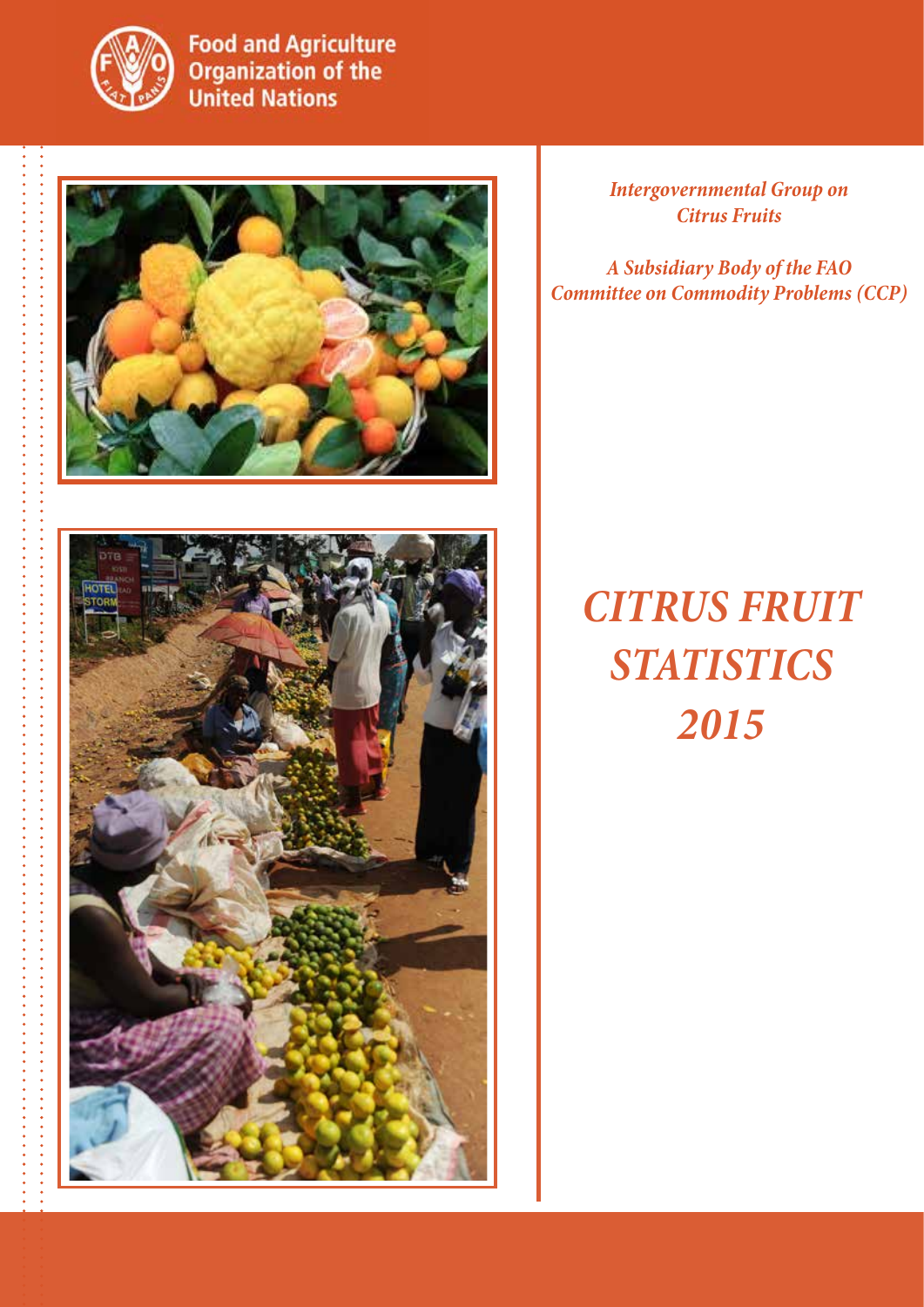### *Citrus Fruit Statistics 2015*

*Market and Policy Analyses of Raw Materials, Horticulture and Tropical (RAMHOT) Products Team*

*Trade and Markets Division*

FOOD AND AGRICULTURE ORGANIZATION OF THE UNITED NATIONS Rome, 2016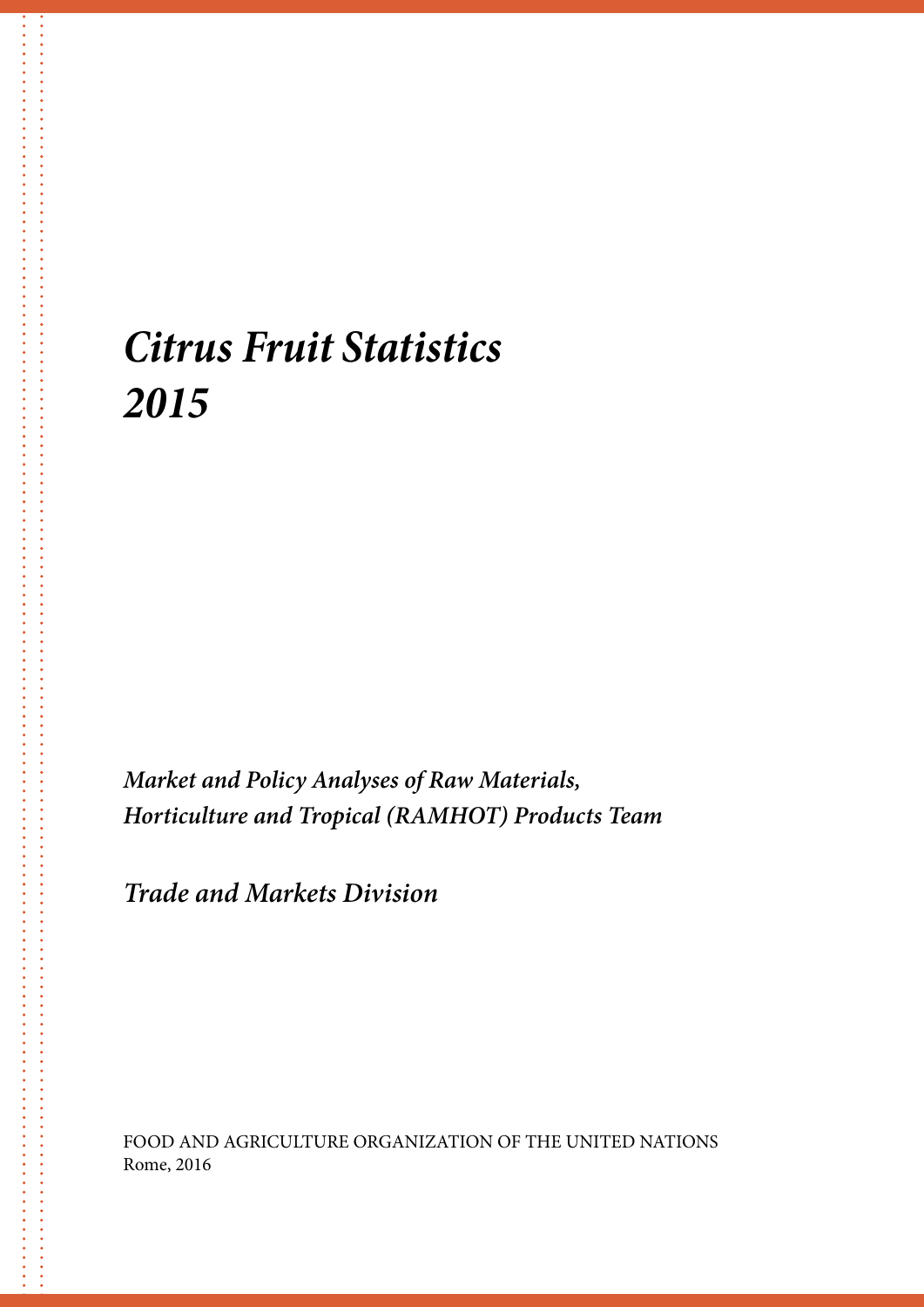The designations employed and the presentation of material in this information product do not imply the expression of any opinion whatsoever on the part of the Food and Agriculture Organization of the United Nations (FAO) concerning the legal or development status of any country, territory, city or area or of its authorities, or concerning the delimitation of its frontiers or boundaries. The mention of specific companies or products of manufacturers, whether or not these have been patented, does not imply that these have been endorsed or recommended by FAO in preference to others of a similar nature that are not mentioned.

The views expressed in this information product are those of the author(s) and do not necessarily reflect the views or policies of FAO.

FAO encourages the use, reproduction and dissemination of material in this information product. Except where otherwise indicated, material may be copied, downloaded and printed for private study, research and teaching purposes, or for use in non-commercial products or services, provided that appropriate acknowledgement of FAO as the source and copyright holder is given and that FAO's endorsement of users' views, products or services is not implied in any way.

All requests for translation and adaptation rights, and for resale and other commercial use rights should be made via www.fao.org/contact-us/licence-request or addressed to copyright@fao.org.

FAO information products are available on the FAO website (www.fao.org/publications) and can be purchased through publications-sales@fao.org.

© FAO 2016

Cover photographs: ©FAO/Simon Maina ©Flickr.com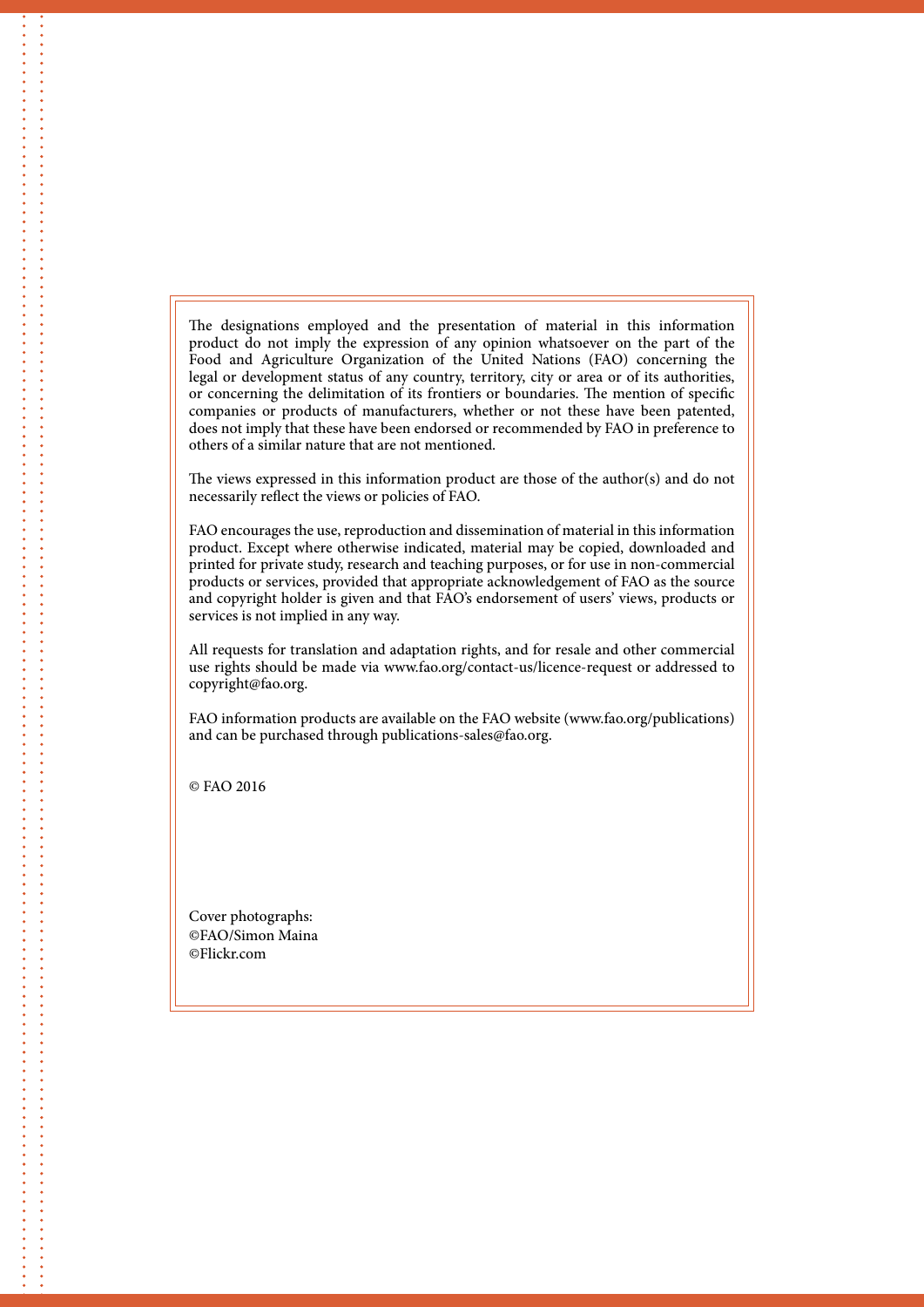### **CONTENTS**

| <b>FOREWORD</b>        |                                                               | iv        |
|------------------------|---------------------------------------------------------------|-----------|
|                        | STATISTICAL TABLES                                            | $1 - 47$  |
|                        | I. Fresh citrus fruit: World production by types              | $2 - 8$   |
| Table 1 - Total citrus |                                                               |           |
| Table 2 - Oranges      |                                                               |           |
| Table 3 - Tangerines   |                                                               |           |
|                        | Table 4 - Lemons and limes                                    |           |
| Table 5 - Grapefruit   |                                                               |           |
|                        | II. Fresh citrus fruit: World exports by principal countries  | $9-13$    |
| Table 6 -              | Total citrus                                                  |           |
| Table 7 -              | Oranges                                                       |           |
| Table 8 -              | Tangerines                                                    |           |
| Table 9 -              | Lemons and limes                                              |           |
| Table 10 -             | Grapefruit                                                    |           |
|                        | III. Fresh citrus fruit: World imports by principal countries | $14 - 22$ |
| Table 11 -             | Total citrus                                                  |           |
| Table 12 -             | Oranges                                                       |           |
|                        | Table 13 - Tangerines                                         |           |
| Table 14 -             | Lemons and limes                                              |           |
| Table 15 -             | Grapefruit                                                    |           |
|                        | IV. Processing and trade                                      | $23 - 43$ |
| Table 16 -             | Total citrus utilization for processing                       |           |
| Table 17 -             | Oranges utilization for processing                            |           |
| Table 18 -             | Tangerines utilization for processing                         |           |
| Table 19 -             | Lemons and limes utilization for processing                   |           |
| Table 20 -             | Grapefruit utilization for processing                         |           |
| Table $21 -$           | Output of citrus products in selected countries               |           |
| Table 22 -             | Exports of concentrated and single strength orange juice      |           |
| Table 23 -             | Exports of concentrated and single strength lemon juice       |           |
| Table 24 -             | Exports of concentrated and single strength grapefruit juice  |           |
| Table 25 -             | Imports of concentrated and single strength orange juice      |           |
| Table 26 -             | Imports of concentrated and single strength lemon juice       |           |
| Table 27 -             | Imports of concentrated and single strength grapefruit juice  |           |
| V. Prices              |                                                               | 44-47     |
| Table 28 -             | Grower prices in selected countries                           |           |
| Table 29 -             | Wholesale prices in major importing markets                   |           |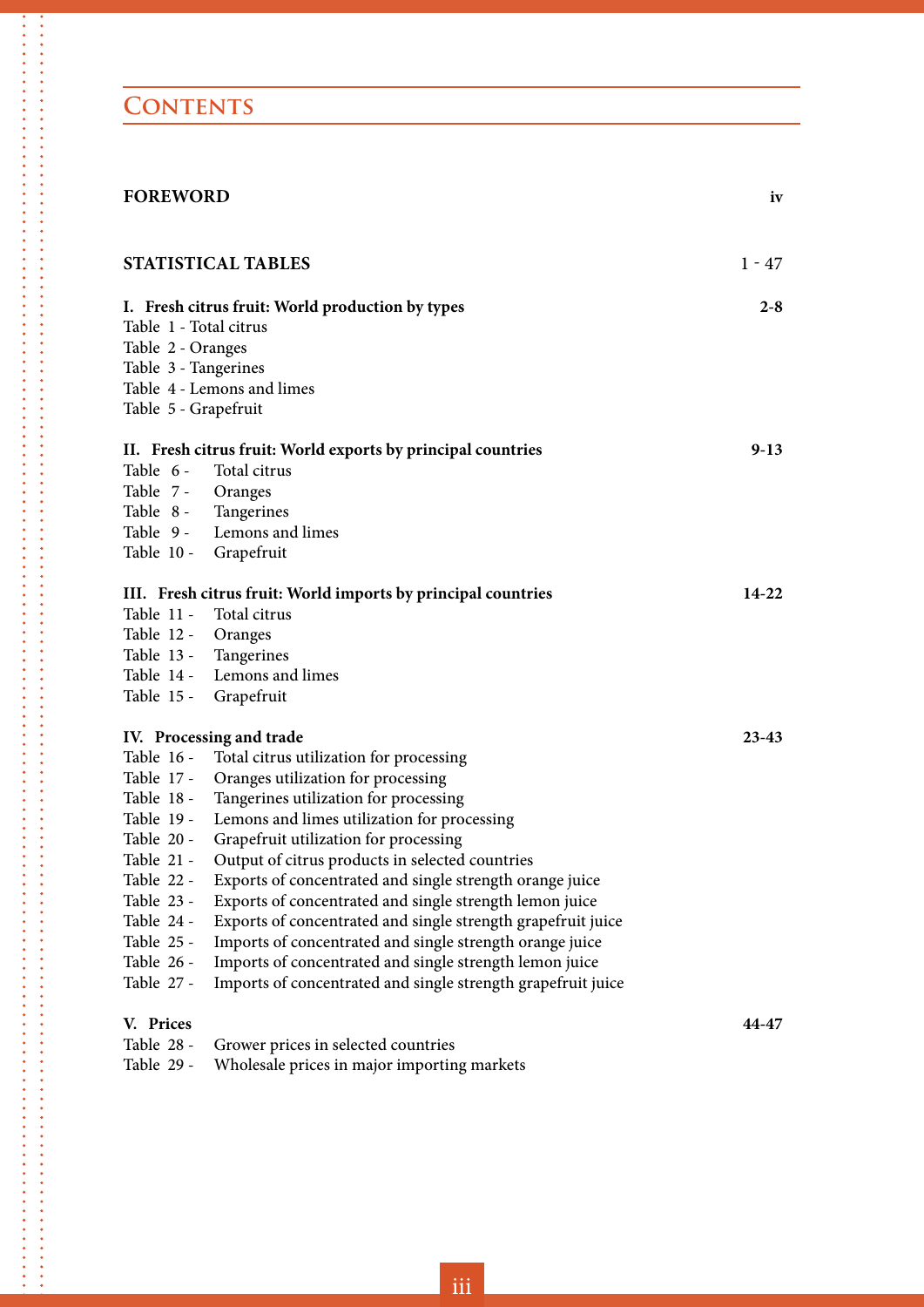#### **foreword**

This report is issued on an annual basis to Members and Observers of the Intergovernmental Group on Citrus Fruit.

It is prepared by the **Market and Policy Analyses of Raw Materials, Horticulture and Tropical (RAMHOT) Products Team,** Trade and Market Division, FAO, Rome, and the tables contained bring together the information available to FAO, supplemented by data supplied by USDA and CLAM in particular with regard to current season forecasts of production and export.

The **Market and Policy Analyses of Raw Materials, Horticulture and Tropical (RAMHOT) Products Team** provides economic data and analyses on major agricultural raw materials and horticultural and tropical products. Commodities covered under the Team include, **bananas and tropical fruits, citrus fruits, cotton, hides and skins, jute, kenaf and allied fibres, sugar, and tea**. The Team also undertakes market reviews, outlook appraisals and projections, and provides assistance to developing countries in designing and implementing national policies for those agricultural commodities which enter into international trade.

The report is available at the following FAO website: http://www.fao.org/economic/est/est-commodities/citrus/en/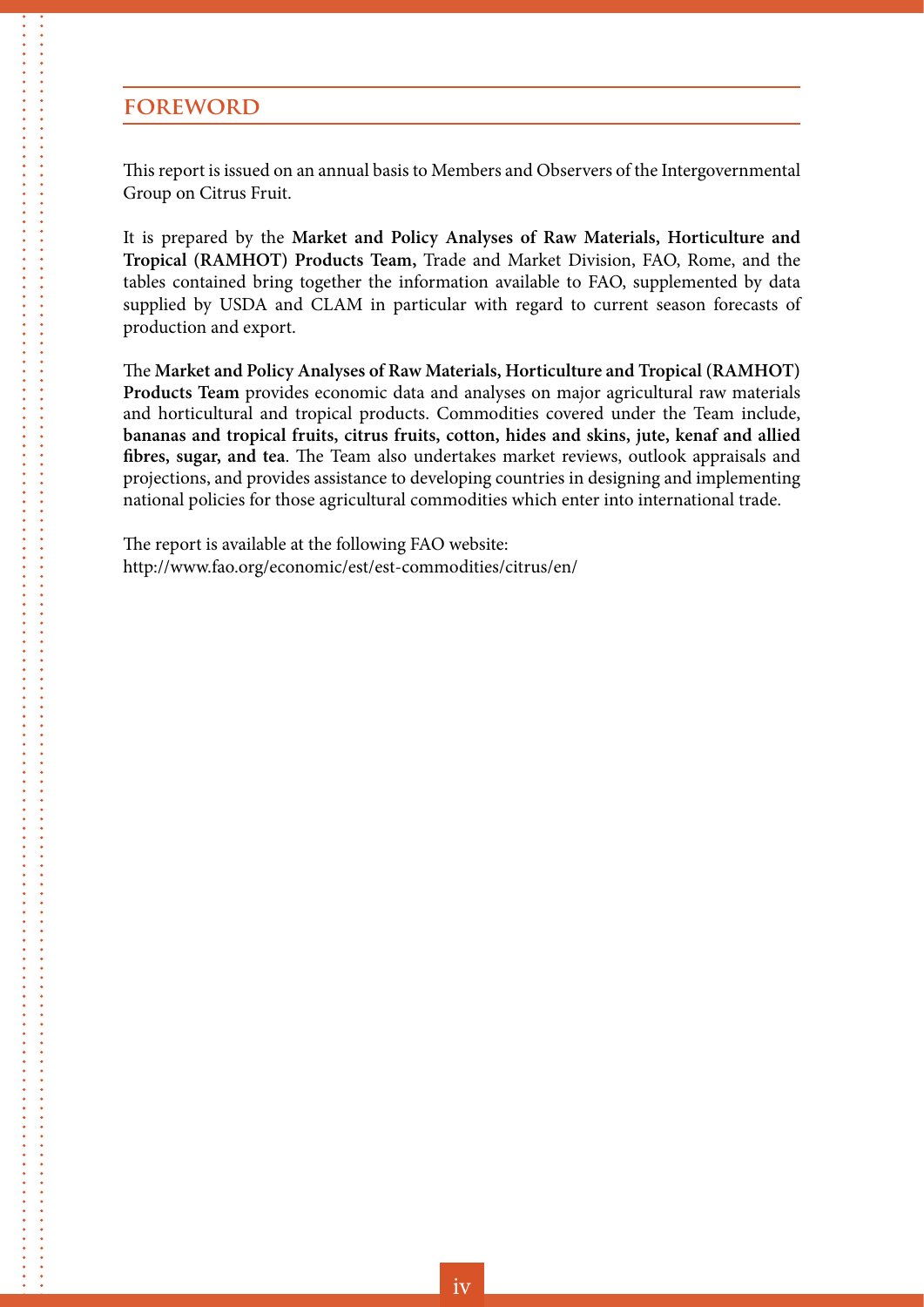# *statistical tables*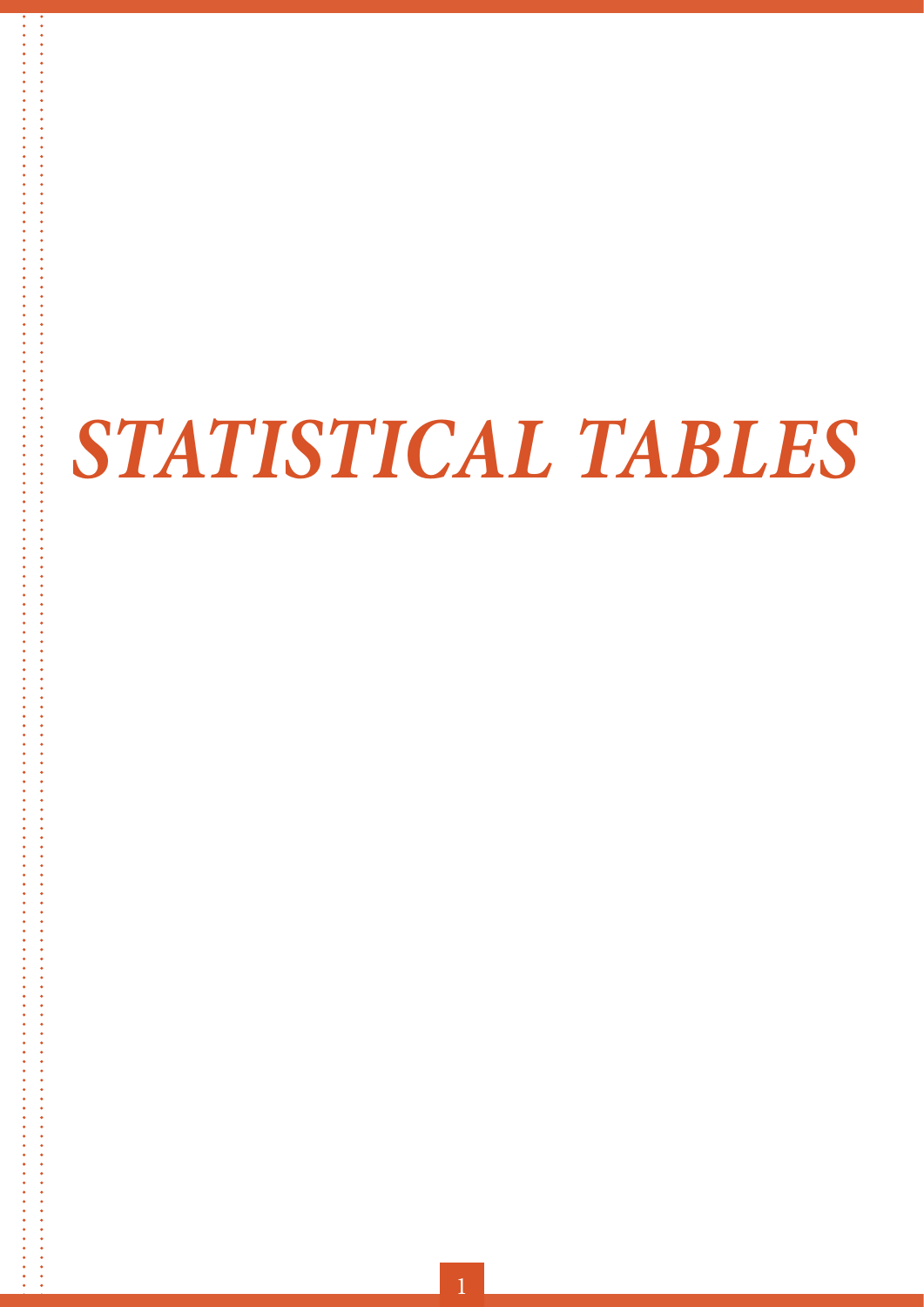## **1. FRESH CITRUS FRUIT:** World production by types<sup>1</sup> AGRUMES FRAIS: Production mondiale par ty

AGRUMES FRAIS: Production mondiale par types<sup>1</sup><br>FRUTOS CITRICOS: Producción mundial por tipos<sup>1</sup> Producción mundial por tipos<sup>1</sup>

#### **Table 1 - Total citrus Tableau 1 - Agrumes total Cuadro 1 - Cítricos totales**

 $\frac{1}{2}$ 

|                                  | 1981/82<br>1989/90<br>average | 1991/92<br>1999/00<br>average | 2007/08  | 2008/09  | 2009/10  | 2010/11  | 2011/12                                                       | 2012/13  | 2013/14<br>preliminary |
|----------------------------------|-------------------------------|-------------------------------|----------|----------|----------|----------|---------------------------------------------------------------|----------|------------------------|
|                                  |                               |                               |          |          |          |          | ( thousand tonnes / milliers de tonnes / miles de toneladas ) |          |                        |
| <b>WORLD</b>                     | 58891.7                       | 84209.1                       | 110048.6 | 113310.2 | 114724.0 | 121206.3 | 121400.4                                                      | 119164.4 | 121273.2               |
| Northern Hemisphere <sup>2</sup> | 41418.6                       | 59453.9                       | 82042.2  | 85034.4  | 88310.7  | 87193.2  | 89942.8                                                       | 91530.8  | 93675.2                |
| <b>USA</b>                       | 10740.7                       | 14045.2                       | 11645.8  | 10740.2  | 10959.0  | 11746.0  | 11629.0                                                       | 11069.0  | 9394.0                 |
| Mediterranean Region             | 14618.9                       | 17373.3                       | 19982.1  | 21560.0  | 21805.8  | 23042.5  | 22350.1                                                       | 22293.0  | 24164.1                |
| Cyprus                           | 313.5                         | 280.8                         | 172.6    | 152.5    | 174.7    | 215.9    | 162.4                                                         | 173.4    | 187.0                  |
| Greece                           | 937.7                         | 1187.0                        | 1091.0   | 822.8    | 1126.8   | 1076.8   | 1096.5                                                        | 1124.0   | 1203.3                 |
| Italy                            | 3176.0                        | 3173.7                        | 3240.9   | 3456.3   | 3799.8   | 3793.8   | 3408.4                                                        | 3597.6   | 3250.0                 |
| Spain                            | 3680.7                        | 5114.2                        | 5579.4   | 6369.7   | 5268.0   | 6076.4   | 5720.4                                                        | 5530.5   | 6512.6                 |
| Algeria                          | 281.7                         | 368.1                         | 644.3    | 568.4    | 571.0    | 571.0    | 568.4                                                         | 568.4    | 568.0                  |
| Egypt                            | 1493.1                        | 2207.4                        | 3165.2   | 3519.8   | 3576.0   | 3783.0   | 4032.0                                                        | 4150.5   | 4452.2                 |
| Morocco                          | 1106.1                        | 1278.5                        | 1116.4   | 1367.0   | 1501.8   | 1701.0   | 1734.9                                                        | 1500.5   | 2205.0                 |
| Tunisia                          | 242.1                         | 250.4                         | 344.9    | 337.6    | 349.1    | 395.0    | 401.8                                                         | 371.0    | 393.0                  |
| Israel                           | 1398.5                        | 853.0                         | 579.2    | 531.9    | 569.7    | 477.0    | 609.8                                                         | 493.7    | 496.0                  |
| Lebanon                          | 360.8                         | 358.6                         | 389.0    | 339.0    | 250.5    | 220.0    | 228.5                                                         | 216.5    | 217.0                  |
| Syrian Arab Republic             | 0.0                           | 0.0                           | 795.0    | 830.4    | 832.2    | 895.0    | 689.6                                                         | 655.1    | 655.0                  |
| Turkey                           | 1240.3                        | 1685.2                        | 2639.5   | 3026.0   | 3571.0   | 3611.0   | 3473.0                                                        | 3678.0   | 3782.0                 |
| Others                           | 388.3                         | 616.4                         | 224.6    | 238.5    | 215.2    | 226.7    | 224.4                                                         | 233.8    | 243.0                  |
| Portugal                         | 146.6                         | 261.3                         | 254.2    | 281.2    | 243.4    | 277.7    | 233.9                                                         | 240.1    | 287.0                  |
| Japan                            | 3114.3                        | 1836.0                        | 1261.0   | 1074.3   | 1173.2   | 915.6    | 1058.7                                                        | 903.6    | 988.0                  |
| Belize                           | 76.7                          | 182.9                         | 300.4    | 266.1    | 217.1    | 241.9    | 246.0                                                         | 286.0    | 286.0                  |
| Costa Rica                       | 79.5                          | 228.7                         | 269.0    | 310.0    | 370.0    | 325.0    | 370.0                                                         | 325.0    | 315.0                  |
| Cuba                             | 739.7                         | 780.8                         | 391.8    | 418.0    | 345.0    | 264.6    | 203.7                                                         | 204.4    | 204.4                  |
| Dominican Republic               | 12.9                          | 11.4                          | 107.4    | 148.5    | 165.6    | 165.0    | 198.9                                                         | 168.5    | 169.0                  |
| Guatemala                        | 105.1                         | 84.1                          | 239.6    | 285.9    | 296.6    | 289.1    | 292.1                                                         | 286.0    | 286.0                  |
| Honduras                         | 82.2                          | 121.9                         | 261.3    | 265.2    | 286.5    | 301.3    | 274.0                                                         | 296.0    | 292.0                  |
| Jamaica                          | 60.5                          | 65.8                          | 198.2    | 179.3    | 141.6    | 134.9    | 127.0                                                         | 127.8    | 128.0                  |
| Mexico                           | 2557.5                        | 4664.0                        | 7401.0   | 7033.1   | 6752.4   | 7016.4   | 6587.1                                                        | 7375.0   | 7503.0                 |
| Ghana                            | 30.0                          | 30.0                          | 539.2    | 606.7    | 626.0    | 645.0    | 671.0                                                         | 671.0    | 671.0                  |
| Sudan                            | 13.3                          | 26.6                          | 124.8    | 124.0    | 133.5    | 134.2    | 138.0                                                         | 135.0    | 135.0                  |
| China                            | 2136.6                        | 8020.2                        | 18877.0  | 21395.2  | 23627.0  | 23025.8  | 26450.0                                                       | 27770.0  | 29567.0                |
| India                            | 1974.7                        | 3507.6                        | 7549.0   | 7966.7   | 8855.8   | 6875.0   | 7400.0                                                        | 7400.0   | 7400.0                 |
| Indonesia                        | 476.1                         | 563.9                         | 2322.6   | 2131.8   | 2028.9   | 1818.9   | 1611.8                                                        | 1600.0   | 1600.0                 |
| Iran, Islamic Rep. of            | 933.2                         | 2489.8                        | 3942.3   | 4306.3   | 4457.7   | 4355.6   | 4468.7                                                        | 4570.7   | 4571.0                 |
| Korea, Republic of               | 378.6                         | 598.9                         | 746.0    | 593.0    | 740.0    | 565.0    | 586.0                                                         | 667.0    | 672.0                  |
| Pakistan                         | 1395.0                        | 1874.9                        | 2293.6   | 2132.0   | 2150.0   | 1982.2   | 2032.0                                                        | 2007.0   | 2007.0                 |
| Thailand                         | 241.9                         | 411.9                         | 1660.6   | 1375.1   | 1119.2   | 1210.5   | 1268.0                                                        | 1268.0   | 1193.0                 |
| Viet Nam                         | 109.2                         | 330.3                         | 622.5    | 702.6    | 719.5    | 756.1    | 557.5                                                         | 703.0    | 703.0                  |
| Others                           | 1395.4                        | 1944.5                        | 1052.9   | 1139.3   | 1096.8   | 1104.7   | 1189.3                                                        | 1164.8   | 1139.7                 |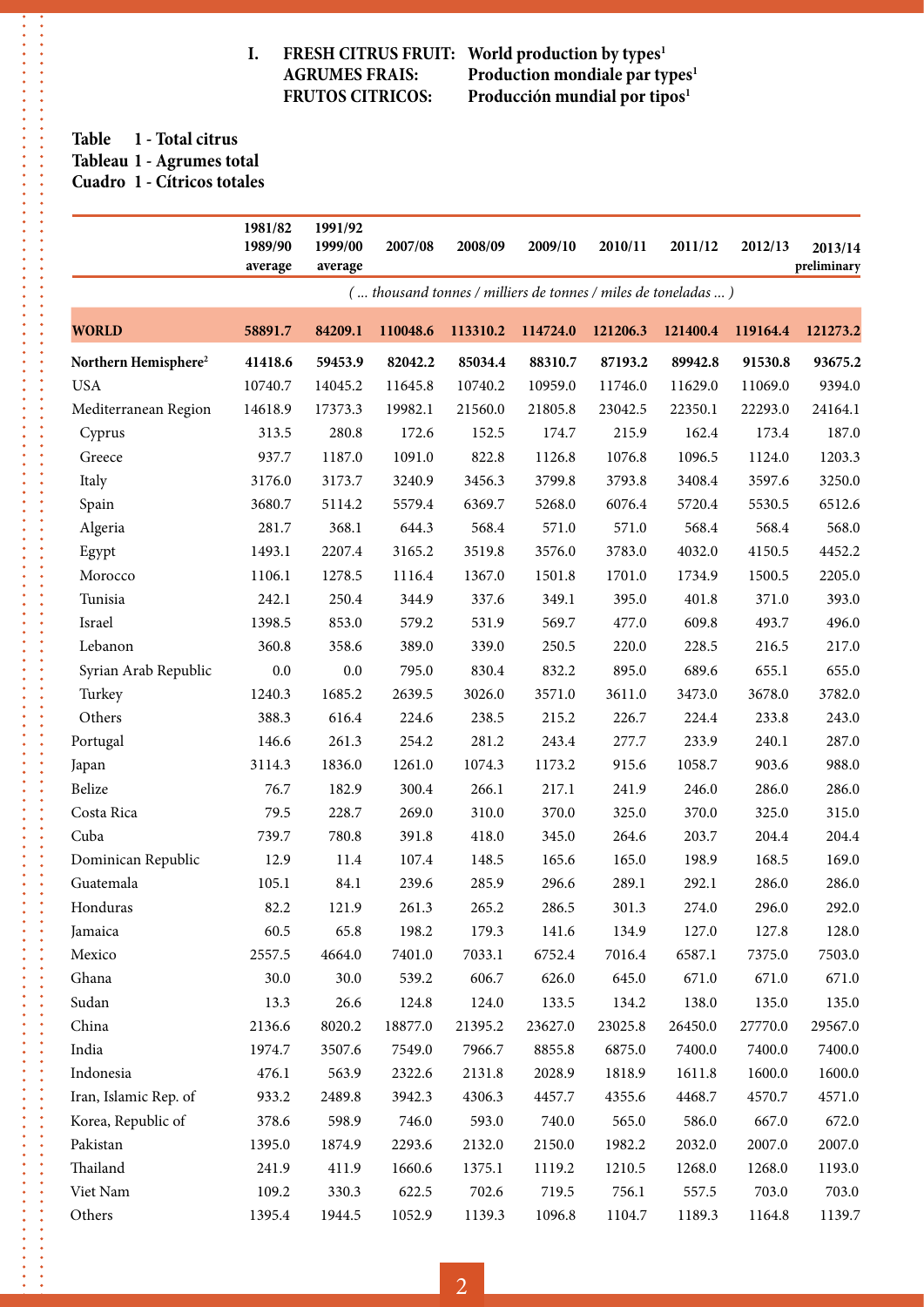## **I. FRESH CITRUS FRUIT:** World production by types<sup>1</sup>

 **AGRUMES FRAIS: Production mondiale par types1 FRUTOS CITRICOS: Producción mundial por tipos1**

#### **Table 1 - Total citrus Tableau 1 - Agrumes total Cuadro 1 - Cítricos totales**

. . . . . . . . . . . . .

\*\*\*\*\*\*\*\*\*\*\*\*\*\*\*\*\*\*\*\*\*\*\*\*\*\*\*\*\*\*\*\*\*\*\*\*

|                                  | 1981/82<br>1989/90<br>average | 1991/92<br>1999/00<br>average | 2007/08 | 2008/09 | 2009/10 | 2010/11 | 2011/12                                                        | 2012/13 | 2013/14<br>preliminary |
|----------------------------------|-------------------------------|-------------------------------|---------|---------|---------|---------|----------------------------------------------------------------|---------|------------------------|
|                                  |                               |                               |         |         |         |         | ( thousand tonnes / milliers de tonnes / miles de toneladas  ) |         |                        |
| Southern Hemisphere <sup>3</sup> | 17473.1                       | 24755.2                       | 28006.4 | 28275.8 | 26413.3 | 34013.0 | 31457.6                                                        | 27633.6 | 27598.0                |
| Argentina                        | 1493.0                        | 2150.1                        | 2950.0  | 2887.0  | 2319.0  | 3039.0  | 2325.0                                                         | 2332.0  | 1692.0                 |
| <b>Bolivia</b>                   | 139.6                         | 207.2                         | 168.6   | 249.9   | 248.6   | 328.1   | 328.5                                                          | 337.0   | 339.0                  |
| Brazil                           | 11942.3                       | 17491.4                       | 18966.1 | 19679.1 | 18039.7 | 24805.5 | 22724.9                                                        | 18477.0 | 18966                  |
| Chile                            | 148.7                         | 212.3                         | 326.0   | 297.0   | 289.0   | 294.0   | 305.0                                                          | 300.0   | 300.0                  |
| Colombia                         | 267.9                         | 363.9                         | 353.0   | 294.0   | 228.0   | 260.0   | 268.8                                                          | 265.0   | 265.0                  |
| Ecuador                          | 267.0                         | 155.4                         | 87.3    | 88.8    | 88.8    | 75.7    | 88.4                                                           | 88.0    | 88.0                   |
| Paraguay                         | 453.2                         | 292.9                         | 330.3   | 321.3   | 325.2   | 325.2   | 333.5                                                          | 333.0   | 333.0                  |
| Peru                             | 314.7                         | 566.9                         | 808.0   | 822.2   | 924.8   | 961.5   | 1031.0                                                         | 1087.0  | 1159.0                 |
| Uruguay                          | 160.7                         | 270.4                         | 253.5   | 269.1   | 314.9   | 269.6   | 332.6                                                          | 321.0   | 288.0                  |
| Venezuela                        | 398.5                         | 502.3                         | 390.6   | 386.2   | 397.5   | 417.9   | 427.6                                                          | 418.0   | 410.0                  |
| Australia                        | 543.8                         | 664.7                         | 544.3   | 479.0   | 517.8   | 428.1   | 509.1                                                          | 526.0   | 484.0                  |
| South Africa                     | 723.6                         | 1117.3                        | 2235.1  | 1928.0  | 2128.0  | 2150.0  | 2142.0                                                         | 2512.0  | 2635.0                 |
| Others                           | 620.1                         | 760.3                         | 593.6   | 574.2   | 592.0   | 658.6   | 641.2                                                          | 637.6   | 639.0                  |

 $1$  Crop year totals include the northern hemisphere harvests starting in autumn of the first year shown and the southern hemisphere harvest in the following year.

2 The season extends approximately from October/November to May/June.<br><sup>2</sup> The season extends approximately from April/May to November/December

The season extends approximately from April/May to November/December.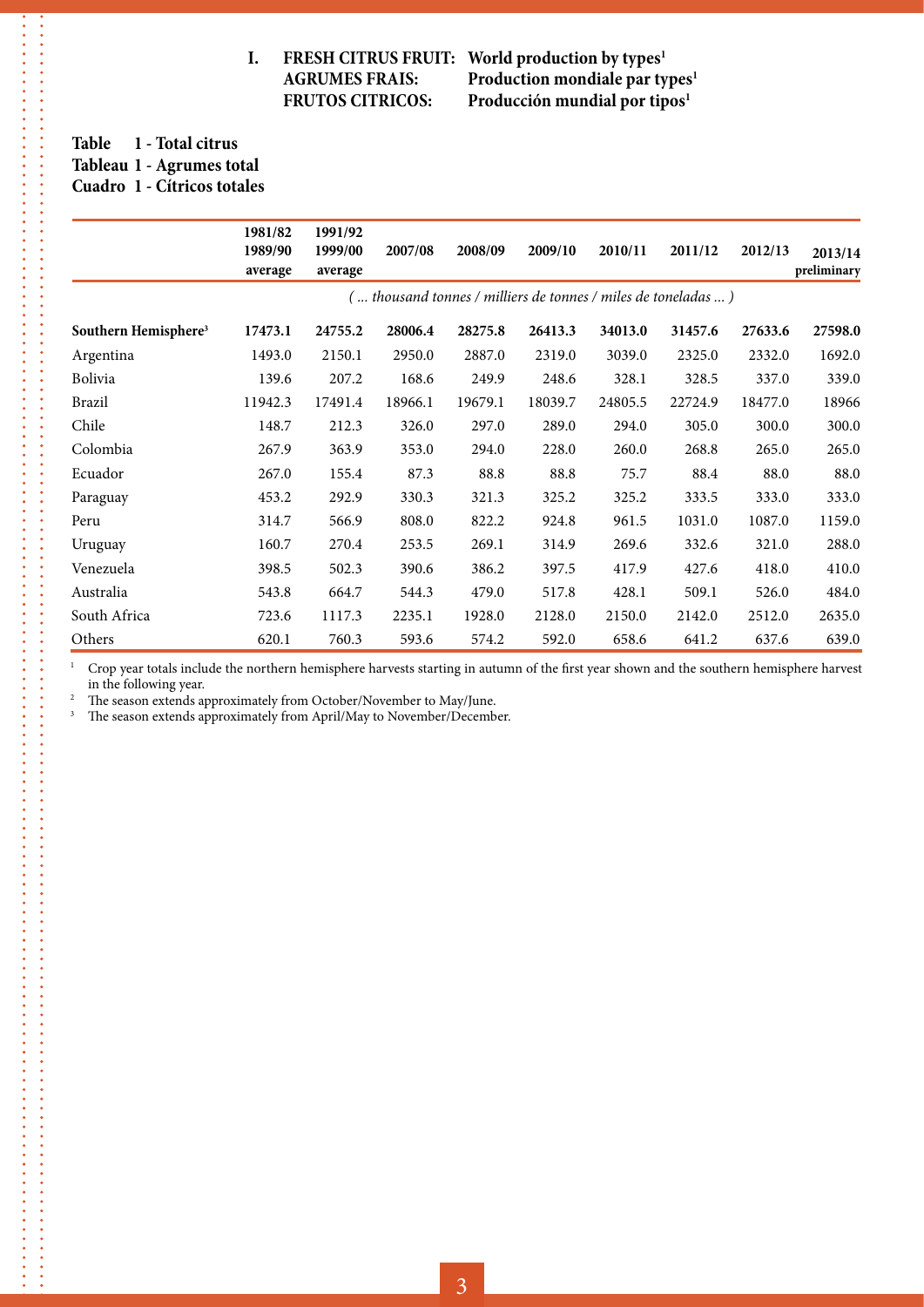#### **Table 2 - Oranges Tableau 2 - Oranges Cuadro 2 - Naranjas**

|                                  | 1981/82<br>1989/90<br>average | 1991/92<br>1999/00<br>average | 2007/08 | 2008/09 | 2009/10                                                       | 2010/11 | 2011/12 | 2012/13 | 2013/14<br>preliminary |
|----------------------------------|-------------------------------|-------------------------------|---------|---------|---------------------------------------------------------------|---------|---------|---------|------------------------|
|                                  |                               |                               |         |         | ( thousand tonnes / milliers de tonnes / miles de toneladas ) |         |         |         |                        |
| <b>WORLD</b>                     | 39757.5                       | 56005.7                       | 67918.5 | 69236.0 | 70346.3                                                       | 70592.8 | 69865.4 | 67194.7 | 68925.2                |
| Northern Hemisphere <sup>2</sup> | 25105.4                       | 35402.6                       | 45921.6 | 46635.9 | 46970.9                                                       | 45840.7 | 45911.5 | 46101.0 | 46996.2                |
| <b>USA</b>                       | 7344.2                        | 10410.1                       | 9139.7  | 8280.6  | 7477.9                                                        | 8078.9  | 8148.3  | 7573.3  | 6783.0                 |
| Mediterranean Region             | 9228.5                        | 10492.6                       | 11818.9 | 12675.5 | 12742.8                                                       | 13259.1 | 12442.6 | 12700.8 | 13343.2                |
| Cyprus                           | 160.8                         | 144.4                         | 73.5    | 70.0    | 70.9                                                          | 97.8    | 68.9    | 82.1    | 92.0                   |
| Greece                           | 708.5                         | 952.4                         | 970.0   | 727.1   | 996.0                                                         | 922.0   | 910.0   | 930.0   | 970.0                  |
| Italy                            | 1977.6                        | 1996.3                        | 2120.0  | 2166.9  | 2421.3                                                        | 2415.0  | 2208.2  | 2283.5  | 1935.0                 |
| Spain                            | 1989.6                        | 2684.9                        | 2704.3  | 3410.3  | 2669.4                                                        | 3114.8  | 2818.9  | 2929.9  | 3373.7                 |
| Algeria                          | 186.7                         | 251.5                         | 490.9   | 415.0   | 415.0                                                         | 415.0   | 415.0   | 415.0   | 69.0                   |
| Egypt                            | 1211.9                        | 1543.3                        | 2054.6  | 2372.0  | 2401.0                                                        | 2430.0  | 2350.0  | 2613.2  | 3136.0                 |
| Morocco                          | 786.3                         | 872.6                         | 659.4   | 792.0   | 823.0                                                         | 904.0   | 850.0   | 785.0   | 1001.0                 |
| Tunisia                          | 152.4                         | 145.8                         | 185.5   | 167.9   | 188.1                                                         | 202.4   | 209.0   | 194.0   | 194.0                  |
| Israel                           | 812.3                         | 361.4                         | 133.2   | 137.9   | 134.8                                                         | 90.5    | 111.9   | 83.3    | 69.0                   |
| Lebanon                          | 233.0                         | 192.8                         | 228.7   | 177.0   | 130.0                                                         | 110.0   | 115.0   | 103.0   | 103.0                  |
| Syria                            | 93.6                          | 315.8                         | 657.7   | 689.8   | 690.0                                                         | 733.4   | 542.0   | 507.1   | 507.0                  |
| Turkey                           | 700.7                         | 864.5                         | 1427.0  | 1430.0  | 1690.0                                                        | 1710.5  | 1730.1  | 1661.1  | 1780.0                 |
| Others                           | 215.1                         | 166.9                         | 114.0   | 119.7   | 113.3                                                         | 113.7   | 113.6   | 113.5   | 113.5                  |
| Portugal                         | 107.2                         | 207.1                         | 177.2   | 201.6   | 193.9                                                         | 228.1   | 183.4   | 190.0   | 237.0                  |
| Japan                            | 331.3                         | 147.6                         | 63.0    | 62.0    | 52.7                                                          | 54.1    | 53.0    | 53.0    | 53.0                   |
| <b>Belize</b>                    | 52.2                          | 140.1                         | 239.5   | 225.3   | 165.0                                                         | 186.0   | 190.0   | 190.0   | 230.0                  |
| Costa Rica                       | 79.5                          | 228.7                         | 269.0   | 310.0   | 370.0                                                         | 325.0   | 370.0   | 325.0   | 315.0                  |
| Cuba                             | 428.5                         | 393.2                         | 200.4   | 261.0   | 178.3                                                         | 123.0   | 93.8    | 94.0    | 94.0                   |
| Dominican Republic               | 58.8                          | 93.1                          | 90.3    | 128.8   | 138.0                                                         | 139.0   | 170.9   | 140.0   | 140.0                  |
| Guatemala                        | 105.1                         | 84.1                          | 132.2   | 150.6   | 154.5                                                         | 159.1   | 159.1   | 150.0   | 155.0                  |
| Honduras                         | 50.9                          | 89.2                          | 239.8   | 244.8   | 266.2                                                         | 280.0   | 285.0   | 285.0   | 275.0                  |
| Jamaica                          | 43.8                          | 116.2                         | 130.2   | 118.4   | 108.4                                                         | 100.1   | 91.7    | 92.0    | 92.0                   |
| Mexico                           | 1666.4                        | 3222.3                        | 4297.0  | 4193.0  | 4051.0                                                        | 4080.0  | 3667.0  | 4000.0  | 4400.0                 |
| Ghana                            | 81.8                          | 186.1                         | 495.4   | 560.0   | 580.0                                                         | 600.0   | 625.0   | 625.0   | 625.0                  |
| Sudan                            | 13.3                          | 26.6                          | 124.8   | 124.0   | 133.5                                                         | 134.2   | 138.0   | 135.0   | 135.0                  |
| China                            | 512.8                         | 2034.5                        | 5450.0  | 6000.0  | 6500.0                                                        | 5900.0  | 6900.0  | 7000.0  | 7600.0                 |
| India                            | 1396.4                        | 2329.4                        | 4860.3  | 5201.4  | 5966.0                                                        | 4571.0  | 5000.0  | 5000.0  | 5000.0                 |
| Indonesia                        | 476.1                         | 563.9                         | 2322.6  | 2131.8  | 2028.9                                                        | 1818.9  | 1611.8  | 1600.0  | 1600.0                 |
| Iran, Islamic Rep. of            | 764.5                         | 1662.6                        | 2619.7  | 2513.7  | 2631.2                                                        | 2593.1  | 2666.0  | 2732.6  | 2733.0                 |
| Pakistan                         | 974.7                         | 1310.0                        | 1606.2  | 1492.4  | 1505.0                                                        | 1387.5  | 1425.0  | 1400.0  | 1400.0                 |
| Thailand                         | 227.5                         | 318.9                         | 414.4   | 395.9   | 373.0                                                         | 425.0   | 435.0   | 435.0   | 435.0                  |
| Viet Nam                         | 104.0                         | 319.3                         | 601.0   | 679.0   | 694.0                                                         | 730.0   | 530.0   | 675.0   | 675.0                  |
| Others                           | 1058.0                        | 1027.1                        | 630.0   | 686.1   | 660.6                                                         | 668.6   | 725.9   | 705.3   | 676.0                  |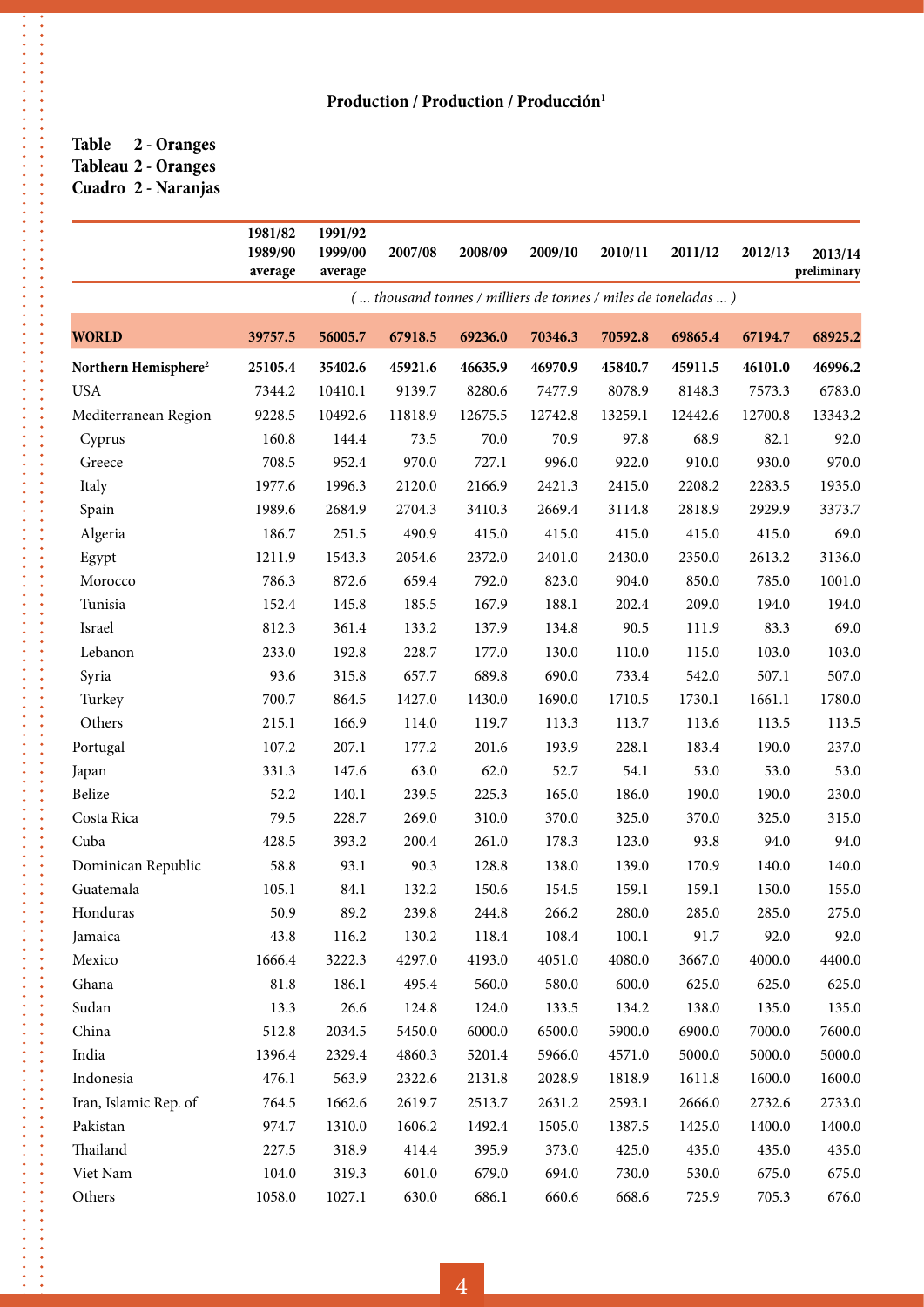#### **Table 2 - Oranges Tableau 2 - Oranges Cuadro 2 - Naranjas**

 $\frac{1}{2}$ 

. . . . . . . . . . . .

|                                  | 1981/82<br>1989/90<br>average | 1991/92<br>1999/00<br>average | 2007/08 | 2008/09 | 2009/10                                                         | 2010/11 | 2011/12 | 2012/13 | 2013/14<br>preliminary |
|----------------------------------|-------------------------------|-------------------------------|---------|---------|-----------------------------------------------------------------|---------|---------|---------|------------------------|
|                                  |                               |                               |         |         | (  thousand tonnes / milliers de tonnes / miles de toneladas  ) |         |         |         |                        |
| Southern Hemisphere <sup>3</sup> | 14652.1                       | 20603.2                       | 21996.9 | 22600.1 | 23375.5                                                         | 24752.1 | 23953.9 | 21093.7 | 21929.0                |
| Argentina                        | 636.7                         | 750.7                         | 940.0   | 900.0   | 770.0                                                           | 850.0   | 565.0   | 500.0   | 600.0                  |
| Bolivia                          | 67.9                          | 96.4                          | 93.4    | 165.4   | 170.8                                                           | 172.6   | 175.0   | 175.0   | 170.0                  |
| Brazil                           | 11069.7                       | 16242.0                       | 16850.0 | 17618.0 | 18503.0                                                         | 19811.0 | 19127.0 | 16361.0 | 16850.0                |
| Colombia                         | 267.9                         | 363.9                         | 353.0   | 294.0   | 228.0                                                           | 260.0   | 268.8   | 265.0   | 265.0                  |
| Paraguay                         | 310.7                         | 188.7                         | 224.8   | 226.1   | 229.9                                                           | 229.9   | 235.0   | 235.0   | 235.0                  |
| Peru                             | 162.6                         | 213.9                         | 380.0   | 377.7   | 394.6                                                           | 418.6   | 425.0   | 424.0   | 450.0                  |
| Uruguay                          | 80.0                          | 143.3                         | 128.9   | 130.1   | 154.0                                                           | 135.0   | 157.0   | 157.0   | 151.0                  |
| Venezuela                        | 393.8                         | 493.3                         | 382.6   | 380.0   | 390.1                                                           | 410.4   | 420.0   | 410.0   | 410.0                  |
| Australia                        | 439.9                         | 547.3                         | 403.0   | 348.0   | 391.0                                                           | 291.0   | 390.0   | 435.0   | 350.0                  |
| South Africa                     | 574.6                         | 880.6                         | 1526.0  | 1495.0  | 1459.0                                                          | 1428.0  | 1450.0  | 1400.0  | 1715.0                 |
| Others                           | 648.3                         | 683.0                         | 715.3   | 665.8   | 685.1                                                           | 745.6   | 741.2   | 731.7   | 733.0                  |

<sup>1</sup> Crop year totals include the northern hemisphere harvests starting in autumn of the first year shown and the southern hemisphere harvest in the following year.

 $2$  The season extends approximately from October/November to May/June.

<sup>3</sup> The season extends approximately from April/May to November/December.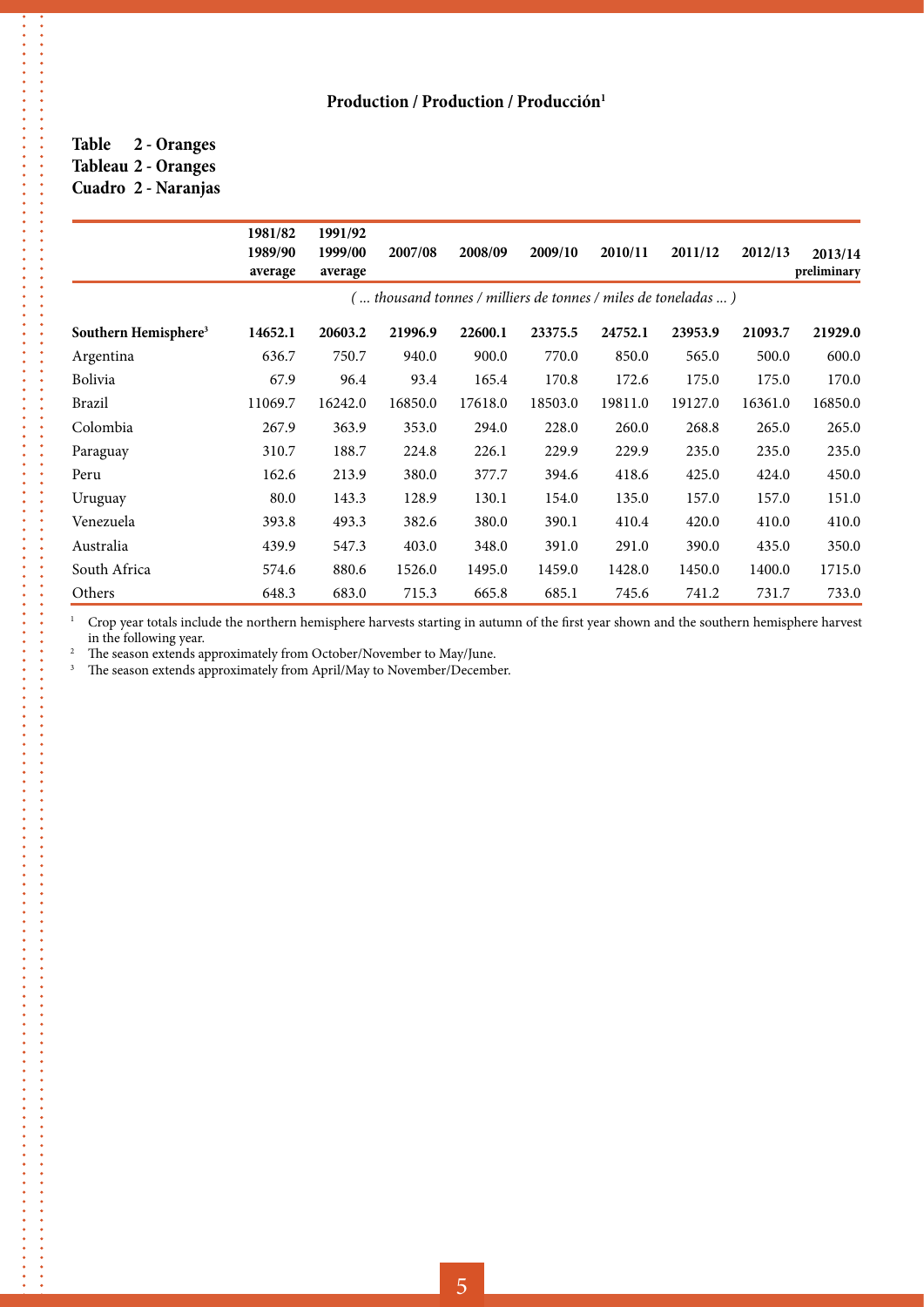#### **Table 3 - Tangerines Tableau 3 - Tangerines Cuadro 3 - Tangerinas**

...................................

,,,,,,,,,,,,,,,,,,

|                                  | 1981/82<br>1989/90<br>average | 1991/92<br>1999/00<br>average | 2007/08 | 2008/09 | 2009/10 | 2010/11 | 2011/12                                                       | 2012/13 | 2013/14<br>preliminary |
|----------------------------------|-------------------------------|-------------------------------|---------|---------|---------|---------|---------------------------------------------------------------|---------|------------------------|
|                                  |                               |                               |         |         |         |         | ( thousand tonnes / milliers de tonnes / miles de toneladas ) |         |                        |
| <b>WORLD</b>                     | 9181.9                        | 14046.8                       | 23014.9 | 24908.4 | 26724.8 | 26512.3 | 28579.6                                                       | 29400.9 | 31203.9                |
| Northern Hemisphere <sup>2</sup> | 8195.3                        | 12647.9                       | 20910.2 | 22708.4 | 24454.5 | 24264.7 | 26469.1                                                       | 27270.9 | 28961.9                |
| <b>USA</b>                       | 336.9                         | 423.0                         | 539.8   | 449.3   | 540.7   | 617.4   | 630.9                                                         | 661.1   | 726.0                  |
| Mediterranean Region             | 2583.5                        | 3790.7                        | 4808.7  | 5498.9  | 5650.2  | 6021.0  | 5940.1                                                        | 5797.4  | 6559.9                 |
| Cyprus                           | 4.9                           | 18.1                          | 45.5    | 40.5    | 41.8    | 52.3    | 41.5                                                          | 42.0    | 41.0                   |
| Greece                           | 56.9                          | 84.3                          | 68.5    | 59.8    | 100.0   | 120.0   | 115.0                                                         | 134.0   | 148.0                  |
| Italy                            | 435.6                         | 515.4                         | 560.0   | 763.7   | 826.8   | 826.7   | 734.9                                                         | 846.9   | 760.0                  |
| Spain                            | 1113.7                        | 1697.5                        | 2077.1  | 2227.9  | 2000.1  | 2196.9  | 2117.1                                                        | 1876.4  | 2022.9                 |
| Algeria                          | 85.1                          | 95.3                          | 111.0   | 111.0   | 111.0   | 111.0   | 111.0                                                         | 111.0   | 111.0                  |
| Egypt                            | 119.2                         | 356.1                         | 748.4   | 758.1   | 797.0   | 848.0   | 885.0                                                         | 937.0   | 957.0                  |
| Morocco                          | 298.4                         | 391.0                         | 421.0   | 532.0   | 635.0   | 716.0   | 730.0                                                         | 668.4   | 1162.0                 |
| Tunisia                          | 39.8                          | 40.2                          | 36.0    | 44.2    | 37.0    | 51.8    | 47.8                                                          | 39.0    | 47.0                   |
| Israel                           | 119.5                         | 111.1                         | 150.0   | 82.0    | 152.2   | 130.6   | 178.6                                                         | 152.0   | 139.0                  |
| Lebanon                          | 40.9                          | 35.0                          | 34.6    | 35.0    | 28.0    | 23.0    | 24.0                                                          | 24.0    | 24.0                   |
| Turkey                           | 237.7                         | 399.8                         | 472.5   | 756.0   | 846.4   | 858.7   | 872.3                                                         | 874.8   | 1047.0                 |
| Others                           | 31.9                          | 46.9                          | 84.1    | 88.8    | 74.9    | 86.0    | 82.9                                                          | 91.8    | 101.0                  |
| Portugal                         | 16.4                          | 36.5                          | 63.7    | 64.4    | 34.4    | 34.3    | 34.2                                                          | 34.1    | 34.0                   |
| Japan                            | 2782.1                        | 1686.4                        | 1193.0  | 1007.0  | 1116.0  | 857.0   | 1001.0                                                        | 846.0   | 930.0                  |
| Mexico                           | 127.8                         | 236.8                         | 450.0   | 442.1   | 409.4   | 406.4   | 450.1                                                         | 430.0   | 430.0                  |
| China                            | 1431.6                        | 5199.2                        | 11000.0 | 12650.0 | 14200.0 | 14000.0 | 16000.0                                                       | 17000.0 | 17850.0                |
| Iran, Islamic Rep. of            | 0.0                           | 0.0                           | 581.7   | 720.4   | 748.2   | 711.0   | 733.3                                                         | 741.3   | 741.0                  |
| Korea, Republic of               | 376.8                         | 596.8                         | 746.0   | 593.0   | 740.0   | 565.0   | 586.0                                                         | 667.0   | 672.0                  |
| Pakistan                         | 362.0                         | 486.6                         | 595.7   | 554.3   | 559.0   | 515.4   | 525.0                                                         | 525.0   | 525.0                  |
| Thailand                         | $- - -$                       | $- - -$                       | 763.4   | 514.7   | 280.2   | 360.0   | 375.0                                                         | 375.0   | 300.0                  |
| Others                           | 178.3                         | 191.9                         | 168.3   | 214.3   | 176.3   | 177.3   | 193.4                                                         | 194.1   | 194.0                  |
| Southern Hemisphere <sup>3</sup> | 986.5                         | 1398.9                        | 2104.7  | 2200.0  | 2270.4  | 2247.6  | 2110.5                                                        | 2130.0  | 2242.0                 |
| Argentina                        | 259.4                         | 385.0                         | 410.0   | 400.0   | 360.0   | 450.0   | 290.0                                                         | 300.0   | 260.0                  |
| Bolivia                          | 35.8                          | 50.3                          | 38.6    | 127.3   | 130.1   | 135.2   | 137.0                                                         | 137.0   | 134.0                  |
| Brazil                           | 495.9                         | 678.4                         | 1079.7  | 1094.4  | 1122.0  | 1004.7  | 959.7                                                         | 960.0   | 938.0                  |
| Peru                             | 29.7                          | 90.5                          | 187.2   | 166.1   | 221.3   | 236.3   | 281.0                                                         | 280.0   | 428.0                  |
| Uruguay                          | 38.6                          | 72.5                          | 88.5    | 93.0    | 121.0   | 93.0    | 125.0                                                         | 120.0   | 105.0                  |
| South Africa                     | 29.6                          | 74.1                          | 139.1   | 145.0   | 141.2   | 148.6   | 150.0                                                         | 160.0   | 195.0                  |
| Others                           | 97.6                          | 48.1                          | 161.6   | 174.1   | 174.8   | 179.7   | 167.9                                                         | 173.0   | 182.0                  |

<sup>1</sup> Crop year totals include the northern hemisphere harvests starting in autumn of the first year shown and the southern hemisphere harvest in the following year.

2 The season extends approximately from October/November to May/June.<br><sup>2</sup> The season extends approximately from April/May to November/December

The season extends approximately from April/May to November/December.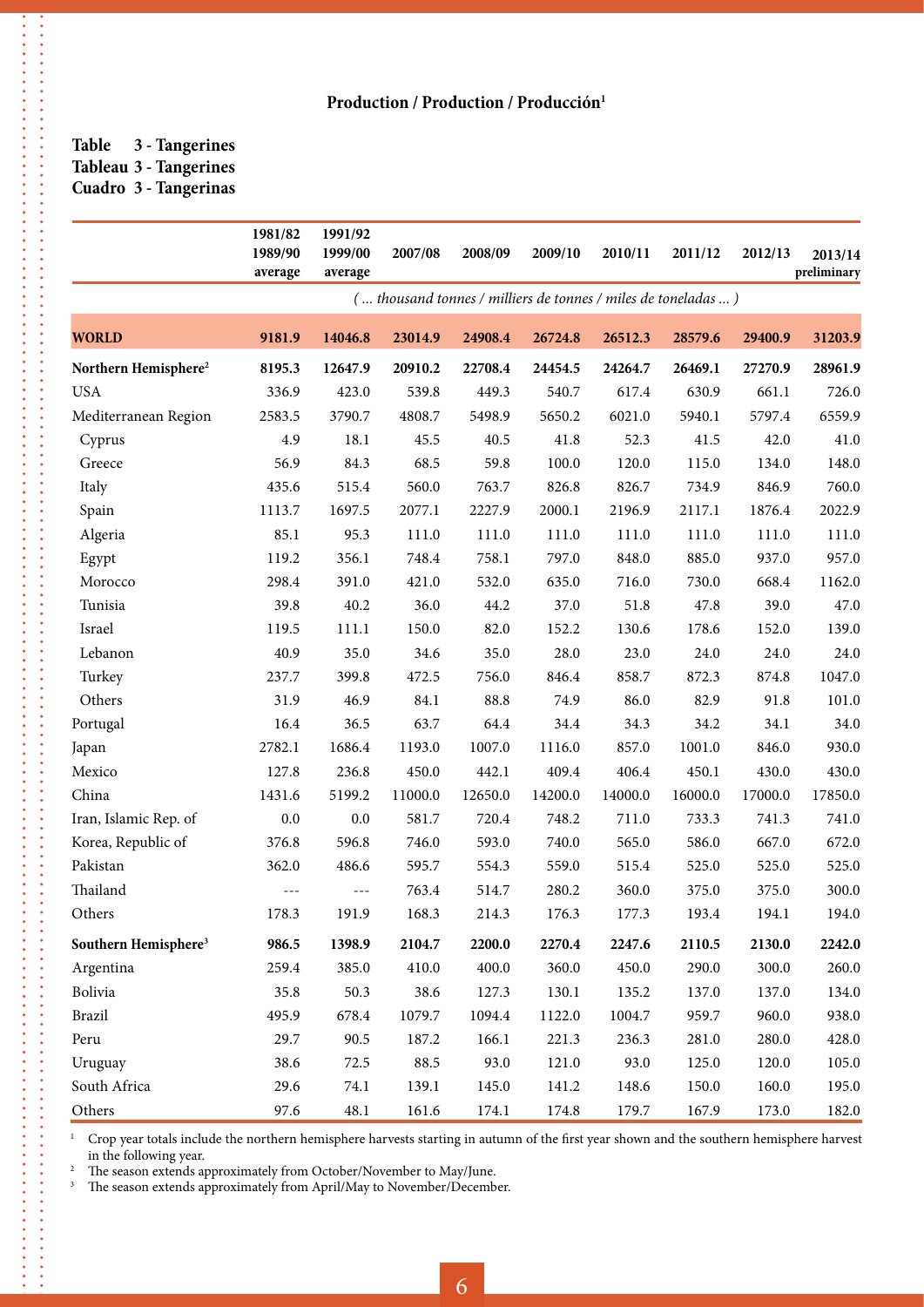#### **Table 4 - Lemons and limes Tableau 4 - Citrons et limettes Cuadro 4 - Limones y limas**

**.........** 

 $\ddot{\cdot}$ 

----------------------

|                                                | 1981/82<br>1989/90 | 1991/92<br>1999/00 | 2007/08 | 2008/09         | 2009/10          | 2010/11         | 2011/12                                                        | 2012/13         | 2013/14<br>preliminary |
|------------------------------------------------|--------------------|--------------------|---------|-----------------|------------------|-----------------|----------------------------------------------------------------|-----------------|------------------------|
|                                                | average            | average            |         |                 |                  |                 | ( thousand tonnes / milliers de tonnes / miles de toneladas  ) |                 |                        |
| <b>WORLD</b>                                   | 5843.0             | 8521.9             | 12520.3 | 12924.8         | 12756.8          | 13414.3         | 13303.5                                                        | 12943.4         | 13172.3                |
|                                                |                    |                    | 9400.7  |                 |                  |                 |                                                                |                 | 10490.3                |
| Northern Hemisphere <sup>2</sup><br><b>USA</b> | 4667.0<br>811.3    | 6568.0<br>789.5    | 561.9   | 9942.2<br>827.4 | 10001.8<br>882.0 | 9972.5<br>920.0 | 9996.7<br>850.0                                                | 9771.5<br>912.0 | 832.0                  |
| Mediterranean Region                           | 2178.4             | 2502.6             | 2615.6  | 2714.7          | 2688.3           | 2933.1          | 2927.7                                                         | 2675.9          | 3173.6                 |
| Cyprus                                         | 48.1               | 36.8               | 9.4     | 8.0             | 10.8             | 18.9            | 11.6                                                           | 14.8            | 9.0                    |
| Greece                                         | 167.2              | 141.8              | 45.0    | 29.6            | 33.0             | 46.0            | 45.0                                                           | 55.5            | 79.0                   |
| Italy                                          | 756.1              | 657.8              | 553.5   | 518.5           | 544.5            | 544.9           | 458.2                                                          | 460.0           | 545.0                  |
| Spain                                          | 562.4              | 702.8              | 750.0   | 687.9           | 558.2            | 717.9           | 736.2                                                          | 666.7           | 1057.0                 |
| Algeria                                        | $7.5\,$            | 19.3               | 41.4    | 41.4            | 44.0             | 44.0            | 41.4                                                           | 41.4            | 41.0                   |
| Egypt                                          | 159.8              | 305.8              | 324.5   | 329.7           | 320.0            | 320.0           | 320.0                                                          | 323.0           | 301.0                  |
| Morocco                                        | 14.7               | 12.2               | 35.0    | 42.0            | 42.0             | 80.0            | 154.4                                                          | 47.5            | 41.0                   |
| Tunisia                                        | 18.7               | 15.7               | 37.5    | 41.8            | 37.3             | 47.5            | 49.0                                                           | 44.0            | 58.0                   |
| Israel                                         | 56.1               | 20.8               | 51.0    | 62.6            | 65.1             | 62.7            | 68.6                                                           | 58.8            | 64.0                   |
| Lebanon                                        | 53.6               | 95.1               | 114.0   | 115.0           | 85.0             | 80.0            | 82.0                                                           | 82.0            | 82.0                   |
| Syrian Arab Republic                           | 18.3               | 59.4               | 137.3   | 140.6           | 142.2            | 161.6           | 147.6                                                          | 148.0           | 148.0                  |
| Turkey                                         | 273.9              | 356.3              | 495.0   | 672.0           | 783.6            | 787.1           | 790.2                                                          | 710.2           | 725.0                  |
| Others                                         | 41.8               | 78.9               | 22.0    | 25.5            | 22.5             | 22.5            | 23.5                                                           | 24.0            | 23.6                   |
| Portugal                                       | 15.3               | 10.4               | 11.2    | 13.0            | 12.8             | 13.1            | 14.0                                                           | 14.0            | 14.0                   |
| Guatemala                                      | 98.9               | 125.2              | 107.3   | 115.6           | 121.6            | 109.1           | 112.0                                                          | 110.0           | 110.0                  |
| Mexico                                         | 661.1              | 1032.0             | 2229.0  | 1966.0          | 1891.0           | 2133.0          | 2055.0                                                         | 1950.0          | 2250.0                 |
| Iran, Islamic Rep. of                          | 168.7              | 779.1              | 694.9   | 1012.4          | 1016.2           | 992.4           | 997.1                                                          | 1023.7          | 1024.0                 |
| China                                          | 2.1                | 14.3               | 197.0   | 227.5           | 250.0            | 300.0           | 350.0                                                          | 400.0           | 400.0                  |
| India                                          | 538.9              | 1078.0             | 2501.7  | 2571.5          | 2629.2           | 2108.0          | 2200.0                                                         | 2200.0          | 2200.0                 |
| Thailand                                       | 1.0                | 74.7               | 162.7   | 159.1           | 171.1            | 120.4           | 130.0                                                          | 130.0           | 130.0                  |
| Others                                         | 191.3              | 162.3              | 319.3   | 335.0           | 339.6            | 343.3           | 361.0                                                          | 356.0           | 356.7                  |
| Southern Hemisphere <sup>3</sup>               | 1176.0             | 1953.9             | 3119.6  | 2982.6          | 2755.1           | 3441.8          | 3306.8                                                         | 3171.9          | 2682.0                 |
| Argentina                                      | 432.5              | 816.8              | 1360.0  | 1350.0          | 1000.0           | 1550.0          | 1300.0                                                         | 1300.0          | 700.0                  |
| Bolivia                                        | 35.9               | 60.5               | 28.4    | 28.6            | 17.8             | 17.9            | 19.0                                                           | 19.0            | 26.0                   |
| <b>Brazil</b>                                  | 331.0              | 508.1              | 965.3   | 899.8           | 1020.7           | 1126.7          | 1208.3                                                         | 1100.0          | 1100.0                 |
| Chile                                          | 67.6               | 110.8              | 166.0   | 162.0           | 155.0            | 153.0           | 160.0                                                          | 160.0           | 160.0                  |
| Peru                                           | 118.1              | 241.2              | 236.3   | 208.0           | 233.0            | 224.7           | 234.1                                                          | 230.0           | 275.0                  |
| Uruguay                                        | 34.4               | 44.4               | 33.0    | 42.0            | 38.0             | 38.0            | 47.0                                                           | 40.0            | 31.0                   |
| Australia                                      | 37.8               | 34.4               | 35.9    | 24.8            | 24.8             | 24.8            | 25.0                                                           | 25.0            | 25.0                   |
| South Africa                                   | 56.8               | 76.1               | 230.0   | 214.0           | 216.0            | 257.0           | 260.0                                                          | 245.0           | 312.0                  |
| Others                                         | 62.0               | 61.7               | 64.8    | 53.4            | 49.7             | 49.7            | 53.5                                                           | 52.9            | 53.0                   |

 $1$  Crop year totals include the northern hemisphere harvests starting in autumn of the first year shown and the southern hemisphere harvest in the following year.

 $2$  The season extends approximately from October/November to May/June.

<sup>3</sup> The season extends approximately from April/May to November/December.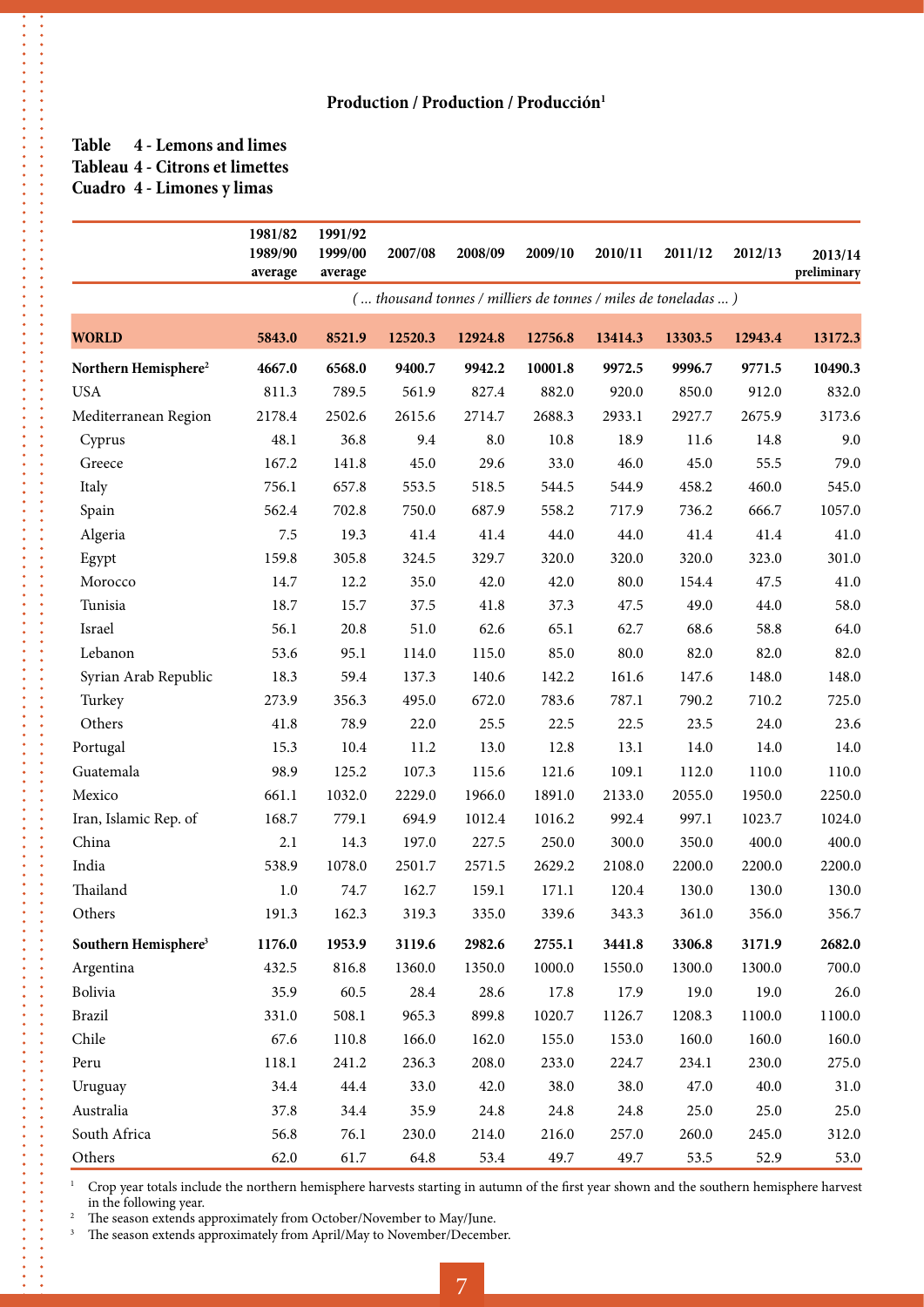#### **Table 5 - Grapefruit Tableau 5 - Pamplemousses Cuadro 5 - Pomelos**

的复数形式的过去式和过去分词 医皮肤性皮肤 医皮肤性皮肤 医皮肤性皮肤 医皮肤性皮肤 医皮肤性皮肤 医皮肤性皮肤 医皮肤性皮肤 医皮肤性皮肤 医皮肤性皮肤 医皮肤性皮肤 医皮肤病 医皮肤病 医皮肤病毒 医皮肤病毒 医皮肤病毒 医皮肤病毒

|                                  | 1981/82<br>1989/90<br>average | 1991/92<br>1999/00<br>average | 2007/08 | 2008/09                                                       | 2009/10  | 2010/11 | 2011/12 | 2012/13 | 2013/14<br>preliminary |
|----------------------------------|-------------------------------|-------------------------------|---------|---------------------------------------------------------------|----------|---------|---------|---------|------------------------|
|                                  |                               |                               |         | ( thousand tonnes / milliers de tonnes / miles de toneladas ) |          |         |         |         |                        |
| <b>WORLD</b>                     | 4166.8                        | 5296.9                        | 6594.8  | 6518.9                                                        | 6582.5   | 6780.5  | 7033.8  | 7233.9  | 7625.4                 |
| Northern Hemisphere <sup>2</sup> | 3647.9                        | 4704.9                        | 5809.7  | 5747.9                                                        | 5900.8   | 5976.2  | 6353.9  | 6526.9  | 6880.4                 |
| <b>USA</b>                       | 2248.4                        | 2422.7                        | 1404.4  | 1182.9                                                        | 1123.1   | 1146.1  | 1046.1  | 1074.0  | 1053.0                 |
| Mediterranean Region             | 687.5                         | 682.5                         | 738.9   | 670.8                                                         | 681.1    | 681.0   | 744.9   | 714.5   | 741.0                  |
| Cyprus                           | 99.7                          | 81.5                          | 44.2    | 34.0                                                          | 48.0     | 51.8    | 41.0    | 39.3    | 45.0                   |
| Greece                           | 5.0                           | 8.6                           | 7.5     | 6.3                                                           | 5.8      | 5.8     | 5.5     | 6.0     | 6.0                    |
| Italy                            | 6.8                           | 4.2                           | $7.4\,$ | 7.2                                                           | $7.1\,$  | $7.1\,$ | $7.1\,$ | $7.1\,$ | 10.0                   |
| Spain                            | 15.0                          | 29.0                          | 48.0    | 43.6                                                          | 40.3     | 46.8    | 48.2    | 57.5    | 59.0                   |
| Egypt                            | 2.1                           | 2.1                           | 37.7    | 60.0                                                          | 60.0     | 60.0    | 60.0    | 58.2    | 58.0                   |
| Tunisia                          | 31.2                          | 48.8                          | 85.9    | 83.7                                                          | 86.7     | 93.3    | 96.0    | 94.0    | 94.0                   |
| Israel                           | 410.6                         | 359.7                         | 245.0   | 249.4                                                         | 204.4    | 183.7   | 246.6   | 209.9   | 224.0                  |
| Lebanon                          | 33.3                          | 35.7                          | 11.7    | 12.0                                                          | 7.5      | 7.0     | 7.5     | $7.5\,$ | 8.0                    |
| Turkey                           | 28.1                          | 64.6                          | 245.0   | 168.0                                                         | 214.0    | 219.0   | 227.0   | 229.0   | 230.0                  |
| Others                           | 55.7                          | 48.4                          | 6.5     | 6.5                                                           | 7.3      | 6.5     | 6.0     | 6.0     | $7.0\,$                |
| Cuba                             | 231.2                         | 310.4                         | 166.1   | 121.5                                                         | 137.7    | 112.0   | 84.7    | 85.0    | 85.0                   |
| Mexico                           | 102.2                         | 172.9                         | 425.0   | 432.0                                                         | 401.0    | 397.0   | 415.0   | 420.0   | 423.0                  |
| China                            | 190.1                         | 772.2                         | 2230.0  | 2517.7                                                        | 2677.0   | 2825.8  | 3200.0  | 3370.0  | 3717.0                 |
| India                            | 39.3                          | 100.2                         | 187.0   | 193.8                                                         | 260.6    | 196.0   | 200.0   | 200.0   | 200.0                  |
| Iran, Islamic Rep. of            | $- - -$                       | 48.1                          | 45.9    | 59.8                                                          | 62.1     | 59.1    | 72.3    | 73.2    | 73.0                   |
| Thailand                         | 28.4                          | 103.2                         | 320.1   | 305.5                                                         | 294.9    | 305.0   | 328.0   | 328.0   | 328.0                  |
| Others                           | 120.7                         | 92.7                          | 292.2   | 263.8                                                         | 263.2    | 254.2   | 262.8   | 262.2   | 260.4                  |
| Southern Hemisphere <sup>3</sup> | 518.9                         | 592.1                         | 785.1   | 771.0                                                         | 681.6    | 804.3   | 679.9   | 707.0   | 745.0                  |
| Argentina                        | 164.4                         | 197.7                         | 240.0   | 237.0                                                         | 189.0    | 189.0   | 170.0   | 60.0    | 132.0                  |
| <b>Brazil</b>                    | 45.8                          | 62.9                          | 71.0    | 66.9                                                          | 66.9     | 71.0    | 75.0    | 78.0    | 78.0                   |
| Paraguay                         | 72.5                          | 62.2                          | 47.2    | 41.0                                                          | 42.0     | 42.0    | 43.0    | 43.0    | 43.0                   |
| Australia                        | 31.1                          | 17.3                          | 11.0    | 10.7                                                          | $11.0\,$ | 9.2     | 9.0     | 9.0     | 9.0                    |
| South Africa                     | 92.2                          | 160.6                         | 340.0   | 343.0                                                         | 301.0    | 417.0   | 305.0   | 437.0   | 413.0                  |
| Others                           | 113.0                         | 91.3                          | 76.0    | 72.4                                                          | 71.7     | 76.0    | 77.9    | 80.0    | 70.0                   |

<sup>1</sup> Crop year totals include the northern hemisphere harvests starting in autumn of the first year shown and the southern hemisphere harvest in the following year.

<sup>2</sup> The season extends approximately from October/November to May/June.<br><sup>3</sup> The season extends approximately from April/May to November/Decemb

The season extends approximately from April/May to November/December.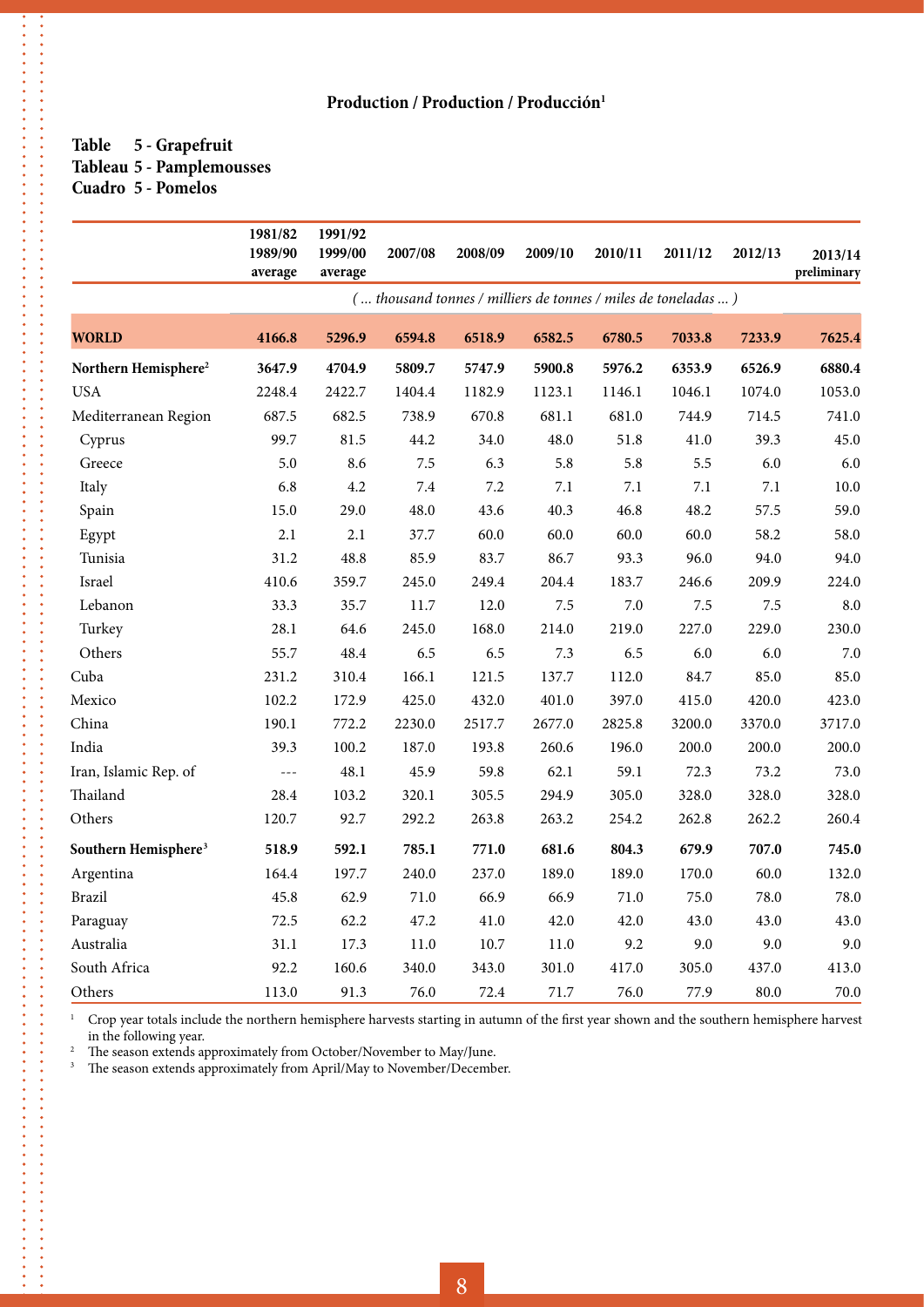**II. FRESH CITRUS FRUIT:** World exports by principal countries<sup>1</sup> **AGRUMES FRAIS:** Exportations mondiales par pays principaux<sup>1</sup><br>FRUTOS CITRICOS: Exportaciones mundiales por principales país **Exportaciones mundiales por principales países<sup>1</sup>** 

#### **Table 6 - Total citrus Tableau 6 - Agrumes total Cuadro 7 - Cítricos totales**

|                                  | 1981/82<br>1989/90 | 1991/92<br>1999/00 | 2007/08 | 2008/09 | 2009/10                                                       | 2010/11 | 2011/12 | 2012/13 | 2013/14<br>preliminary |
|----------------------------------|--------------------|--------------------|---------|---------|---------------------------------------------------------------|---------|---------|---------|------------------------|
|                                  | average            | average            |         |         | ( thousand tonnes / milliers de tonnes / miles de toneladas ) |         |         |         |                        |
|                                  |                    |                    |         |         |                                                               |         |         |         |                        |
| <b>WORLD</b>                     | 7297.4             | 9007.2             | 12967.4 | 13642.0 | 14443.1                                                       | 15051.9 | 15118.7 | 15181.1 | 15022.9                |
| Northern Hemisphere <sup>2</sup> | 6540.4             | 7663.5             | 10259.5 | 11203.2 | 11714.3                                                       | 12501.5 | 12490.8 | 12427.3 | 12282.6                |
| <b>USA</b>                       | 894.6              | 1 1 1 4.8          | 1072.0  | 865.6   | 1041.0                                                        | 1134.0  | 1037.5  | 1016.6  | 815.0                  |
| Mediterranean Region             | 4 617.4            | 5 181.2            | 6237.6  | 7157.0  | 7335.4                                                        | 8405.9  | 7880.1  | 8015.1  | 8082.1                 |
| Cyprus                           | 220.3              | 150.4              | 71.8    | 56.8    | 83.8                                                          | 89.0    | 76.0    | 81.1    | 65.0                   |
| Greece                           | 268.4              | 376.9              | 342.0   | 230.0   | 364.9                                                         | 462.3   | 372.8   | 445.2   | 451.6                  |
| Italy                            | 266.1              | 188.1              | 194.0   | 254.9   | 222.8                                                         | 335.1   | 297.9   | 254.6   | 197.0                  |
| Spain                            | 2 0 6 9.6          | 2779.0             | 3143.5  | 3479.4  | 3280.5                                                        | 3744.1  | 3844.2  | 4007.8  | 3693.0                 |
| Egypt                            | 164.3              | 228.3              | 559.8   | 851.1   | 927.8                                                         | 855.6   | 923.8   | 1072.9  | 1181.9                 |
| Morocco                          | 556.7              | 543.4              | 528.7   | 484.2   | 490.5                                                         | 530.1   | 490.6   | 394.9   | 585.0                  |
| Tunisia                          | 35.3               | 22.0               | 20.0    | 23.2    | 25.9                                                          | 22.9    | 18.0    | 20.6    | 21.0                   |
| Israel                           | 547.2              | 291.2              | 159.0   | 169.9   | 176.2                                                         | 155.2   | 177.5   | 166.0   | 185.5                  |
| Lebanon                          | 85.1               | 85.6               | 147.0   | 154.4   | 123.4                                                         | 127.5   | 106.1   | 106.0   | 81.0                   |
| Syrian Arab Republic             | $0.0\,$            | 7.3                | 51.7    | 166.3   | 207.2                                                         | 150.0   | 100.0   | 70.0    | 70.0                   |
| Turkey                           | 237.3              | 365.8              | 825.0   | 1095.5  | 1035.1                                                        | 1216.1  | 1475.6  | 1287.9  | 1338.0                 |
| Others                           | 252.2              | 236.1              | 195.1   | 191.4   | 210.5                                                         | 193.8   | 176.3   | 182.9   | 213.1                  |
| Portugal                         | 0.0                | 1.3                | 32.3    | 31.7    | 57.3                                                          | 55.8    | 115.7   | 101.1   | 102.0                  |
| Honduras                         | 19.0               | 21.3               | 62.0    | 60.9    | 61.5                                                          | 22.8    | 18.6    | 53.1    | 36.0                   |
| Mexico                           | 47.8               | 181.9              | 544.4   | 484.4   | 499.6                                                         | 468.0   | 667.2   | 573.1   | 585.0                  |
| China                            | 82.6               | 137.0              | 820.2   | 1084.7  | 1001.2                                                        | 790.3   | 1100.2  | 929.9   | 1022.0                 |
| India                            | 8.8                | 17.6               | 56.5    | 49.7    | 48.0                                                          | 53.4    | 65.1    | 48.8    | 35.2                   |
| Pakistan                         | 29.2               | 51.2               | 204.9   | 248.4   | 350.9                                                         | 331.8   | 368.3   | 357.0   | 364.0                  |
| Others                           | 841.0              | 957.2              | 1229.5  | 1220.8  | 1319.4                                                        | 1239.6  | 1238.3  | 1332.6  | 1241.3                 |
| Southern Hemisphere <sup>3</sup> | 757.0              | 1343.6             | 2707.9  | 2438.8  | 2728.8                                                        | 2550.3  | 2627.8  | 2753.7  | 2740.3                 |
| Argentina                        | 135.1              | 275.6              | 662.4   | 517.2   | 550.6                                                         | 505.2   | 454.4   | 441.6   | 321.0                  |
| Brazil                           | 81.7               | 110.7              | 108.1   | 96.8    | 103.0                                                         | 100.4   | 89.8    | 102.4   | 113.0                  |
| Chile                            | 3.2                | 8.6                | 102.8   | 109.2   | 139.1                                                         | 158.0   | 167.0   | 169.0   | 157.0                  |
| Peru                             | 0.3                | $0.7\,$            | 66.5    | 47.2    | 68.9                                                          | 80.3    | 90.6    | 96.1    | 116.1                  |
| Uruguay                          | 55.0               | 127.1              | 124.4   | 130.0   | 150.6                                                         | 121.1   | 93.8    | 107.3   | 122.1                  |
| Australia                        | 35.6               | 120.7              | 131.4   | 166.1   | 163.5                                                         | 110.7   | 154.1   | 167.3   | 160.1                  |
| South Africa                     | 398.3              | 619.2              | 1445.0  | 1311.0  | 1490.0                                                        | 1425.0  | 1525.0  | 1643.0  | 1674.0                 |
| Others                           | 47.7               | $81.0\,$           | 67.4    | 61.3    | 63.0                                                          | 49.7    | 53.1    | 27.1    | $77.0\,$               |

<sup>1</sup> On a crop year basis.<br><sup>2</sup> On November-Octob

**........ A 24444** 

On November-October crop year basis.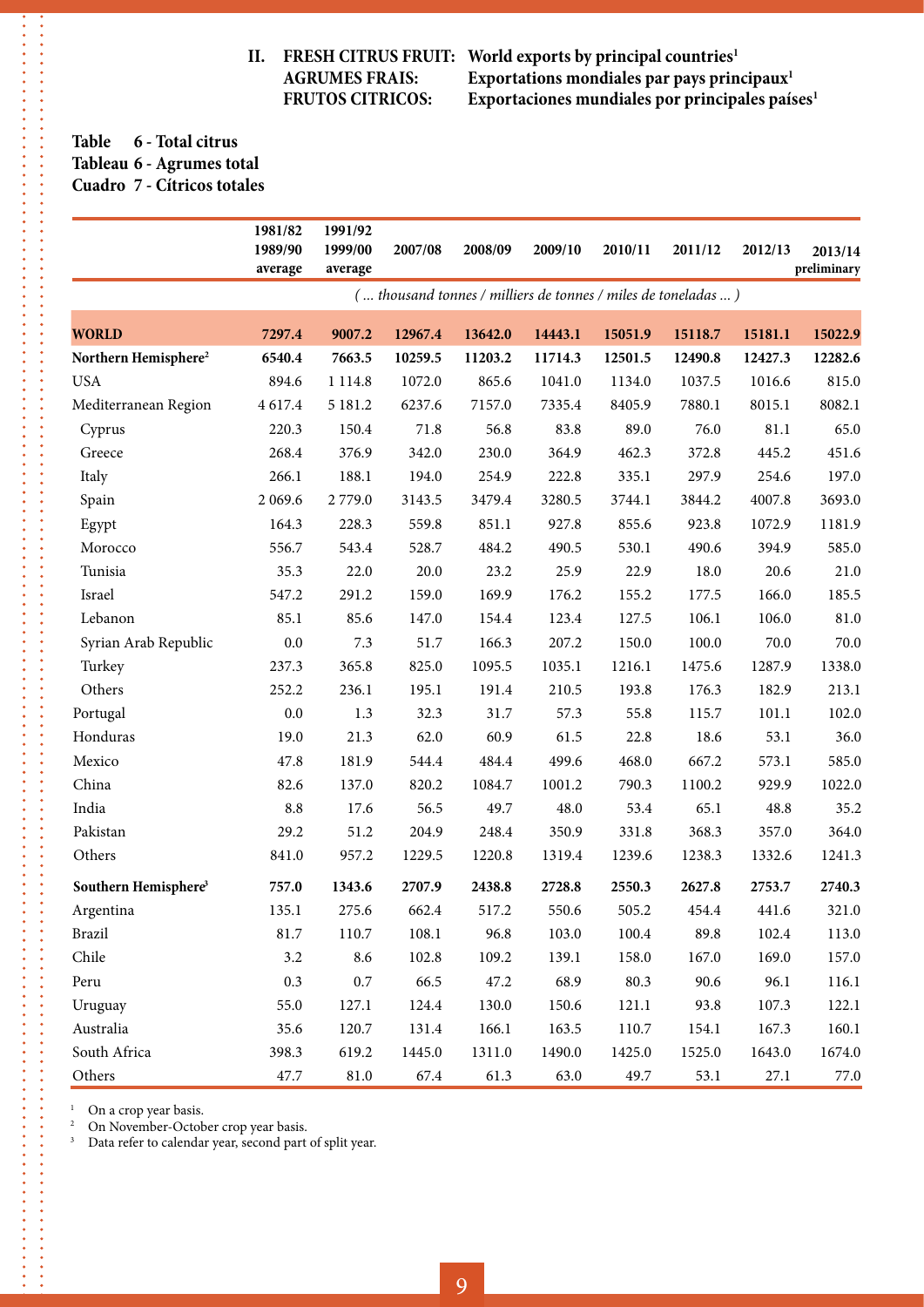**Table 7 - Oranges Tableau 7 - Oranges Cuadro 7 - Naranjas**

**\*\*\*\*\*\*\*\*\*\*\*\*\*\*\*** 

|                                  | 1981/82<br>1989/90<br>average | 1991/92<br>1999/00<br>average | 2007/08 | 2008/09 | 2009/10  | 2010/11 | 2011/12                                                       | 2012/13  | 2013/14<br>preliminary |
|----------------------------------|-------------------------------|-------------------------------|---------|---------|----------|---------|---------------------------------------------------------------|----------|------------------------|
|                                  |                               |                               |         |         |          |         | ( thousand tonnes / milliers de tonnes / miles de toneladas ) |          |                        |
| <b>WORLD</b>                     | 4086.5                        | 4576.5                        | 5701.2  | 6069.6  | 6463.4   | 6404.3  | 6641.5                                                        | 6873.2   | 6599.9                 |
| Northern Hemisphere <sup>2</sup> | 3550.3                        | 3701.4                        | 4246.5  | 4746.5  | 4897.9   | 5048.5  | 5193.3                                                        | 5349.9   | 5085.9                 |
| <b>USA</b>                       | 411.5                         | 521.4                         | 613.0   | 493.0   | 670.0    | 750.0   | 695.0                                                         | 678.0    | 508.0                  |
| Mediterranean Region             | 2599.5                        | 2703.2                        | 2858.2  | 3456.9  | 3397.9   | 4032.2  | 3720.0                                                        | 3906.2   | 3815.0                 |
| Cyprus                           | 110.2                         | 65.8                          | 15.7    | 12.1    | 27.1     | 30.6    | 22.0                                                          | 22.6     | 20.0                   |
| Greece                           | 206.1                         | 318.8                         | 305.0   | 206.5   | 328.5    | 383.0   | 302.9                                                         | 345.8    | 359.0                  |
| Italy                            | 139.7                         | 117.2                         | 101.0   | 130.3   | 80.7     | 176.9   | 136.2                                                         | 113.2    | 99.0                   |
| Spain                            | 962.8                         | 1 2 5 2.5                     | 1231.0  | 1457.0  | 1315.4   | 1545.0  | 1597.7                                                        | 1825.6   | 1561.0                 |
| Egypt                            | 161.3                         | 214.4                         | 517.5   | 802.0   | 850.0    | 1000.0  | 900.0                                                         | 1000.0   | 1109.0                 |
| Morocco                          | 401.0                         | 339.3                         | 253.0   | 182.5   | 161.8    | 175.1   | 138.0                                                         | 82.0     | 99.0                   |
| Tunisia                          | 35.0                          | 22.0                          | 20.0    | 20.6    | 24.2     | 22.7    | 17.8                                                          | 20.4     | 19.0                   |
| Israel                           | 358.6                         | 137.9                         | 30.0    | 27.9    | 21.8     | 15.6    | 12.9                                                          | 7.3      | $7.0\,$                |
| Lebanon                          | 55.6                          | 65.7                          | 88.2    | 103.4   | 81.2     | 83.5    | 74.5                                                          | 46.0     | 46.0                   |
| Syrian Arab Republic             | 0.0                           | 7.3                           | 51.7    | 166.3   | 207.2    | 150.0   | 100.0                                                         | 70.0     | 70.0                   |
| Turkey                           | 56.8                          | 78.2                          | 155.0   | 256.0   | 213.0    | 362.0   | 327.0                                                         | 281.0    | 342.0                  |
| Others                           | 112.4                         | 84.1                          | 90.0    | 92.4    | 87.0     | 87.9    | 90.9                                                          | 92.3     | 84.0                   |
| Portugal                         | 0.0                           | $0.0\,$                       | 23.8    | 25.7    | $50.6\,$ | 46.1    | 97.9                                                          | 84.7     | 86.0                   |
| Honduras                         | 3.2                           | 12.1                          | 55.3    | 56.0    | 78.0     | 24.0    | 24.0                                                          | 54.0     | 34.0                   |
| Mexico                           | 6.6                           | 12.7                          | 24.0    | 24.1    | 23.0     | 16.5    | 21.9                                                          | 29.2     | 49.0                   |
| China                            | 45.1                          | 12.4                          | 75.1    | 155.0   | 158.0    | 92.0    | 129.0                                                         | 83.0     | 108.0                  |
| India                            | 8.8                           | 16.3                          | 27.0    | 23.3    | 16.6     | 28.0    | 42.1                                                          | 25.0     | 15.0                   |
| Others                           | 475.6                         | 423.3                         | 540.0   | 514.6   | 497.9    | 460.8   | 491.4                                                         | 489.8    | 470.9                  |
| Southern Hemisphere <sup>3</sup> | 536.2                         | 875.1                         | 1454.7  | 1323.0  | 1565.5   | 1355.8  | 1448.2                                                        | 1523.3   | 1514.0                 |
| Argentina                        | 57.3                          | 77.0                          | 154.0   | 137.0   | 157.0    | 125.0   | 85.0                                                          | 77.0     | 70.0                   |
| <b>Brazil</b>                    | 73.4                          | 97.9                          | 41.0    | 26.0    | 38.0     | 33.0    | 22.4                                                          | 23.2     | $20.0\,$               |
| Chile                            | 0.0                           | $0.0\,$                       | 37.8    | 37.9    | 52.7     | 62.5    | 68.9                                                          | 70.0     | 57.0                   |
| Peru                             | 0.3                           | 0.1                           | 14.6    | 3.9     | 7.6      | 11.3    | 7.9                                                           | $10.6\,$ | 10.0                   |
| Uruguay                          | 34.8                          | 77.2                          | 70.8    | 73.8    | 83.0     | 69.0    | 45.0                                                          | 59.6     | 60.0                   |
| Australia                        | 30.8                          | 104.6                         | 108.0   | 134.0   | 131.5    | 85.7    | 120.7                                                         | 133.2    | 127.0                  |
| South Africa                     | 310.2                         | 474.8                         | 971.0   | 869.0   | 1045.0   | 942.0   | 1065.0                                                        | 1100.0   | 1109.0                 |
| Others                           | 29.5                          | 43.5                          | 57.5    | 41.5    | $50.7\,$ | 27.3    | 33.4                                                          | 49.8     | 61.0                   |

<sup>1</sup> On a crop year basis.

 $\ddot{\cdot}$ 

<sup>2</sup> On November-October crop year basis.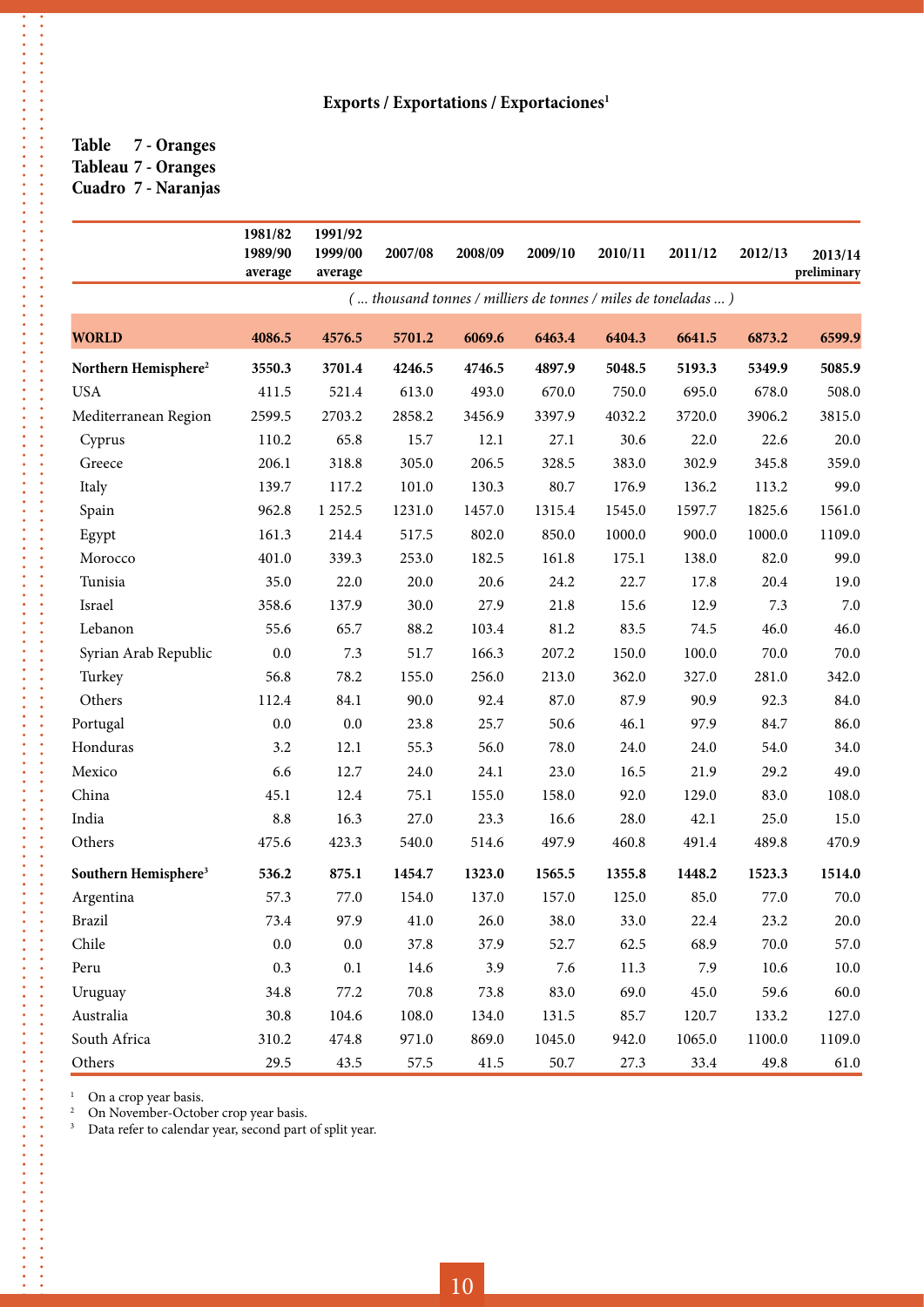#### **Table 8 - Tangerines Tableau 8 - Tangerines Cuadro 8 - Tangerinas**

\*\*\*\*\*\*\*\*\*\*\*\*\*\*\*\*\*\*\*\*\*\*\*

.<br>.<br>.<br>.<br>.<br>.<br>.

|                                  | 1981/82<br>1989/90<br>average | 1991/92<br>1999/00<br>average | 2007/08 | 2008/09 | 2009/10 | 2010/11 | 2011/12                                                       | 2012/13 | 2013/14<br>preliminary |
|----------------------------------|-------------------------------|-------------------------------|---------|---------|---------|---------|---------------------------------------------------------------|---------|------------------------|
|                                  |                               |                               |         |         |         |         | ( thousand tonnes / milliers de tonnes / miles de toneladas ) |         |                        |
| <b>WORLD</b>                     | 1250.7                        | 2073.4                        | 3661.4  | 4108.7  | 4291.7  | 4502.8  | 4848.1                                                        | 4617.0  | 4665.6                 |
| Northern Hemisphere <sup>2</sup> | 1226.3                        | 1965.1                        | 3312.1  | 3734.3  | 3870.9  | 4095.5  | 4417.6                                                        | 4181.2  | 4185.6                 |
| <b>USA</b>                       | 14.2                          | 21.1                          | 32.0    | 32.6    | 36.0    | 55.0    | 38.5                                                          | 44.6    | 37.0                   |
| Mediterranean Region             | 1061.5                        | 1585.6                        | 2169.3  | 2404.6  | 2443.9  | 2776.8  | 2851.1                                                        | 2712.9  | 2736.9                 |
| Cyprus                           | 1.9                           | 11.3                          | 30.9    | 23.9    | 27.8    | 27.1    | 27.6                                                          | 29.5    | 20.0                   |
| Greece                           | 2.5                           | 21.3                          | 33.0    | 22.3    | 35.0    | 76.0    | 65.3                                                          | 90.5    | 83.0                   |
| Italy                            | 9.5                           | 37.3                          | 52.0    | 58.0    | 96.2    | 102.9   | 115.4                                                         | 101.2   | 66.0                   |
| Spain                            | 752.8                         | 1 1 1 5.9                     | 1430.0  | 1489.5  | 1533.8  | 1670.9  | 1640.8                                                        | 1598.1  | 1450.0                 |
| Egypt                            | 2.2                           | 6.8                           | $7.4\,$ | 9.9     | 31.4    | 45.0    | 31.4                                                          | 25.4    | 25.4                   |
| Morocco                          | 154.2                         | 203.8                         | 260.0   | 293.5   | 322.4   | 349.1   | 344.0                                                         | 307.3   | 479.0                  |
| Israel                           | 30.6                          | 32.7                          | 50.0    | 54.7    | 68.0    | 56.3    | 83.5                                                          | 79.0    | 98.5                   |
| Lebanon                          | 14.6                          | 10.8                          | 16.6    | 15.3    | 14.0    | 16.2    | 15.3                                                          | 13.0    | 13.0                   |
| Turkey                           | 58.5                          | 110.4                         | 235.0   | 381.0   | 220.5   | 356.9   | 473.8                                                         | 410.0   | 409.0                  |
| Others                           | 34.6                          | 35.4                          | 54.4    | 56.5    | 94.8    | 76.4    | 53.9                                                          | 59.0    | 93.0                   |
| Portugal                         | 0.0                           | 0.2                           | 4.7     | 4.2     | 4.3     | 4.4     | 9.9                                                           | 8.0     | 7.0                    |
| China                            | 33.6                          | 118.2                         | 606.9   | 805.0   | 712.0   | 607.0   | 840.0                                                         | 702.0   | 744.0                  |
| Pakistan                         | 28.8                          | 49.9                          | 204.8   | 247.7   | 348.9   | 325.0   | 367.9                                                         | 350.0   | 362.0                  |
| Others                           | 88.2                          | 190.1                         | 294.4   | 240.2   | 325.8   | 327.3   | 310.2                                                         | 363.6   | 298.7                  |
| Southern Hemisphere <sup>3</sup> | 24.4                          | 108.3                         | 349.4   | 374.5   | 420.8   | 407.3   | 430.5                                                         | 435.8   | 480.0                  |
| Argentina                        | 8.8                           | 30.7                          | 95.0    | 113.0   | 119.0   | 115.0   | 100.0                                                         | 90.0    | 90.0                   |
| <b>Brazil</b>                    | 5.6                           | 8.2                           | 6.8     | 4.4     | 2.0     | 0.9     | 1.4                                                           | 0.6     | 1.0                    |
| Chile                            | 0.0                           | 2.3                           | 23.7    | 32.9    | 39.8    | 47.6    | 57.2                                                          | 63.8    | 56.0                   |
| Peru                             | 0.0                           | 0.6                           | 50.2    | 41.4    | 58.6    | 65.5    | 79.1                                                          | 81.1    | 101.0                  |
| Uruguay                          | 6.5                           | 26.1                          | 38.9    | 42.1    | 52.0    | 38.0    | 35.0                                                          | 38.0    | 44.0                   |
| Australia                        | 3.0                           | 12.4                          | 22.1    | 30.3    | 30.7    | 24.3    | 32.6                                                          | 32.9    | 32.0                   |
| South Africa                     | 0.6                           | 27.3                          | 112.0   | 102.0   | 113.0   | 104.0   | 115.0                                                         | 126.0   | 149.0                  |
| Others                           | 0.0                           | 0.7                           | 0.7     | 8.4     | 5.6     | 12.0    | 10.4                                                          | 3.3     | 7.0                    |

<sup>1</sup> On a crop year basis.

<sup>2</sup> On November-October crop year basis.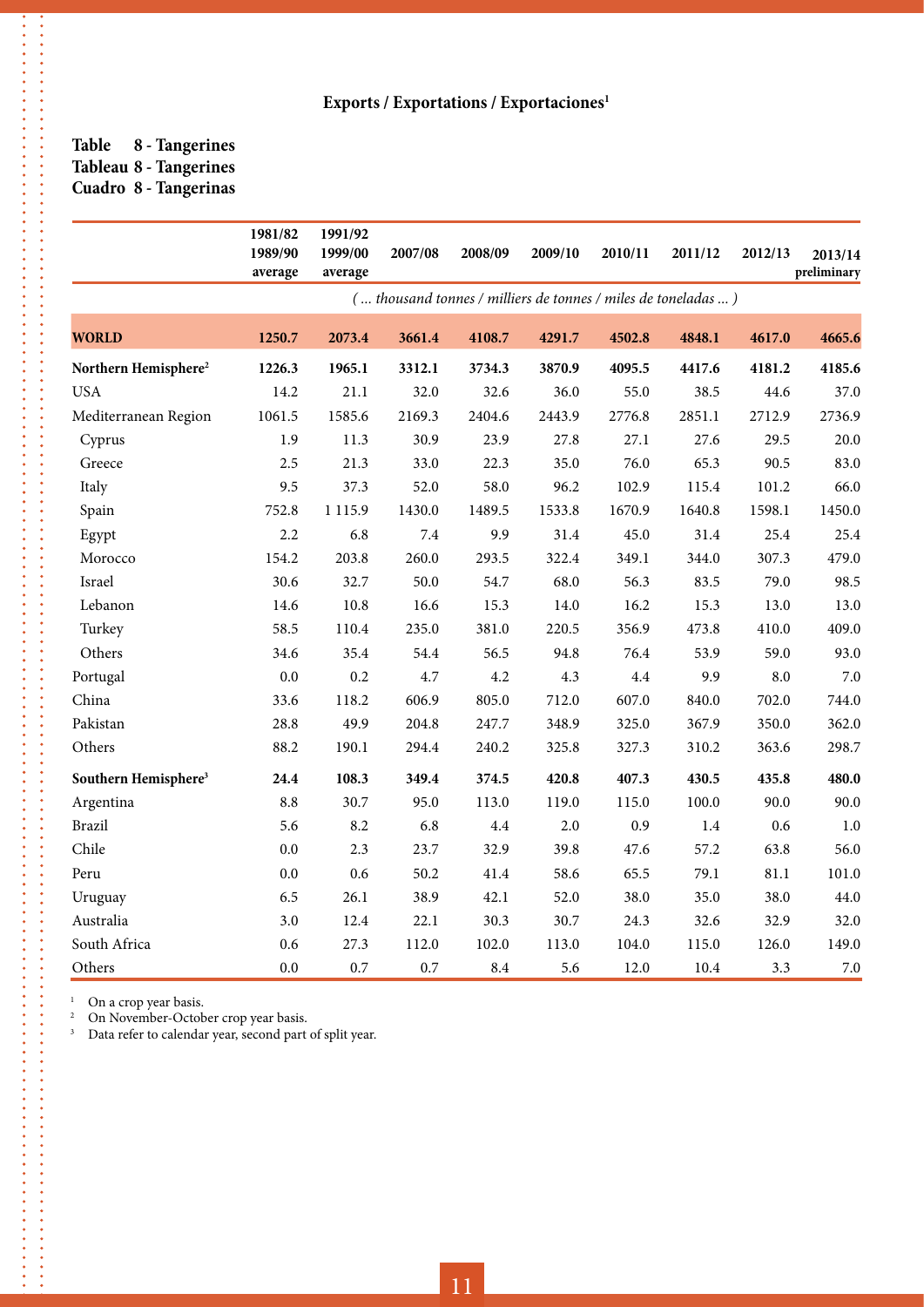#### **Table 9 - Lemons and limes Tableau 9 - Citrons et limettes Cuadro 9 - Limones y limas**

**\*\*\*\*\*\*\*\*\*\*\*\*\*\*\*\*\*** 

. . . . . . . . . .

|                                  | 1981/82<br>1989/90<br>average | 1991/92<br>1999/00<br>average | 2007/08 | 2008/09 | 2009/10 | 2010/11 | 2011/12                                                       | 2012/13 | 2013/14<br>preliminary |
|----------------------------------|-------------------------------|-------------------------------|---------|---------|---------|---------|---------------------------------------------------------------|---------|------------------------|
|                                  |                               |                               |         |         |         |         | ( thousand tonnes / milliers de tonnes / miles de toneladas ) |         |                        |
| <b>WORLD</b>                     | 1018.0                        | 1266.6                        | 2386.6  | 2294.1  | 2328.8  | 2421.1  | 2674.3                                                        | 2582.3  | 2603.5                 |
| Northern Hemisphere <sup>2</sup> | 933.3                         | 1051.8                        | 1712.9  | 1787.3  | 1789.1  | 1867.7  | 2113.0                                                        | 1995.1  | 2083.6                 |
| <b>USA</b>                       | 143.7                         | 123.6                         | 157.0   | 93.0    | 93.0    | 102.0   | 95.0                                                          | 110.0   | 120.0                  |
| Mediterranean Region             | 707.6                         | 644.0                         | 847.8   | 988.7   | 932.1   | 1057.0  | 1094.1                                                        | 1025.2  | 1168.9                 |
| Cyprus                           | 34.4                          | 23.7                          | $4.0\,$ | 5.0     | 3.1     | 2.7     | 3.0                                                           | 3.4     | 2.0                    |
| Greece                           | 59.7                          | 36.8                          | 2.5     | 0.7     | $0.8\,$ | 2.0     | 3.3                                                           | 7.3     | 8.0                    |
| Italy                            | 115.8                         | 32.6                          | 38.5    | 63.6    | 39.5    | 46.7    | 41.3                                                          | 38.2    | 30.0                   |
| Spain                            | 347.5                         | 392.3                         | 445.0   | 495.4   | 385.3   | 474.6   | 539.0                                                         | 530.1   | 635.0                  |
| Egypt                            | $0.8\,$                       | 7.2                           | 22.9    | 26.2    | 29.2    | 43.0    | 29.2                                                          | 32.2    | 32.2                   |
| Lebanon                          | 10.2                          | 7.2                           | 39.2    | 32.4    | 25.0    | 24.7    | 13.4                                                          | 13.0    | 19.0                   |
| Turkey                           | 105.2                         | 129.2                         | 250.0   | 330.3   | 423.4   | 438.4   | 437.7                                                         | 375.8   | 409.0                  |
| Others                           | 33.9                          | 15.0                          | 45.8    | 35.2    | 25.8    | 25.0    | 27.2                                                          | 25.1    | 33.7                   |
| Portugal                         | $0.0\,$                       | 1.1                           | 2.6     | $1.4\,$ | $1.2\,$ | 2.7     | 5.0                                                           | 3.5     | 5.0                    |
| Mexico                           | 25.6                          | 162.0                         | 500.0   | 445.0   | 456.0   | 432.0   | 625.0                                                         | 525.0   | 515.0                  |
| China                            | 0.1                           | 0.3                           | 9.4     | 4.7     | 12.2    | 7.3     | 13.2                                                          | 14.9    | 5.0                    |
| India                            | $0.0\,$                       | 1.3                           | 26.2    | 24.2    | 30.9    | 24.6    | 22.1                                                          | 20.7    | 19.0                   |
| Others                           | 56.4                          | 119.6                         | 169.9   | 230.4   | 263.8   | 242.1   | 258.6                                                         | 295.8   | 250.7                  |
| Southern Hemisphere <sup>3</sup> | 84.7                          | 214.7                         | 673.7   | 506.7   | 539.7   | 553.4   | 561.3                                                         | 587.2   | 519.9                  |
| Argentina                        | 35.3                          | 137.1                         | 380.0   | 250.0   | 264.0   | 255.0   | 267.0                                                         | 280.0   | 160.0                  |
| <b>Brazil</b>                    | 2.5                           | 3.7                           | 60.3    | 66.4    | 63.1    | 66.5    | 66.0                                                          | 78.6    | 92.0                   |
| Chile                            | 3.2                           | 8.6                           | 41.3    | 36.9    | 45.0    | 46.5    | 39.5                                                          | 33.8    | 43.0                   |
| Ecuador                          | $0.0\,$                       | 0.7                           | 6.3     | 5.4     | $1.8\,$ | 3.9     | 5.0                                                           | 1.9     | $1.0\,$                |
| Peru                             | $0.0\,$                       | 0.0                           | $1.7\,$ | $1.8\,$ | 2.4     | 3.1     | 2.8                                                           | 3.4     | 4.0                    |
| Uruguay                          | 11.5                          | 18.9                          | 14.3    | 13.8    | 15.5    | 13.9    | 13.8                                                          | 12.3    | 18.0                   |
| Australia                        | 1.5                           | 3.6                           | 0.9     | $1.0$   | 1.1     | 0.3     | $0.4\,$                                                       | 0.5     | 0.9                    |
| South Africa                     | 27.9                          | 39.0                          | 166.0   | 130.0   | 145.0   | 162.0   | 165.0                                                         | 175.0   | 198.0                  |
| Others                           | 2.7                           | 3.2                           | 2.9     | $1.5\,$ | 1.9     | 2.3     | $1.8\,$                                                       | $1.7\,$ | 3.0                    |

<sup>1</sup> On a crop year basis.

**----------**

 $\frac{1}{2}$ 

<sup>2</sup> On November-October crop year basis.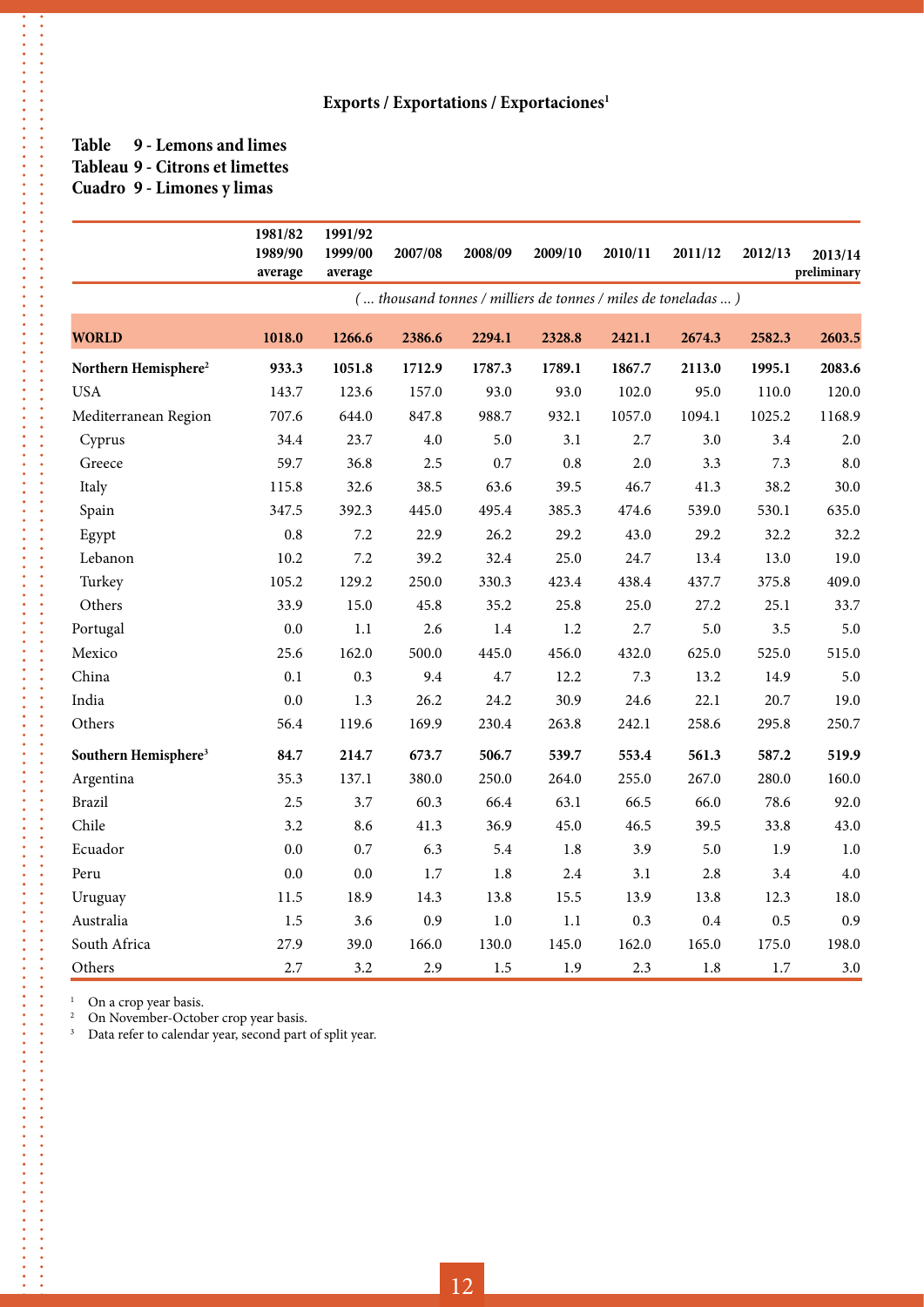#### **Table 10 - Grapefruit Tableau 10 - Pamplemousses Cuadro 10 - Pomelos**

**\*\*\*\*\*\*\*\*\*\*\*\*\*\*\*\*\*** 

|                                  | 1981/82<br>1989/90<br>average | 1991/92<br>1999/00<br>average | 2007/08 | 2008/09 | 2009/10  | 2010/11 | 2011/12                                                       | 2012/13 | 2013/14<br>preliminary |
|----------------------------------|-------------------------------|-------------------------------|---------|---------|----------|---------|---------------------------------------------------------------|---------|------------------------|
|                                  |                               |                               |         |         |          |         | ( thousand tonnes / milliers de tonnes / miles de toneladas ) |         |                        |
| <b>WORLD</b>                     | 923.1                         | 1068.1                        | 1218.2  | 1170.4  | 1159.7   | 1166.4  | 1098.9                                                        | 1139.8  | 959.9                  |
| Northern Hemisphere <sup>2</sup> | 811.4                         | 922.6                         | 988.0   | 935.8   | 956.9    | 932.6   | 911.2                                                         | 910.8   | 733.5                  |
| <b>USA</b>                       | 325.2                         | 448.7                         | 270.0   | 247.0   | 242.0    | 227.0   | 209.0                                                         | 184.0   | 150.0                  |
| Mediterranean Region             | 248.8                         | 248.5                         | 362.3   | 306.8   | 351.0    | 365.3   | 348.6                                                         | 361.8   | 361.3                  |
| Cyprus                           | 73.8                          | 49.6                          | 21.2    | 15.8    | 25.7     | 28.6    | 23.4                                                          | 25.6    | 23.0                   |
| Greece                           | $0.0\,$                       | 0.0                           | $1.5\,$ | 0.5     | 0.6      | 1.3     | 1.3                                                           | 1.6     | 1.6                    |
| Italy                            | 1.1                           | 0.9                           | 2.5     | 3.1     | 6.4      | 8.7     | 4.9                                                           | 2.1     | 2.0                    |
| Spain                            | 6.5                           | 18.3                          | 37.5    | 37.5    | 46.0     | 53.6    | 46.7                                                          | 54.0    | 47.0                   |
| Egypt                            | $0.0\,$                       | 0.0                           | 12.0    | 13.0    | 17.2     | 17.6    | 17.2                                                          | 15.3    | 15.3                   |
| Morocco                          | 0.3                           | 0.1                           | 1.3     | 1.0     | 1.4      | 0.8     | 3.1                                                           | 3.0     | 1.0                    |
| Israel                           | 138.0                         | 118.3                         | 77.0    | 85.3    | 84.5     | 82.6    | 79.9                                                          | 78.9    | 77.0                   |
| Lebanon                          | 4.7                           | 1.9                           | 3.0     | 3.3     | 3.2      | 3.1     | 2.8                                                           | 3.0     | 3.0                    |
| Turkey                           | 16.8                          | 48.1                          | 185.0   | 128.2   | 154.6    | 158.6   | 158.2                                                         | 168.1   | 178.0                  |
| Others                           | 7.6                           | 11.3                          | 21.3    | 19.2    | $11.4\,$ | 10.4    | 11.2                                                          | 10.2    | 13.4                   |
| Portugal                         | 0.0                           | 0.0                           | 1.2     | 0.5     | 1.2      | 2.7     | 3.0                                                           | 4.9     | 4.0                    |
| Mexico                           | 3.2                           | 2.0                           | 14.0    | 11.0    | 18.0     | 17.0    | 19.0                                                          | 19.0    | 20.0                   |
| China                            | 3.8                           | 6.1                           | 98.9    | 120.0   | 105.0    | 100.0   | 124.0                                                         | 130.0   | 165.0                  |
| Thailand                         | 4.9                           | 5.2                           | 11.2    | 11.2    | 12.2     | 13.4    | 13.4                                                          | 14.8    | 13.0                   |
| Others                           | 225.4                         | 212.1                         | 230.5   | 239.3   | 227.5    | 207.2   | 194.2                                                         | 196.3   | 20.2                   |
| Southern Hemisphere <sup>3</sup> | 111.8                         | 145.5                         | 230.2   | 234.6   | 202.8    | 233.8   | 187.7                                                         | 229.1   | 226.4                  |
| Argentina                        | 33.8                          | 30.8                          | 33.4    | 17.2    | 10.6     | 10.2    | 2.4                                                           | 1.6     | 1.0                    |
| Australia                        | 0.3                           | 0.2                           | 0.4     | 0.8     | 0.2      | 0.4     | 0.5                                                           | 0.7     | 0.2                    |
| South Africa                     | 60.1                          | 105.3                         | 196.0   | 210.0   | 187.0    | 217.0   | 180.0                                                         | 222.0   | 218.0                  |
| Others                           | 17.5                          | 9.2                           | 0.4     | 6.5     | 5.0      | 6.2     | 4.9                                                           | 4.7     | 7.2                    |

<sup>1</sup> On a crop year basis.

**\*\*\*\*\*\*\*\*\*\*\*\*\*\*\*\*\*** 

<sup>2</sup> On November-October crop year basis.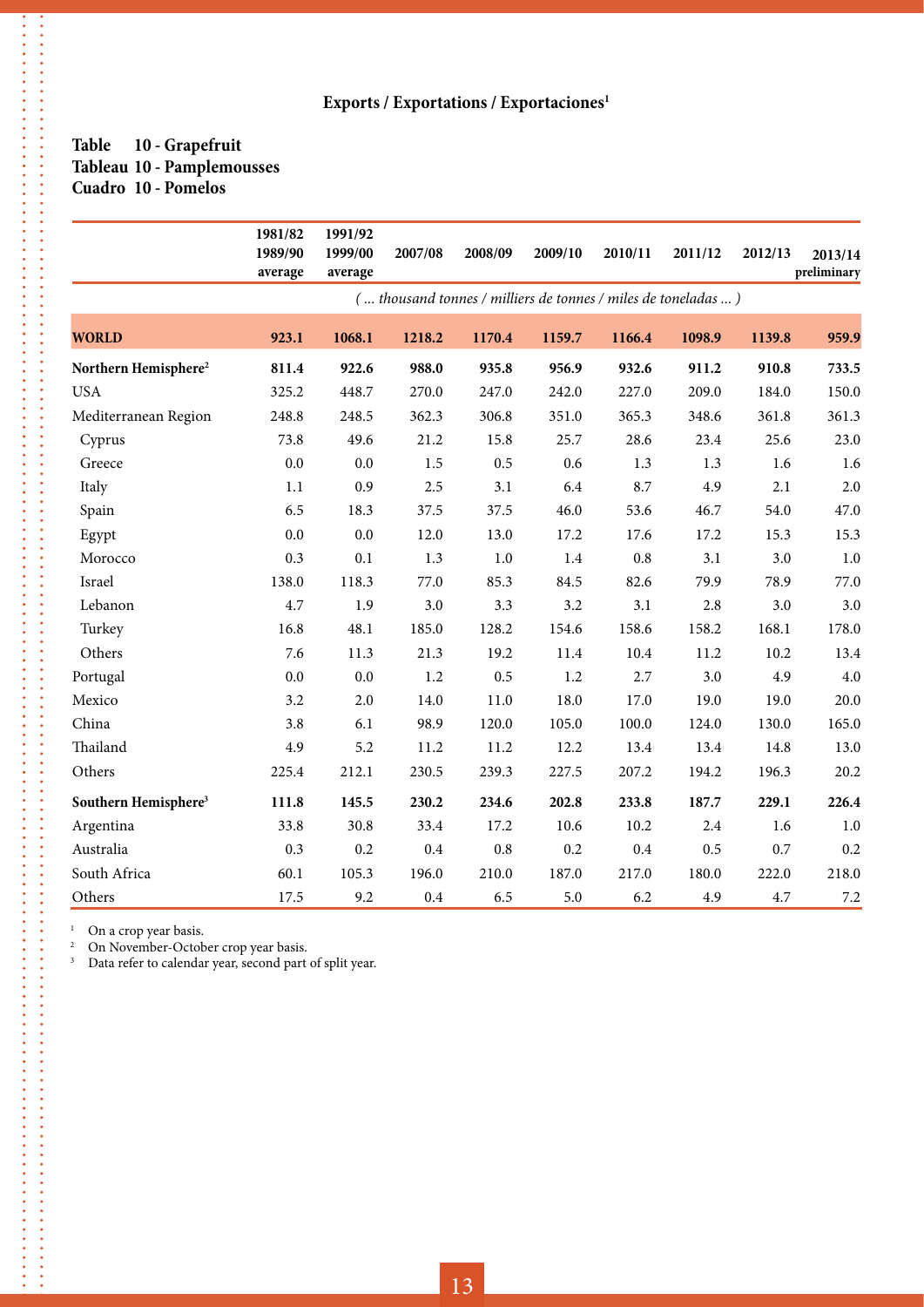**III. FRESH CITRUS FRUIT:** World imports by principal countries<sup>1</sup> AGRUMES FRAIS: Importations mondiales par pays prin AGRUMES FRAIS: **Importations mondiales par pays principaux<sup>1</sup><br>FRUTOS CITRICOS: Importaciones mundiales por principales país Importaciones mundiales por principales países**<sup>1</sup>

#### **Table 11 - Total citrus Tableau 11 - Agrumes total Cuadro 11 - Cítricos totales**

 $\frac{1}{2}$ 

|                                     | 1981/82<br>1989/90<br>average | 1991/92<br>1999/00<br>average | 2007/08 | 2008/09 | 2009/10 | 2010/11                                                       | 2011/12 | 2012/13 | 2013/14<br>preliminary |
|-------------------------------------|-------------------------------|-------------------------------|---------|---------|---------|---------------------------------------------------------------|---------|---------|------------------------|
|                                     |                               |                               |         |         |         | ( thousand tonnes / milliers de tonnes / miles de toneladas ) |         |         |                        |
| <b>WORLD</b>                        | 6908.8                        | 8825.5                        | 12350.2 | 12775.9 | 13217.8 | 13341.2                                                       | 13962.9 | 14197.6 | 13941.3                |
| Northern Hemisphere                 | 6881.8                        | 8757.5                        | 12231.4 | 12644.8 | 13084.6 | 13214.7                                                       | 13796.0 | 14027.1 | 13740.4                |
| Canada                              | 386.1                         | 392.0                         | 446.7   | 415.2   | 436.9   | 463.0                                                         | 466.0   | 472.0   | 328.0                  |
| <b>USA</b>                          | 64.5                          | 221.6                         | 612.0   | 631.0   | 647.0   | 702.0                                                         | 742.0   | 784.0   | 824.0                  |
| Mediterranean Region                | 1 3 4 2.4                     | 1 4 0 3.1                     | 1872.0  | 1949.0  | 1896.2  | 1819.9                                                        | 2019.4  | 2028.4  | 1928.8                 |
| Bosnia and Herzegovina <sup>2</sup> | ---                           | 9.7                           | 35.0    | 43.8    | 46.6    | 47.9                                                          | 44.9    | 43.2    | 52.0                   |
| Croatia <sup>2</sup>                | $- - -$                       | 32.3                          | 20.0    | 46.5    | 45.1    | 51.8                                                          | 47.4    | 47.7    | 49.0                   |
| France                              | 1 1 6 0.8                     | 1051.9                        | 963.4   | 984.8   | 1020.9  | 958.6                                                         | 1047.5  | 1034.8  | 1021.0                 |
| Italy                               | 50.0                          | 171.2                         | 311.9   | 411.3   | 302.1   | 344.3                                                         | 404.0   | 445.2   | 355.0                  |
| Serbia and Montenegro <sup>2</sup>  | $- - -$                       | 30.2                          | 82.8    | 83.3    | 84.6    | 90.6                                                          | 82.9    | 84.0    | 101.0                  |
| Slovenia <sup>2</sup>               | $\qquad \qquad - -$           | 38.3                          | 57.5    | 59.1    | 56.2    | 53.0                                                          | 45.6    | 50.8    | 53.0                   |
| Spain                               | ---                           | 60.8                          | 271.7   | 174.4   | 216.2   | 167.6                                                         | 204.0   | 190.5   | 168.0                  |
| Turkey                              | 0.02                          | 2.2                           | 38.6    | 50.3    | 52.1    | 42.9                                                          | 58.1    | 49.7    | 50.0                   |
| Others                              | 131.5                         | 6.3                           | 91.0    | 95.6    | 72.2    | 63.3                                                          | 85.1    | 82.5    | 79.8                   |
| Austria                             | 139.4                         | 142.7                         | 148.4   | 163.8   | 170.7   | 160.3                                                         | 153.6   | 170.0   | 135.0                  |
| Belgium - Luxembourg                | 259.9                         | 416.8                         | 319.5   | 317.8   | 261.5   | 234.6                                                         | 247.3   | 256.7   | 261.0                  |
| Bulgaria <sup>2</sup>               | 48.5                          | 54.5                          | 46.6    | 73.2    | 60.1    | 66.3                                                          | 66.5    | 69.1    | 82.0                   |
| Czech Republic <sup>2</sup>         | $---$                         | 129.6                         | 151.7   | 156.2   | 159.4   | 163.9                                                         | 162.5   | 167.4   | 159.0                  |
| Denmark                             | 54.8                          | 58.1                          | 95.4    | 119.8   | 105.2   | 108.9                                                         | 88.2    | 92.6    | 83.0                   |
| Finland                             | 82.8                          | 79.0                          | 66.6    | 74.3    | 67.2    | 73.7                                                          | 70.6    | 71.6    | 72.0                   |
| Germany                             | 999.2                         | 1 1 1 0.4                     | 1142.2  | 1112.8  | 1173.5  | 1093.8                                                        | 1087.5  | 1132.4  | 1039.4                 |
| Hungary <sup>2</sup>                | 55.1                          | 80.1                          | 70.0    | 71.0    | 59.1    | 60.6                                                          | 57.7    | 52.5    | 70.0                   |
| Ireland                             | 39.2                          | 39.0                          | 60.6    | 56.3    | 52.2    | 43.2                                                          | 53.6    | 58.0    | 62.0                   |
| Lithuania <sup>2</sup>              | ---                           | 20.7                          | 68.2    | 75.8    | 94.6    | 97.1                                                          | 104.7   | 115.2   | 126.0                  |
| Netherlands                         | 512.8                         | 706.2                         | 1048.3  | 1050.2  | 1120.1  | 938.0                                                         | 1025.3  | 1037.3  | 991.0                  |
| Poland <sup>2</sup>                 | 86.9                          | 306.7                         | 447.7   | 446.5   | 426.9   | 452.1                                                         | 451.8   | 469.1   | 472.0                  |
| Portugal                            | 6.922                         | 35.689                        | 77.0    | 85.8    | 112.7   | 98.4                                                          | 99.5    | 113.0   | 126.0                  |
| Romania <sup>2</sup>                | 56.9                          | 74.4                          | 149.0   | 134.2   | 165.0   | 171.5                                                         | 158.4   | 194.6   | 232.0                  |
| Slovakia <sup>2</sup>               | $\sim$ $\sim$ $\sim$          | 56.4                          | 67.0    | 65.4    | 61.8    | 65.3                                                          | 66.0    | 76.3    | 73.0                   |
| Sweden                              | 125.0                         | 129.6                         | 165.1   | 154.0   | 177.2   | 184.4                                                         | 168.9   | 180.2   | 172.0                  |
| United Kingdom                      | 615.2                         | 649.8                         | 715.6   | 726.6   | 676.6   | 673.1                                                         | 712.4   | 714.6   | 719.0                  |
| Belarus <sup>2</sup>                | $  -$                         | 28.4                          | 62.7    | 61.9    | 67.4    | 67.6                                                          | 77.9    | 96.2    | 103.0                  |
| Norway                              | 59.8                          | 59.7                          | 74.2    | 71.3    | 70.8    | 71.7                                                          | 69.7    | 72.5    | 72.4                   |
| Russian Federation <sup>2</sup>     | $- - -$                       | 511.5                         | 1306.8  | 1326.9  | 1487.5  | 1639.0                                                        | 1542.5  | 1690.0  | 1640.0                 |
| Switzerland                         | 133.3                         | 132.0                         | 125.1   | 129.0   | 130.5   | 130.9                                                         | 131.9   | 135.7   | 133.0                  |
| Ukraine <sup>2</sup>                | $\sim$ $\sim$ $\sim$          | 57.6                          | 344.3   | 337.3   | 351.7   | 412.0                                                         | 390.0   | 411.0   | 397.0                  |
| Japan                               | 409.6                         | 499.7                         | 359.0   | 338.4   | 328.8   | 358.2                                                         | 348.5   | 356.0   | 273.2                  |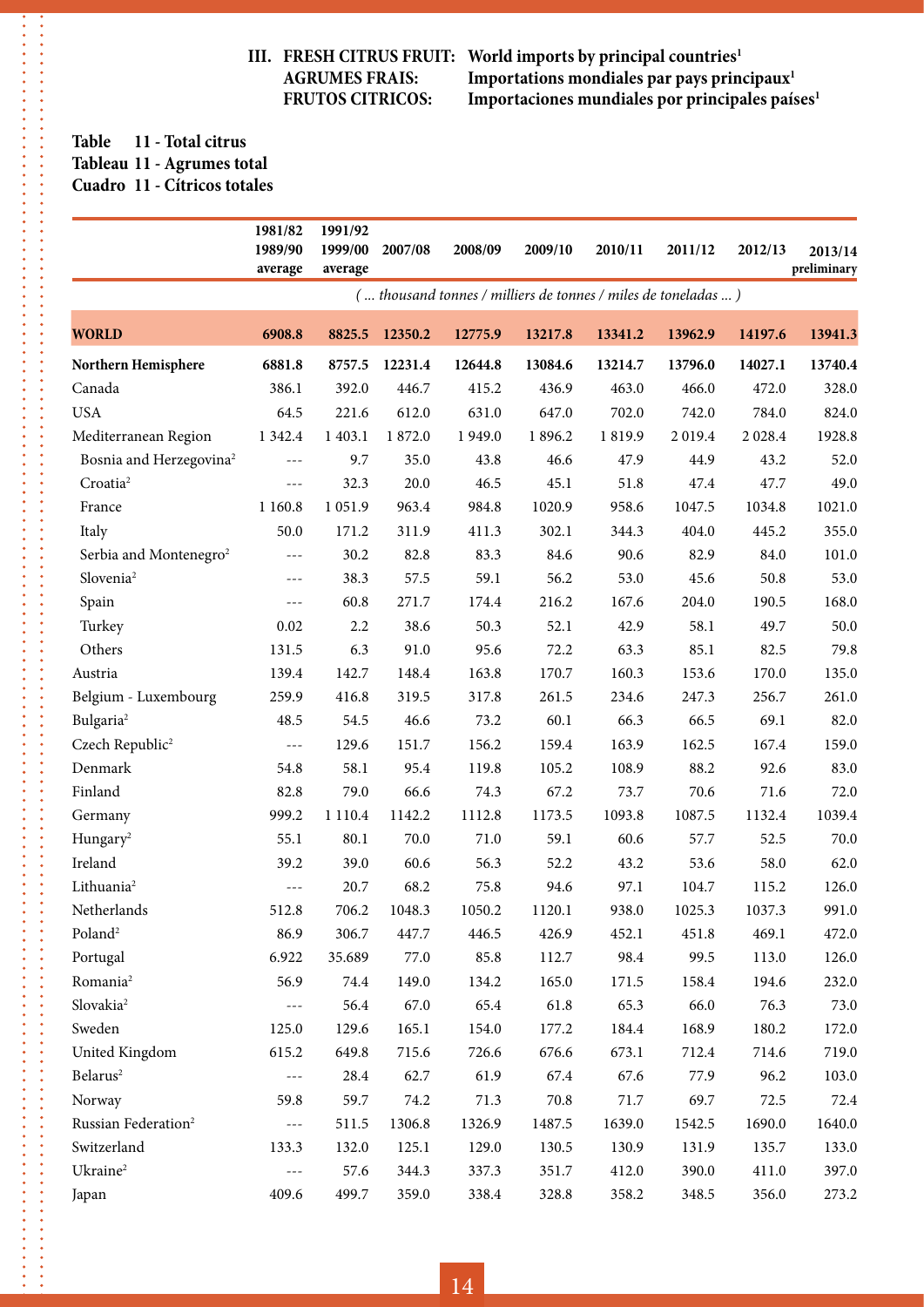**III. FRESH CITRUS FRUIT:** World imports by principal countries<sup>1</sup>  **AGRUMES FRAIS: Importations mondiales par pays principaux1** Importaciones mundiales por principales países<sup>1</sup>

#### **Table 11 - Total citrus Tableau 11 - Agrumes total Cuadro 11 - Cítricos totales**

. . . . . . . . . . . . . .

. . . . . . . . . . . . . . . . . . .

|                                   | 1981/82<br>1989/90<br>average | 1991/92<br>1999/00<br>average | 2007/08 | 2008/09                                                       | 2009/10 | 2010/11 | 2011/12 | 2012/13 | 2013/14<br>preliminary |
|-----------------------------------|-------------------------------|-------------------------------|---------|---------------------------------------------------------------|---------|---------|---------|---------|------------------------|
|                                   |                               |                               |         | ( thousand tonnes / milliers de tonnes / miles de toneladas ) |         |         |         |         |                        |
| China                             | 19.4                          | 52.8                          | 79.9    | 91.6                                                          | 104.9   | 131.2   | 136.0   | 114.4   | 134.0                  |
| China, Hong Kong SAR <sup>2</sup> | 168.4                         | 269.0                         | 225.3   | 243.1                                                         | 253.4   | 264.9   | 257.2   | 262.5   | 318.0                  |
| Indonesia                         | $- - -$                       | 39.406                        | 138.6   | 188.6                                                         | 192.7   | 222.4   | 241.2   | 97.3    | 133.0                  |
| Iran, Islamic Rep. of             | $---$                         | $---$                         | 57.2    | 207.3                                                         | 271.2   | 153.2   | 96.8    | 98.0    | 98.0                   |
| Iraq                              | 2.8                           | 2.32                          | 32.6    | 66.0                                                          | 70.0    | 124.0   | 196.0   | 165.0   | 190.0                  |
| Korea, Republic of                | 7.6                           | 35.7                          | 122.0   | 81.9                                                          | 116.5   | 158.7   | 194.1   | 177.5   | 133.0                  |
| Malaysia <sup>2</sup>             | 32.2                          | 89.6                          | 180.3   | 171.7                                                         | 165.6   | 161.7   | 166.0   | 152.8   | 186.0                  |
| Philippines                       | ---                           | $- - -$                       | 73.1    | 97.6                                                          | 79.3    | 78.1    | 110.2   | 84.2    | 74.0                   |
| Saudi Arabia <sup>2</sup>         | 239.2                         | 321.5                         | 335.7   | 432.0                                                         | 474.9   | 470.4   | 548.7   | 494.0   | 531.0                  |
| Singapore <sup>2</sup>            | 46.3                          | 79.4                          | 73.2    | 69.8                                                          | 74.7    | 77.4    | 76.4    | 84.6    | 90.0                   |
| Thailand                          | 0.0                           | 0.0                           | 22.8    | 47.4                                                          | 38.5    | 84.2    | 158.1   | 150.7   | 148.0                  |
| United Arab Emirates              | 71.8                          | 112.9                         | 271.0   | 176.0                                                         | 236.0   | 222.0   | 259.0   | 281.0   | 291.0                  |
| Others                            | 815.6                         | 359.6                         | 578.1   | 628.0                                                         | 646.6   | 716.9   | 793.8   | 848.6   | 840.6                  |
| Southern Hemisphere               | 27.1                          | 66.6                          | 118.7   | 129.8                                                         | 144.3   | 165.9   | 152.7   | 156.5   | 200.9                  |
| Australia                         | 10.5                          | 13.1                          | 20.9    | 21.5                                                          | 25.7    | 34.1    | 25.4    | 29.7    | 41.7                   |
| <b>Brazil</b>                     | 0.0                           | 2.0                           | 2.5     | 4.5                                                           | 11.0    | 19.3    | 20.5    | 26.7    | 27.0                   |
| New Zealand                       | 14.3                          | 15.9                          | 20.0    | 15.9                                                          | 16.7    | 17.6    | 18.0    | 20.3    | 16.0                   |
| Paraguay                          | 0.0                           | 16.4                          | 21.2    | 29.5                                                          | 37.5    | 29.6    | 32.9    | 31.5    | 30.0                   |
| Others                            | 2.2                           | 19.2                          | 54.0    | 58.5                                                          | 53.4    | 65.3    | 55.8    | 48.4    | 86.1                   |

<sup>1</sup> Except where otherwise noted, data refer to the trade period October-September.<br><sup>2</sup> Data refer to calendar year, second part of split year.

Data refer to calendar year, second part of split year.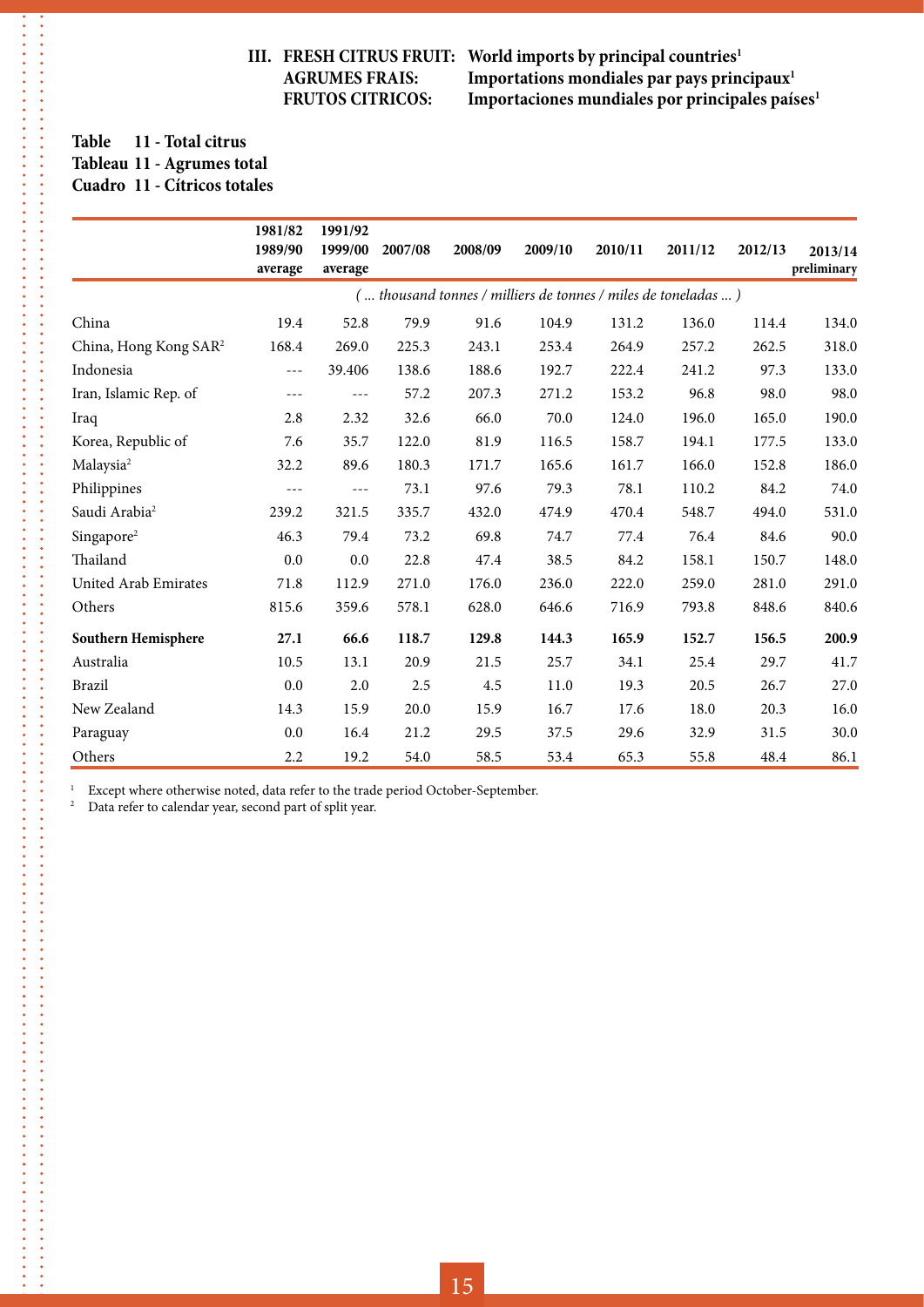**Table 12 - Oranges Tableau 12 - Oranges Cuadro 12 - Naranjas**

**\*\*\*\*\*\*\*\*\*\*\*\*\*\*\*\*** 

|                                   | 1981/82<br>1989/90<br>average | 1991/92<br>1999/00<br>average | 2007/08 | 2008/09  | 2009/10                                                       | 2010/11 | 2011/12 | 2012/13 | 2013/14<br>preliminary |
|-----------------------------------|-------------------------------|-------------------------------|---------|----------|---------------------------------------------------------------|---------|---------|---------|------------------------|
|                                   |                               |                               |         |          | ( thousand tonnes / milliers de tonnes / miles de toneladas ) |         |         |         |                        |
| <b>WORLD</b>                      | 3942.4                        | 4524.3                        | 5651.4  | 5807.4   | 6076.7                                                        | 5983.4  | 6299.0  | 6696.8  | 6237.8                 |
| Northern Hemisphere               | 3920.0                        | 4471.6                        | 5566.1  | 5718.1   | 5971.7                                                        | 5878.3  | 6199.5  | 6601.0  | 6108.8                 |
| Canada                            | 253.0                         | 206.3                         | 204.4   | 185.9    | 204.0                                                         | 211.0   | 190.0   | 199.0   | 185.0                  |
| <b>USA</b>                        | 16.8                          | 33.7                          | 77.0    | 90.0     | 106.0                                                         | 102.0   | 119.0   | 139.0   | 143.0                  |
| Mediterranean Region              | 679.1                         | 650.7                         | 833.4   | 948.2    | 879.1                                                         | 852.3   | 958.3   | 1013.9  | 910.5                  |
| France                            | 603.2                         | 492.3                         | 424.7   | 452.6    | 456.6                                                         | 419.0   | 465.1   | 483.8   | 445.0                  |
| Italy                             | 0.0                           | 54.4                          | 103.0   | 195.0    | 94.8                                                          | 144.9   | 182.9   | 221.8   | 156.0                  |
| Spain                             | 0.0                           | 39.3                          | 172.2   | 117.5    | 150.0                                                         | 115.2   | 133.9   | 124.9   | 115.0                  |
| Others                            | 75.9                          | 64.7                          | 133.4   | 183.2    | 177.9                                                         | 173.2   | 176.4   | 183.5   | 194.5                  |
| Austria                           | 68.9                          | 68.1                          | 50.2    | 53.9     | 58.9                                                          | 54.1    | 50.8    | 63.3    | 55.0                   |
| Belgium - Luxembourg              | 160.1                         | 209.5                         | 151.3   | 161.8    | 138.1                                                         | 118.0   | 126.4   | 126.1   | 126.0                  |
| Bulgaria <sup>2</sup>             | 21.8                          | 34.7                          | 13.3    | 17.5     | 21.6                                                          | 24.8    | 25.9    | 32.2    | 36.0                   |
| Czech Republic <sup>2</sup>       | $- - -$                       | 62.4                          | 58.3    | 57.1     | 64.9                                                          | 60.9    | 57.0    | 63.4    | 56.0                   |
| Denmark                           | 29.0                          | 28.1                          | 48.8    | 56.6     | 50.6                                                          | 49.5    | 38.0    | 43.2    | 40.0                   |
| Finland                           | 49.1                          | 39.9                          | 23.8    | 26.7     | 23.0                                                          | 27.5    | 28.0    | 28.5    | 28.0                   |
| Germany                           | 519.4                         | 507.5                         | 560.1   | 518.1    | 565.6                                                         | 484.3   | 502.2   | 567.8   | 435.0                  |
| Hungary <sup>2</sup>              | 30.4                          | 53.4                          | 31.3    | 31.7     | 25.3                                                          | 25.8    | 24.9    | 22.5    | 29.0                   |
| Ireland                           | 27.2                          | 24.4                          | 28.4    | 26.3     | 26.5                                                          | 20.3    | 24.3    | 27.5    | 27.0                   |
| Lithuania <sup>2</sup>            | $- - -$                       | 10.2                          | 23.3    | 24.1     | 27.6                                                          | 27.7    | 33.4    | 42.6    | 43.0                   |
| Netherlands                       | 336.5                         | 381.7                         | 521.8   | 539.8    | 528.0                                                         | 416.3   | 488.9   | 498.3   | 465.0                  |
| Poland <sup>2</sup>               | 31.4                          | 106.7                         | 121.4   | 125.4    | 131.9                                                         | 136.7   | 128.0   | 168.4   | 166.0                  |
| Portugal                          | 6.6                           | 26.8                          | 53.1    | 54.5     | 81.0                                                          | 67.5    | 68.8    | 73.7    | 84.0                   |
| Romania <sup>2</sup>              | 29.4                          | 47.3                          | 56.7    | 51.4     | 59.6                                                          | 68.9    | 52.0    | 91.3    | 107.0                  |
| Slovakia <sup>2</sup>             | $- - -$                       | 26.7                          | 25.7    | 24.6     | 22.6                                                          | 21.7    | 19.6    | 32.1    | 23.0                   |
| Sweden                            | 72.9                          | 70.6                          | 83.1    | 77.9     | 99.4                                                          | 96.8    | 85.3    | 97.3    | 87.0                   |
| United Kingdom                    | 345.6                         | 327.7                         | 298.6   | 306.7    | 280.0                                                         | 268.1   | 293.2   | 294.0   | 271.0                  |
| Norway                            | 38.0                          | 34.8                          | 39.6    | 37.5     | 37.8                                                          | 37.5    | 35.6    | 37.9    | 34.0                   |
| Russian Federation <sup>2</sup>   | $- - -$                       | 326.0                         | 502.0   | 443.5    | 498.8                                                         | 573.0   | 495.5   | 550.0   | 463.0                  |
| Switzerland                       | 87.2                          | 63.8                          | 62.3    | 61.7     | 64.4                                                          | 64.0    | 62.0    | 68.0    | 63.0                   |
| Ukraine                           | $- - -$                       | 30.4                          | 140.5   | 125.8    | 124.8                                                         | 140.0   | 122.0   | 133.0   | 107.0                  |
| Belarus <sup>2</sup>              | $---$                         | 20.9                          | 23.0    | 21.5     | 25.0                                                          | 24.0    | 26.9    | 36.4    | 33.0                   |
| Japan                             | 110.4                         | 156.1                         | 99.0    | 96.0     | 94.4                                                          | 109.9   | 115.3   | 130.5   | 87.0                   |
| China                             | 8.1                           | 29.4                          | 58.2    | 66.1     | 80.0                                                          | 99.0    | 98.0    | 88.0    | 88.0                   |
| China, Hong Kong SAR <sup>2</sup> | 133.7                         | 193.7                         | 173.3   | 175.8    | 193.0                                                         | 200.0   | 188.0   | 217.0   | 220.0                  |
| Iran, Islamic Rep. of             | $---$                         | $\sim$ $\sim$ $\sim$          | 27.2    | 150.6    | 185.3                                                         | 120.0   | 90.0    | 91.0    | 91.0                   |
| Iraq                              | 0.0                           | 2.3                           | 32.6    | 66.0     | 70.0                                                          | 124.0   | 196.0   | 165.0   | 190.0                  |
| Korea, Republic of                | 0.1                           | 27.4                          | 112.0   | $71.0\,$ | 108.0                                                         | 142.0   | 173.0   | 152.0   | 100.0                  |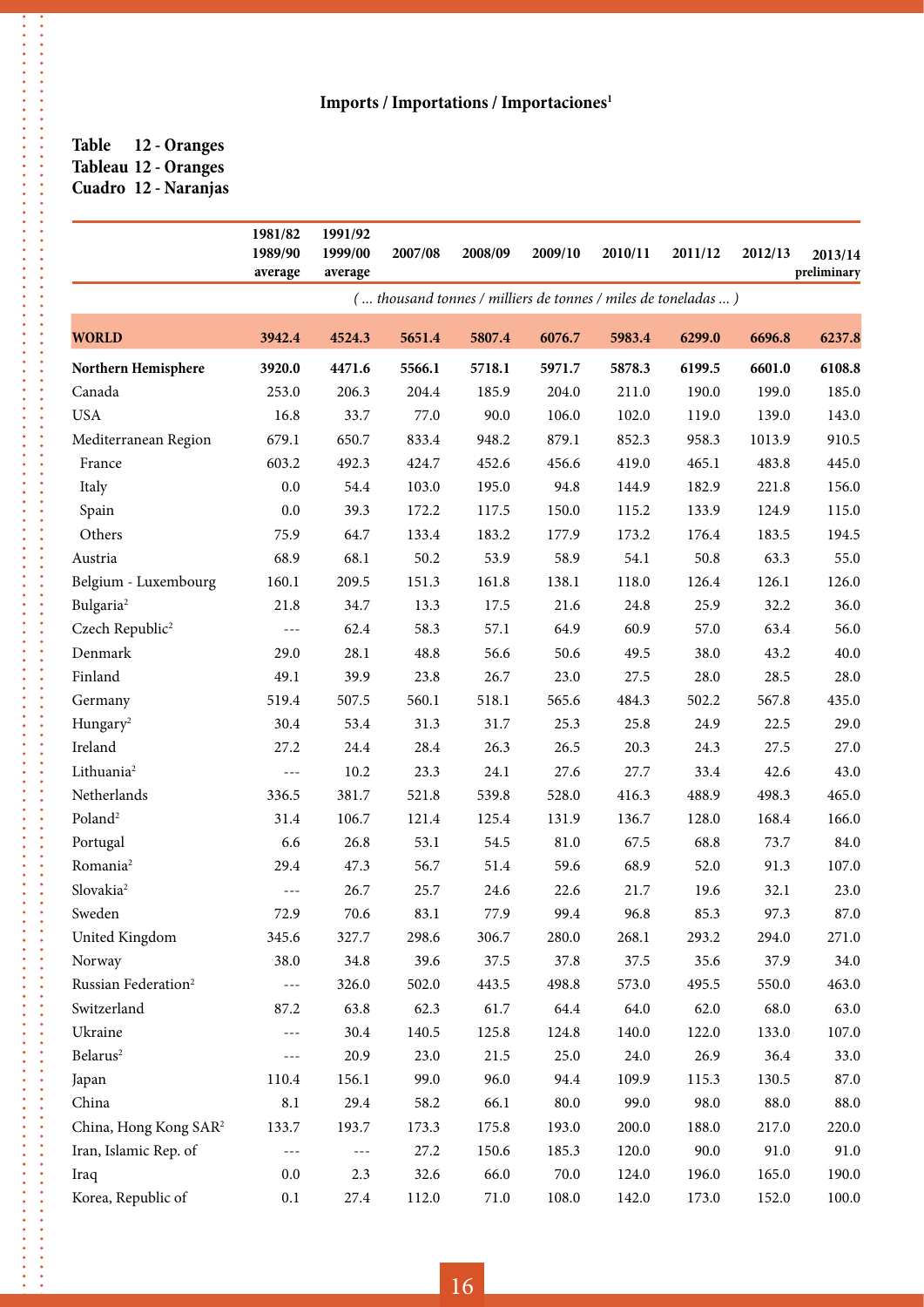#### **Table 12 - Oranges Tableau 12 - Oranges Cuadro 12 - Naranjas**

. . . . . . . . . . . .

|                           | 1981/82<br>1989/90<br>average | 1991/92<br>1999/00<br>average | 2007/08 | 2008/09 | 2009/10                                                       | 2010/11 | 2011/12 | 2012/13 | 2013/14<br>preliminary |
|---------------------------|-------------------------------|-------------------------------|---------|---------|---------------------------------------------------------------|---------|---------|---------|------------------------|
|                           |                               |                               |         |         | ( thousand tonnes / milliers de tonnes / miles de toneladas ) |         |         |         |                        |
| Malaysia <sup>2</sup>     | 31.8                          | 53.2                          | 86.0    | 90.0    | 83.0                                                          | 88.0    | 96.0    | 100.0   | 105.0                  |
| Oman                      | 11.1                          | 31.7                          | 38.2    | 37.9    | 41.9                                                          | 43.5    | 45.3    | 44.0    | 44.0                   |
| Qatar                     | 9.4                           | 11.6                          | 21.6    | 22.0    | 23.4                                                          | 40.0    | 57.0    | 27.5    | 30.6                   |
| Saudi Arabia <sup>2</sup> | 163.6                         | 230.6                         | 278.2   | 303.6   | 301.0                                                         | 309.0   | 347.0   | 324.0   | 323.0                  |
| Singapore <sup>2</sup>    | 45.5                          | 47.0                          | 41.4    | 40.5    | 41.7                                                          | 43.1    | 43.5    | 45.0    | 48.0                   |
| United Arab Emirates      | 71.8                          | 63.6                          | 164.1   | 132.0   | 182.0                                                         | 167.0   | 196.0   | 203.0   | 207.0                  |
| Others                    | 531.9                         | 232.7                         | 403.0   | 398.2   | 423.4                                                         | 420.2   | 498.3   | 564.5   | 558.7                  |
| Southern Hemisphere       | 22.4                          | 52.8                          | 85.3    | 89.3    | 105.1                                                         | 105.0   | 99.5    | 95.9    | 129.0                  |
| Australia                 | 7.1                           | 9.4                           | 15.8    | 15.2    | 18.9                                                          | 23.4    | 18.0    | 18.5    | 31.0                   |
| Brazil                    | 0.0                           | 2.0                           | 1.0     | 1.8     | 6.0                                                           | 11.5    | 11.9    | 14.6    | 15.0                   |
| New Zealand               | 13.2                          | 13.2                          | 14.5    | 11.7    | 19.8                                                          | 16.7    | 16.6    | 16.5    | 11.0                   |
| Paraguay                  | 0.0                           | 16.0                          | 20.6    | 28.8    | 36.9                                                          | 28.7    | 31.5    | 29.4    | 27.0                   |
| Others                    | 2.2                           | 12.2                          | 33.4    | 31.8    | 23.5                                                          | 24.7    | 21.6    | 16.9    | 45.0                   |

<sup>1</sup> Except where otherwise noted, data refer to the trade period October-September.<br><sup>2</sup> Data refer to calendar year, second part of split year.

Data refer to calendar year, second part of split year.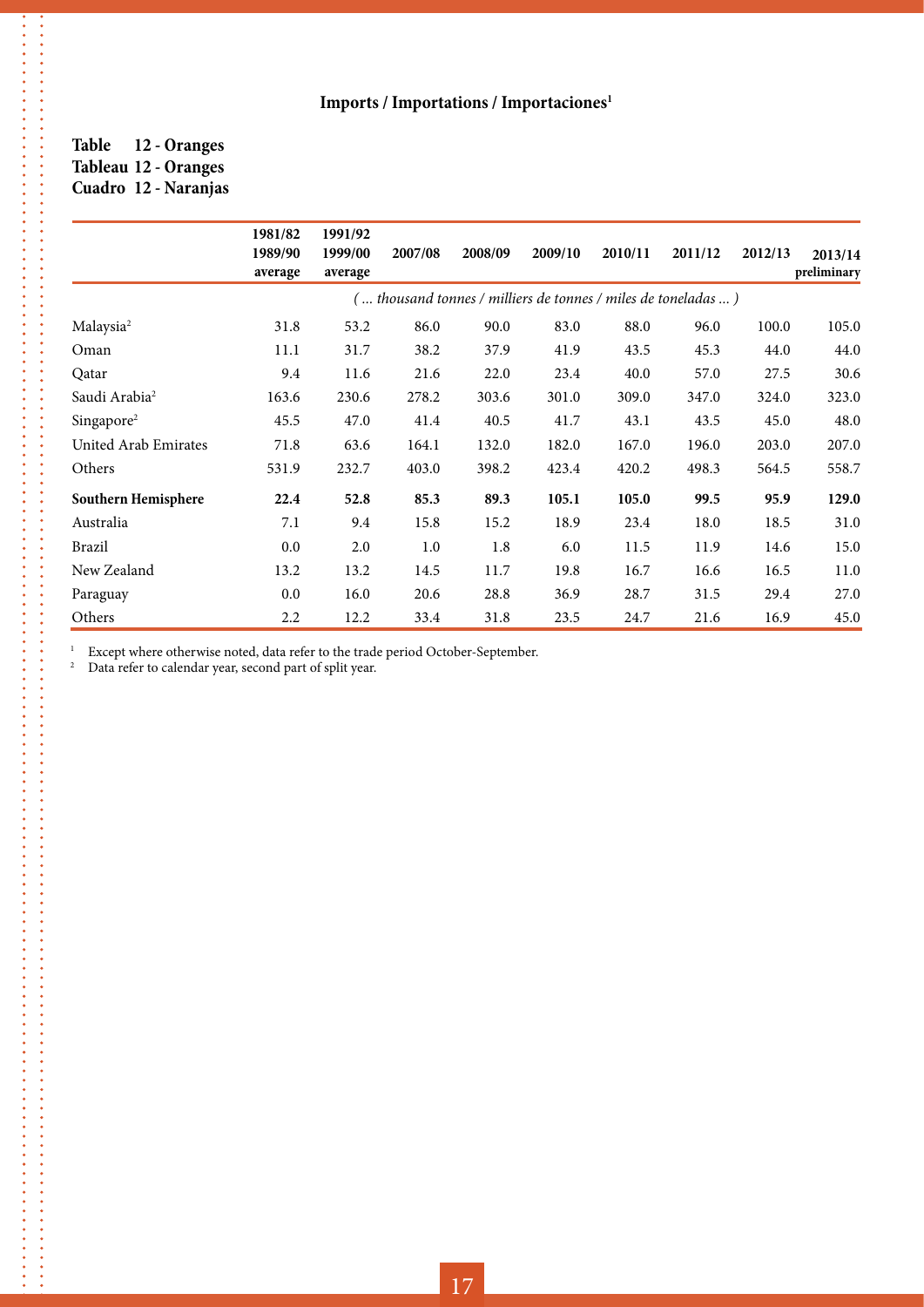#### **Table 13 - Tangerines Tableau 13 - Tangerines Cuadro 13 - Tangerinas**

.<br>.<br>.<br>.<br>.<br>.<br>.

|                                    | 1981/82<br>1989/90<br>average | 1991/92<br>1999/00<br>average | 2007/08                                                       | 2008/09 | 2009/10  | 2010/11 | 2011/12 | 2012/13 | 2013/14<br>preliminary |
|------------------------------------|-------------------------------|-------------------------------|---------------------------------------------------------------|---------|----------|---------|---------|---------|------------------------|
|                                    |                               |                               | ( thousand tonnes / milliers de tonnes / miles de toneladas ) |         |          |         |         |         |                        |
| <b>WORLD</b>                       | 1115.9                        | 2033.2                        | 3402.6                                                        | 3689.8  | 3810.6   | 3995.7  | 4166.8  | 4085.5  | 4254.3                 |
| Northern Hemisphere                | 1115.6                        | 2030.9                        | 3388.9                                                        | 3672.0  | 3790.0   | 3963.6  | 4138.2  | 3996.9  | 4227.1                 |
| Canada                             | 35.5                          | 80.6                          | 122.1                                                         | 124.1   | 124.8    | 123.0   | 129.0   | 144.0   | 130.0                  |
| <b>USA</b>                         | 6.8                           | 33.7                          | 97.0                                                          | 131.0   | 128.0    | 151.0   | 147.0   | 154.0   | 183.0                  |
| Mediterranean Region               | 306.5                         | 375.3                         | 489.2                                                         | 478.5   | 516.7    | 505.1   | 554.4   | 519.7   | 540.1                  |
| France                             | 296.9                         | 305.2                         | 327.9                                                         | 315.0   | 355.2    | 341.5   | 365.4   | 342.7   | 361.0                  |
| Italy                              | 3.3                           | 45.9                          | 80.9                                                          | 87.7    | 76.0     | 83.1    | 96.1    | 91.2    | $80.0\,$               |
| Serbia and Montenegro <sup>2</sup> | $---$                         | 5.4                           | 25.2                                                          | 22.1    | 27.3     | 22.3    | 24.4    | 24.0    | 23.0                   |
| Slovenia <sup>2</sup>              | $-\, -\, -$                   | 11.9                          | 20.0                                                          | 19.8    | 20.9     | 21.3    | 17.3    | 17.6    | 18.0                   |
| Others                             | 6.3                           | 6.9                           | 35.1                                                          | 33.9    | 37.2     | 36.9    | 51.2    | 44.2    | 58.1                   |
| Austria                            | 35.2                          | 40.6                          | 44.4                                                          | 49.9    | 45.8     | 47.4    | 42.4    | 46.8    | 41.0                   |
| Belgium - Luxembourg               | 47.6                          | 73.7                          | 61.9                                                          | 68.1    | 65.7     | 63.9    | 67.4    | 74.0    | 78.0                   |
| Bulgaria                           | 1.5                           | $7.5\,$                       | 13.2                                                          | 19.5    | 15.7     | 17.3    | 16.5    | 13.6    | 18.0                   |
| Czech Republic <sup>2</sup>        | $- - -$                       | 40.8                          | 56.1                                                          | 56.5    | 51.1     | 56.0    | 59.9    | 54.7    | 53.0                   |
| Denmark                            | 13.1                          | 17.6                          | 29.0                                                          | 44.6    | 35.4     | 40.3    | 32.0    | 31.8    | 25.0                   |
| Finland                            | 23.7                          | 30.3                          | 36.6                                                          | 41.0    | 37.8     | 39.2    | 35.4    | 35.9    | 36.0                   |
| Germany                            | 272.7                         | 387.4                         | 345.4                                                         | 369.8   | 380.8    | 390.5   | 376.8   | 358.3   | 383.0                  |
| Hungary <sup>2</sup>               | $- - -$                       | 13.9                          | 21.7                                                          | 20.5    | 12.2     | 15.0    | 13.8    | 10.5    | 18.0                   |
| Ireland                            | 5.7                           | 8.3                           | 21.6                                                          | 20.3    | 16.5     | 13.9    | 18.8    | 19.2    | 22.0                   |
| Latvia <sup>2</sup>                | $- - -$                       | 5.4                           | 13.8                                                          | 12.3    | 13.5     | 15.8    | 15.3    | 13.9    | 13.0                   |
| Lithuania <sup>2</sup>             | $- - -$                       | 6.8                           | 27.3                                                          | 30.9    | 41.8     | 46.4    | 43.3    | 46.0    | 51.0                   |
| Netherlands                        | 85.2                          | 128.4                         | 192.5                                                         | 187.4   | 226.0    | 186.6   | 185.7   | 188.4   | 191.0                  |
| Poland <sup>2</sup>                | 1.8                           | 92.9                          | 173.3                                                         | 169.2   | 157.9    | 181.9   | 181.1   | 161.5   | 160.0                  |
| Portugal                           | 0.0                           | 4.0                           | 14.4                                                          | 18.4    | 16.7     | 16.9    | 17.8    | 19.3    | 23.0                   |
| Romania <sup>2</sup>               | 0.0                           | 8.0                           | 34.2                                                          | 32.5    | 40.0     | 39.1    | 35.1    | 45.2    | 52.0                   |
| Slovakia <sup>2</sup>              | $- - -$                       | 17.4                          | 25.7                                                          | 24.7    | 21.6     | 25.9    | 28.6    | 26.1    | 29.0                   |
| Sweden                             | 36.0                          | 41.5                          | 49.5                                                          | 49.2    | 52.9     | 53.1    | 52.2    | 51.3    | 54.0                   |
| United Kingdom                     | 131.8                         | 187.2                         | 275.6                                                         | 280.0   | 255.9    | 262.2   | 272.2   | 273.1   | 296.0                  |
| $\rm{Belarus^2}$                   | $\sim$ $\sim$ $\sim$          | 3.1                           | 28.6                                                          | 27.9    | 30.3     | 32.5    | 38.9    | 42.9    | 48.0                   |
| Norway                             | 18.1                          | 20.8                          | 27.6                                                          | 27.0    | 27.3     | 28.3    | 27.8    | 28.0    | 29.0                   |
| Russian Federation <sup>2</sup>    | $\sim$ $\sim$ $\sim$          | 92.1                          | 510.2                                                         | 583.4   | 660.4    | 717.0   | 704.0   | 787.0   | 840.0                  |
| Switzerland                        | 12.5                          | 38.6                          | 37.6                                                          | 41.3    | $40.8\,$ | 41.4    | 43.4    | 40.8    | 43.0                   |
| Ukraine <sup>2</sup>               | $---$                         | 9.5                           | 132.6                                                         | 136.2   | 144.0    | 185.0   | 179.0   | 185.0   | 206.0                  |
| Indonesia                          | $---$                         | 25.6                          | 109.6                                                         | 168.0   | 160.3    | 187.0   | 205.0   | 77.0    | 110.0                  |
| Kazakhstan                         | $---$                         | $\rm 0.8$                     | 30.8                                                          | 28.8    | 37.3     | 51.6    | 65.9    | 84.0    | 73.0                   |
| Malaysia <sup>2</sup>              |                               | 35.2                          | 88.0                                                          | 74.0    | 75.0     | 65.0    | 59.3    | 76.0    | 65.0                   |
| Philippines                        | $- - -$                       | 15.5                          | 42.7                                                          | 56.6    | 41.8     | 46.7    | 72.6    | 57.6    | 51.0                   |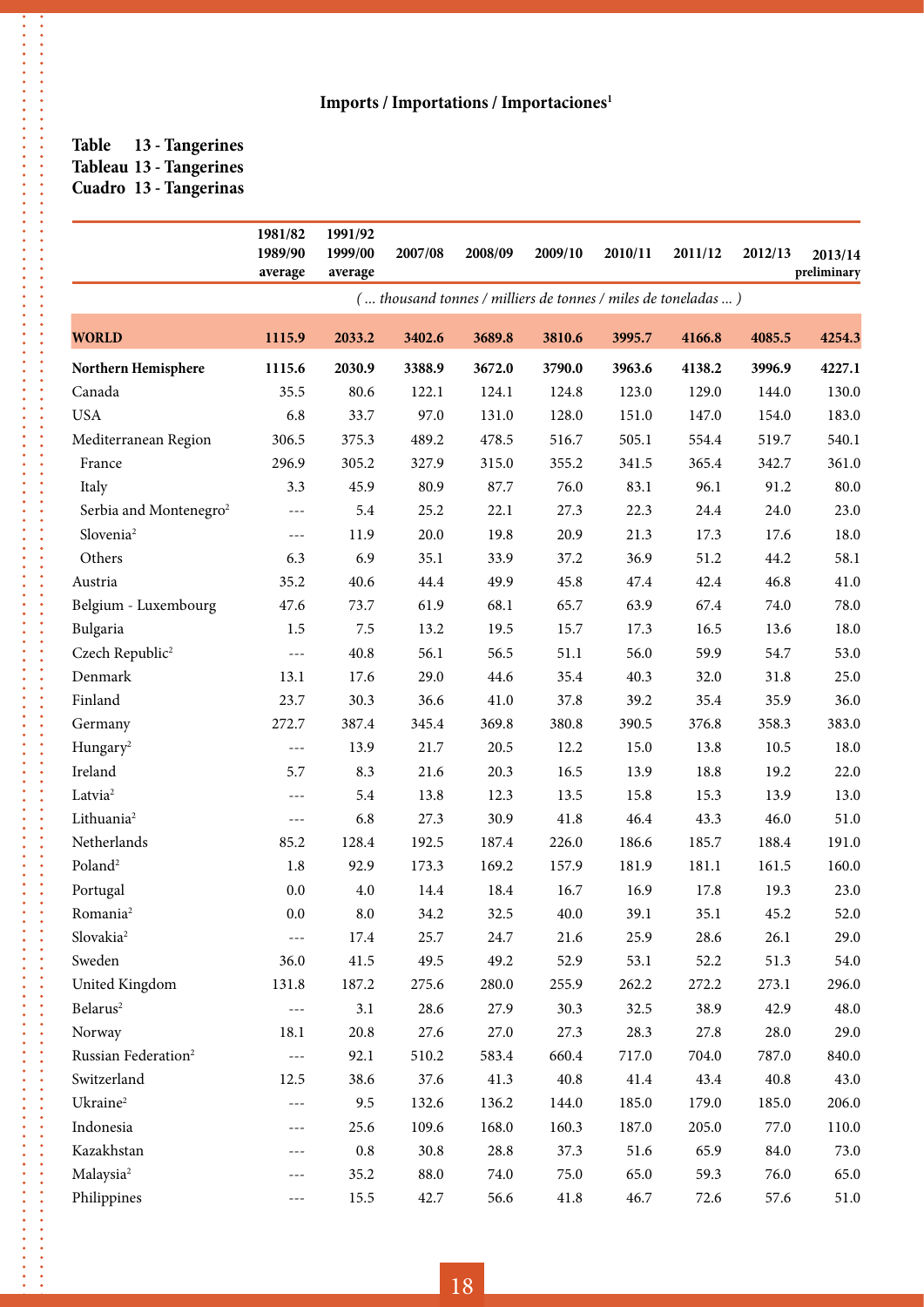#### **Table 13 - Tangerines Tableau 13 - Tangerines Cuadro 13 - Tangerinas**

**\*\*\*\*\*\*\*\*\*\*\*\*\*\*\*\*** 

|                        | 1981/82<br>1989/90<br>average | 1991/92<br>1999/00<br>average | 2007/08                                                         | 2008/09 | 2009/10 | 2010/11 | 2011/12 | 2012/13 | 2013/14<br>preliminary |
|------------------------|-------------------------------|-------------------------------|-----------------------------------------------------------------|---------|---------|---------|---------|---------|------------------------|
|                        |                               |                               | '  thousand tonnes / milliers de tonnes / miles de toneladas  ) |         |         |         |         |         |                        |
| Saudi Arabia           | 35.8                          | 44.5                          | 26.9                                                            | 20.4    | 57.5    | 59.3    | 58.6    | 50.0    | 72.0                   |
| Singapore <sup>2</sup> | 0.0                           | 23.5                          | 19.6                                                            | 16.8    | 19.5    | 19.8    | 17.5    | 21.6    | 20.0                   |
| Thailand               | 0.0                           | 0.0                           | 17.2                                                            | 38.7    | 30.8    | 73.8    | 144.8   | 139.0   | 140.0                  |
| Others                 | 46.0                          | 120.3                         | 173.2                                                           | 224.5   | 208.5   | 165.7   | 196.6   | 120.8   | 134.0                  |
| Southern Hemisphere    | 0.3                           | 2.3                           | 13.7                                                            | 16.5    | 19.7    | 31.5    | 26.2    | 26.6    | 27.2                   |

<sup>1</sup> Except where otherwise noted, data refer to the trade period October-September.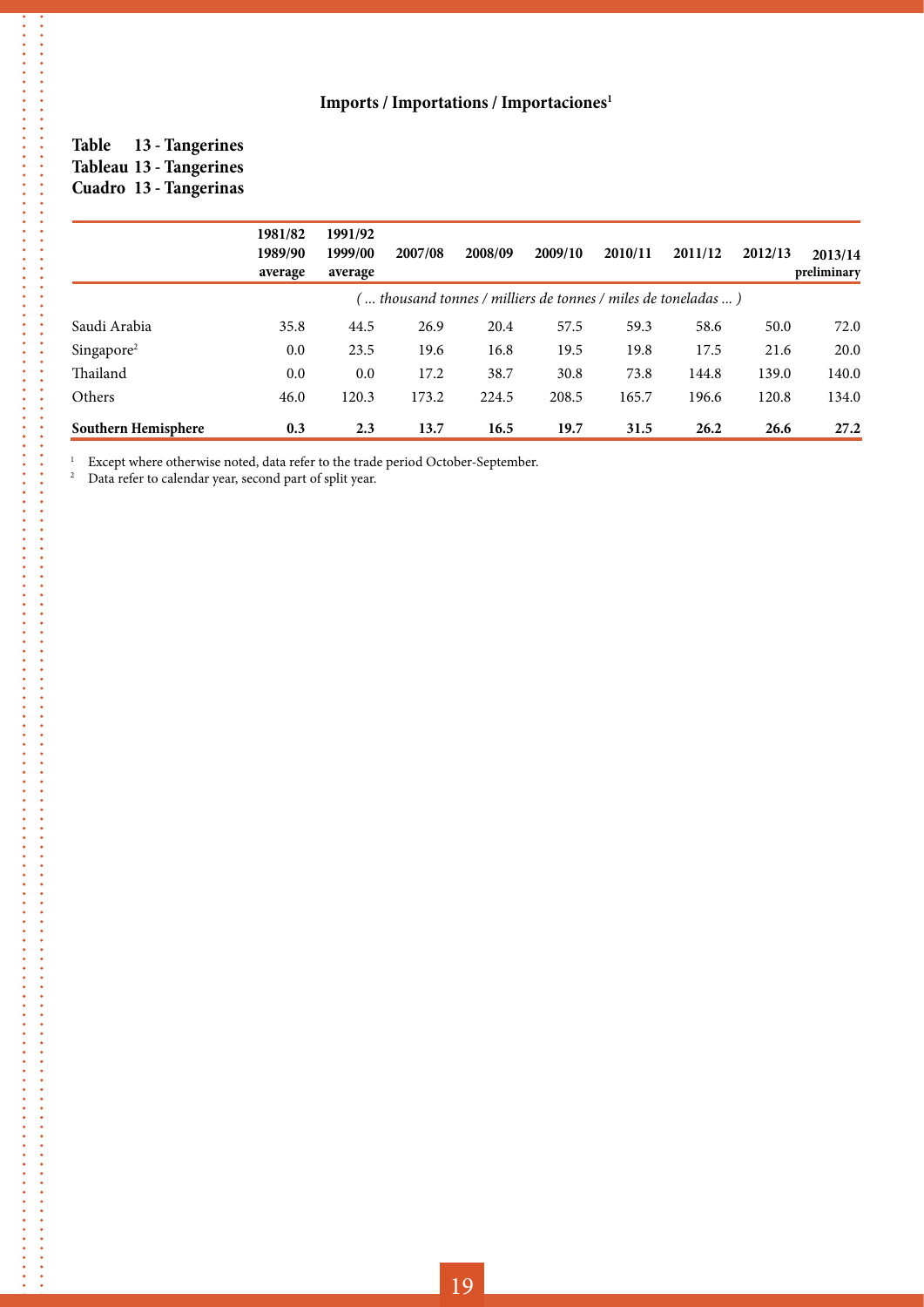#### **Table 14 - Lemons and limes Tableau 14 - Citrons et limettes Cuadro 14 - Limones y limas**

.<br>.<br>.<br>.<br>.<br>.<br>.

的过去式和过去分词 医皮肤性皮肤 医皮肤性皮肤性皮肤性皮肤性皮肤性皮肤性皮肤性皮肤性皮肤性皮肤炎 医皮肤皮肤 医皮肤皮肤 医皮肤皮肤 医皮肤皮肤 医皮肤皮肤 医皮肤皮肤 医皮肤皮肤 医皮肤 

**\*\*\*\*\*\*\*\*\*\*\*\*\*\*\*\*\*\*\*\*\*\*** 

|                                     | 1981/82<br>1989/90<br>average | 1991/92<br>1999/00<br>average | 2007/08                                                       | 2008/09    | 2009/10 | 2010/11 | 2011/12  | 2012/13            | 2013/14<br>preliminary |
|-------------------------------------|-------------------------------|-------------------------------|---------------------------------------------------------------|------------|---------|---------|----------|--------------------|------------------------|
|                                     |                               |                               | ( thousand tonnes / milliers de tonnes / miles de toneladas ) |            |         |         |          |                    |                        |
| <b>WORLD</b>                        | 949.1                         | 1226.8                        | 2198.9                                                        | 2189.5     | 2253.8  | 2275.5  | 2445.8   | 2446.3             | 2446.4                 |
| Northern Hemisphere                 | 946.7                         | 1222.2                        | 2183.2                                                        | 2170.1     | 2227.4  | 2240.9  | 2425.4   | 2423.9             | 2420.8                 |
| Canada                              | 25.6                          | 37.7                          | 69.0                                                          | 58.1       | 63.9    | 78.0    | 88.0     | 100.0              | 101.0                  |
| <b>USA</b>                          | 37.9                          | 142.5                         | 424.0                                                         | 398.0      | 401.0   | 442.0   | 475.0    | 478.0              | 480.0                  |
| Mediterranean Region                | 166.5                         | 205.6                         | 391.0                                                         | 355.3      | 353.2   | 326.4   | 373.6    | 363.3              | 340.1                  |
| Bosnia and Herzegovina <sup>2</sup> | $- - -$                       | 2.8                           | 8.2                                                           | 9.2        | 7.8     | 8.9     | 8.2      | $\boldsymbol{8.0}$ | 8.0                    |
| Croatia <sup>2</sup>                | $- - -$                       | 8.1                           | $11.0$                                                        | 12.2       | 10.9    | 12.3    | 11.8     | 11.6               | 11.0                   |
| France                              | 127.4                         | 123.2                         | 116.7                                                         | 121.1      | 125.4   | 123.1   | 136.5    | 133.4              | 136.0                  |
| Greece                              | 0.4                           | 4.0                           | 52.2                                                          | 51.9       | 35.4    | 29.5    | 33.2     | 24.2               | 22.0                   |
| Italy                               | 0.0                           | 34.4                          | 98.1                                                          | 93.9       | 99.7    | 85.2    | 98.0     | 103.4              | 90.0                   |
| Serbia and Montenegro <sup>2</sup>  | $\qquad \qquad - -$           | 8.1                           | 14.4                                                          | 16.3       | 13.8    | 15.9    | 15.7     | 16.0               | 19.0                   |
| Slovenia <sup>2</sup>               | $\sim$ $\sim$ $\sim$          | 5.7                           | 10.5                                                          | 9.0        | 8.1     | 7.8     | 7.9      | 8.6                | 10.0                   |
| Spain                               | 0.0                           | 16.9                          | 74.1                                                          | 36.6       | 48.6    | 39.8    | 54.4     | 52.7               | 40.0                   |
| Others                              | 38.7                          | 2.5                           | 5.9                                                           | 5.1        | 3.6     | 3.8     | 7.8      | 5.5                | 4.1                    |
| Austria                             | 28.3                          | 26.8                          | 37.1                                                          | 42.1       | 45.9    | 40.7    | 40.8     | 39.3               | 31.0                   |
| Belgium - Luxembourg                | 23.2                          | 36.4                          | 40.6                                                          | 37.3       | 27.4    | 27.9    | 30.2     | 32.0               | 35.0                   |
| Bulgaria <sup>2</sup>               | 12.6                          | 10.3                          | 11.5                                                          | 23.5       | 12.4    | 12.8    | 12.7     | 14.5               | 15.0                   |
| Czech Republic <sup>2</sup>         | $- - -$                       | 19.0                          | 23.9                                                          | 28.0       | 29.8    | 33.2    | 32.7     | 34.4               | 35.0                   |
| Denmark                             | 7.3                           | 7.9                           | 11.6                                                          | 12.6       | 13.0    | 13.4    | 12.7     | 12.5               | 13.0                   |
| Finland                             | 3.8                           | 5.3                           | $4.0\,$                                                       | 4.5        | 4.4     | 4.7     | 5.0      | 5.0                | 6.0                    |
| Germany                             | 119.8                         | 132.9                         | 153.0                                                         | 141.3      | 144.9   | 148.8   | 148.3    | 148.0              | 148.4                  |
| Hungary <sup>2</sup>                | 18.8                          | 11.0                          | 12.3                                                          | 13.9       | 15.3    | 14.3    | 13.4     | 13.2               | 16.0                   |
| Ireland                             | 2.5                           | 3.2                           | 5.9                                                           | 6.0        | 6.0     | 6.2     | 7.0      | 7.6                | 8.0                    |
| Netherlands                         | 31.0                          | 85.9                          | 173.5                                                         | 163.7      | 192.1   | 155.9   | 188.4    | 178.3              | 165.0                  |
| Poland <sup>2</sup>                 | 34.6                          | 81.9                          | 115.8                                                         | 107.9      | 98.5    | 92.0    | 98.6     | 95.9               | 97.0                   |
| Portugal                            | 0.3                           | 4.7                           | 7.3                                                           | 11.5       | 12.6    | 11.5    | $10.2\,$ | 15.9               | 15.0                   |
| Romania <sup>2</sup>                | 23.2                          | 12.5                          | 24.2                                                          | 21.8       | 32.7    | 38.4    | 38.1     | 37.0               | 41.0                   |
| Slovakia <sup>2</sup>               | $\sim$ $\sim$ $\sim$          | 8.7                           | $10.0\,$                                                      | 10.4       | 12.1    | 11.9    | 12.8     | 12.6               | 15.0                   |
| Sweden                              | 9.1                           | 11.6                          | 24.6                                                          | 19.3       | 17.4    | 24.8    | 22.7     | 23.3               | 24.0                   |
| United Kingdom                      | 51.9                          | 58.6                          | 97.7                                                          | 102.1      | 103.9   | 105.5   | 110.5    | 112.6              | 119.0                  |
| Belarus                             | $- - -$                       | $4.4\,$                       | 6.3                                                           | $\ \, 8.0$ | $7.4\,$ | 6.9     | $7.5\,$  | 8.4                | 13.0                   |
| Russian Federation <sup>2</sup>     | $\sim$ $\sim$ $\sim$          | 74.0                          | 205.2                                                         | 208.6      | 214.9   | 222.0   | 230.0    | 212.0              | 205.0                  |
| Switzerland                         | 21.1                          | 19.0                          | 17.1                                                          | 17.5       | 17.9    | 18.4    | 19.0     | 19.5               | 20.0                   |
| Ukraine                             | $- - -$                       | 16.4                          | 53.5                                                          | 58.0       | 62.0    | 64.0    | 62.0     | 63.0               | 56.0                   |
| Japan                               | 116.4                         | 89.2                          | 62.0                                                          | 53.3       | 51.4    | 52.6    | 51.9     | 53.8               | 49.2                   |
| China, Hong Kong SAR <sup>2</sup>   | 7.4                           | 16.6                          | 21.3                                                          | 25.6       | 21.9    | 24.8    | 24.9     | 26.0               | 65.0                   |
| Saudi Arabia <sup>2</sup>           | 39.8                          | 42.6                          | 22.5                                                          | 100.0      | 108.0   | 90.9    | 121.6    | 113.0              | 85.0                   |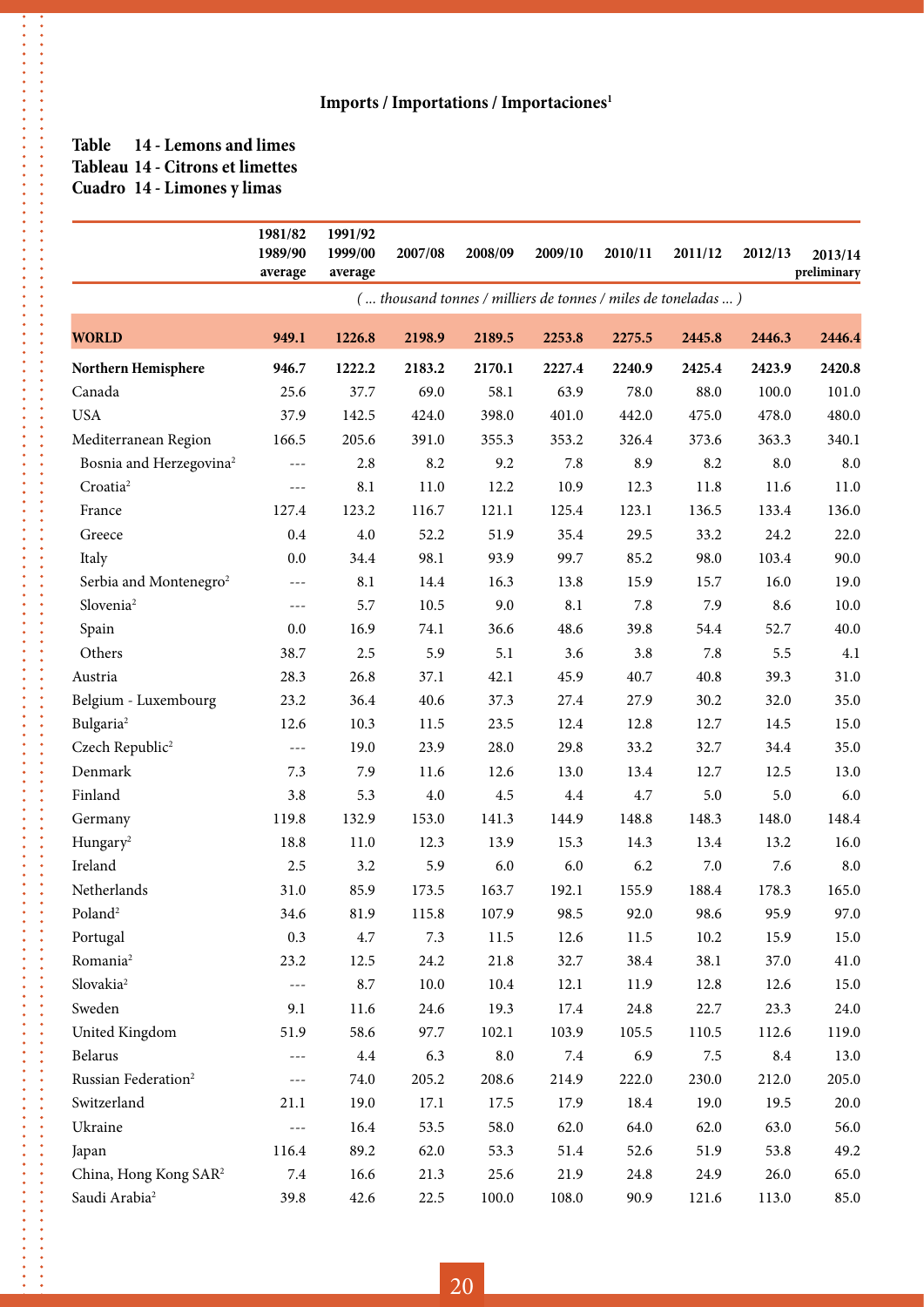#### **Table 14 - Lemons and limes Tableau 14 - Citrons et limettes Cuadro 14 - Limones y limas**

|                      | 1981/82<br>1989/90<br>average | 1991/92<br>1999/00<br>average | 2007/08                                                         | 2008/09 | 2009/10 | 2010/11 | 2011/12 | 2012/13 | 2013/14<br>preliminary |
|----------------------|-------------------------------|-------------------------------|-----------------------------------------------------------------|---------|---------|---------|---------|---------|------------------------|
|                      |                               |                               | (  thousand tonnes / milliers de tonnes / miles de toneladas  ) |         |         |         |         |         |                        |
| United Arab Emirates | $- - -$                       | 11.5                          | 51.8                                                            | 44.0    | 54.0    | 55.0    | 63.0    | 78.0    | 84.0                   |
| Others               | 165.6                         | 46.1                          | 106.5                                                           | 98.1    | 103.4   | 118.1   | 124.8   | 126.7   | 139.1                  |
| Southern Hemisphere  | 2.5                           | 4.6                           | 15.6                                                            | 19.4    | 26.3    | 34.5    | 20.3    | 22.4    | 25.6                   |
| Australia            | 2.1                           | 2.0                           | 3.4                                                             | 4.2     | 4.6     | 6.5     | 4.0     | 6.2     | 7.1                    |
| Chile                | 0.0                           | 0.0                           | 1.4                                                             | 2.6     | 7.9     | 17.6    | 4.5     | 5.7     | 7.0                    |
| Others               | 0.4                           | 2.6                           | 10.8                                                            | 12.6    | 13.8    | 10.5    | 11.8    | 10.5    | 11.5                   |

<sup>1</sup> Except where otherwise noted, data refer to the trade period October-September.<br><sup>2</sup> Data refer to calendar year, second part of split year.

Data refer to calendar year, second part of split year.

 $\frac{1}{2}$ 

**.** . . . . . . . . . . . . . . .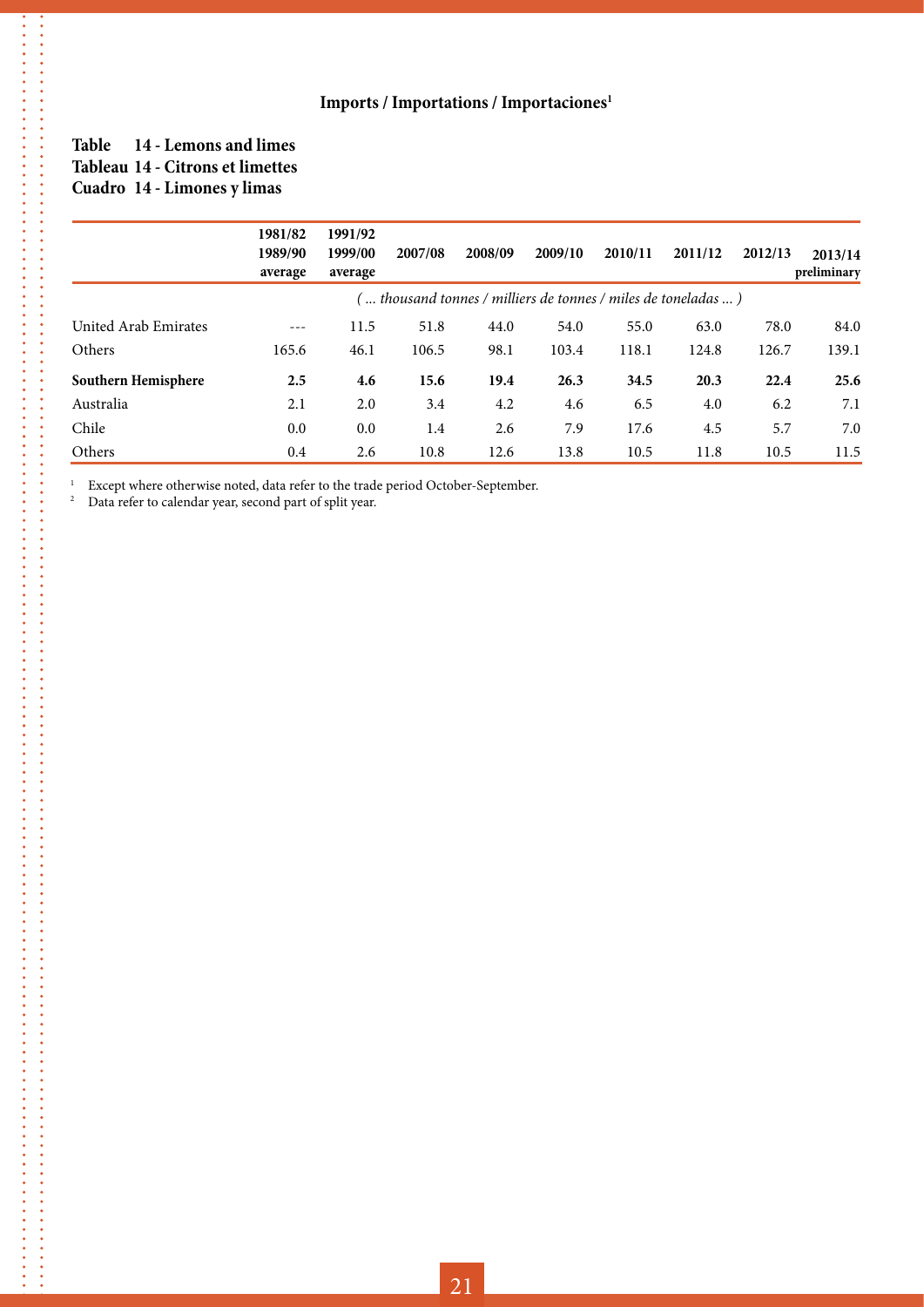#### **Table 15 - Grapefruit Tableau 15 - Pamplemousses Cuadro 15 - Pomelos**

**.** . . . . . . . . . . . . . . .

|                                   | 1981/82<br>1989/90   | 1991/92<br>1999/00 | 2007/08    | 2008/09 | 2009/10                                                       | 2010/11 | 2011/12 | 2012/13 | 2013/14<br>preliminary |
|-----------------------------------|----------------------|--------------------|------------|---------|---------------------------------------------------------------|---------|---------|---------|------------------------|
|                                   | average              | average            |            |         | ( thousand tonnes / milliers de tonnes / miles de toneladas ) |         |         |         |                        |
| <b>WORLD</b>                      | 901.5                | 1039.7             | 1097.4     | 1089.5  | 1076.1                                                        | 1086.6  | 1044.0  | 1102.4  | 1108.3                 |
| Northern Hemisphere               | 899.6                | 1032.9             | 1093.4     | 1084.8  | 1071.8                                                        | 1082.2  | 1040.1  | 1097.8  | 1091.5                 |
| Canada                            | 72.0                 | 67.4               | 51.3       | 47.1    | 46.0                                                          | 45.0    | 44.0    | 43.0    | 42.0                   |
| <b>USA</b>                        | 3.1                  | 11.8               | 14.0       | 12.0    | 8.1                                                           | 6.1     | 2.9     | 12.2    | 18.0                   |
| Mediterranean Region              | 190.2                | 171.5              | 158.4      | 167.0   | 147.1                                                         | 136.1   | 133.1   | 131.5   | 127.1                  |
| France                            | 133.3                | 131.3              | 94.1       | 96.2    | 83.8                                                          | 75.1    | 80.5    | 74.9    | 79.0                   |
| Italy                             | 46.7                 | 36.5               | 29.9       | 34.7    | 31.7                                                          | 31.0    | 26.9    | 28.9    | 18.0                   |
| Others                            | 10.2                 | 3.7                | 34.5       | 36.1    | 31.7                                                          | 30.0    | 25.7    | 27.6    | 30.1                   |
| Austria                           | 6.9                  | 7.2                | 16.8       | 17.9    | 20.2                                                          | 18.1    | 19.6    | 20.6    | 8.0                    |
| Belgium - Luxembourg              | 29.0                 | 97.2               | 65.8       | 50.7    | 30.3                                                          | 24.9    | 23.3    | 24.7    | 22.0                   |
| Bulgaria                          | 12.7                 | 1.9                | 8.5        | 12.7    | 10.5                                                          | 11.3    | 11.3    | 8.9     | 13.0                   |
| Czech Republic <sup>2</sup>       | $---$                | 7.4                | 13.5       | 14.6    | 13.6                                                          | 13.9    | 12.9    | 14.9    | 15.0                   |
| Denmark                           | 5.5                  | 4.5                | 5.9        | 6.0     | 6.1                                                           | 5.7     | 5.5     | 5.2     | 5.0                    |
| Finland                           | 6.2                  | 3.5                | 2.2        | 2.2     | 2.0                                                           | 2.3     | 2.2     | 2.1     | 2.0                    |
| Germany                           | 87.3                 | 82.6               | 83.7       | 83.5    | 82.2                                                          | 70.2    | 60.2    | 58.3    | 73.0                   |
| Hungary <sup>2</sup>              | 5.9                  | $1.8\,$            | 4.6        | 4.8     | 6.5                                                           | 5.5     | 5.6     | 6.3     | $7.0\,$                |
| Ireland                           | 3.8                  | 3.1                | $4.7\,$    | 3.7     | 3.1                                                           | 2.8     | 3.5     | 3.7     | 5.0                    |
| Latvia                            | $---$                | 0.4                | 2.8        | 2.9     | 3.1                                                           | 3.4     | 3.8     | 3.2     | 4.0                    |
| Lithuania                         | $---$                | 0.8                | 10.8       | 11.2    | 12.5                                                          | 11.6    | 12.8    | 13.1    | 14.0                   |
| Netherlands                       | 60.1                 | 110.2              | 160.6      | 159.2   | 173.9                                                         | 179.2   | 162.2   | 172.2   | 170.0                  |
| Poland <sup>2</sup>               | 19.1                 | 25.2               | 37.1       | 44.0    | 38.7                                                          | 41.5    | 44.1    | 43.3    | 49.0                   |
| Portugal                          | $\boldsymbol{0}$     | 0.2                | 2.2        | 1.4     | $2.4\,$                                                       | 2.5     | 2.8     | 4.1     | $4.0\,$                |
| Romania <sup>2</sup>              | 4.3                  | 6.6                | 33.9       | 28.5    | 32.7                                                          | 25.1    | 33.2    | 21.1    | 32.0                   |
| Slovakia <sup>2</sup>             | ---                  | 3.6                | 5.7        | 5.7     | 5.5                                                           | 5.9     | 5.1     | 5.5     | 6.0                    |
| Sweden                            | 7.1                  | 6.0                | 7.9        | 7.6     | 7.5                                                           | 9.7     | 8.7     | 8.3     | 8.0                    |
| United Kingdom                    | 86.0                 | 76.4               | 43.7       | 37.8    | 36.8                                                          | 37.4    | 36.6    | 34.9    | 33.0                   |
| Russian Federation <sup>2</sup>   | $\sim$ $\sim$ $\sim$ | 19.4               | 89.5       | 91.4    | 113.3                                                         | 127.0   | 113.0   | 141.0   | 132.0                  |
| Switzerland                       | 12.5                 | 10.6               | $\ \, 8.0$ | 8.6     | $7.4\,$                                                       | 7.2     | 7.4     | 7.3     | 7.0                    |
| Ukraine                           | $---$                | $1.2\,$            | 17.7       | 17.3    | 20.8                                                          | 23.0    | 27.0    | 30.0    | $28.0\,$               |
| Japan                             | 182.8                | 254.4              | 188.0      | 180.0   | 173.9                                                         | 184.8   | 160.0   | 151.4   | 127.0                  |
| China                             | 11.2                 | 22.2               | $3.5\,$    | 5.7     | 8.1                                                           | 11.6    | 13.0    | 17.0    | 26.0                   |
| China, Hong Kong SAR <sup>2</sup> | 4.1                  | 13.2               | 10.9       | 16.9    | 17.8                                                          | 18.0    | 24.0    | 15.0    | 17.0                   |
| Others                            | 90.0                 | 22.6               | 41.8       | 44.4    | 41.8                                                          | 52.5    | 62.3    | 98.9    | 97.4                   |
| Southern Hemisphere               | 1.9                  | 6.8                | 4.0        | 4.6     | 4.3                                                           | 4.4     | 3.9     | 4.7     | 16.8                   |

<sup>1</sup> Except where otherwise noted, data refer to the trade period October-September.<br><sup>2</sup> Data refer to calendar year, second part of split year.

Data refer to calendar year, second part of split year.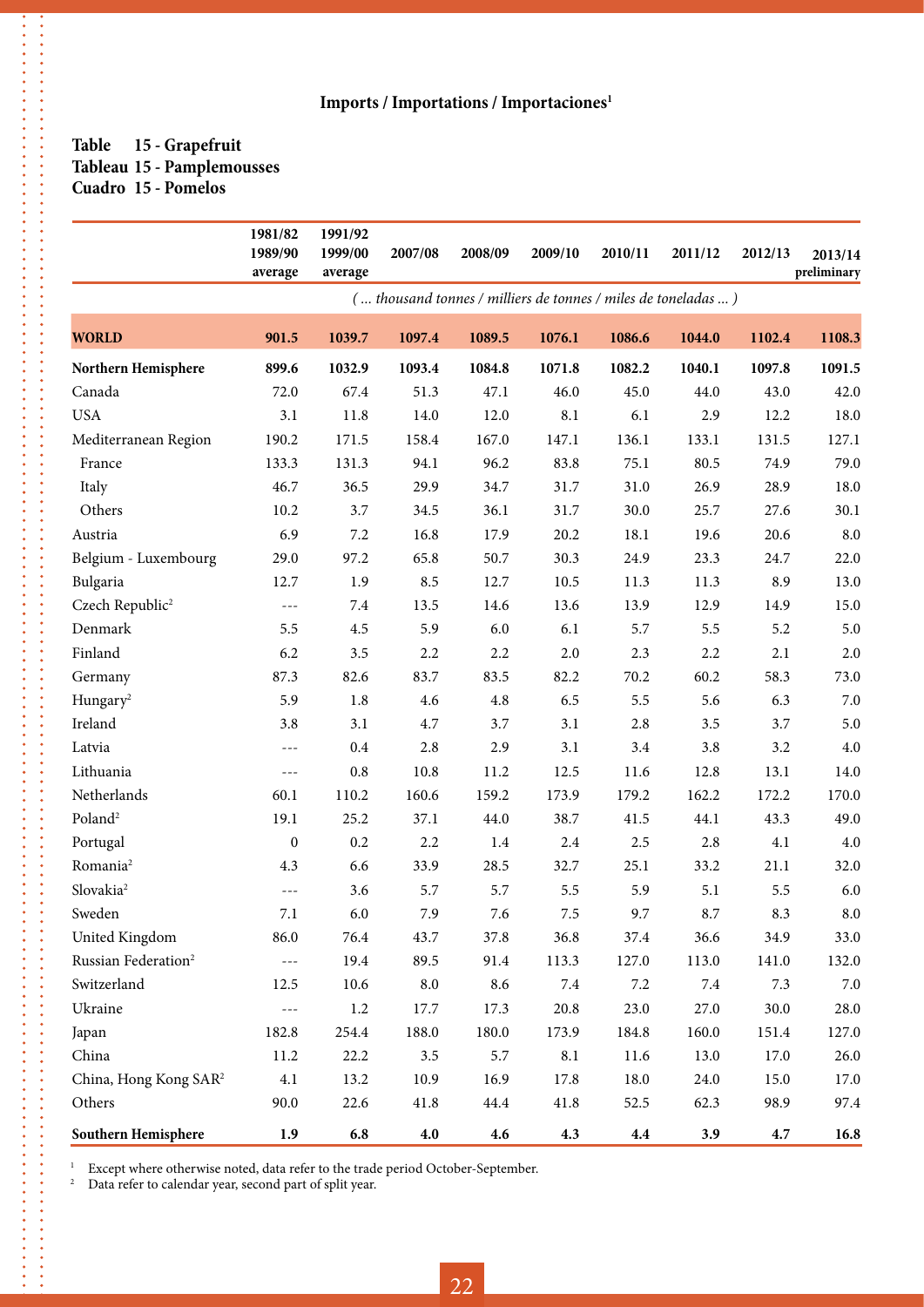#### **IV. PROCESSING AND TRADE TRANSFORMATION ET COMMERCE ELABORACION Y COMERCIO**

#### **Table 16 - Total citrus utilization for processing Tableau 16 - Agrumes total utilisés pour la transformation Cuadro 16 - Total cítricos: utilización para la elaboración**

 $\ddot{\phantom{a}}$  $\frac{1}{2}$ 

|                      | 1981/82<br>1989/90<br>average | 1991/92<br>1999/00<br>average | 2007/08     | 2008/09 | 2009/10                                                       | 2010/11     | 2011/12 | 2012/13   | 2013/14<br>preliminary |
|----------------------|-------------------------------|-------------------------------|-------------|---------|---------------------------------------------------------------|-------------|---------|-----------|------------------------|
|                      |                               |                               |             |         | ( thousand tonnes / milliers de tonnes / miles de toneladas ) |             |         |           |                        |
| <b>WORLD</b>         | 19871.4                       | 28020.6                       | 29453.8     | 27697.4 | 24390.5                                                       | 32293.3     | 28132.5 | 25333.4   | 25658.8                |
| Northern Hemisphere  | 10921.2                       | 14799.1                       | 14807.2     | 13087.9 | 11207.2                                                       | 12207.4     | 12538.7 | 11959.8   | 12158.3                |
| <b>USA</b>           | 7 207.9                       | 10 195.6                      | 8296.0      | 7629.0  | 6574.0                                                        | 7014.0      | 6895.0  | 6332.0    | 5 307.0                |
| Mediterranean Region | 2 502.4                       | 3 1 1 7 .0                    | 3 4 1 5 . 2 | 2 640.0 | 1925.2                                                        | 2 5 8 2 . 4 | 2607.7  | 2 0 6 7.8 | 2727.3                 |
| Greece               | 150.4                         | 271.8                         | 304.0       | 187.1   | 198.8                                                         | 131.5       | 110.6   | 132.3     | 139.0                  |
| Italy                | 875.7                         | 1 0 4 5 .7                    | 1377.3      | 556.0   | 602.0                                                         | 764.5       | 419.0   | 428.0     | 482.0                  |
| Spain                | 349.8                         | 905.8                         | 1004.0      | 1407.3  | 615.1                                                         | 1217.0      | 1526.0  | 1022.0    | 1 566.0                |
| Israel               | 732.2                         | 425.7                         | 270.0       | 223.0   | 182.0                                                         | 139.7       | 233.0   | 175.0     | 177.0                  |
| Morocco              | 162.0                         | 99.7                          | 32.0        | 35.0    | 35.0                                                          | 40.0        | 40.0    | 70.0      | 68.0                   |
| Egypt                | 38.0                          | 132.0                         | 151.3       | 27.7    | 56.9                                                          | 27.7        | 27.7    | 27.7      | 29.0                   |
| Cyprus               | 52.3                          | 73.7                          | 64.8        | 42.6    | 59.6                                                          | 82.2        | 60.7    | 46.3      | 54.0                   |
| Turkey               | 116.4                         | 133.5                         | 170.0       | 120.5   | 135.0                                                         | 139.0       | 149.9   | 125.7     | 171.0                  |
| Others               | 25.6                          | 29.0                          | 41.8        | 40.8    | 40.8                                                          | 40.8        | 40.8    | 40.8      | 41.3                   |
| Japan                | 629.6                         | 226.9                         | 138.0       | 111.0   | 132.0                                                         | 88.0        | 118.0   | 84.0      | 93.0                   |
| Costa Rica           | ---                           | $- - -$                       | 165.0       | 196.0   | 235.0                                                         | 210.0       | 275.0   | 220.0     | 220.0                  |
| Cuba                 | 101.1                         | 358.6                         | 183.5       | 232.3   | 176.0                                                         | 166.0       | 157.0   | 147.0     | 147.0                  |
| Mexico               | 460.8                         | 672.8                         | 1545.0      | 1458.0  | 1319.0                                                        | 1406.0      | 1263.0  | 1793.0    | 2 2 5 6 .0             |
| China                | $---$                         | 203.7                         | 925.0       | 732.0   | 722.0                                                         | 660.0       | 1120.0  | 1260.0    | 1 3 1 5 .0             |
| Korea, Republic of   | $- - -$                       | 12.3                          | 139.0       | 89.0    | 124.0                                                         | 81.0        | 103.0   | 56.0      | 93.0                   |
| Others               | 19.5                          | 12.3                          | 0.5         | 0.6     | 0.0                                                           | 0.0         | 0.0     | 0.0       | 0.0                    |
| Southern Hemisphere  | 8950.2                        | 13221.5                       | 14646.6     | 14609.5 | 13183.3                                                       | 20085.9     | 15593.8 | 13373.6   | 13500.5                |
| Argentina            | 479.4                         | 809.3                         | 1367.0      | 1473.0  | 944.0                                                         | 1608.0      | 1149.0  | 1196.0    | 809.0                  |
| Brazil               | 7938.5                        | 11763.2                       | 12432.6     | 12281.2 | 11596.0                                                       | 17716.7     | 13830.0 | 11543.4   | 11 991.3               |
| Uruguay              | 6.2                           | 52.8                          | 50.0        | 19.5    | 19.5                                                          | 20.0        | 20.0    | 20.0      | 20.0                   |
| Australia            | 318.7                         | 317.4                         | 179.0       | 163.7   | 132.8                                                         | 127.2       | 134.9   | 116.2     | 120.2                  |
| South Africa         | 207.4                         | 278.7                         | 618.0       | 672.0   | 491.0                                                         | 614.0       | 460.0   | 498.0     | 560.0                  |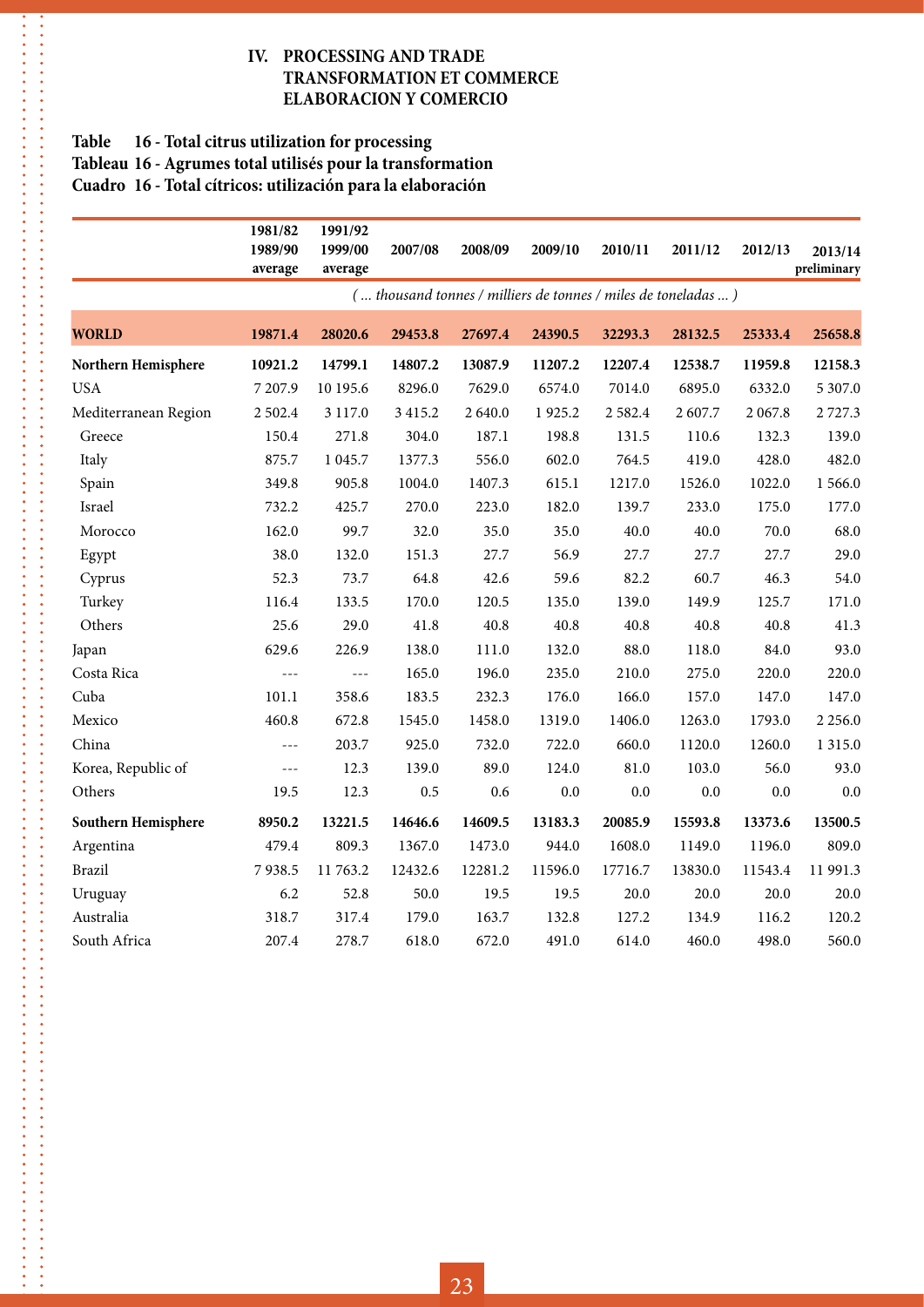#### **Table 17 - Oranges utilization for processing**

**.......**  $\frac{1}{2}$ 

#### **Tableau 17 - Oranges utilisées pour la transformation**

**Cuadro 17 - Naranjas: utilización para la elaboración**

|                      | 1981/82<br>1989/90<br>average | 1991/92<br>1999/00<br>average | 2007/08 | 2008/09 | 2009/10                                                       | 2010/11 | 2011/12 | 2012/13 | 2013/14<br>preliminary |
|----------------------|-------------------------------|-------------------------------|---------|---------|---------------------------------------------------------------|---------|---------|---------|------------------------|
|                      |                               |                               |         |         | ( thousand tonnes / milliers de tonnes / miles de toneladas ) |         |         |         |                        |
| <b>WORLD</b>         | 15862.0                       | 23170.4                       | 23616.8 | 22341.6 | 19675.3                                                       | 26924.1 | 23116.7 | 20581.9 | 21161.3                |
| Northern Hemisphere  | 7451.9                        | 11030.3                       | 11006.5 | 9839.1  | 8211.8                                                        | 9195.1  | 9399.7  | 9243.9  | 9129.3                 |
| <b>USA</b>           | 5460.9                        | 8376.2                        | 7199.0  | 6614.0  | 5554.0                                                        | 6019.0  | 6064.0  | 5400.0  | 4452.0                 |
| Mediterranean Region | 1582.6                        | 1947.9                        | 2242.2  | 1639.1  | 1164.8                                                        | 1690.1  | 1553.7  | 1366.9  | 1815.3                 |
| Greece               | 117.7                         | 242.6                         | 300.0   | 186.0   | 197.0                                                         | 130.0   | 110.0   | 130.0   | 135.0                  |
| Italy                | 584.2                         | 679.1                         | 950.0   | 350.0   | 400.0                                                         | 605.5   | 290.0   | 309.0   | 320.0                  |
| Spain                | 164.7                         | 513.1                         | 610.0   | 860.0   | 264.0                                                         | 690.0   | 895.0   | 656.0   | 1104.0                 |
| Israel               | 416.5                         | 162.4                         | 72.0    | 54.0    | 46.0                                                          | 24.6    | 39.0    | 26.0    | 16.0                   |
| Morocco              | 137.4                         | 85.0                          | 29.0    | 32.0    | 32.0                                                          | 35.0    | 35.0    | 60.0    | 52.0                   |
| Egypt                | 33.9                          | 131.1                         | 97.0    | 18.8    | 48.0                                                          | 18.8    | 18.8    | 18.8    | 19.0                   |
| Cyprus               | 26.2                          | 44.8                          | 36.9    | 20.0    | 24.5                                                          | 39.9    | 20.6    | 15.8    | 20.0                   |
| Turkey               | 76.4                          | 62.4                          | 110.0   | 82.0    | 117.0                                                         | 110.0   | 109.0   | 115.0   | 113.0                  |
| Others               | 25.6                          | 27.6                          | 37.3    | 36.3    | 36.3                                                          | 36.3    | 36.3    | 36.3    | 36.3                   |
| Costa Rica           | $---$                         | $- - -$                       | 165.0   | 196.0   | 235.0                                                         | 210.0   | 275.0   | 220.0   | 220.0                  |
| Cuba                 | 65.6                          | 211.3                         | 150.3   | 208.0   | 176.0                                                         | 166.0   | 157.0   | 147.0   | 147.0                  |
| Mexico               | 294.2                         | 435.9                         | 1000.0  | 1000.0  | 880.0                                                         | 930.0   | 830.0   | 1510.0  | 1780.0                 |
| China                | $---$                         | 54.0                          | 245.0   | 182.0   | 202.0                                                         | 180.0   | 520.0   | 600.0   | 715.0                  |
| Others               | 48.6                          | 5.0                           | 5.0     | $0.0\,$ | 0.0                                                           | 0.0     | $0.0\,$ | 0.0     | 0.0                    |
| Southern Hemisphere  | 8410.1                        | 12140.1                       | 12610.3 | 12502.5 | 11463.5                                                       | 17729.0 | 13717.0 | 11338.0 | 12032.0                |
| Argentina            | 154.2                         | 160.3                         | 238.0   | 194.0   | 84.0                                                          | 166.0   | 104.0   | 113.0   | 180.0                  |
| <b>Brazil</b>        | 7823.7                        | 11459.1                       | 11791.0 | 11711.0 | 10975.0                                                       | 17095.0 | 13220.0 | 10935.0 | 11383.0                |
| Uruguay              | 6.2                           | 27.3                          | 19.3    | 19.5    | 19.5                                                          | 20.0    | 20.0    | 20.0    | 20.0                   |
| Australia            | 273.3                         | 284.7                         | 150.0   | 135.0   | 105.0                                                         | 100.0   | 128.0   | 110.0   | 114.0                  |
| South Africa         | 152.7                         | 208.7                         | 412.0   | 443.0   | 280.0                                                         | 348.0   | 245.0   | 160.0   | 335.0                  |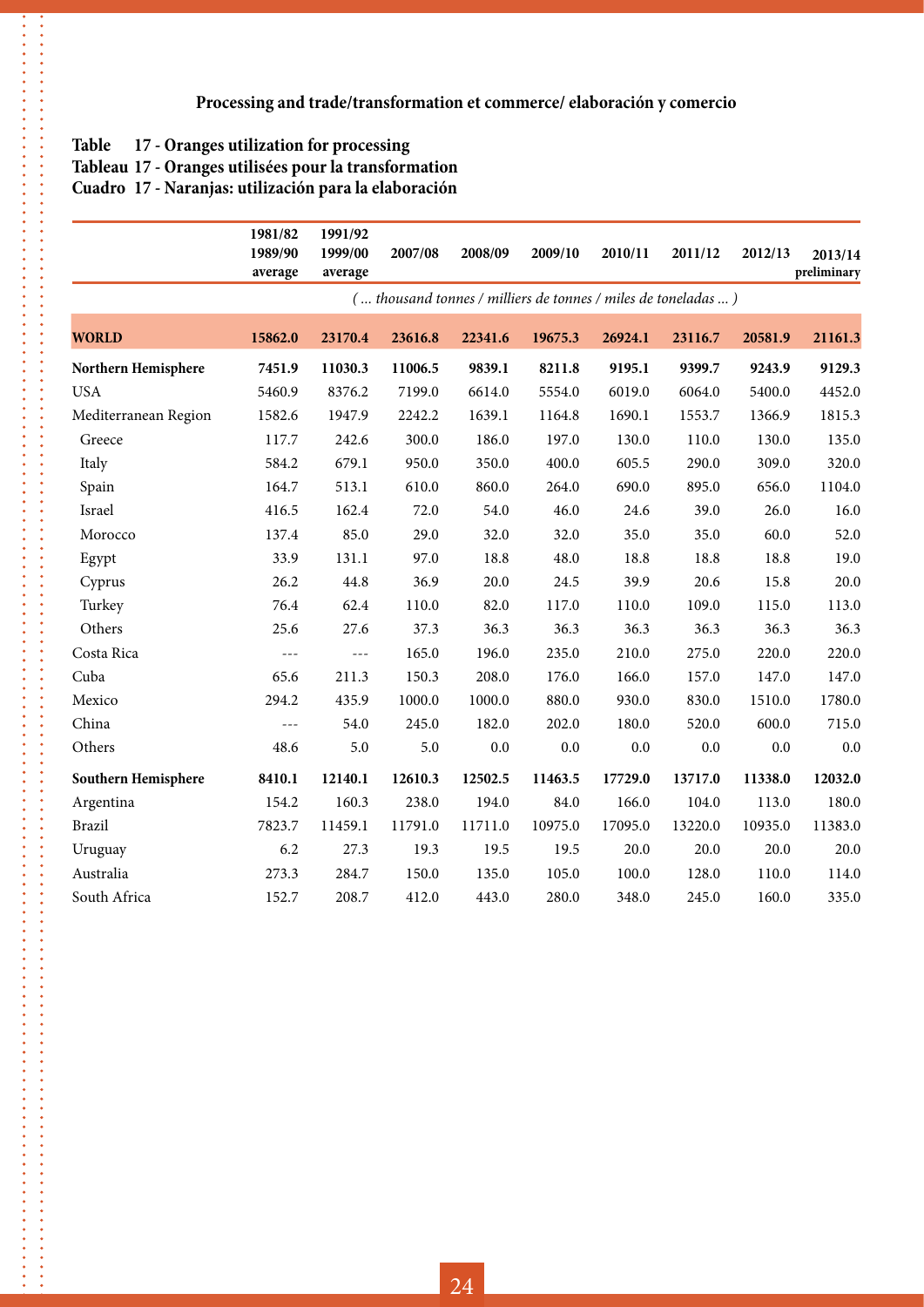#### **Table 18 - Tangerines utilization for processing**

 $\frac{1}{2}$ 

#### **Tableau 18 - Tangerines utilisées pour la transformation**

**Cuadro 18 - Tangerinas: utilización para la elaboración**

|                      | 1981/82<br>1989/90<br>average | 1991/92<br>1999/00<br>average | 2007/08 | 2008/09 | 2009/10 | 2010/11 | 2011/12                                                       | 2012/13 | 2013/14<br>preliminary |
|----------------------|-------------------------------|-------------------------------|---------|---------|---------|---------|---------------------------------------------------------------|---------|------------------------|
|                      |                               |                               |         |         |         |         | ( thousand tonnes / milliers de tonnes / miles de toneladas ) |         |                        |
| <b>WORLD</b>         | 1036.2                        | 1165.9                        | 2126.6  | 1620.8  | 1694.3  | 1623.1  | 1804.2                                                        | 1669.8  | 1658.8                 |
| Northern Hemsisphere | 1024.4                        | 976.4                         | 1683.3  | 1241.2  | 1311.8  | 1194.1  | 1492.2                                                        | 1344.0  | 1356.0                 |
| <b>USA</b>           | 147.4                         | 168.6                         | 179.0   | 110.0   | 145.0   | 160.0   | 153.0                                                         | 137.0   | 144.0                  |
| Mediterranean Region | 277.9                         | 400.2                         | 507.3   | 339.2   | 348.8   | 344.1   | 478.2                                                         | 367.0   | 386.0                  |
| Italy                | 46.7                          | 75.9                          | 160.0   | 45.0    | 70.0    | 49.0    | 44.0                                                          | 53.0    | 77.0                   |
| Spain                | 131.8                         | 230.6                         | 237.0   | 236.7   | 207.0   | 220.0   | 350.0                                                         | 218.0   | 215.0                  |
| Israel               | 53.0                          | 35.5                          | 46.0    | 26.0    | 27.0    | 23.1    | 38.0                                                          | 30.0    | 24.0                   |
| Morocco              | 21.8                          | 13.6                          | 3.0     | 3.0     | 3.0     | 5.0     | 5.0                                                           | 10.0    | 16.0                   |
| Cyprus               | 0.0                           | 0.0                           | 8.6     | 4.3     | 15.0    | 16.2    | 21.1                                                          | 17.7    | 13.0                   |
| Turkey               | 18.5                          | 39.6                          | 15.0    | 18.0    | 20.0    | 24.0    | 14.2                                                          | 31.0    | 33.0                   |
| Others               | 6.1                           | 5.0                           | 37.7    | 6.2     | 6.8     | 6.8     | 5.9                                                           | 7.3     | 8.0                    |
| Japan                | 589.9                         | 221.9                         | 133.0   | 109.0   | 130.0   | 85.0    | 115.0                                                         | 81.0    | 90.0                   |
| China                | ---                           | 149.7                         | 680.0   | 550.0   | 520.0   | 480.0   | 600.0                                                         | 660.0   | 600.0                  |
| Korea, Republic of   | 0.0                           | 12.3                          | 139.0   | 89.0    | 124.0   | 81.0    | 103.0                                                         | 56.0    | 93.0                   |
| Others               | 9.1                           | 23.7                          | 45.0    | 44.0    | 44.0    | 44.0    | 43.0                                                          | 43.0    | 43.0                   |
| Southern Hemisphere  | 11.8                          | 189.5                         | 443.3   | 379.6   | 382.5   | 429.0   | 312.0                                                         | 325.8   | 302.8                  |
| Argentina            | 7.6                           | 38.1                          | 105.0   | 97.0    | 91.0    | 145.0   | 40.0                                                          | 63.0    | 40.0                   |
| <b>Brazil</b>        | $---$                         | 135.6                         | 318.3   | 273.6   | 283.3   | 276.4   | 265.1                                                         | 256.6   | 256.6                  |
| Australia            | 4.2                           | 7.0                           | 9.4     | 9.0     | 8.2     | 7.6     | 6.9                                                           | 6.2     | 6.2                    |
| Others               | $0.0\,$                       | 8.8                           | 10.6    | 0.0     | 0.0     | 0.0     | 0.0                                                           | $0.0\,$ | 0.0                    |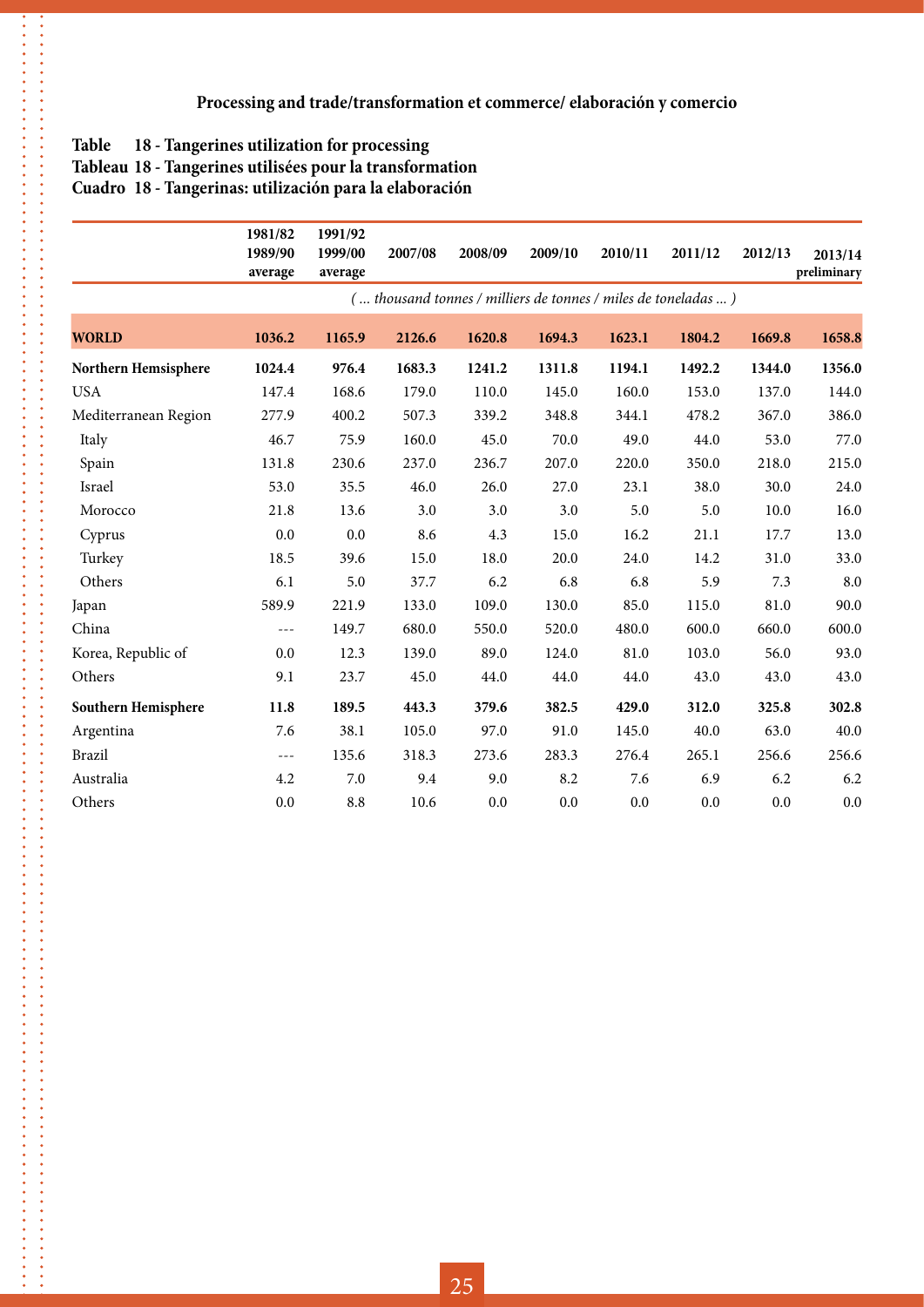#### **Table 19 - Lemon and limes utilization for processing**

 $\ddot{\cdot}$ 

**Tableau 19 - Citrons et limettes utilisés pour la transformation**

**Cuadro 19 - Limones y limas: utilización para la elaboración**

|                      | 1981/82<br>1989/90<br>average | 1991/92<br>1999/00<br>average | 2007/08 | 2008/09 | 2009/10 | 2010/11 | 2011/12                                                       | 2012/13  | 2013/14<br>preliminary |
|----------------------|-------------------------------|-------------------------------|---------|---------|---------|---------|---------------------------------------------------------------|----------|------------------------|
|                      |                               |                               |         |         |         |         | ( thousand tonnes / milliers de tonnes / miles de toneladas ) |          |                        |
| <b>WORLD</b>         | 1192.8                        | 1774.2                        | 2312.3  | 2530.6  | 2017.4  | 2680.5  | 2228.4                                                        | 2179.2   | 1884.7                 |
| Northern Hemisphere  | 873.5                         | 1061.5                        | 1071.0  | 1150.0  | 967.9   | 1088.5  | 894.4                                                         | 846.5    | 970.0                  |
| <b>USA</b>           | 374.0                         | 369.8                         | 204.0   | 345.0   | 369.0   | 300.0   | 187.0                                                         | 274.0    | 260.0                  |
| Mediterranean Region | 373.1                         | 508.0                         | 466.5   | 488.4   | 301.9   | 443.5   | 394.4                                                         | 239.5    | 357.0                  |
| Italy                | 244.8                         | 290.7                         | 266.0   | 160.0   | 130.0   | 110.0   | 85.0                                                          | 66.0     | 85.0                   |
| Spain                | 50.8                          | 160.5                         | 150.0   | 307.2   | 142.1   | 299.0   | 275.0                                                         | 140.0    | 240.0                  |
| Egypt                | 1.0                           | 0.0                           | $4.0\,$ | 2.0     | 2.0     | $4.0\,$ | 3.0                                                           | 2.0      | 3.0                    |
| Israel               | 22.7                          | 3.8                           | 16.7    | 2.6     | 2.6     | 2.6     | 2.6                                                           | 2.6      | $3.0\,$                |
| Cyprus               | 7.1                           | 4.9                           | 2.9     | 0.7     | 1.3     | 6.0     | 2.6                                                           | 2.5      | 3.0                    |
| Turkey               | 19.4                          | 22.9                          | 25.0    | 15.0    | 23.0    | 21.0    | 25.0                                                          | 25.0     | 21.0                   |
| Others               | 27.4                          | 25.2                          | 1.9     | 0.9     | 0.9     | 0.9     | 1.2                                                           | 1.4      | 2.0                    |
| Mexico               | 126.3                         | 181.3                         | 400.0   | 314.0   | 295.0   | 342.0   | 310.0                                                         | 330.0    | 350.0                  |
| Others               | 0.0                           | 2.4                           | 0.5     | 2.6     | 2.0     | 3.0     | 3.0                                                           | 3.0      | 3.0                    |
| Southern Hemisphere  | 319.3                         | 712.7                         | 1241.4  | 1380.5  | 1049.5  | 1592.0  | 1334.0                                                        | 1332.7   | 914.7                  |
| Argentina            | 231.7                         | 558.4                         | 905.0   | 1050.0  | 698.0   | 1211.0  | 963.0                                                         | 996.0    | 570.0                  |
| <b>Brazil</b>        | 44.6                          | 113.1                         | 260.0   | 243.1   | 277.1   | 284.6   | 287.0                                                         | 294.7    | 294.7                  |
| Australia            | 21.2                          | 15.3                          | 14.4    | 14.4    | 14.4    | 14.4    | $\cdots$                                                      | $\cdots$ | $\ddots$               |
| South Africa         | 21.9                          | 25.9                          | 62.0    | 73.0    | 60.0    | 82.0    | 84.0                                                          | 42.0     | 50.0                   |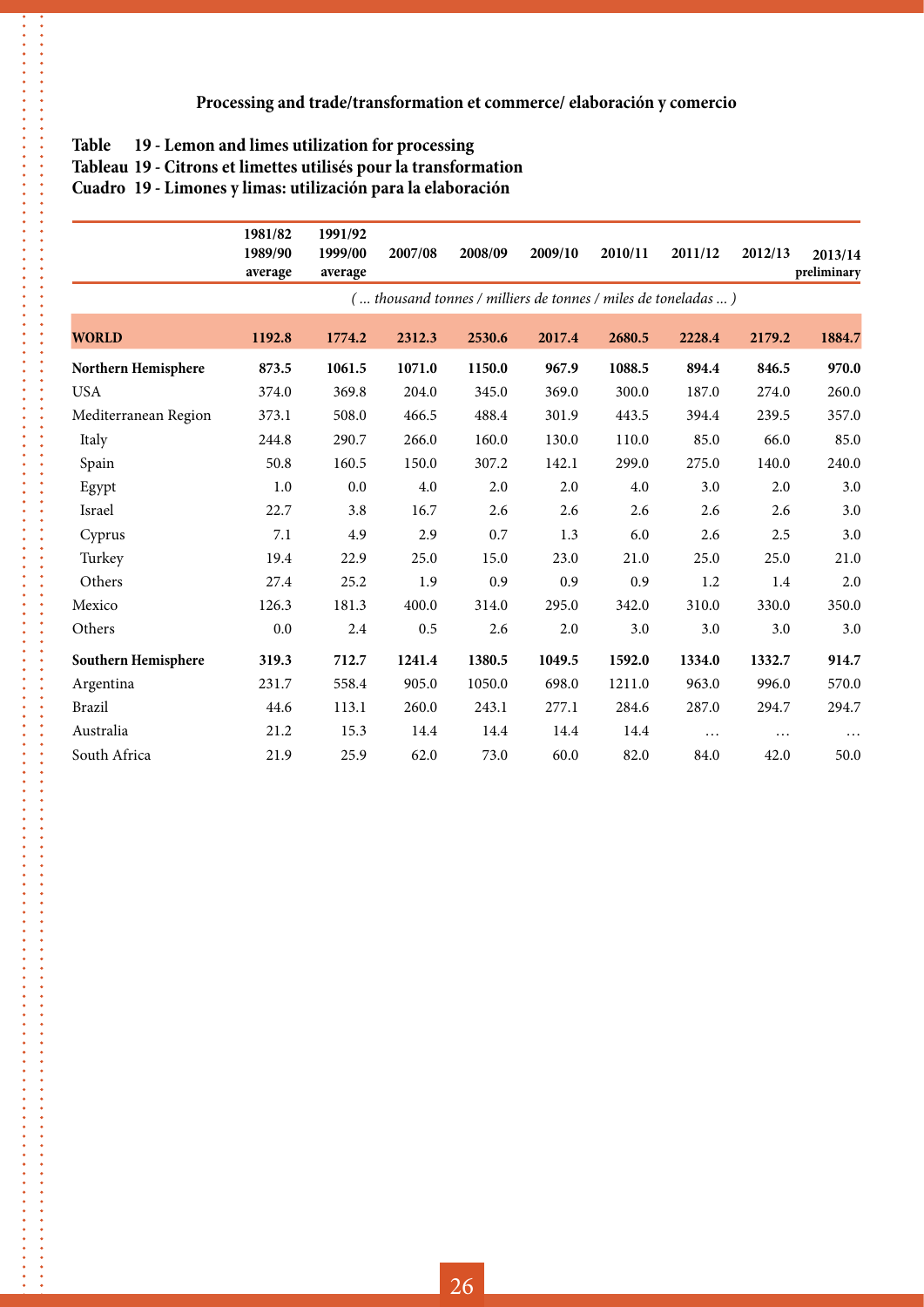### **Table 20 - Grapefruit utilization for processing**

. . . . . . . . .  $\frac{1}{2}$ 

### **Tableau 20 - Pamplemousses utilisés pour la transformation**

#### **Cuadro 20 - Pomelos: utilización para la elaboración**

|                      | 1981/82<br>1989/90<br>average | 1991/92<br>1999/00<br>average | 2007/08 | 2008/09 | 2009/10 | 2010/11 | 2011/12                                                       | 2012/13 | 2013/14<br>preliminary |
|----------------------|-------------------------------|-------------------------------|---------|---------|---------|---------|---------------------------------------------------------------|---------|------------------------|
|                      |                               |                               |         |         |         |         | ( thousand tonnes / milliers de tonnes / miles de toneladas ) |         |                        |
| <b>WORLD</b>         | 1764.6                        | 1883.2                        | 1378.0  | 1204.4  | 1048.5  | 1101.6  | 982.6                                                         | 1024.3  | 960.1                  |
| Northern Hemsisphere | 1561.0                        | 1720.7                        | 1046.4  | 857.6   | 760.7   | 765.7   | 767.7                                                         | 757.2   | 709.1                  |
| <b>USA</b>           | 1225.6                        | 1281.0                        | 714.0   | 560.0   | 506.0   | 535.0   | 487.0                                                         | 521.0   | 451.0                  |
| Mediterranean Region | 268.7                         | 260.8                         | 199.2   | 173.3   | 154.7   | 140.7   | 200.7                                                         | 151.2   | 175.1                  |
| Greece               | 3.1                           | 0.4                           | 1.0     | 0.7     | 0.8     | 0.5     | 0.2                                                           | 0.8     | 1.0                    |
| Spain                | 2.6                           | 1.6                           | 7.0     | 3.4     | 2.0     | 8.0     | 6.0                                                           | 8.0     | 7.0                    |
| Israel               | 240.0                         | 224.1                         | 148.0   | 141.0   | 107.0   | 88.0    | 153.0                                                         | 117.0   | 134.0                  |
| Cyprus               | 19.0                          | 24.0                          | 16.4    | 17.6    | 18.8    | 20.1    | 16.4                                                          | 10.3    | 18.0                   |
| Turkey               | 2.0                           | 8.6                           | 20.0    | 5.5     | 20.0    | 20.0    | 21.0                                                          | 11.0    | 11.0                   |
| Others               | 2.1                           | 2.2                           | 6.8     | 5.1     | 6.1     | 4.1     | 4.1                                                           | 4.1     | 4.1                    |
| Cuba                 | 35.6                          | 147.0                         | 33.2    | 24.3    | $---$   | $---$   | $- - -$                                                       | $- - -$ | $- - -$                |
| Mexico               | 31.1                          | 31.9                          | 100.0   | 100.0   | 100.0   | 90.0    | 80.0                                                          | 85.0    | 83.0                   |
| Southern Hemisphere  | 203.7                         | 162.5                         | 331.6   | 346.8   | 287.8   | 335.9   | 214.9                                                         | 267.1   | 251.0                  |
| Argentina            | 80.7                          | 52.5                          | 119.0   | 132.0   | 71.0    | 86.0    | 42.0                                                          | 24.0    | 19.0                   |
| <b>Brazil</b>        | 70.2                          | 55.4                          | 63.4    | 53.5    | 60.6    | 60.7    | 57.9                                                          | 57.1    | 57.0                   |
| Australia            | 19.9                          | 10.5                          | 5.2     | 5.3     | 5.2     | 5.2     | $---$                                                         |         | $---$                  |
| South Africa         | 32.9                          | 44.1                          | 144.0   | 156.0   | 151.0   | 184.0   | 115.0                                                         | 186.0   | 175.0                  |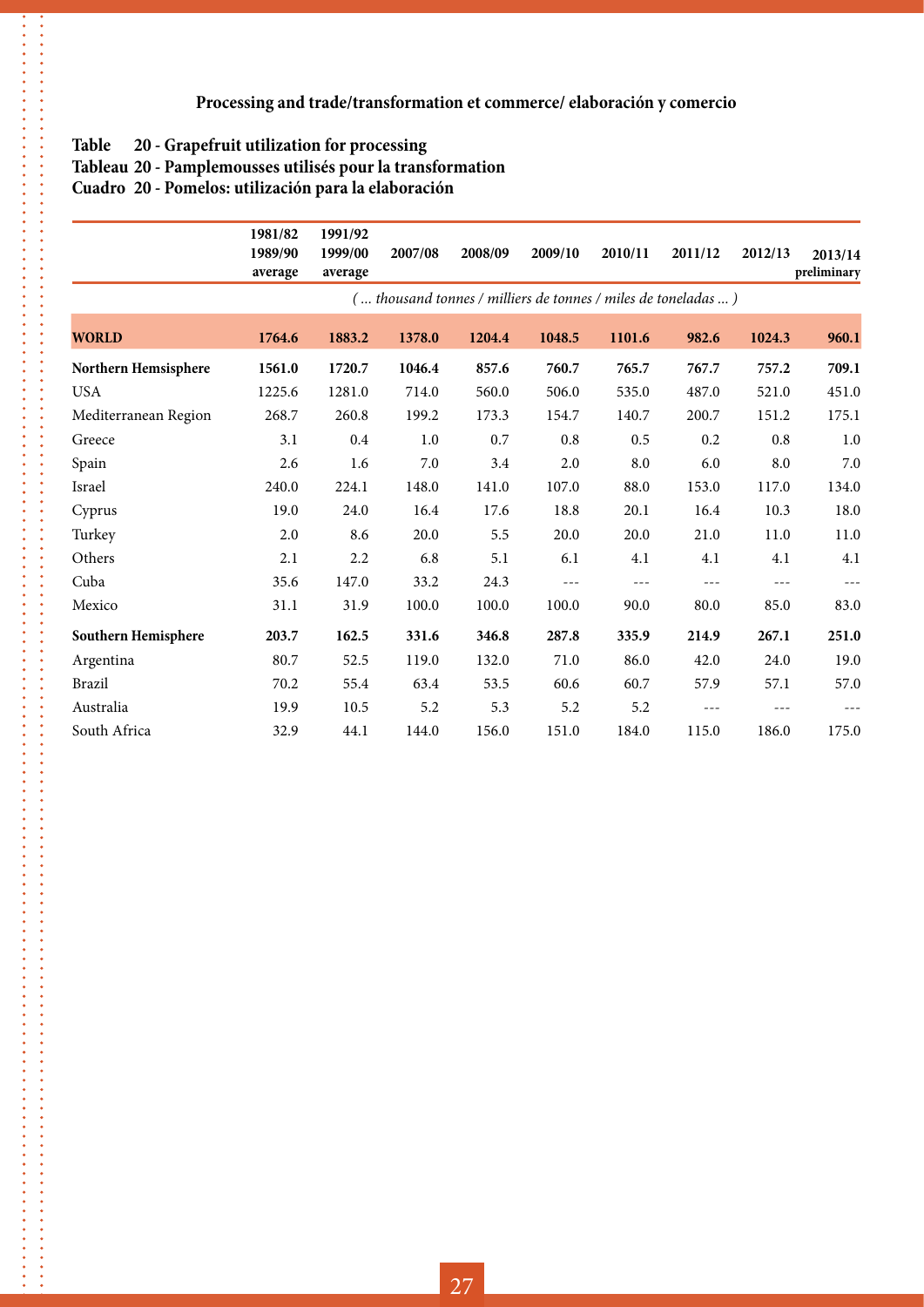#### **Table 21 - Output of citrus products in selected countries**

**Tableau 21 - Produits agrumicoles - production de certains pays**

**Cuadro 21 - Producción de productos cítricos en determinados países**

|         | <b>BRAZIL</b>                             |                    | <b>ITALY</b>       |                                  |                                                               |                           | <b>UNITED STATES (Florida)</b>              |               |                                             |
|---------|-------------------------------------------|--------------------|--------------------|----------------------------------|---------------------------------------------------------------|---------------------------|---------------------------------------------|---------------|---------------------------------------------|
|         | Frozen                                    | Orange             | Lemon              | Mandarin/                        |                                                               | Frozen concentrated juice |                                             | Chilled juice |                                             |
|         | concentrated<br>orange juice <sup>1</sup> | juice <sup>2</sup> | juice <sup>2</sup> | Clementine<br>juice <sup>2</sup> | Orange $3$                                                    |                           | Orange <sup>4</sup> Grapefruit <sup>5</sup> |               | Orange <sup>6</sup> Grapefruit <sup>6</sup> |
|         |                                           |                    |                    |                                  | ( thousand tonnes / milliers de tonnes / miles de toneladas ) |                           |                                             |               |                                             |
| 1982/83 | 568                                       | 160.0              | 95.0               | 14.0                             | 491.9                                                         | 150.0                     | 67.1                                        | 732.3         | 80.4                                        |
| 1983/84 | 621                                       | 200.0              | 84.0               | 8.0                              | 351.5                                                         | 291.0                     | 90.1                                        | 1 083.0       | 109.3                                       |
| 1984/85 | 784                                       | 210.0              | 50.0               | $7.5\,$                          | 343.7                                                         | 317.9                     | 112.6                                       | $\cdots$      | 128.1                                       |
| 1985/86 | 860                                       | 260.0              | 75.0               | 9.0                              | 384.0                                                         | 226.5                     | 116.5                                       | 1 2 5 8 .1    | 134.4                                       |
| 1986/87 | 603                                       | 230.0              | 57.5               | 7.0                              | 420.8                                                         | 250.1                     | 134.6                                       | 1 4 2 6 . 6   | 148.3                                       |
| 1987/88 | 717                                       | 145.0              | 39.0               | $\boldsymbol{8.0}$               | 493.0                                                         | 215.9                     | 148.9                                       | 1 481.5       | 145.9                                       |
| 1988/89 | 719                                       | 328.0              | 66.0               | 12.5                             | 506.7                                                         | 169.6                     | 147.4                                       | 1688.8        | 148.2                                       |
| 1989/90 | 1 0 25                                    | 292.2              | 109.5              | 42.5                             | 261.8                                                         | 289.5                     | 100.9                                       | 1 809.8       | 126.7                                       |
| 1990/91 | 838                                       | 195.0              | 60.0               | 17.5                             | 439.1                                                         | 199.2                     | 98.5                                        | 2 0 48.7      | 151.7                                       |
| 1991/92 | 920                                       | 320.0              | 65.0               | 30.0                             | 421.8                                                         | 199.5                     | 91.8                                        | 2 042.8       | 149.2                                       |
| 1992/93 | 1 100                                     | 250.0              | 75.0               | 20.0                             | 605.2                                                         | 219.8                     | 147.2                                       | 2 3 9 2.4     | 242.0                                       |
| 1993/94 | 1 0 6 5                                   | 225.0              | 85.0               | 24.0                             | 528.5                                                         | 244.4                     | 119.7                                       | 2635.2        | 314.0                                       |
| 1994/95 | 1 1 1 0                                   | 200.0              | 80.0               | 17.5                             | 636.6                                                         | 173.3                     | 140.1                                       | 2785.9        | 335.4                                       |
| 1995/96 | 1 0 6 2                                   | 300.0              | 100.0              | 30.0                             | 586.9                                                         | 213.5                     | 119.7                                       | 3 0 8 9.6     | 325.5                                       |
| 1996/97 | 1 1 2 2                                   | 240.0              | 96.0               | 34.0                             | 701.3                                                         | 202.0                     | 133.5                                       | 3 1 6 5 .2    | 375.3                                       |
| 1997/98 | 1 3 5 3                                   | 360.0              | 100.0              | 52.0                             | 735.8                                                         | 136.8                     | 107.7                                       | 3740.2        | 399.1                                       |
| 1998/99 | 1 1 5 6                                   | 185.0              | 90.0               | 40.0                             | 460.8                                                         | 168.3                     | 109.0                                       | 3 9 9 0.2     | 424.4                                       |
| 1999/00 | 1310                                      | 316.0              | 106.0              | 80.0                             | 602.4                                                         | 134.3                     | 133.5                                       | 4 0 1 9.5     | 435.1                                       |
| 2000/01 | 1 1 4 0                                   | 295.0              | 104.0              | 75.0                             | 568.7                                                         | 142.5                     | 122.4                                       | 4 5 0 7.5     | 364.3                                       |
| 2001/02 | 953                                       | 280.0              | 104.0              | 54.0                             | 623.8                                                         | 129.3                     | 122.8                                       | 4709.6        | 357.1                                       |
| 2002/03 | 1 3 0 9                                   | $\ldots$           | $\cdots$           | $\cdots$                         | 454.9                                                         | 137.3                     | 90.8                                        | 4 8 8 7.6     | 300.6                                       |
| 2003/04 | 1 0 4 0                                   | 241.7              | 52.5               | 42.8                             | 633.1                                                         | 93.3                      | 93.9                                        | 5 0 5 8.4     | 293.9                                       |
| 2004/05 | 1 407                                     | 292.4              | 47.1               | 51.3                             | 249.4                                                         | 130.8                     | 21.4                                        | 5 5 3 2.6     | 218.3                                       |
| 2005/06 | 1 2 4 0                                   | 313.9              | 52.6               | 46.6                             | 245.4                                                         | 103.9                     | 45.8                                        | 5764.4        | 201.3                                       |
| 2006/07 | 1380                                      | 360.0              | 84.0               | 85.0                             | 229.3                                                         | 159.8                     | 72.5                                        | 5 2 8 0.3     | 225.8                                       |
| 2007/08 | 1420                                      | 380.0              | 79.8               | 80.0                             | 392.1                                                         | 169.5                     | 65.4                                        | 5 7 5 8.1     | 253.1                                       |
| 2008/09 | 1 1 9 5                                   | 140.0              | 48.0               | 22.5                             | 350.3                                                         | 96.4                      | 50.3                                        | 5 673.4       | 219.1                                       |
| 2009/10 | 1 2 2 0                                   | 160.0              | 39.0               | 35.0                             | 238.5                                                         | 76.6                      | 35.2                                        | 4947.7        | 237.7                                       |
| 2010/11 | 1 1 0 5                                   | 242.0              | 33.0               | 24.5                             | 238.1                                                         | 66.7                      | 41.4                                        | 3 5 3 7 .7    | 178.8                                       |
| 2011/12 | 1510                                      | 116.0              | 25.5               | 22.0                             | 308.7                                                         | 79.3                      | 62.3                                        | 3 4 1 4 .4    | 170.5                                       |
| 2012/13 | 1 1 3 0                                   | 123.6              | 19.8               | 26.5                             |                                                               |                           | 54.3                                        | 3 4 8 7 . 1   | 179.6                                       |
| 2013/14 | 1 1 6 5                                   | 128                | 25.5               | 38.5                             |                                                               |                           | 55.0                                        | 3 3 2 9 . 3   | 151.1                                       |
| 2014/15 | 1010                                      |                    |                    |                                  |                                                               |                           |                                             |               |                                             |

 $1\quad 65^\circ$  Brix

<sup>2</sup> Concentrated and non-concentrated juices with or without addition of sugar, expressed in single strenght equivalent.

<sup>3</sup> Pack from locally produced fruit only; from 1975/76 to 1979/80 in 45° Brix; 1980/81 in 43.4° Brix; beginning 1981/82 in 42° Brix.

<sup>4</sup> Pack from imports and other supplies.<br><sup>5</sup> Pack from locally produced fruit only:

<sup>5</sup> Pack from locally produced fruit only; 40° Brix.<br><sup>6</sup> Single strength produced from fresh fruit and fr

Single strength produced from fresh fruit and frozen concentrate.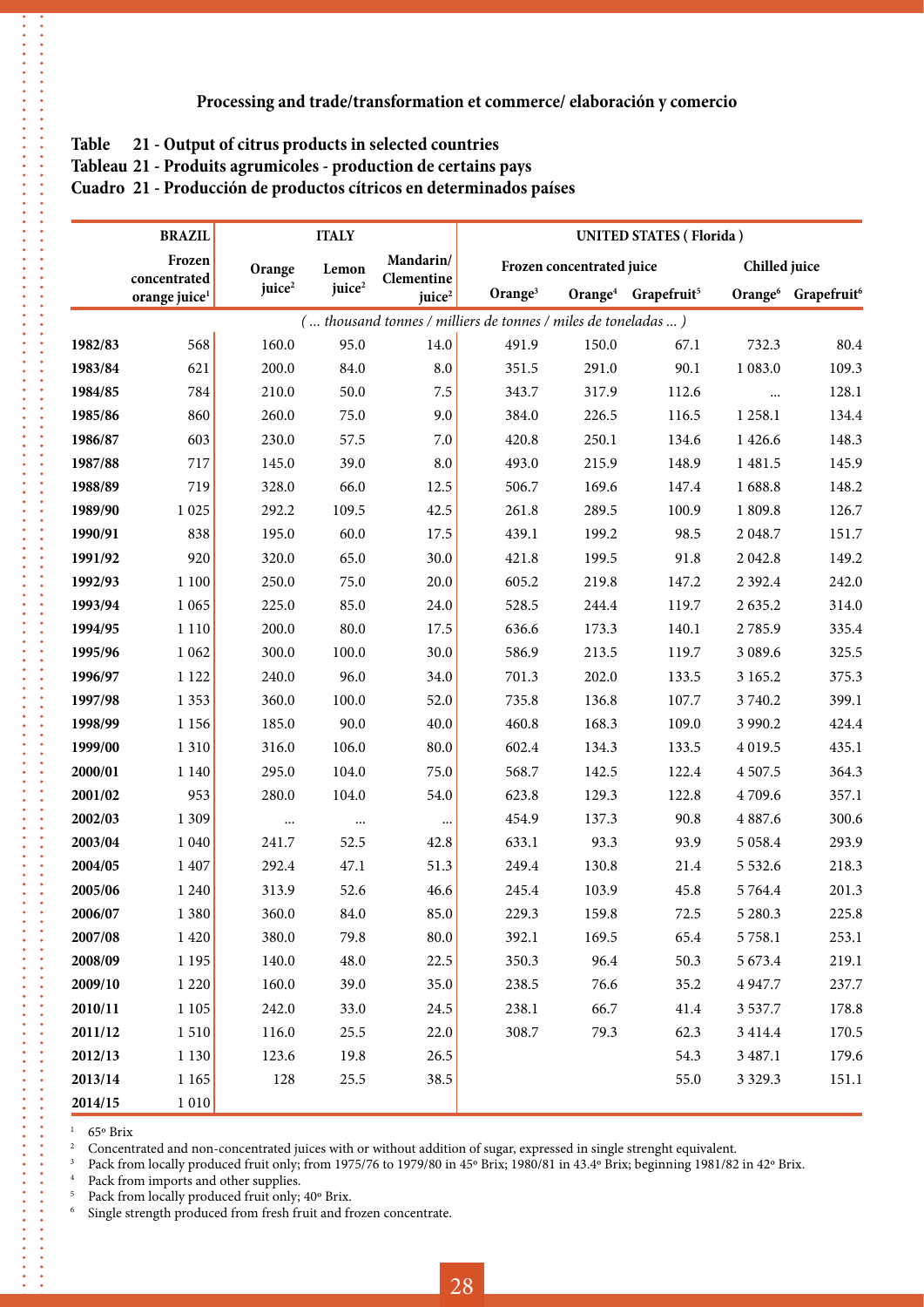#### Table 22a - Exports of concentrated orange juice<sup>1</sup>

 $\ddot{\phantom{a}}$ 

#### Tableau 22a - Exportations de jus d'orange concentrés<sup>1</sup>

#### **Cuadro 22a - Exportaciones de zumo de naranja concentrado1**

|                           | 2003   | 2004                                                                                | 2005                 | 2006  | 2007                                                                         | 2008                | 2009                | 2010  | 2011       | 2012  | 2013  | 2014  |
|---------------------------|--------|-------------------------------------------------------------------------------------|----------------------|-------|------------------------------------------------------------------------------|---------------------|---------------------|-------|------------|-------|-------|-------|
|                           |        |                                                                                     |                      |       | ( thousand tonnes / milliers de tonnes / miles de toneladas )                |                     |                     |       |            |       |       |       |
| <b>WORLD</b>              |        | 2626.8 2674.4 2829.1 2849.2 2941.3 3054.3 2807.0 2618.4 2719.3 2559.8 2781.4 2648.2 |                      |       |                                                                              |                     |                     |       |            |       |       |       |
| <b>Exports</b>            |        | 1748.4 1780.8 1874.1 1945.1 2175.7 2207.9 1958.7 1882.6 2089.7 1923.6 2181.6 2094.4 |                      |       |                                                                              |                     |                     |       |            |       |       |       |
| $Re-exports2$             | 878.4  | 893.7                                                                               | 955.1                | 904.1 | 765.6                                                                        | 846.4               | 848.3               | 735.8 | 629.6      | 636.1 | 599.8 | 553.8 |
| <b>DEVELOPING</b>         | 1419.0 |                                                                                     |                      |       | 1421.2 1631.7 1631.0 1839.4 1889.6 1660.9 1546.4 1703.4 1588.1 1843.1 1790.8 |                     |                     |       |            |       |       |       |
| Africa                    | 1.4    | 0.1                                                                                 | 0.1                  | 0.5   | 0.4                                                                          | 0.7                 | 1.0                 | 1.5   | 2.5        | 0.7   | 0.3   | 0.0   |
| Morocco                   | 1.4    | 0.1                                                                                 | 0.1                  | 0.5   | 0.4                                                                          | 0.7                 | 1.0                 | 1.5   | 2.5        | 0.7   | 0.3   | 0.0   |
| Latin America & Caribbean | 1408.9 | 1416.5 1627.6 1624.6 1826.6 1876.2 1643.4 1520.3 1678.9 1576.5 1834.1 1781.5        |                      |       |                                                                              |                     |                     |       |            |       |       |       |
| Argentina                 | 3.4    | 4.5                                                                                 | 8.4                  | 9.3   | 7.4                                                                          | 7.4                 | 7.7                 | 6.6   | 6.7        | 6.8   | 3.7   | 4.1   |
| Belize                    | 62.2   | 37.1                                                                                | 48.3                 | 35.7  | 26.6                                                                         | 79.9                | 38.4                | 20.7  | 54.1       | 30.6  | 28.5  | 22.2  |
| Brazil                    | 1332.6 | 1340.0 1516.3                                                                       |                      |       | 1537.1 1733.6 1710.9 1514.2 1417.4 1482.0 1456.9 1673.6 1573.3               |                     |                     |       |            |       |       |       |
| Colombia                  | 0.2    | 0.1                                                                                 | 0.1                  | 0.2   | 0.2                                                                          | 0.2                 | 0.1                 | 0.1   | 0.2        | 0.2   | 0.1   | 0.1   |
| Jamaica                   | 0.0    | 0.0                                                                                 | 0.0                  | 0.6   | 0.2                                                                          | 0.1                 | 0.2                 | 1.4   | 0.0        | 0.0   | 0.0   | 0.1   |
| Mexico                    | 7.0    | 33.2                                                                                | 51.9                 | 39.6  | 54.8                                                                         | 74.7                | 79.7                | 72.1  | 135.8      | 82.0  | 128.1 | 181.7 |
| Trinidad and Tobago       | 3.6    | 1.7                                                                                 | 2.6                  | 2.0   | 3.7                                                                          | 3.0                 | 3.0                 | 2.1   | $- - -$    | $---$ | $---$ |       |
| Asia                      | 8.7    | 4.6                                                                                 | 3.9                  | 5.9   | 12.4                                                                         | 12.6                | 16.5                | 24.6  | 22.0       | 11.0  | 8.7   | 9.3   |
| China                     | 4.1    | 3.1                                                                                 | 2.5                  | 2.8   | 9.6                                                                          | 8.0                 | 14.1                | 21.1  | 18.2       | 5.1   | 4.2   | 3.5   |
| Cyprus                    | 2.5    |                                                                                     |                      |       |                                                                              |                     |                     |       |            |       |       |       |
| Singapore                 | 1.9    | 0.9                                                                                 | 0.7                  | 1.5   | 0.4                                                                          | 1.5                 | 0.5                 | 0.7   | 1.0        | 1.3   | 1.6   | 2.6   |
| Turkey                    | 0.2    | 0.5                                                                                 | 0.7                  | 1.7   | 2.4                                                                          | 3.2                 | 1.8                 | 2.9   | 2.8        | 4.5   | 3.0   | 3.1   |
| <b>DEVELOPED</b>          | 1207.9 |                                                                                     |                      |       | 1253.2 1197.5 1218.3 1101.9 1164.7 1146.1 1072.1 1015.9                      |                     |                     |       |            | 971.6 | 938.2 | 857.4 |
| North America             | 81.8   | 110.9                                                                               | 104.9                | 117.2 | 128.5                                                                        | 110.3               | 115.0               | 133.3 | 190.7      | 146.3 | 140.3 | 132.7 |
| <b>United States</b>      | 67.7   | 95.1                                                                                | 87.9                 | 103.0 | 109.3                                                                        | 103.9               | 100.2               | 126.6 | 161.9      | 121.4 | 119.9 | 114.9 |
| Canada                    | 14.1   | 15.8                                                                                | 17.0                 | 14.2  | 19.2                                                                         | 6.4                 | 14.8                | 6.7   | 28.8       | 24.9  | 20.4  | 17.8  |
| Europe                    |        | 1114.7 1134.9 1082.0 1078.6                                                         |                      |       |                                                                              | 951.5 1032.0 1009.1 |                     | 901.9 | 778.9      | 792.8 | 761.9 | 686.8 |
| EU(15)                    | 1111.1 |                                                                                     |                      |       |                                                                              |                     |                     |       |            |       |       |       |
| EU(25)                    |        |                                                                                     | 1129.9 1076.5 1067.6 |       |                                                                              |                     |                     |       |            |       |       |       |
| EU(27)                    |        |                                                                                     |                      |       |                                                                              |                     | 942.6 1022.8 1000.6 | 894.8 | 773.3      | 789.1 | 756.5 | 678.0 |
| Belgium - Luxembourg      | 349.4  | 404.8                                                                               | 457.2                | 459.9 | 389.4                                                                        | 423.2               | 422.2               | 387.1 | 356.3      | 311.6 | 270.0 | 203.7 |
| Cyprus                    |        | 0.7                                                                                 | 1.4                  | 1.7   | 3.1                                                                          | 2.4                 | 1.6                 | 4.1   | 5.7        | 2.3   | 1.8   | 1.5   |
| Denmark                   | 7.9    | 5.6                                                                                 | 5.2                  | 6.4   | 11.0                                                                         | 48.1                | 44.6                | 23.6  | 2.3        | 2.0   | 2.0   | 1.7   |
| France                    | 39.5   | 15.6                                                                                | 19.7                 | 20.7  | 20.6                                                                         | 19.8                | 21.7                | 23.0  | 23.0       | 26.7  | 27.8  | 11.2  |
| Germany                   | 168.6  | 163.2                                                                               | 150.6                | 129.0 | 93.9                                                                         | 116.6               | 87.6                | 37.0  | 17.2       | 13.1  | 16.1  | 14.0  |
| Greece                    | 2.1    | $3.5\,$                                                                             | 3.6                  | 8.1   | 9.0                                                                          | 4.6                 | 10.0                | 8.6   | $\ \, 8.8$ | 9.1   | 9.2   | 12.0  |
| Ireland                   | 3.9    | 3.0                                                                                 | 4.2                  | 6.6   | 3.3                                                                          | 3.3                 | 2.3                 | 2.7   | 3.0        | 11.4  | 4.4   | 3.5   |
| Italy                     | 63.4   | 61.3                                                                                | 59.7                 | 52.3  | 60.1                                                                         | 57.1                | 37.9                | 64.4  | 53.2       | 66.2  | 57.7  | 68.3  |
| Netherlands               | 287.0  | 259.1                                                                               | 272.5                | 232.9 | 215.4                                                                        | 205.5               | 243.6               | 230.3 | 206.2      | 249.3 | 254.1 | 265.8 |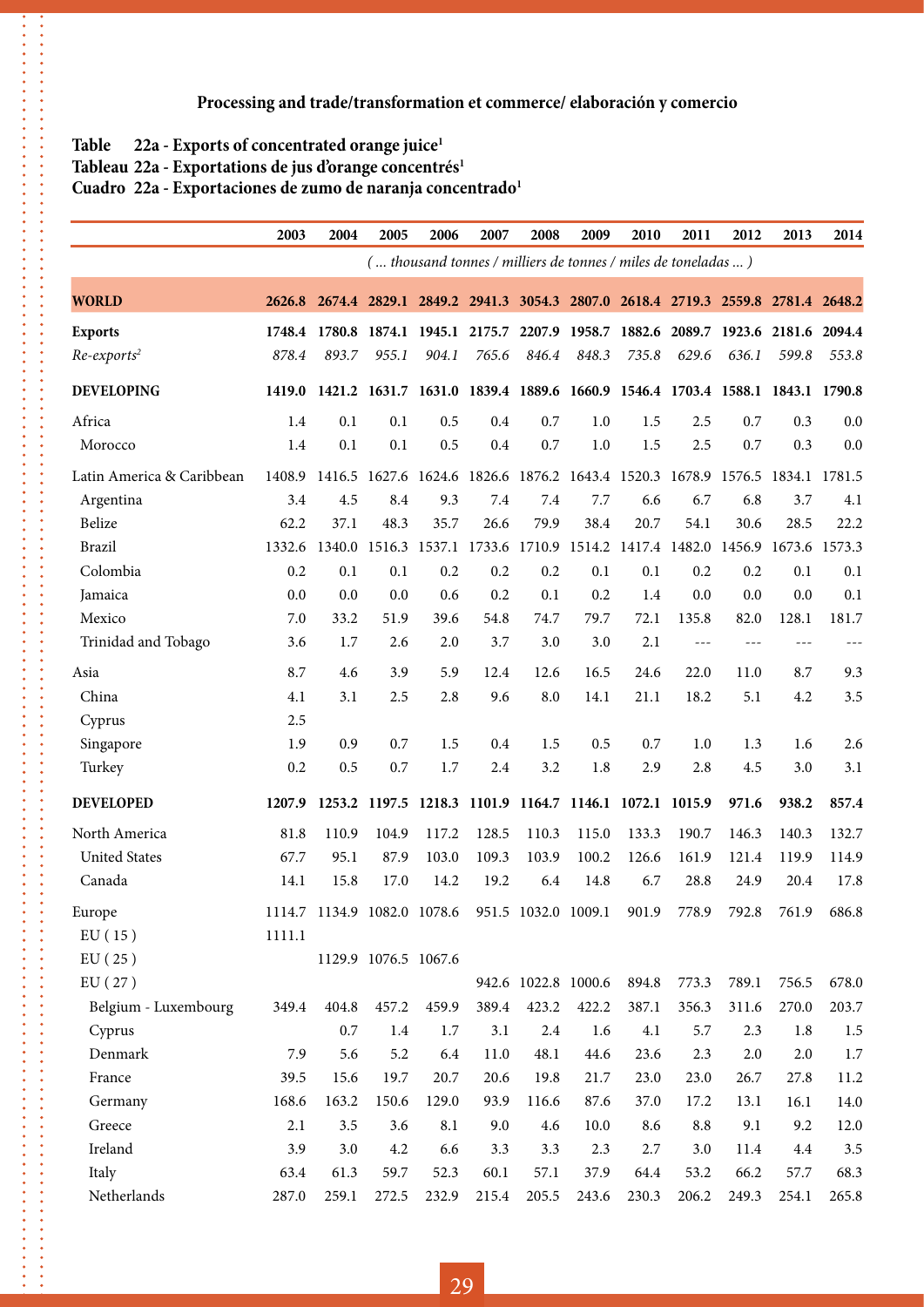#### Table 22a - Exports of concentrated orange juice<sup>1</sup>

#### Tableau 22a - Exportations de jus d'orange concentrés<sup>1</sup>

#### Cuadro 22a - Exportaciones de zumo de naranja concentrado<sup>1</sup>

|                 | 2003  | 2004  | 2005 | 2006  | 2007  | 2008  | 2009                                                            | 2010 | 2011 | 2012 | 2013 | 2014 |
|-----------------|-------|-------|------|-------|-------|-------|-----------------------------------------------------------------|------|------|------|------|------|
|                 |       |       |      |       |       |       | (  thousand tonnes / milliers de tonnes / miles de toneladas  ) |      |      |      |      |      |
| Portugal        | 2.8   | 6.1   | 0.3  | 0.5   | 0.3   | 0.8   | 0.8                                                             | 0.5  | 0.6  | 0.7  | 0.7  | 0.8  |
| Spain           | 164.3 | 164.7 | 56.4 | 100.9 | 104.6 | 111.5 | 101.8                                                           | 81.3 | 75.5 | 74.8 | 87.3 | 41.6 |
| United Kingdom  | 10.2  | 17.7  | 12.5 | 15.8  | 16.4  | 16.5  | 12.9                                                            | 14.7 | 9.4  | 8.6  | 11.5 | 12.1 |
| Others          | 12.0  | 24.7  | 33.2 | 32.8  | 15.6  | 13.5  | 13.4                                                            | 17.3 | 12.1 | 13.4 | 13.9 | 41.8 |
| Other Europe    | 3.6   | 5.1   | 5.5  | 11.0  | 8.9   | 9.2   | 8.6                                                             | 7.1  | 5.6  | 3.7  | 5.4  | 8.9  |
| Other Developed | 11.4  | 7.4   | 10.7 | 22.5  | 22.0  | 22.4  | 21.9                                                            | 36.9 | 46.3 | 32.5 | 36.0 | 37.9 |
| Australia       | 3.4   | 4.2   | 3.6  | 6.2   | 8.7   | 5.9   | 2.2                                                             | 2.7  | 3.6  | 4.4  | 5.0  | 3.6  |
| Israel          | 0.6   | 0.8   | 3.2  | 7.1   | 7.5   | 11.7  | 15.0                                                            | 24.7 | 31.8 | 16.0 | 15.4 | 19.6 |
| South Africa    | 7.3   | 2.1   | 3.6  | 9.0   | 5.3   | 4.5   | 4.6                                                             | 9.1  | 10.7 | 0.2  | 0.2  | 0.1  |
| Others          | 0.1   | 0.2   | 0.3  | 0.2   | 0.5   | 0.2   | 0.2                                                             | 0.3  | 0.2  | 11.9 | 15.4 | 14.6 |

<sup>1</sup> In terms of product weight<br><sup>2</sup> Exports from the following

,,,,,,,,,,,,,,,,,,,,,,,,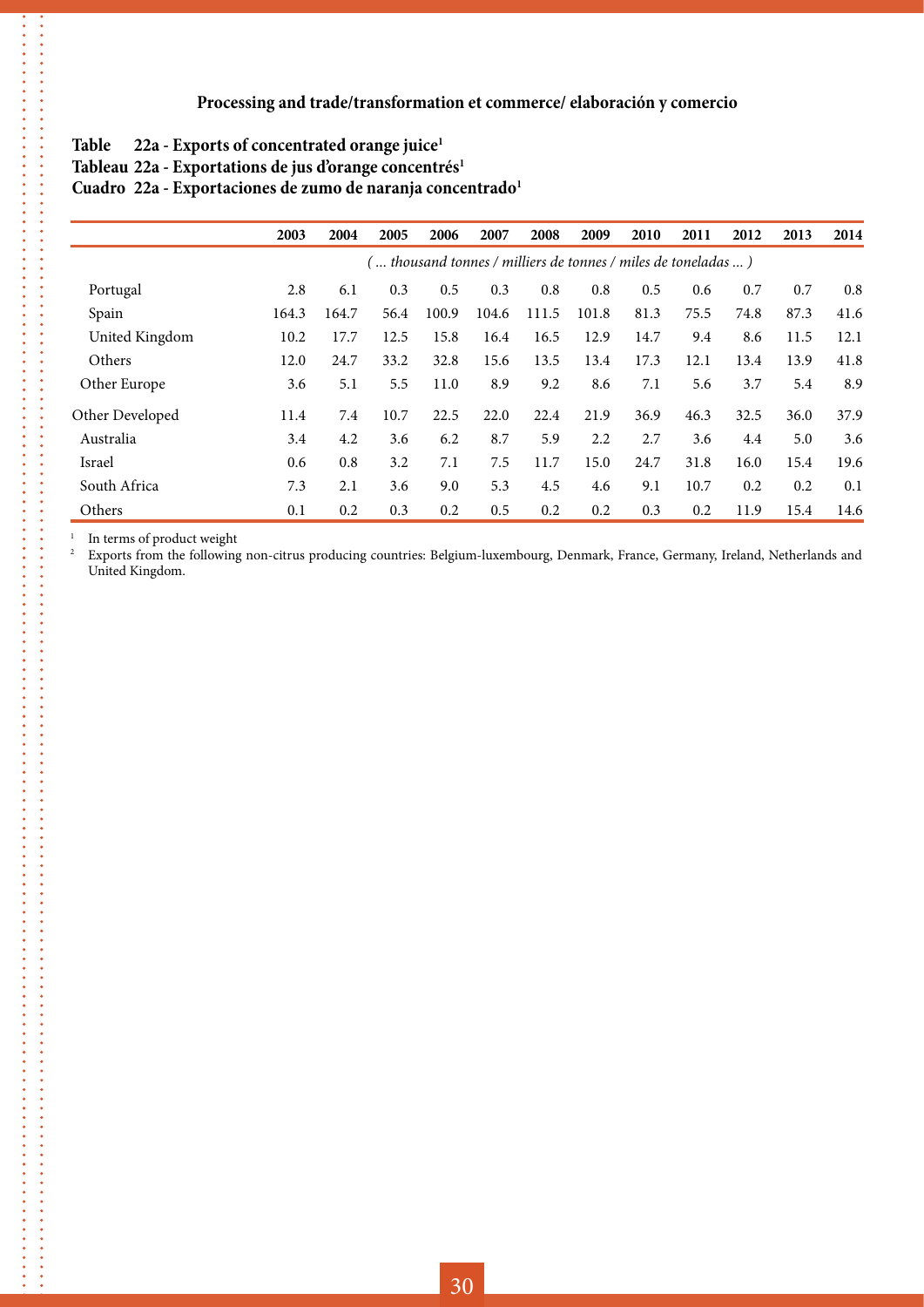#### Table 22b - Exports of single strength orange juice<sup>1</sup>

 $\ddot{\phantom{a}}$ 

#### Tableau 22b - Exportations de jus d'orange de concentration naturelle<sup>1</sup>

#### **Cuadro 22b - Exportaciones de zumo de naranja de concentración natural1**

|                           | 2003    | 2004    | 2005                                            | 2006  | 2007  | 2008                                                          | 2009  | 2010  | 2011  | 2012  | 2013                                                                         | 2014    |
|---------------------------|---------|---------|-------------------------------------------------|-------|-------|---------------------------------------------------------------|-------|-------|-------|-------|------------------------------------------------------------------------------|---------|
|                           |         |         |                                                 |       |       | ( thousand tonnes / milliers de tonnes / miles de toneladas ) |       |       |       |       |                                                                              |         |
| <b>WORLD</b>              | 1444.7  |         |                                                 |       |       |                                                               |       |       |       |       | 1277.9 1562.5 1731.1 1758.8 1954.7 2047.2 2072.6 2124.5 2046.1 2115.8 1916.2 |         |
| <b>Exports</b>            | 711.9   | 571.9   | 665.3                                           | 645.1 | 655.4 | 671.5                                                         | 861.9 | 787.1 | 780.8 | 760.5 | 777.1                                                                        | 692.0   |
| $Re-exports2$             | 732.8   | 706.0   |                                                 |       |       | 897.1 1086.0 1103.4 1283.1 1185.4 1285.5                      |       |       |       |       | 1343.8 1285.6 1338.7 1224.2                                                  |         |
| <b>DEVELOPING</b>         | 284.0   | 264.4   | 290.2                                           | 258.8 | 314.4 | 372.7                                                         | 575.9 | 579.7 | 537.3 | 450.9 | 462.4                                                                        | 375.9   |
| Africa                    | 3.9     | 1.0     | 0.1                                             | 0.2   | 0.4   | 1.1                                                           | 0.9   | 0.4   | 0.3   | 3.4   | 1.5                                                                          | 4.3     |
| Morocco                   | 3.9     | 1.0     | 0.1                                             | 0.2   | 0.4   | 1.1                                                           | 0.9   | 0.4   | 0.3   | 3.4   | 1.5                                                                          | 4.3     |
| Latin America & Caribbean | 265.6   | 255.7   | 278.3                                           | 251.1 | 306.5 | 355.3                                                         | 562.9 | 572.1 | 530.5 | 442.9 | 456.6                                                                        | 366.8   |
| Argentina                 | 0.2     | 0.4     | 0.5                                             | 1.2   | 0.4   | 0.3                                                           | 0.1   | 0.4   | 0.3   | 0.2   | 0.1                                                                          | $0.0\,$ |
| Belize                    | ---     | $---$   | 0.6                                             | ---   | $---$ | ---                                                           | 0.0   | 0.0   | 0.1   | 0.1   | $---$                                                                        | $---$   |
| <b>Brazil</b>             | 257.6   | 244.1   | 261.3                                           | 235.0 | 294.6 | 343.0                                                         | 555.0 | 560.2 | 524.5 | 438.2 | 446.8                                                                        | 354.9   |
| Jamaica                   | 0.1     | 0.1     | 0.0                                             | 0.0   | 0.0   | 0.0                                                           | 0.0   | 0.0   | ---   | $---$ | $---$                                                                        | $---$   |
| Mexico                    | 7.8     | 8.8     | 14.9                                            | 13.8  | 9.3   | 10.2                                                          | 6.3   | 6.5   | 5.5   | 4.5   | 9.8                                                                          | 11.9    |
| Trinidad and Tobago       | 0.0     | 2.3     | 1.0                                             | 1.1   | 2.2   | 1.8                                                           | 1.5   | 5.0   | ---   | $---$ | $---$                                                                        | $---$   |
| Asia                      | 14.4    | 7.7     | 11.8                                            | 7.5   | 7.5   | 16.2                                                          | 12.1  | 7.2   | 6.6   | 4.5   | 4.3                                                                          | 4.8     |
| China                     | 2.7     | 0.6     | 1.4                                             | 2.6   | 2.9   | 10.7                                                          | 8.0   | 2.8   | 2.6   | 2.0   | 1.0                                                                          | 1.1     |
| Cyprus                    | 2.0     |         |                                                 |       |       |                                                               |       |       |       |       |                                                                              |         |
| Singapore                 | 2.5     | 1.8     | 1.9                                             | 2.0   | 2.7   | 3.0                                                           | 2.4   | 2.7   | 2.1   | 1.0   | 1.4                                                                          | 1.7     |
| Turkey                    | 7.2     | 5.4     | 8.5                                             | 2.9   | 1.8   | 2.6                                                           | 1.7   | 1.7   | 1.9   | 1.6   | 1.9                                                                          | 2.1     |
| <b>DEVELOPED</b>          | 1160.7  |         |                                                 |       |       |                                                               |       |       |       |       | 1013.5 1272.3 1472.3 1444.4 1582.0 1471.3 1493.0 1587.2 1595.2 1653.4 1540.3 |         |
| North America             | 126.6   | 12.6    | 18.1                                            | 14.7  | 10.0  | 12.7                                                          | 9.7   | 9.0   | 38.1  | 43.1  | 33.6                                                                         | 27.3    |
| <b>United States</b>      | 124.4   | 11.2    | 15.8                                            | 10.8  | 9.2   | 12.2                                                          | 9.2   | 8.5   | 37.7  | 42.6  | 33.1                                                                         | 27.0    |
| Canada                    | 2.2     | 1.4     | 2.3                                             | 3.9   | 0.8   | 0.5                                                           | 0.5   | 0.5   | 0.4   | 0.5   | 0.5                                                                          | 0.3     |
| Europe                    | 1003.2  |         | 970.6 1206.3 1402.8 1392.0 1546.7 1437.2 1444.8 |       |       |                                                               |       |       |       |       | 1516.7 1517.7 1562.8 1466.6                                                  |         |
| EC(15)                    | 863.2   |         |                                                 |       |       |                                                               |       |       |       |       |                                                                              |         |
| EC(25)                    |         |         | 812.8 1023.6 1243.5                             |       |       |                                                               |       |       |       |       |                                                                              |         |
| EC(27)                    |         |         |                                                 |       |       |                                                               |       |       |       |       | 1271.7 1426.3 1354.5 1429.3 1516.2 1515.1 1546.0 1448.3                      |         |
| Austria                   | 36.9    | 30.3    | 35.9                                            | 33.9  | 36.2  | 37.9                                                          | 34.7  | 37.5  | 31.0  | 29.9  | 34.3                                                                         | 26.2    |
| Belgium - Luxembourg      | 184.3   | 190.4   | 261.8                                           | 358.0 | 384.1 | 419.9                                                         | 393.8 | 523.8 | 547.2 | 527.1 | 603.9                                                                        | 493.7   |
| Cyprus                    |         | 4.2     | 3.6                                             | 3.5   | 4.6   | 4.7                                                           | 4.3   | 5.2   | 7.1   | 8.3   | 9.3                                                                          | 3.8     |
| France                    | 65.6    | 32.7    | 37.6                                            | 44.8  | 42.2  | 47.8                                                          | 44.3  | 40.3  | 39.0  | 28.9  | 25.0                                                                         | 26.1    |
| Germany                   | 344.2   | 291.8   | 263.6                                           | 303.4 | 256.0 | 289.8                                                         | 303.1 | 306.2 | 299.0 | 293.4 | 289.8                                                                        | 299.3   |
| Greece                    | 3.1     | 4.6     | 0.8                                             | 1.2   | 0.8   | 0.2                                                           | 0.1   | 0.1   | 0.2   | 0.3   | 0.5                                                                          | 0.4     |
| Ireland                   | 29.9    | 33.2    | 26.8                                            | 31.5  | 30.2  | 27.5                                                          | 23.4  | 26.5  | 24.9  | 17.4  | 14.4                                                                         | 16.6    |
| Italy                     | $0.7\,$ | $1.0\,$ | 1.6                                             | 7.8   | 2.9   | 3.1                                                           | 2.6   | 2.9   | 2.2   | 1.2   | 1.2                                                                          | 1.5     |
| Netherlands               | 61.7    | 113.7   | 192.2                                           | 226.5 | 283.2 | 391.7                                                         | 325.7 | 274.1 | 317.4 | 314.9 | 284.4                                                                        | 262.6   |
| Poland                    | ---     | $  -$   | 53.7                                            | 61.3  | 42.2  | 39.3                                                          | 33.7  | 35.2  | 22.2  | 17.5  | 17.9                                                                         | 17.7    |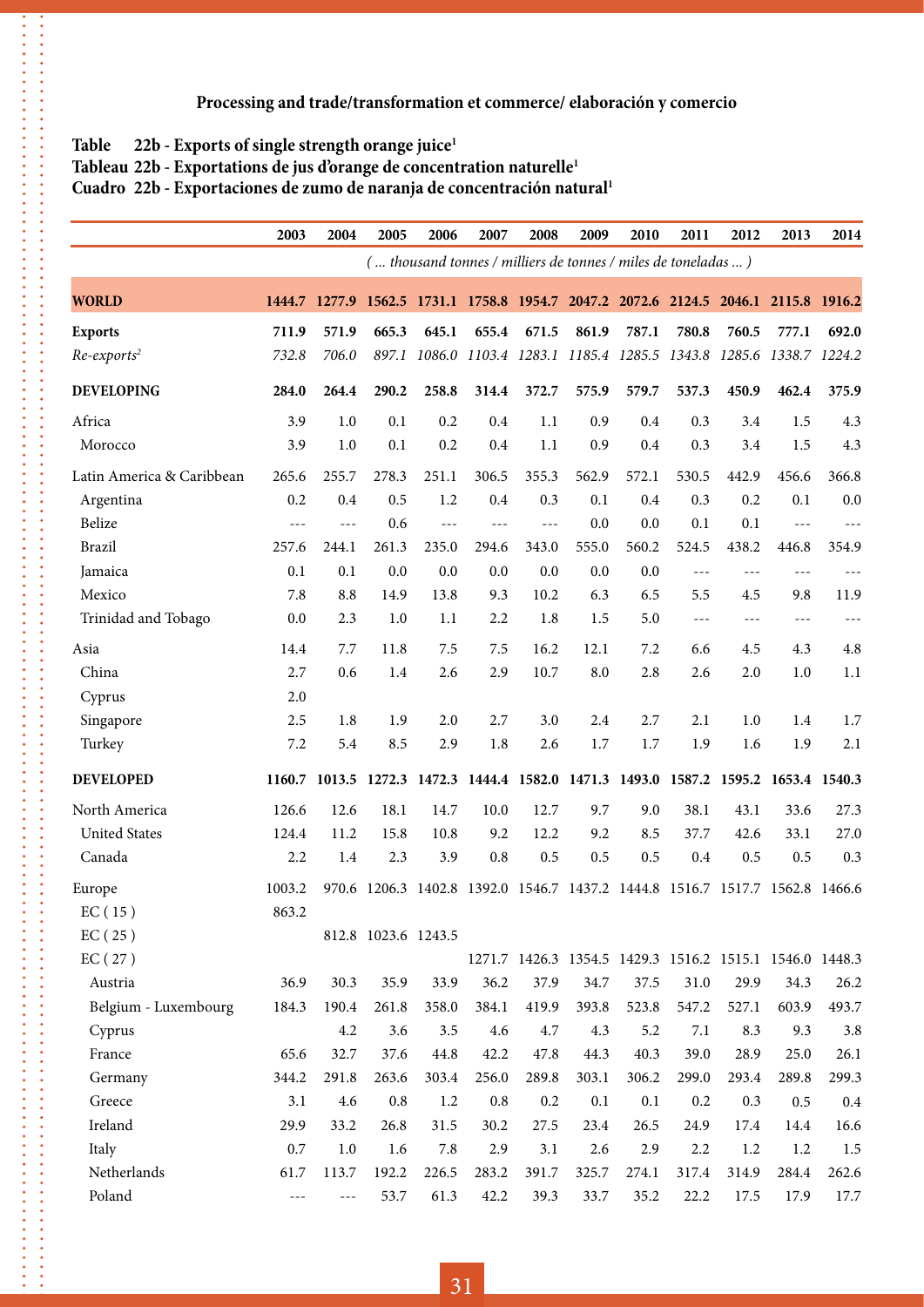#### Table 22b - Exports of single strength orange juice<sup>1</sup>

|  | Tableau 22b - Exportations de jus d'orange de concentration naturelle <sup>1</sup> |  |  |  |  |
|--|------------------------------------------------------------------------------------|--|--|--|--|
|--|------------------------------------------------------------------------------------|--|--|--|--|

**Cuadro 22b - Exportaciones de zumo de naranja de concentración natural1**

|                 | 2003  | 2004  | 2005  | 2006  | 2007  | 2008  | 2009                                                            | 2010  | 2011  | 2012  | 2013  | 2014  |
|-----------------|-------|-------|-------|-------|-------|-------|-----------------------------------------------------------------|-------|-------|-------|-------|-------|
|                 |       |       |       |       |       |       | (  thousand tonnes / milliers de tonnes / miles de toneladas  ) |       |       |       |       |       |
| Portugal        | 11.8  | 0.0   | 1.4   | 2.0   | 2.4   | 8.0   | 10.2                                                            | 8.8   | 10.9  | 13.3  | 9.9   | 9.5   |
| Spain           | 114.8 | 96.9  | 119.0 | 142.9 | 157.7 | 127.3 | 151.9                                                           | 126.8 | 152.0 | 189.0 | 168.6 | 191.1 |
| United Kingdom  | 8.5   | 10.6  | 2.6   | 1.7   | 2.6   | 2.7   | 5.0                                                             | 4.8   | 4.6   | 11.3  | 19.7  | 33.4  |
| Others          | 1.7   | 3.1   | 22.9  | 24.7  | 26.7  | 26.5  | 21.7                                                            | 37.2  | 58.5  | 62.8  | 67.3  | 66.4  |
| Other Europe    | 140.0 | 157.8 | 182.7 | 159.3 | 120.2 | 120.3 | 82.7                                                            | 15.5  | 0.5   | 2.6   | 16.7  | 18.3  |
| Other Developed | 31.0  | 30.3  | 47.9  | 54.8  | 42.5  | 22.7  | 24.4                                                            | 39.1  | 32.4  | 34.4  | 57.1  | 46.4  |
| Australia       | 8.4   | 8.4   | 10.3  | 4.3   | 3.1   | 3.6   | 2.8                                                             | 2.6   | 1.2   | 0.9   | 3.1   | 4.3   |
| Israel          | 18.3  | 16.6  | 30.4  | 42.3  | 31.4  | 8.8   | 9.5                                                             | 24.5  | 23.9  | 23.2  | 25.5  | 11.9  |
| South Africa    | 4.3   | 5.3   | 7.1   | 8.0   | 7.8   | 10.1  | 11.9                                                            | 11.8  | 0.3   | 0.2   | 0.3   | 0.2   |
| Others          | 0.0   | 0.1   | 0.1   | 0.2   | 0.2   | 0.2   | 0.1                                                             | 0.2   | 7.0   | 10.1  | 28.1  | 29.9  |

<sup>1</sup> In terms of product weight<br><sup>2</sup> Exports from the following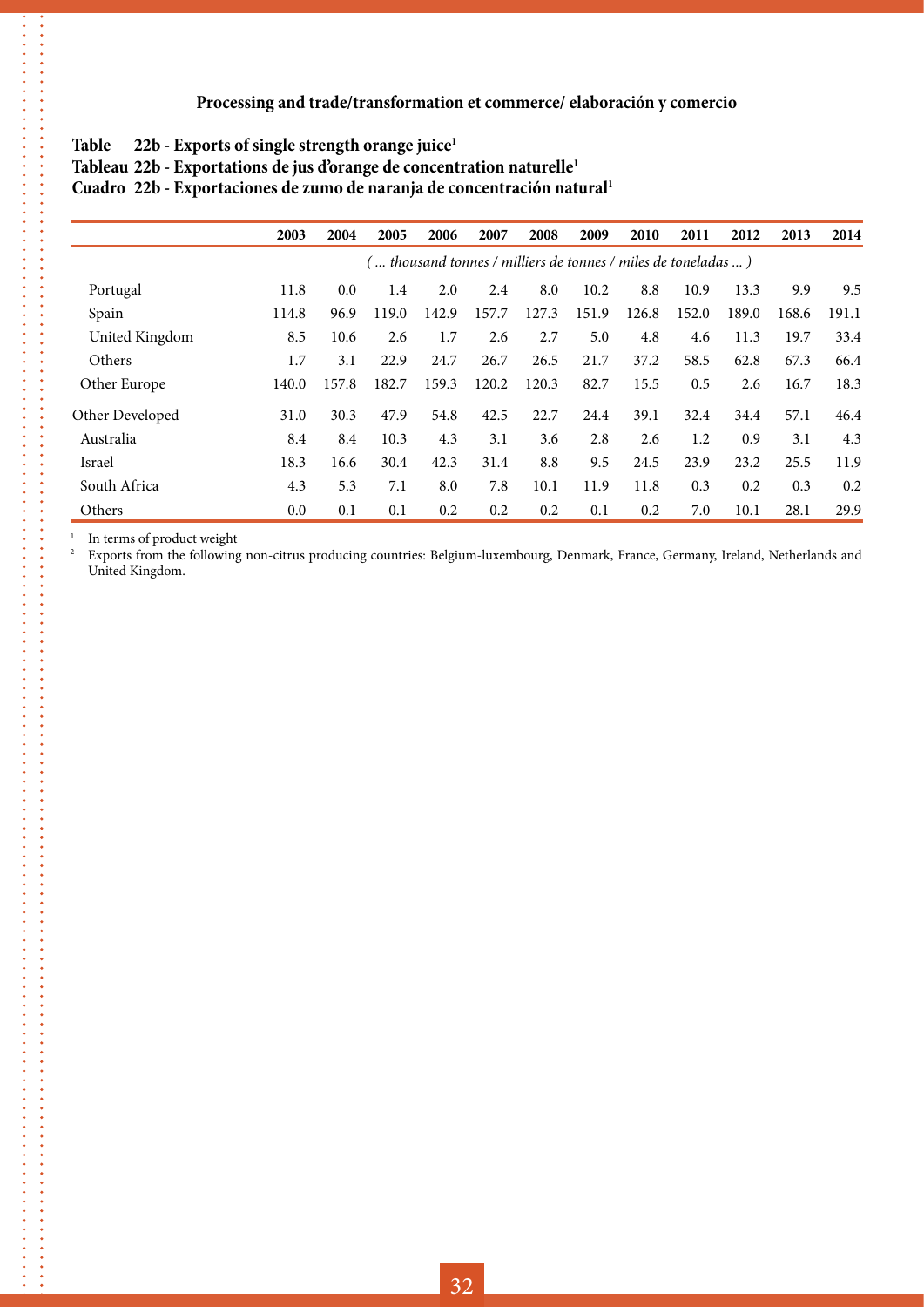#### Table 23a - Exports of concentrated lemon juice<sup>1</sup>

#### Tableau 23a - Exportations de jus de citrons concentrés<sup>1</sup>

#### Cuadro 23a - Exportaciones de zumo de limones concentrado<sup>1</sup>

|                         | 2003                 | 2004    | 2005    | 2006    | 2007    | 2008                                                          | 2009    | 2010    | 2011    | 2012    | 2013    | 2014     |
|-------------------------|----------------------|---------|---------|---------|---------|---------------------------------------------------------------|---------|---------|---------|---------|---------|----------|
|                         |                      |         |         |         |         | ( thousand tonnes / milliers de tonnes / miles de toneladas ) |         |         |         |         |         |          |
| <b>WORLD</b>            | 85.4                 | 99.1    | 85.4    | 93.5    | 125.8   | 115.2                                                         | 111.7   | 113.9   | 126.3   | 130.9   | 131.1   | 153.1    |
| <b>Exports</b>          | 57.8                 | 70.8    | 48.5    | 67.3    | 99.9    | 78.2                                                          | 79.9    | 79.5    | 97.8    | 98.7    | 100.6   | 121.1    |
| Re-exports <sup>2</sup> | 27.6                 | 28.3    | 36.9    | 26.2    | 25.9    | 36.9                                                          | 31.8    | 34.4    | 28.5    | 32.2    | 30.5    | 32.0     |
| <b>DEVELOPING</b>       | 7.3                  | 13.1    | 8.0     | 25.4    | 47.3    | 25.2                                                          | 20.7    | 19.5    | 22.5    | 23.6    | 29.7    | 41.5     |
| Latin America           | 6.2                  | 11.6    | 5.6     | 23.3    | 45.3    | 21.2                                                          | 16.6    | 15.2    | 18.1    | 19.6    | 27.0    | 38.3     |
| Argentina               | 0.0                  | $- - -$ | $- - -$ | 0.0     | 0.0     | 0.0                                                           | 0.0     | 0.3     | 0.1     | 0.7     | 0.1     | 0.4      |
| <b>Brazil</b>           | 2.7                  | 7.1     | 0.6     | 0.4     | 1.6     | 4.9                                                           | 1.5     | 0.0     | 0.2     | 0.9     | 0.8     | 0.8      |
| Mexico                  | 3.6                  | 4.5     | 5.0     | 22.9    | 43.6    | 16.2                                                          | 15.2    | 14.8    | 17.8    | 18.0    | 26.1    | 37.1     |
| Asia                    | 1.1                  | 1.5     | 2.5     | 2.1     | 2.0     | 4.0                                                           | 4.1     | 4.4     | 4.4     | 4.0     | 2.7     | 3.2      |
| China                   | 0.3                  | 0.0     | 0.0     | 0.0     | 0.1     | 0.1                                                           | 0.0     | 0.0     | 0.1     | 0.2     | 0.1     | 0.1      |
| Korea, Republic of      | 0.2                  | 0.5     | 0.3     | 0.5     | 1.0     | 0.9                                                           | 0.5     | 0.3     | 0.3     | 0.7     | 0.3     | $0.7\,$  |
| Singapore               | 0.2                  | 0.4     | 1.4     | 0.2     | 0.3     | 0.2                                                           | 0.1     | 0.1     | 0.1     | 0.2     | $0.4\,$ | 0.4      |
| Turkey                  | 0.5                  | 0.6     | 0.7     | 1.3     | 0.7     | 2.8                                                           | 3.4     | 3.9     | 3.9     | 2.9     | 1.9     | 2.0      |
| <b>DEVELOPED</b>        | 78.1                 | 86.1    | 77.4    | 68.1    | 78.5    | 90.0                                                          | 91.0    | 94.4    | 103.8   | 107.2   | 101.4   | 111.6    |
| North America           | 2.6                  | 11.1    | 16.4    | 15.7    | 17.6    | 22.2                                                          | 23.3    | 31.9    | 35.9    | 29.6    | 29.7    | 30.9     |
| <b>United States</b>    | 1.8                  | 10.0    | 15.0    | 15.1    | 17.2    | 22.1                                                          | 23.0    | 31.4    | 35.2    | 28.6    | 28.3    | 30.4     |
| Canada                  | 0.8                  | 1.1     | 1.4     | 0.6     | 0.4     | 0.1                                                           | 0.3     | 0.5     | 0.7     | 1.0     | $1.4\,$ | 0.5      |
| Europe                  | 74.8                 | 74.1    | 60.4    | 52.1    | 59.6    | 62.5                                                          | 57.6    | 57.9    | 63.6    | 71.9    | 64.7    | 71.9     |
| EC(15)                  | 74.2                 |         |         |         |         |                                                               |         |         |         |         |         |          |
| EC(25)                  |                      | 73.4    | 59.7    | 49.8    |         |                                                               |         |         |         |         |         |          |
| EC(27)                  |                      |         |         |         | 58.1    | 60.7                                                          | 56.5    | 56.4    | 62.1    | 70.2    | 61.9    | 68.9     |
| Germany                 | 2.3                  | 1.5     | 10.1    | 4.0     | 2.3     | 2.6                                                           | 4.2     | 5.6     | 3.9     | 4.4     | 3.4     | 2.9      |
| Greece                  | 0.1                  | 0.0     | 0.4     | 0.0     | 1.1     | 1.0                                                           | 0.4     | 1.4     | 5.7     | 9.3     | 5.8     | 5.5      |
| Italy                   | 11.8                 | 10.6    | 9.6     | 10.3    | 12.4    | 12.1                                                          | 9.9     | 11.4    | 12.6    | 12.9    | 14.0    | 16.7     |
| Netherlands             | 20.6                 | 22.6    | 22.3    | 16.6    | 17.0    | 26.3                                                          | 21.7    | 24.0    | 20.4    | 22.9    | 21.7    | 22.7     |
| Spain                   | 34.7                 | 34.5    | 12.8    | 13.3    | 18.7    | 10.7                                                          | 14.4    | 9.2     | 15.3    | 15.8    | 11.6    | $14.8\,$ |
| United Kingdom          | 0.3                  | $0.4\,$ | $0.4\,$ | $0.4\,$ | 0.9     | $1.5\,$                                                       | 1.2     | $1.5\,$ | $1.1\,$ | $1.0\,$ | 0.9     | 1.1      |
| Others                  | $4.4\,$              | 3.7     | 4.1     | 5.1     | 5.7     | 6.6                                                           | $4.8\,$ | 3.3     | 3.1     | 3.9     | $4.5\,$ | 5.3      |
| Other Europe            | 0.6                  | $0.7\,$ | $0.7\,$ | 2.3     | 1.4     | 1.7                                                           | 1.1     | 1.5     | 1.5     | 1.7     | 2.9     | $3.0\,$  |
| Other Developed         | $0.7\,$              | 0.9     | $0.5\,$ | 0.3     | $1.4\,$ | 5.3                                                           | 10.1    | 4.7     | 4.3     | 5.8     | $7.0\,$ | 8.9      |
| Australia               | $0.4\,$              | 0.3     | 0.3     | $0.0\,$ | 0.0     | $0.1\,$                                                       | 0.1     | 0.2     | $0.0\,$ | 0.2     | 0.1     | $0.0\,$  |
| Israel                  | $\sim$ $\sim$ $\sim$ | $0.4\,$ | ---     | ---     | 1.1     | 4.5                                                           | 9.5     | 3.8     | 3.5     | 3.2     | 3.1     | 3.2      |
| South Africa            | 0.3                  | 0.2     | 0.2     | 0.2     | 0.2     | 0.7                                                           | $0.4\,$ | 0.6     | $0.7\,$ | 2.4     | $0.0\,$ | 0.1      |
| Others                  | 0.0                  | $0.0\,$ | $0.0\,$ | 0.0     | 0.1     | 0.1                                                           | $0.1\,$ | $0.0\,$ | 0.1     | $0.0\,$ | 3.8     | $5.5\,$  |

<sup>1</sup> In terms of product weight<br><sup>2</sup> Exports from the following

**...............** ,,,,,,,,,,,,,,,,,

 $\ddot{\cdot}$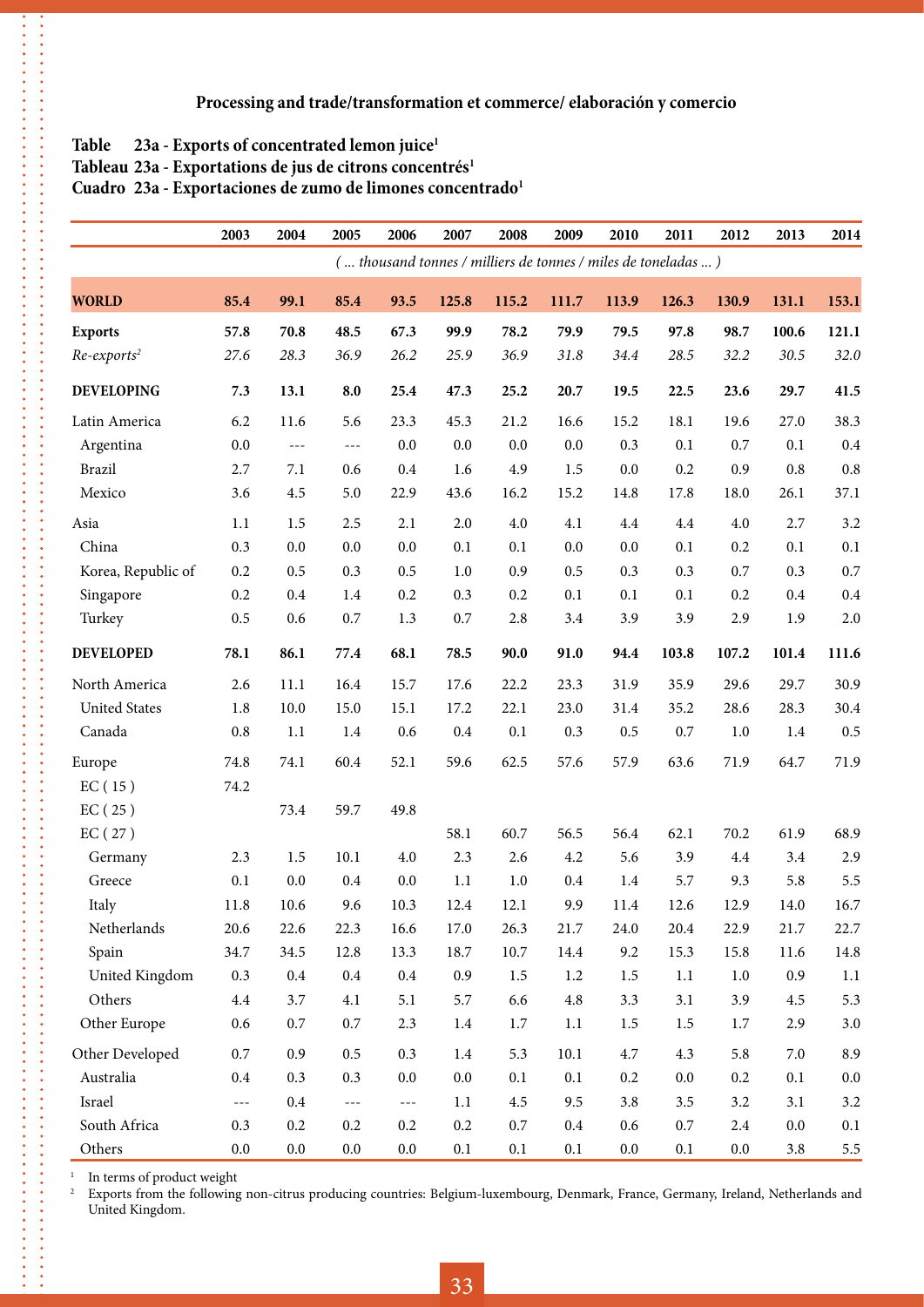#### Table 23b - Exports of single strength lemon juice<sup>1</sup>

#### **Tableau 23b - Exportations de jus de citrons de concentration naturelle1**

**Cuadro 23b - Exportaciones de zumo de limones de concentración natural1**

|                      | 2003     | 2004    | 2005    | 2006      | 2007    | 2008                                                          | 2009    | 2010    | 2011    | 2012    | 2013    | 2014     |
|----------------------|----------|---------|---------|-----------|---------|---------------------------------------------------------------|---------|---------|---------|---------|---------|----------|
|                      |          |         |         |           |         | ( thousand tonnes / milliers de tonnes / miles de toneladas ) |         |         |         |         |         |          |
| <b>WORLD</b>         | 115.0    | 108.6   | 133.3   | 137.7     | 145.3   | 162.4                                                         | 170.1   | 187.7   | 213.5   | 218.8   | 241.6   | 229.8    |
| <b>Exports</b>       | 87.8     | 97.6    | 127.0   | 128.7     | 138.0   | 152.2                                                         | 163.9   | 176.3   | 203.8   | 205.6   | 226.5   | 189.4    |
| $Re-exports2$        | 27.3     | 11.0    | 6.3     | 9.1       | 7.3     | 10.3                                                          | 6.1     | 11.3    | 9.7     | 13.1    | 15.1    | $40.4\,$ |
| <b>DEVELOPING</b>    | 47.5     | 51.9    | 70.6    | 71.4      | 68.6    | 72.3                                                          | 71.8    | 67.2    | 83.1    | 76.6    | 86.3    | 63.9     |
| Latin America        | 46.8     | 51.1    | 67.8    | 68.5      | 65.3    | 67.9                                                          | 69.3    | 64.6    | 79.0    | 73.3    | 83.0    | 60.2     |
| Argentina            | 35.7     | 38.2    | 50.7    | 47.0      | 44.3    | 39.6                                                          | 49.6    | 37.3    | 54.7    | 55.2    | 59.9    | 29.2     |
| <b>Brazil</b>        | 4.6      | 3.2     | 4.5     | 10.0      | 12.1    | 14.1                                                          | 9.2     | 8.9     | 8.1     | 4.1     | 5.5     | 13.3     |
| Mexico               | 6.5      | 9.8     | 12.6    | 11.4      | 8.9     | 14.2                                                          | 10.5    | 18.3    | 16.2    | 14.1    | 17.5    | 17.7     |
| Asia                 | 0.7      | 0.8     | 2.7     | 2.9       | 3.3     | $4.4\,$                                                       | 2.6     | 2.6     | 4.0     | 3.3     | 3.4     | 3.7      |
| China                | 0.0      | 0.0     | 0.2     | 0.7       | 0.3     | 1.2                                                           | 0.6     | 0.4     | 1.3     | 0.2     | 0.3     | 0.5      |
| Korea, Republic of   | 0.1      | 0.3     | 1.9     | 1.1       | 1.3     | 2.1                                                           | 1.2     | 0.9     | 0.9     | 1.3     | 1.4     | 1.3      |
| Singapore            | 0.1      | 0.1     | 0.1     | 0.4       | 0.2     | 0.4                                                           | 0.1     | 0.1     | 0.2     | 0.2     | 0.2     | 0.1      |
| Turkey               | 0.4      | 0.4     | 0.5     | 0.7       | 1.5     | 0.7                                                           | 0.6     | 1.1     | 1.7     | 1.5     | $1.4\,$ | 1.8      |
| <b>DEVELOPED</b>     | 67.5     | 56.7    | 62.7    | 66.4      | 76.6    | 90.1                                                          | 98.2    | 120.5   | 130.4   | 142.2   | 155.2   | 165.9    |
| North America        | 4.0      | 1.7     | 2.4     | 3.7       | 4.6     | 7.6                                                           | 4.2     | 2.7     | 2.7     | 2.6     | 3.3     | 3.3      |
| <b>United States</b> | 3.9      | 1.6     | 2.1     | 3.5       | 3.9     | 5.3                                                           | 3.4     | 2.4     | 2.5     | 2.0     | 3.0     | 3.0      |
| Canada               | 0.1      | 0.1     | 0.3     | 0.2       | 0.7     | 2.3                                                           | 0.8     | 0.3     | 0.2     | 0.6     | 0.3     | 0.3      |
| Europe               | 62.2     | 52.4    | 58.8    | 60.5      | 66.1    | 71.8                                                          | 85.6    | 103.1   | 109.6   | 122.9   | 131.6   | 139.1    |
| EC(15)               | 60.1     |         |         |           |         |                                                               |         |         |         |         |         |          |
| EC(25)               |          | 49.8    | 55.5    | 57.3      |         |                                                               |         |         |         |         |         |          |
| EC(27)               |          |         |         |           | 63.6    | 69.5                                                          | 82.7    | 99.9    | 109.6   | 122.9   | 131.6   | 139.0    |
| Germany              | 10.9     | 0.7     | 0.2     | 0.3       | 0.7     | 0.5                                                           | 0.8     | 0.8     | 0.8     | 1.1     | 2.3     | 2.2      |
| Greece               | 0.9      | 0.8     | 0.8     | 0.8       | 0.9     | 1.7                                                           | 1.6     | 1.3     | 2.2     | 1.4     | 0.8     | 1.3      |
| Italy                | 20.4     | 22.5    | 24.8    | 22.1      | 25.3    | 23.6                                                          | 24.7    | 31.3    | 32.4    | 29.4    | 31.8    | 36.8     |
| Netherlands          | $0.4\,$  | 0.3     | $0.4\,$ | $0.4\,$   | $0.7\,$ | 2.3                                                           | 0.9     | 1.9     | 1.7     | 2.1     | 4.2     | $2.7\,$  |
| Spain                | $11.5\,$ | 15.5    | 23.6    | 25.4      | 30.1    | 34.0                                                          | 50.3    | 56.0    | 65.4    | 78.9    | 83.9    | 60.6     |
| United Kingdom       | 0.9      | $0.4\,$ | $0.4\,$ | 0.3       | 0.3     | $0.7\,$                                                       | 0.6     | $0.7\,$ | 1.2     | 1.6     | 1.2     | $0.8\,$  |
| Others               | 15.1     | 9.6     | 5.3     | $\rm 8.0$ | 5.6     | 6.8                                                           | 3.9     | 7.9     | $6.0\,$ | 8.3     | 7.4     | 34.8     |
| Other Europe         | 2.1      | 2.6     | 3.3     | 3.2       | $2.5\,$ | $2.2\,$                                                       | 2.9     | 3.2     | $0.0\,$ | 0.0     | $0.0\,$ | $0.0\,$  |
| Other Developed      | 1.3      | 2.6     | 1.6     | 2.2       | 5.9     | $10.8\,$                                                      | 8.5     | 14.6    | 18.1    | 16.7    | 20.3    | 23.5     |
| Australia            | $0.5\,$  | 0.3     | 0.3     | 0.3       | 1.3     | $1.8\,$                                                       | 0.3     | $0.6\,$ | $0.8\,$ | $0.2\,$ | 0.2     | $0.3\,$  |
| Israel               | $---$    | ---     | $---$   | ---       | $---$   | $3.0\,$                                                       | $1.4\,$ | 5.4     | 8.5     | $7.4\,$ | 10.0    | 11.7     |
| South Africa         | 0.8      | 2.3     | 1.3     | 1.9       | 4.6     | 6.0                                                           | 6.8     | 8.6     | 8.7     | 9.0     | 10.0    | 11.5     |

<sup>1</sup> In terms of product weight<br><sup>2</sup> Exports from the following

**\*\*\*\*\*\*\*\*\*\*\*\*\*\***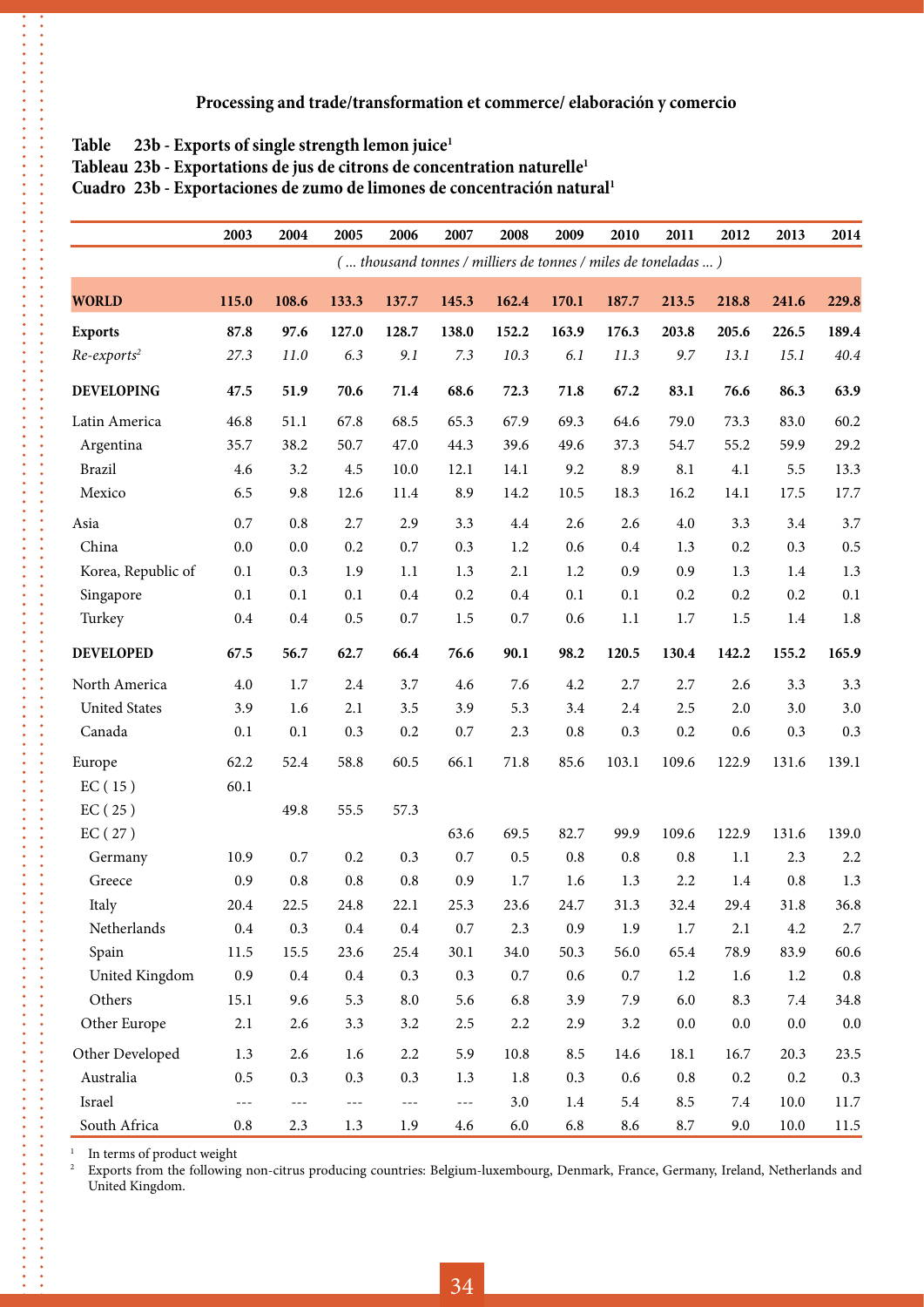#### Table 24a - Exports of concentrated grapefruit juice<sup>1</sup>

. . . . . . . . . . . . . . . . .

#### Tableau 24a - Exportations de jus de pamplemousse concentrés<sup>1</sup>

Cuadro 24a - Exportaciones de zumo de pomelos concentrado<sup>1</sup>

|                           | 2003    | 2004           | 2005    | 2006      | 2007    | 2008                                                          | 2009    | 2010      | 2011      | 2012      | 2013    | 2014      |
|---------------------------|---------|----------------|---------|-----------|---------|---------------------------------------------------------------|---------|-----------|-----------|-----------|---------|-----------|
|                           |         |                |         |           |         | ( thousand tonnes / milliers de tonnes / miles de toneladas ) |         |           |           |           |         |           |
| <b>WORLD</b>              | 245.0   | 235.8          | 132.6   | 132.2     | 136.1   | 152.5                                                         | 143.9   | 155.5     | 171.7     | 174.1     | 162.8   | 137.3     |
| <b>Exports</b>            | 196.2   | 191.7          | 102.7   | 99.4      | 106.0   | 119.9                                                         | 113.7   | 122.8     | 139.9     | 130.0     | 116.6   | 99.6      |
| $Re-exports2$             | 48.7    | 44.1           | 29.9    | 32.9      | 30.1    | 32.6                                                          | 30.2    | 32.7      | 31.8      | 44.1      | 46.2    | 37.6      |
| <b>DEVELOPING</b>         | 5.3     | 6.6            | 9.1     | 9.5       | 8.9     | 21.2                                                          | 10.6    | 7.9       | 13.1      | 9.5       | 9.0     | 10.0      |
| Latin America & Caribbean | 4.3     | 6.4            | 8.9     | 9.3       | 8.7     | 21.0                                                          | 10.5    | 7.8       | 13.0      | 9.4       | 9.0     | 9.9       |
| Argentina                 | 0.0     | 0.0            | 0.0     | 0.0       | 0.2     | 0.0                                                           | 0.0     | 0.0       | 0.0       | 0.0       | 0.0     | 0.0       |
| Belize                    | 4.1     | 3.8            | 5.1     | 6.5       | 4.2     | 16.6                                                          | 4.8     | 4.3       | 6.0       | 3.0       | 2.4     | 1.6       |
| Mexico                    | 0.2     | 2.4            | 3.4     | 2.5       | 4.0     | 4.2                                                           | 5.6     | 3.4       | 7.0       | 6.3       | 6.5     | 8.2       |
| Trinidad and Tobago       | 0.1     | 0.2            | 0.4     | 0.3       | 0.2     | 0.2                                                           | 0.2     | 0.1       | $- - -$   | $---$     | $---$   | $- - -$   |
| Asia                      | 0.9     | 0.2            | 0.2     | 0.2       | 0.3     | 0.2                                                           | 0.1     | 0.1       | 0.1       | 0.1       | 0.1     | 0.1       |
| <b>DEVELOPED</b>          | 239.7   | 229.2          | 123.5   | 122.7     | 127.2   | 131.3                                                         | 133.3   | 147.6     | 158.6     | 164.6     | 153.8   | 127.3     |
| North America             | 178.4   | 174.8          | 85.2    | 82.0      | 88.5    | 74.0                                                          | 53.3    | 60.1      | 69.8      | 63.2      | 62.9    | 50.9      |
| <b>United States</b>      | 178.4   | 174.8          | 85.2    | 82.0      | 88.5    | 74.0                                                          | 53.3    | 60.1      | 69.8      | 63.2      | 62.9    | 50.9      |
| Europe                    | 53.1    | 50.0           | 36.9    | 38.8      | 36.0    | 40.7                                                          | 37.2    | 40.3      | 40.2      | 50.8      | 51.9    | 39.4      |
| EC(15)                    | 52.8    |                |         |           |         |                                                               |         |           |           |           |         |           |
| EC(25)                    |         | 49.8           | 36.6    | 37.9      |         |                                                               |         |           |           |           |         |           |
| EC(27)                    |         |                |         |           | 35.6    | 39.3                                                          | 36.5    | 39.5      | 39.4      | 50.0      | 51.0    | 38.6      |
| Belgium - Luxembourg      | 3.3     | 1.4            | 0.6     | 1.4       | 1.3     | 1.2                                                           | 1.2     | $1.1\,$   | 0.1       | 0.2       | 0.0     | $0.0\,$   |
| Cyprus                    |         | 0.5            | 0.4     | 0.5       | 0.3     | 0.8                                                           | 0.4     | 0.5       | 0.3       | 0.3       | 0.2     | 0.2       |
| France                    | 0.9     | 0.2            | 4.1     | 0.4       | 0.4     | 0.6                                                           | 1.6     | 2.9       | 3.6       | 4.2       | 2.9     | 0.4       |
| Germany                   | 0.5     | 0.6            | 0.8     | 0.7       | 0.8     | 0.5                                                           | 0.6     | 1.0       | 0.7       | 0.7       | 0.9     | 0.4       |
| Italy                     | 1.2     | 0.6            | 0.2     | 0.1       | 0.2     | 0.1                                                           | 0.2     | 0.6       | 0.5       | 0.2       | 0.2     | 0.2       |
| Netherlands               | 41.9    | 38.6           | 22.4    | 29.0      | 26.3    | 28.9                                                          | 25.8    | 26.4      | 25.8      | 38.0      | 40.8    | 35.4      |
| Spain                     | 2.9     | 4.7            | 6.1     | 4.4       | 5.1     | 5.8                                                           | 5.6     | 5.6       | 6.7       | 5.4       | 4.3     | 0.6       |
| United Kingdom            | 0.3     | 1.3            | $0.5\,$ | $\rm 0.4$ | $0.5\,$ | 0.5                                                           | 0.7     | $0.6\,$   | 0.3       | 0.3       | 0.3     | 0.3       |
| Others                    | $1.8\,$ | 1.9            | 1.6     | 0.9       | 0.7     | $1.0\,$                                                       | $0.4\,$ | $\rm 0.8$ | $1.2\,$   | 0.7       | $1.2\,$ | $1.1\,$   |
| Other Europe              | $0.4\,$ | $0.2\,$        | 0.3     | $1.0\,$   | $0.4\,$ | $1.5\,$                                                       | $0.7\,$ | $\rm 0.8$ | $\rm 0.8$ | $\rm 0.8$ | 0.9     | $\rm 0.8$ |
| Other Developed           | 8.2     | $4.4\,$        | $1.4\,$ | 1.9       | 2.7     | 16.6                                                          | 42.8    | 47.2      | 48.6      | 50.6      | 39.0    | 37.0      |
| Australia                 | $0.2\,$ | 0.3            | $0.2\,$ | $1.0\,$   | $1.3$   | $1.1\,$                                                       | $0.2\,$ | $0.5\,$   | $\rm 0.8$ | $\rm 0.8$ | $0.6\,$ | $0.6\,$   |
| Israel                    | $- - -$ | $\sim$ $ \sim$ | $  -$   | $---$     | $ -$    | 14.7                                                          | 41.7    | 45.5      | 45.7      | 47.3      | 36.4    | 35.0      |
| South Africa              | 7.9     | 4.1            | 1.2     | 0.9       | 1.3     | $0.7\,$                                                       | $0.8\,$ | 1.2       | 2.1       | $2.5\,$   | 2.0     | 1.4       |

<sup>1</sup> In terms of product weight<br><sup>2</sup> Exports from the following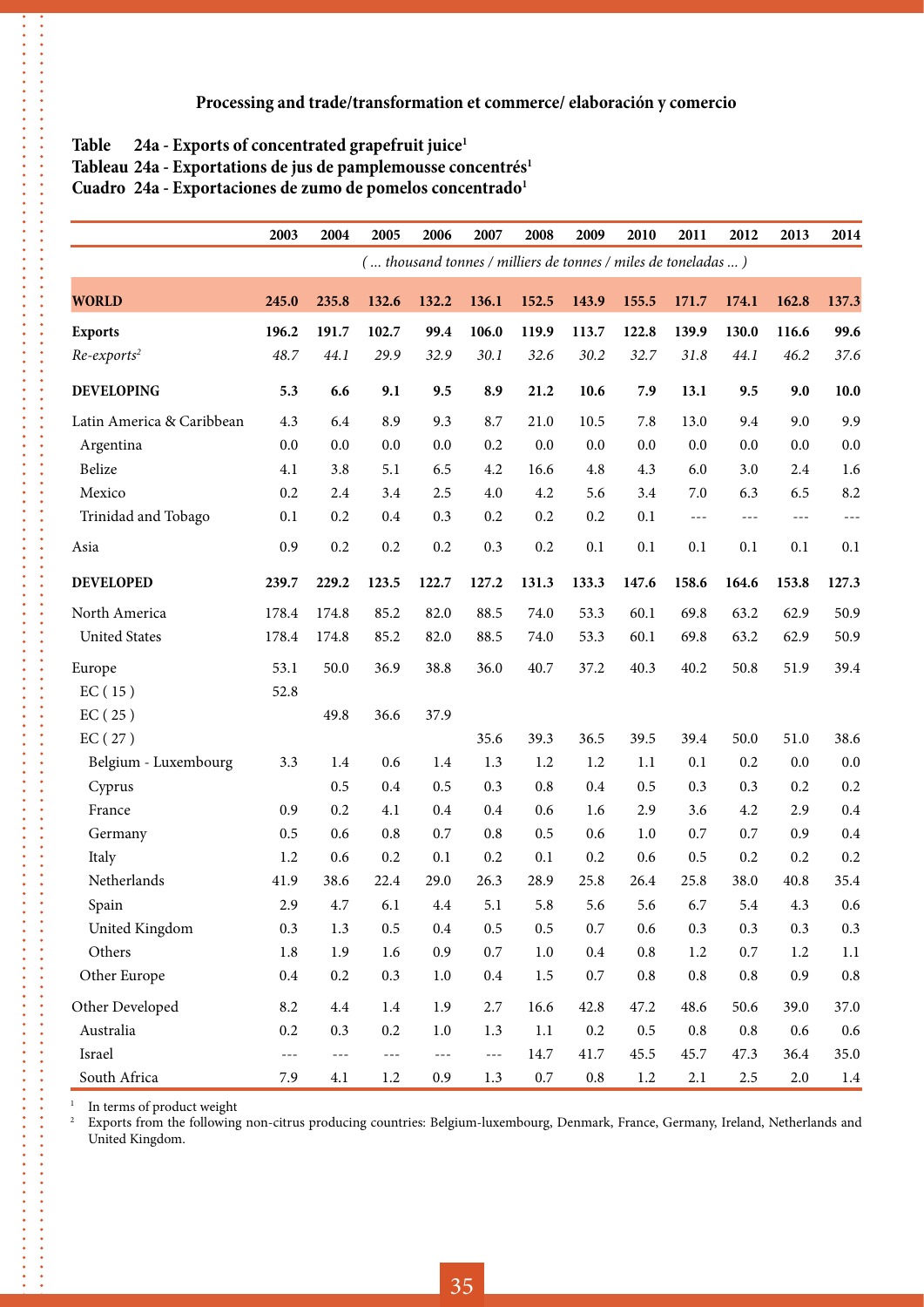#### Table 24b - Exports of single strength grapefruit juice<sup>1</sup>

#### Tableau 24b - Exportations de jus de pamplemousse de concentration naturelle<sup>1</sup>

**Cuadro 24b - Exportaciones de zumo de pomelos de concentración natural1**

|                           | 2003    | 2004                 | 2005  | 2006      | 2007    | 2008                                                          | 2009       | 2010    | 2011    | 2012    | 2013    | 2014    |
|---------------------------|---------|----------------------|-------|-----------|---------|---------------------------------------------------------------|------------|---------|---------|---------|---------|---------|
|                           |         |                      |       |           |         | ( thousand tonnes / milliers de tonnes / miles de toneladas ) |            |         |         |         |         |         |
| <b>WORLD</b>              | 225.7   | 216.3                | 178.0 | 164.6     | 150.8   | 205.7                                                         | 137.3      | 165.7   | 165.3   | 134.0   | 119.4   | 110.9   |
| <b>Exports</b>            | 156.6   | 154.7                | 109.6 | 83.7      | 78.4    | 115.6                                                         | 65.8       | 78.2    | 83.9    | 77.2    | 74.6    | 66.2    |
| Re-exports <sup>2</sup>   | 69.0    | 61.7                 | 68.4  | 80.9      | 72.4    | 90.1                                                          | 71.5       | 87.6    | 81.3    | 56.9    | 44.9    | 44.7    |
| <b>DEVELOPING</b>         | 16.7    | 20.4                 | 19.5  | 12.7      | 5.4     | 7.0                                                           | 8.1        | 8.4     | 6.4     | 7.0     | 6.3     | 5.3     |
| Latin America & Caribbean | 16.1    | 20.4                 | 19.4  | 9.0       | 4.1     | 6.8                                                           | 8.0        | 8.3     | 6.3     | 6.9     | 6.2     | 5.2     |
| Argentina                 | 4.6     | 3.1                  | 6.0   | 4.2       | 2.8     | 3.4                                                           | 2.5        | 2.7     | 1.6     | 0.8     | 0.6     | 0.2     |
| Belize                    | 9.6     | 10.1                 | 0.2   | 0.0       | 0.0     |                                                               | 0.0        | 0.0     | $---$   | $- - -$ | $- - -$ | 0.0     |
| Mexico                    | 1.5     | 6.6                  | 5.9   | 4.5       | 1.2     | 3.4                                                           | 4.8        | 5.2     | 4.5     | 5.8     | 5.6     | 5.0     |
| Others                    | 0.4     | 0.6                  | 7.3   | 0.3       | 0.2     | 0.0                                                           | 0.6        | 0.3     | 0.2     | 0.3     | 0.0     | 0.0     |
| Asia                      | 0.6     | 0.0                  | 0.1   | 3.7       | 1.2     | 0.2                                                           | 0.1        | 0.1     | 0.1     | 0.1     | 0.1     | 0.1     |
| <b>DEVELOPED</b>          | 209.0   | 196.0                | 158.5 | 151.9     | 145.4   | 198.7                                                         | 129.2      | 157.4   | 158.9   | 127.0   | 113.1   | 105.6   |
| North America             | 127.8   | 116.8                | 51.3  | 50.1      | 51.2    | 31.2                                                          | 20.9       | 29.2    | 34.9    | 29.1    | 32.5    | 21.9    |
| <b>United States</b>      | 127.8   | 116.8                | 51.3  | 50.1      | 51.2    | 31.2                                                          | 20.9       | 29.2    | 34.9    | 29.1    | 32.5    | 21.9    |
| Europe                    | 73.8    | 67.9                 | 75.0  | 88.2      | 78.1    | 97.0                                                          | 81.3       | 95.5    | 86.7    | 61.8    | 48.9    | 48.8    |
| EC(15)                    | 73.8    |                      |       |           |         |                                                               |            |         |         |         |         |         |
| EC(25)                    |         | 67.9                 | 75.0  | 88.2      |         |                                                               |            |         |         |         |         |         |
| EC(27)                    |         |                      |       |           | 78.1    | 97.0                                                          | 81.3       | 95.5    | 86.7    | 61.8    | 48.9    | 48.8    |
| Austria                   | 5.2     | 4.7                  | 5.3   | 3.3       | 4.3     | 4.3                                                           | 3.3        | 3.0     | 0.9     | 2.9     | 0.9     | 0.5     |
| Belgium - Luxembourg      | 20.9    | 19.2                 | 18.9  | 18.5      | 18.0    | 17.2                                                          | 14.4       | 19.4    | 16.4    | 15.8    | 12.9    | 10.3    |
| Cyprus                    |         | 0.9                  | 1.1   | 1.1       | 1.2     | 1.1                                                           | 1.0        | 1.2     | 1.2     | 1.3     | 1.4     | 1.0     |
| France                    | 10.0    | 5.4                  | 6.2   | 5.5       | 6.7     | 5.8                                                           | 3.5        | 2.2     | 1.3     | 1.8     | 2.8     | 5.4     |
| Germany                   | 11.8    | 10.3                 | 6.0   | 9.3       | 5.8     | 12.0                                                          | 9.5        | 9.4     | 8.3     | 7.0     | 6.0     | 5.6     |
| Italy                     | 0.1     | 0.1                  | 0.1   | 0.0       | 0.3     | 3.6                                                           | 5.7        | 5.0     | 3.0     | 1.9     | 0.8     | 0.8     |
| Netherlands               | 19.0    | 17.4                 | 24.4  | 34.7      | 28.6    | 40.5                                                          | 32.8       | 46.1    | 48.2    | 24.8    | 17.6    | 18.8    |
| Spain                     | 4.7     | 5.3                  | 5.4   | 6.2       | $4.2\,$ | 2.2                                                           | 3.0        | $1.7\,$ | 1.2     | $1.8\,$ | 1.8     | 2.3     |
| United Kingdom            | $0.7\,$ | 0.5                  | 0.1   | 0.1       | $0.0\,$ | 0.0                                                           | 0.1        | 0.2     | $0.0\,$ | 0.1     | 0.1     | $0.0\,$ |
| Others                    | $1.5\,$ | $4.2\,$              | 7.6   | 9.5       | 8.9     | 10.2                                                          | $\ \, 8.0$ | $7.2\,$ | 6.1     | $4.5\,$ | 4.7     | 4.2     |
| Other Developed           | $7.3\,$ | 11.2                 | 32.2  | 13.6      | 16.1    | 70.6                                                          | 27.0       | 32.7    | 37.3    | 36.1    | 31.7    | 34.9    |
| Australia                 | 0.9     | $0.7\,$              | 1.6   | $\rm 0.8$ | $0.2\,$ | 0.3                                                           | $0.0\,$    | $0.0\,$ | $0.0\,$ | 0.1     | $0.1\,$ | $0.5\,$ |
| South Africa              | 6.2     | 10.2                 | 30.4  | 12.5      | 15.6    | 17.2                                                          | 14.4       | 16.5    | 17.0    | 14.1    | 14.2    | 18.3    |
| Israel                    | $---$   | $\sim$ $\sim$ $\sim$ | $---$ | $- - -$   | $- - -$ | 52.8                                                          | 12.4       | 15.9    | 20.0    | 21.6    | 17.1    | 15.9    |
| Japan                     | 0.3     | 0.3                  | 0.3   | 0.3       | 0.3     | 0.3                                                           | 0.3        | 0.3     | 0.3     | $0.2\,$ | 0.3     | $0.2\,$ |

<sup>1</sup> In terms of product weight<br><sup>2</sup> Exports from the following

. . . . . . . . . . . . . . . . . **-----------**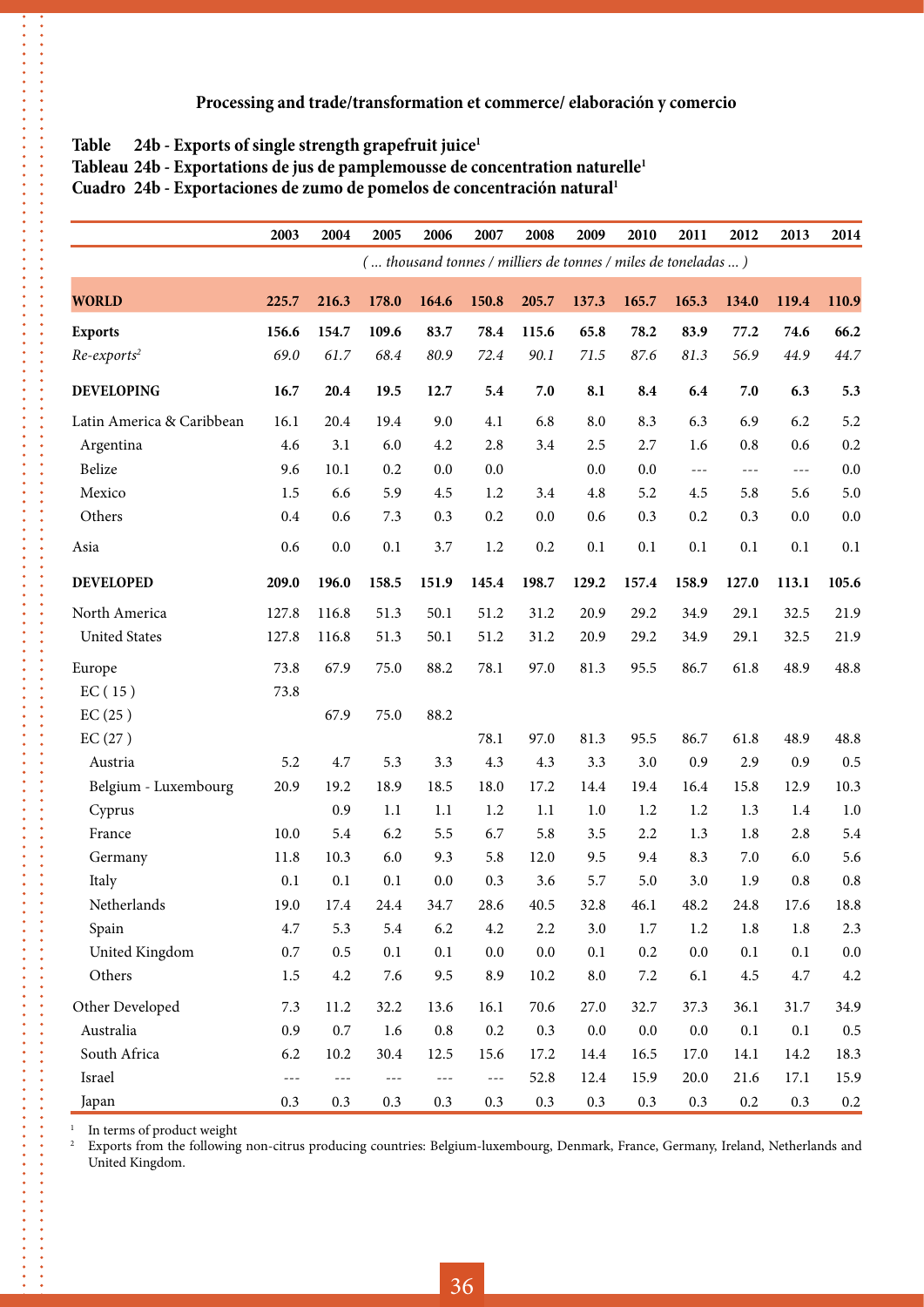#### Table 25a - Imports of concentrated orange juice<sup>1</sup>

 $\ddot{\phantom{a}}$  $\frac{1}{2}$ 

#### Tableau 25a - Importations de jus d'orange concentrés<sup>1</sup>

#### Cuadro 25a - Importaciones de zumo de naranja concentrado<sup>1</sup>

|                           | 2003   | 2004          | 2005                 | 2006  | 2007  | 2008  | 2009  | 2010                                                                                | 2011       | 2012          | 2013  | 2014          |
|---------------------------|--------|---------------|----------------------|-------|-------|-------|-------|-------------------------------------------------------------------------------------|------------|---------------|-------|---------------|
|                           |        |               |                      |       |       |       |       | ( thousand tonnes / milliers de tonnes / miles de toneladas )                       |            |               |       |               |
| <b>WORLD</b>              |        | 3093.0 3139.9 |                      |       |       |       |       | 3397.0 3095.9 3032.7 2888.8 2984.4 2637.5 2524.2 2370.3 2556.8 2558.2               |            |               |       |               |
| <b>DEVELOPING</b>         | 118.2  | 126.8         | 142.7                | 138.6 | 146.4 | 108.0 | 105.0 | 158.5                                                                               | 168.6      | 137.3         | 141.3 | 130.6         |
| Latin America & Caribbean | 10.6   | 11.5          | 12.0                 | 11.9  | 17.8  | 15.4  | 13.4  | 34.1                                                                                | 36.4       | 19.3          | 20.0  | 23.8          |
| Argentina                 | 1.3    | 2.3           | 1.6                  | 1.0   | 4.8   | 3.4   | 1.4   | 3.2                                                                                 | 1.6        | 1.5           | 1.0   | 1.9           |
| <b>Brazil</b>             |        | 0.0           | 0.0                  | 0.2   | 0.1   | 0.0   | 0.0   | 19.0                                                                                | 23.3       | 6.5           | 5.5   | 6.3           |
| Chile                     | 2.7    | 3.6           | 3.8                  | 3.4   | 4.5   | 5.0   | 4.6   | 5.3                                                                                 | 5.8        | 6.4           | 7.6   | 8.0           |
| Colombia                  | 0.6    | 0.7           | 0.7                  | 0.6   | 0.7   | 0.8   | 1.2   | 1.1                                                                                 | 1.4        | 1.2           | 1.3   | 1.9           |
| Jamaica                   | 2.7    | 1.7           | 1.5                  | 1.6   | 1.4   | 1.0   | 0.8   | 0.8                                                                                 | 1.3        | 1.1           | 1.5   | 1.4           |
| Mexico                    | 0.6    | 1.7           | 1.8                  | 2.2   | 2.7   | 2.5   | 2.8   | 2.8                                                                                 | 3.0        | 2.7           | 3.3   | 4.3           |
| Trinidad and Tobago       | 2.6    | 1.6           | 2.7                  | 2.8   | 3.5   | 2.6   | 2.6   | 2.1                                                                                 | ---        | $---$         | $---$ | $- - -$       |
| Africa                    | 0.5    | 1.2           | 0.9                  | 1.0   | 1.0   | 0.5   | 0.8   | 2.7                                                                                 | 2.0        | 1.2           | 2.7   | 0.7           |
| Morocco                   | 0.5    | 1.2           | 0.9                  | $1.0$ | 1.0   | 0.5   | 0.8   | 2.7                                                                                 | 2.0        | 1.2           | 2.7   | 0.7           |
| Asia                      | 107.0  | 114.1         | 129.7                | 125.7 | 127.7 | 92.1  | 90.8  | 121.7                                                                               | 130.2      | 116.8         | 118.6 | 106.0         |
| Saudi Arabia              | 14.6   | 15.4          | 14.0                 | 17.6  | 19.6  | 6.8   | 6.3   | 14.1                                                                                | 11.9       | 17.3          | 17.4  | 19.0          |
| China                     | 44.4   | 50.3          | 66.8                 | 62.5  | 63.3  | 44.2  | 49.8  | 66.0                                                                                | 74.9       | 58.2          | 62.6  | 57.9          |
| Korea, Republic of        | 40.4   | 38.5          | 37.9                 | 33.5  | 31.9  | 26.1  | 23.4  | 25.8                                                                                | 25.8       | 24.9          | 21.7  | 11.1          |
| Singapore                 | 4.8    | 3.4           | 3.4                  | 4.5   | 2.6   | 3.6   | 5.5   | 8.8                                                                                 | 9.8        | 7.8           | 6.3   | 6.6           |
| Turkey                    | 2.4    | 3.8           | 5.1                  | 5.0   | 6.0   | 6.0   | 3.7   | 4.3                                                                                 | 5.8        | 6.2           | 7.0   | 7.6           |
| Others                    | 0.4    | 2.6           | 2.5                  | 2.7   | 4.2   | 5.5   | 2.1   | 2.7                                                                                 | 2.1        | 2.4           | 3.5   | 3.7           |
| <b>DEVELOPED</b>          | 2974.9 | 3013.1        | 3254.3               |       |       |       |       | 2957.4 2886.3 2780.8 2879.4 2479.0                                                  |            | 2355.6 2233.0 |       | 2415.5 2427.7 |
| North America             | 377.7  | 402.2         | 496.2                | 449.1 | 601.3 | 477.3 | 475.1 | 407.4                                                                               | 421.2      | 409.3         | 460.3 | 483.5         |
| Canada                    | 161.4  | 256.8         | 276.1                | 281.0 | 362.5 | 291.1 | 286.5 | 280.7                                                                               | 283.2      | 278.2         | 286.2 | 280.4         |
| <b>United States</b>      | 216.3  | 145.4         | 220.1                | 168.1 | 238.8 | 186.2 | 188.6 | 126.7                                                                               | 138.0      | 131.1         | 174.1 | 203.1         |
| Europe                    |        |               |                      |       |       |       |       | 2485.9 2471.4 2628.9 2395.5 2175.0 2203.7 2301.2 1969.7 1817.9 1724.1 1857.4 1854.8 |            |               |       |               |
| EC(15)                    | 2353.1 |               |                      |       |       |       |       |                                                                                     |            |               |       |               |
| EC(25)                    |        |               | 2376.4 2519.1 2276.7 |       |       |       |       |                                                                                     |            |               |       |               |
| EC(27)                    |        |               |                      |       |       |       |       | 2061.9 2098.4 2205.1 1883.1 1742.6 1638.1 1765.5 1765.1                             |            |               |       |               |
| Belgium -Luxembourg       | 404.6  | 421.2         | 444.5                | 444.3 | 400.5 | 412.0 | 494.0 | 346.4                                                                               | 310.7      | 227.4         | 341.2 | 420.5         |
| France                    | 330.1  | 315.8         | 313.9                | 315.8 | 279.1 | 305.9 | 274.6 | 255.5                                                                               | 271.9      | 250.6         | 261.8 | 219.5         |
| Germany                   | 478.7  | 448.4         | 452.9                | 311.0 | 364.3 | 341.7 | 360.8 | 279.4                                                                               | 245.4      | 223.3         | 209.9 | 213.8         |
| Netherlands               | 493.0  | 455.8         | 433.8                | 350.4 | 218.0 | 240.0 | 333.5 | 318.9                                                                               | 275.5      | 316.3         | 317.0 | 334.6         |
| United Kingdom            | 310.1  | 334.9         | 436.8                | 427.0 | 288.5 | 398.2 | 345.6 | 308.5                                                                               | 304.6      | 324.1         | 338.7 | 305.6         |
| Others                    | 336.8  | 400.3         | 437.2                | 428.1 | 511.6 | 400.5 | 396.6 | 374.4                                                                               | 334.5      | 296.4         | 296.9 | 271.1         |
| Other Europe              | 132.8  | 94.9          | 109.9                | 118.8 | 113.0 | 105.4 | 96.1  | 86.6                                                                                | 75.2       | 86.0          | 91.9  | 89.7          |
| Other Developed           | 111.3  | 139.6         | 129.2                | 112.7 | 110.0 | 99.8  | 103.2 | 101.9                                                                               | 116.5      | 99.6          | 97.8  | 89.4          |
| Australia                 | 25.4   | 44.2          | 34.1                 | 24.5  | 25.4  | 26.3  | 34.1  | 30.1                                                                                | 34.9       | 20.8          | 20.1  | 22.6          |
| New Zealand               | 8.6    | 9.4           | 9.7                  | 9.3   | 11.2  | 9.8   | 9.8   | 10.9                                                                                | $\ \, 8.0$ | 9.0           | 7.0   | 8.7           |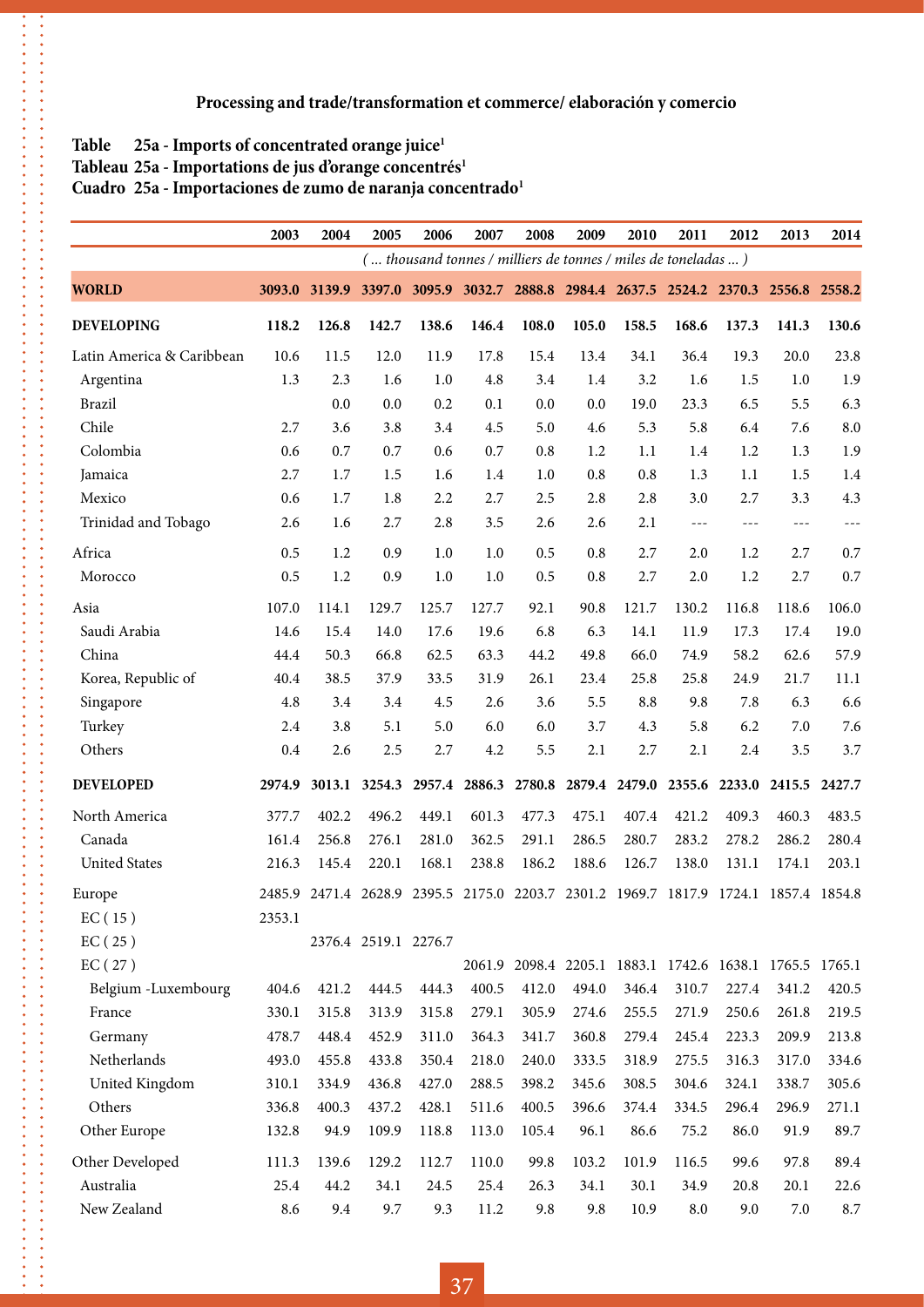- Table 25a Imports of concentrated orange juice<sup>1</sup>
- Tableau 25a Importations de jus d'orange concentrés<sup>1</sup>

Cuadro 25a - Importaciones de zumo de naranja concentrado<sup>1</sup>

|        | 2003 | 2004 | 2005                                                          | 2006    | 2007 | 2008 | 2009             | 2010 | 2011 | 2012 | 2013 | 2014 |
|--------|------|------|---------------------------------------------------------------|---------|------|------|------------------|------|------|------|------|------|
|        |      |      | ( thousand tonnes / milliers de tonnes / miles de toneladas ) |         |      |      |                  |      |      |      |      |      |
| Israel |      | 13.5 | 11.2                                                          | 17.8    | 13.4 | 16.5 | 11.5             | 11.9 | 21.0 | 12.3 | 15.6 | 11.4 |
| Japan  | 65.1 | 72.3 | 74.1                                                          | 61.1    | 59.9 | 46.6 | 47.7             | 49.0 | 52.0 | 57.0 | 55.2 | 46.7 |
| Others | 0.1  | 0.2. | 0.2                                                           | $0.0\,$ | 0.2  | 0.6  | 0.0 <sub>1</sub> | 0.1  | 0.7  | 0.4  | 0.0  | 0.0  |

1/ In terms of product weight.

.<br>.<br>.<br>.<br>.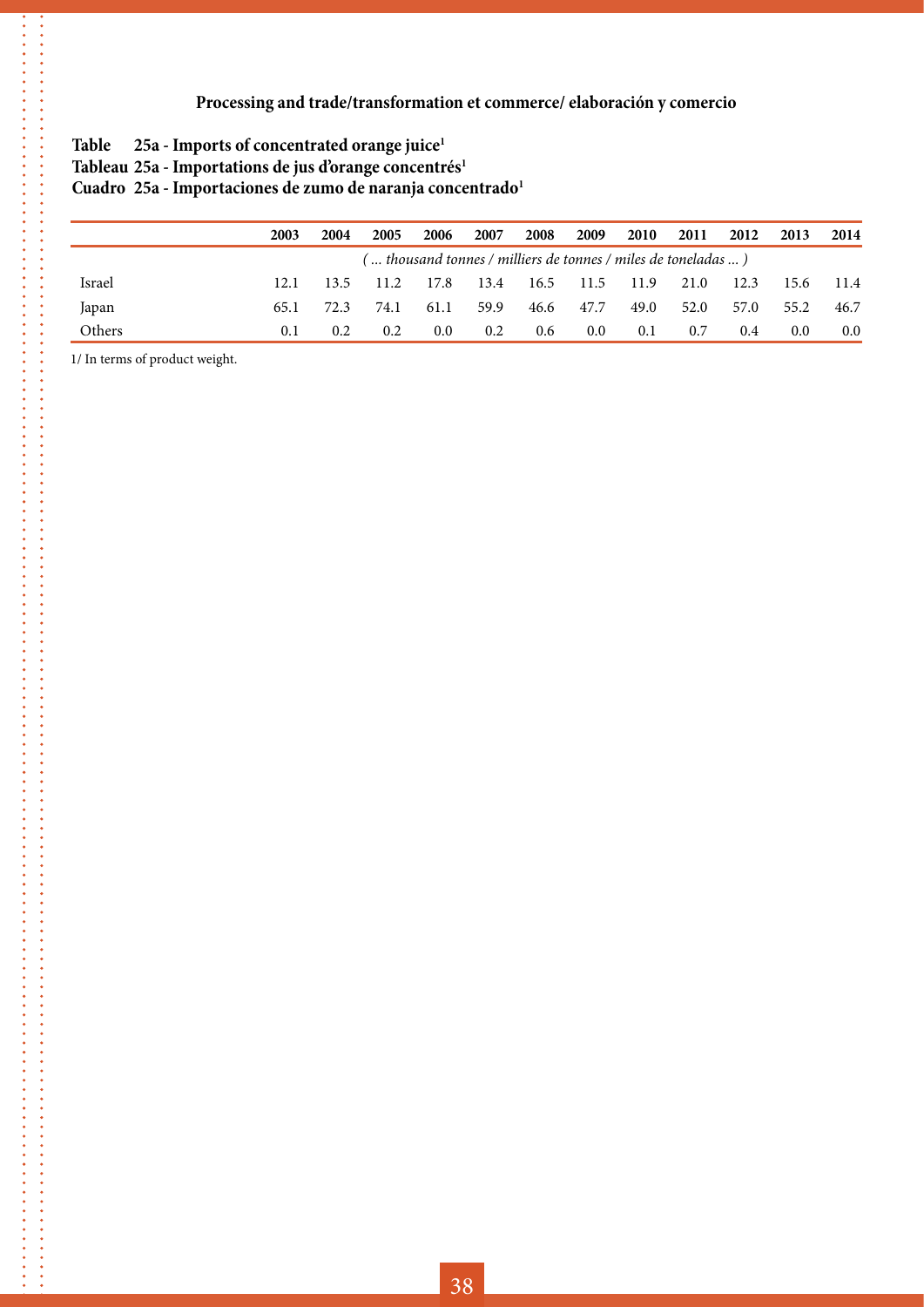#### Table 25b - Imports of single strength orange juice<sup>1</sup>

 $\ddot{\phantom{a}}$ 

#### **Tableau 25b - Importations de jus d'orange de concentration naturelle1**

**Cuadro 25b - Importaciones de zumo de naranja de concentración natural1**

|                           | 2003    | 2004  | 2005    | 2006          | 2007    | 2008    | 2009    | 2010                                                                  | 2011    | 2012    | 2013    | 2014    |
|---------------------------|---------|-------|---------|---------------|---------|---------|---------|-----------------------------------------------------------------------|---------|---------|---------|---------|
|                           |         |       |         |               |         |         |         | ( thousand tonnes / milliers de tonnes / miles de toneladas )         |         |         |         |         |
| <b>WORLD</b>              | 1068.4  | 991.6 |         |               |         |         |         | 1031.6 1135.2 1164.1 1992.3 1870.3 1973.8 1971.8 1989.9 2375.2 2798.3 |         |         |         |         |
| <b>DEVELOPING</b>         | 28.4    | 77.1  | 27.8    | 26.7          | 24.7    | 22.4    | 14.5    | 34.4                                                                  | 28.7    | 24.0    | 25.5    | 26.6    |
| Latin America & Caribbean | 3.5     | 2.5   | 2.9     | 3.3           | 2.4     | 2.3     | 1.2     | 0.9                                                                   | 0.4     | 0.2     | 0.3     | 0.3     |
| Chile                     | 3.2     | 2.4   | 2.8     | 3.1           | 2.3     | 2.1     | 1.0     | 0.5                                                                   | 0.4     | 0.2     | 0.3     | 0.3     |
| Trinidad and Tobago       | 0.3     | 0.1   | 0.1     | 0.1           | 0.2     | 0.2     | 0.2     | 0.4                                                                   | ---     | $---$   | $- - -$ | $---$   |
| Africa                    | 0.3     | 0.6   | 1.0     | 0.7           | 0.8     | 0.9     | 0.4     | 1.5                                                                   | 1.3     | 1.3     | 1.8     | 1.9     |
| Morocco                   | 0.3     | 0.6   | 1.0     | 0.7           | 0.8     | 0.9     | 0.4     | 1.5                                                                   | 1.3     | 1.3     | 1.8     | 1.9     |
| Asia                      | 24.5    | 74.1  | 23.9    | 22.7          | 21.5    | 19.2    | 13.0    | 32.1                                                                  | 27.0    | 22.4    | 23.4    | 24.3    |
| Saudi Arabia              | 14.1    | 60.0  | 15.5    | 11.7          | 9.5     | 9.4     | 5.5     | 24.2                                                                  | 19.8    | 16.0    | 17.5    | 19.1    |
| China                     | 2.5     | 6.5   | 0.2     | 0.5           | 0.4     | 0.1     | 0.1     | 0.0                                                                   | 0.1     | 0.1     | 0.1     | 0.5     |
| Korea, Republic of        | 0.3     | 0.5   | 0.5     | 0.6           | 0.9     | 0.9     | 0.7     | 0.7                                                                   | 0.9     | 0.7     | 0.5     | 0.3     |
| Singapore                 | 4.3     | 4.2   | 3.9     | 4.8           | 4.6     | 4.1     | 4.4     | 4.4                                                                   | 4.4     | 3.1     | 3.8     | 2.9     |
| Turkey                    | 0.6     | 0.5   | 0.9     | 1.8           | 2.1     | 1.6     | 0.3     | 0.6                                                                   | 0.3     | 0.3     | 0.0     | 0.0     |
| Others                    | 2.7     | 2.3   | 2.8     | 3.3           | 4.0     | 3.1     | 1.9     | 2.1                                                                   | 1.6     | 2.3     | 1.4     | 1.5     |
| <b>DEVELOPED</b>          | 1040.1  | 914.5 |         | 1003.8 1108.5 |         |         |         | 1139.4 1969.9 1855.8 1939.4 1943.1 1965.9 2349.7 2771.8               |         |         |         |         |
| North America             | 159.5   | 57.8  | 47.7    | 96.7          | 242.8   | 228.8   | 296.6   | 316.0                                                                 | 275.0   | 248.6   | 311.8   | 429.0   |
| Canada                    | 87.3    | 3.9   | 6.1     | 3.7           | 4.0     | 3.5     | 1.8     | 2.2                                                                   | 8.3     | 11.2    | 9.6     | 7.9     |
| <b>United States</b>      | 72.2    | 53.9  | 41.6    | 93.0          | 238.8   | 225.3   | 294.8   | 313.8                                                                 | 266.7   | 237.4   | 302.2   | 421.1   |
| Europe                    | 849.6   | 813.2 | 913.7   | 966.7         |         |         |         | 856.9 1702.3 1523.7 1582.1 1619.2 1680.5 1995.8 2321.5                |         |         |         |         |
| EC(15)                    | 779.5   |       |         |               |         |         |         |                                                                       |         |         |         |         |
| EC(25)                    |         | 765.3 | 864.9   | 908.7         |         |         |         |                                                                       |         |         |         |         |
| EC(27)                    |         |       |         |               |         |         |         | 811.8 1643.0 1475.5 1537.2 1577.5 1638.8 1956.5 2286.4                |         |         |         |         |
| Belgium -Luxembourg       | 192.9   | 194.3 | 219.8   | 254.0         | 257.4   | 353.3   | 422.8   | 475.5                                                                 | 464.3   | 479.7   | 773.0   | 996.4   |
| France                    | 219.9   | 250.0 | 271.3   | 286.8         | 289.1   | 320.0   | 373.7   | 385.9                                                                 | 384.9   | 388.9   | 379.4   | 414.3   |
| Germany                   | 31.3    | 22.4  | 32.8    | 35.1          | 39.5    | 108.2   | 128.8   | 118.8                                                                 | 143.3   | 154.6   | 139.5   | 186.4   |
| Netherlands               | 87.4    | 128.6 | 167.2   | 159.2         | 41.3    | 547.2   | 276.6   | 253.8                                                                 | 291.1   | 316.9   | 369.0   | 373.5   |
| United Kingdom            | 185.3   | 81.7  | 67.7    | 67.3          | 58.5    | 90.8    | 127.1   | 129.5                                                                 | 128.1   | 119.3   | 92.9    | 97.8    |
| Others                    | 62.5    | 88.4  | 106.1   | 106.2         | 126.0   | 223.5   | 146.4   | 173.8                                                                 | 165.7   | 179.4   | 202.8   | 218.0   |
| Other Europe              | 70.1    | 47.8  | 48.7    | 58.0          | 45.2    | 59.3    | 48.3    | 44.9                                                                  | 41.7    | 41.7    | 39.3    | 35.0    |
| Other Developed           | 31.0    | 43.5  | 42.4    | 45.1          | 39.6    | 38.7    | 35.4    | 41.2                                                                  | 48.9    | 36.8    | 42.1    | 21.3    |
| Australia                 | 0.1     | 0.5   | 0.2     | 0.2           | $0.7\,$ | $0.4\,$ | 0.2     | $0.4\,$                                                               | 0.9     | 0.9     | 0.4     | 0.4     |
| New Zealand               | 3.7     | 4.5   | 2.7     | 3.5           | 4.1     | 3.9     | 2.7     | 0.2                                                                   | 0.3     | 0.4     | 0.3     | 0.2     |
| Japan                     | 27.0    | 38.4  | 39.0    | 41.1          | 34.3    | 33.5    | 32.2    | 40.2                                                                  | 47.1    | 35.2    | 40.1    | 20.5    |
| South Africa              | $0.2\,$ | 0.1   | $0.4\,$ | 0.3           | 0.6     | $1.0\,$ | $0.4\,$ | 0.3                                                                   | $0.6\,$ | $0.4\,$ | 1.4     | $0.2\,$ |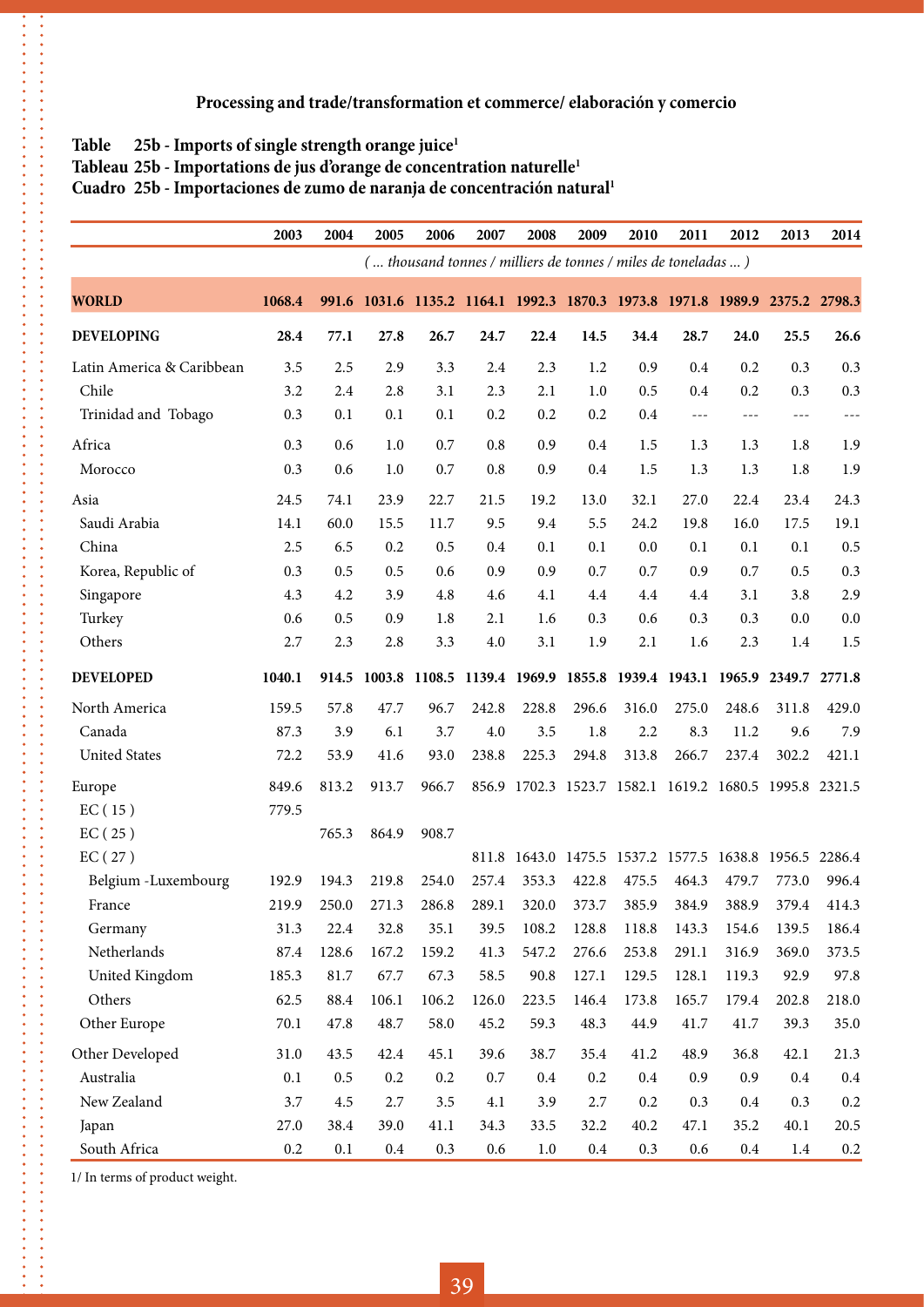#### Table 26a - Imports of concentrated lemon juice<sup>1</sup>

 $\ddot{\cdot}$ 

#### Tableau 26a - Importations de jus de citrons concentrés<sup>1</sup>

#### Cuadro 26a - Importaciones de zumo de limones concentrado<sup>1</sup>

|                      | 2003    | 2004          | 2005  | 2006  | 2007                                                          | 2008  | 2009                    | 2010  | 2011  | 2012  | 2013    | 2014  |
|----------------------|---------|---------------|-------|-------|---------------------------------------------------------------|-------|-------------------------|-------|-------|-------|---------|-------|
|                      |         |               |       |       | ( thousand tonnes / milliers de tonnes / miles de toneladas ) |       |                         |       |       |       |         |       |
| <b>WORLD</b>         | 229.2   | 226.0         | 264.6 | 232.7 | 224.8                                                         | 245.9 | 202.0                   | 235.1 | 316.7 | 263.4 | 269.6   | 312.5 |
| <b>DEVELOPING</b>    | 3.0     | 2.2           | 2.3   | 2.4   | 1.9                                                           | 1.0   | 0.9                     | 3.8   | 4.3   | 6.1   | 5.9     | 7.8   |
| Latin America        | 0.2     | 0.2           | 0.6   | 0.5   | 0.4                                                           | 0.3   | 0.1                     | 0.2   | 0.1   | 0.1   | 0.0     | 0.1   |
| Mexico               | 0.2     | 0.2           | 0.6   | 0.5   | 0.4                                                           | 0.3   | $0.1\,$                 | 0.2   | 0.1   | 0.1   | $0.0\,$ | 0.1   |
| Asia                 | 2.8     | 2.0           | 1.7   | 1.8   | 1.5                                                           | 0.7   | 0.7                     | 3.6   | 4.2   | 6.1   | 5.9     | 7.7   |
| China                | 0.2     | 0.4           | 0.3   | 0.2   | 0.2                                                           | 0.4   | 0.3                     | 0.9   | 1.3   | 1.1   | 1.8     | 3.7   |
| Korea, Republic of   | 0.0     | 0.0           | 0.0   | 0.0   | 0.0                                                           | 0.0   | 0.1                     | 0.1   | 0.2   | 1.0   | 1.1     | 1.2   |
| Saudi Arabia         | 2.2     | 1.5           | 1.3   | 1.2   | 1.3                                                           | $ -$  | $\perp$ $\perp$ $\perp$ | 2.2   | 2.1   | 2.2   | 2.0     | 2.0   |
| Singapore            | 0.4     | 0.1           | 0.1   | 0.4   | 0.1                                                           | 0.3   | 0.3                     | 0.4   | 0.6   | 1.9   | 1.0     | 0.9   |
| <b>DEVELOPED</b>     | 226.2   | 223.8         | 262.3 | 230.3 | 222.9                                                         | 245.0 | 201.1                   | 231.3 | 312.4 | 257.3 | 263.6   | 304.7 |
| North America        | 132.0   | 128.9         | 157.6 | 124.2 | 118.5                                                         | 125.3 | 97.6                    | 120.2 | 207.4 | 154.0 | 148.3   | 195.5 |
| Canada               | 4.3     | 4.3           | 6.8   | 5.5   | 22.6                                                          | 7.1   | 7.9                     | 6.8   | 9.6   | 8.5   | 20.9    | 24.4  |
| <b>United States</b> | 127.7   | 124.6         | 150.8 | 118.7 | 95.9                                                          | 118.2 | 89.7                    | 113.4 | 197.8 | 145.5 | 127.4   | 171.1 |
| Europe               | 87.0    | 86.2          | 96.9  | 96.0  | 95.0                                                          | 111.1 | 95.7                    | 105.0 | 97.9  | 96.9  | 108.4   | 101.9 |
| EC(15)               | 85.1    |               |       |       |                                                               |       |                         |       |       |       |         |       |
| EC(25)               |         | 84.2          | 94.2  | 91.9  |                                                               |       |                         |       |       |       |         |       |
| EC(27)               |         |               |       |       | 91.5                                                          | 107.8 | 93.0                    | 102.1 | 94.5  | 93.4  | 103.4   | 95.9  |
| Germany              | 23.4    | 21.7          | 23.1  | 21.1  | 20.0                                                          | 21.3  | 20.9                    | 26.1  | 22.0  | 21.9  | 19.6    | 22.1  |
| France               | 11.1    | 11.4          | 17.9  | 18.4  | 15.8                                                          | 20.0  | 12.6                    | 9.5   | 14.0  | 16.8  | 12.1    | 14.3  |
| Netherlands          | 29.8    | 33.2          | 31.8  | 31.7  | 31.9                                                          | 39.7  | 33.8                    | 39.7  | 33.6  | 26.9  | 38.5    | 31.4  |
| United Kingdom       | $7.0\,$ | 5.3           | 5.9   | 6.2   | 6.1                                                           | 7.2   | $7.4\,$                 | 6.1   | 6.2   | 6.6   | 6.9     | 6.7   |
| Others               | 13.9    | 12.6          | 15.6  | 14.5  | 17.6                                                          | 19.6  | 18.3                    | 20.7  | 18.7  | 21.2  | 26.3    | 21.5  |
| Other Europe         | 1.8     | 2.0           | 2.7   | 4.1   | 3.5                                                           | 3.3   | 2.7                     | 2.8   | 3.4   | 3.5   | 5.0     | 6.0   |
| Other Developed      | 7.2     | 8.7           | 7.8   | 10.1  | 9.4                                                           | 8.5   | 7.8                     | 6.2   | 7.1   | 6.4   | 6.9     | 7.3   |
| Australia            | 0.3     | 0.3           | 0.3   | 0.4   | 0.1                                                           | 0.1   | 0.6                     | 0.1   | 0.4   | 0.1   | 0.1     | 0.2   |
| New Zealand          | 0.3     | 0.4           | 0.4   | 0.5   | 0.6                                                           | 0.9   | 0.8                     | 0.7   | 0.7   | 0.7   | 0.8     | 0.5   |
| Israel               | 6.2     | 8.0           | 6.9   | 8.7   | 7.7                                                           | 7.2   | 6.1                     | 5.1   | 5.6   | 5.2   | 5.5     | 6.0   |
| Japan                | 0.3     | $\frac{1}{2}$ | 0.1   | 0.5   | $1.0\,$                                                       | 0.4   | 0.4                     | 0.3   | 0.4   | 0.4   | 0.5     | 0.6   |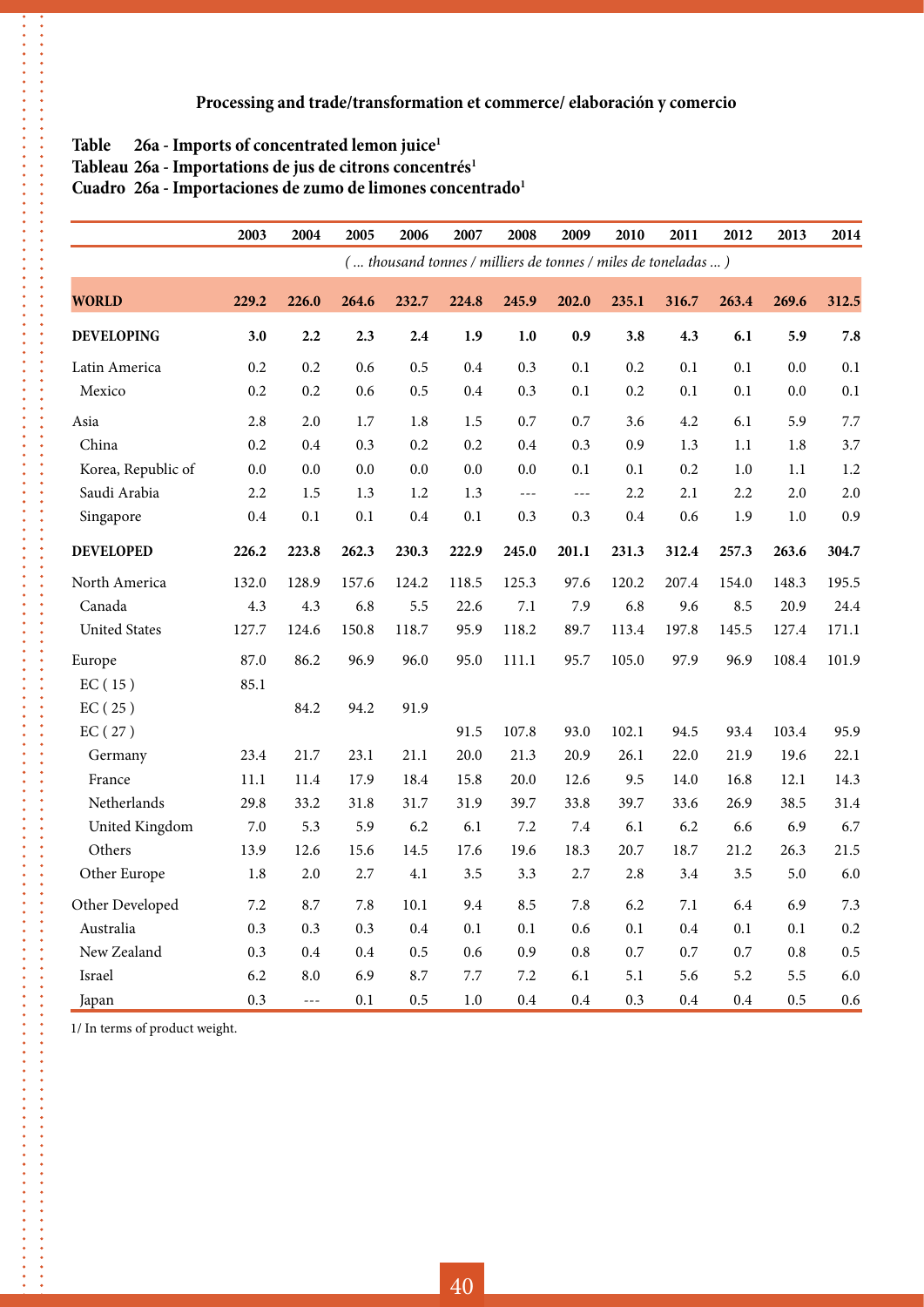#### Table 26b - Imports of single strength lemon juice<sup>1</sup>

 $\ddot{\phantom{a}}$ 

#### Tableau 26b - Importations de jus de citrons de concentration naturelle<sup>1</sup>

**Cuadro 26b - Importaciones de zumo de limones de concentración natural1**

|                      | 2003    | 2004     | 2005    | 2006    | 2007    | 2008                                                          | 2009                 | 2010    | 2011  | 2012    | 2013    | 2014      |
|----------------------|---------|----------|---------|---------|---------|---------------------------------------------------------------|----------------------|---------|-------|---------|---------|-----------|
|                      |         |          |         |         |         | ( thousand tonnes / milliers de tonnes / miles de toneladas ) |                      |         |       |         |         |           |
| <b>WORLD</b>         | 69.1    | 74.7     | 84.0    | 122.4   | 160.8   | 188.2                                                         | 197.5                | 203.4   | 222.3 | 220.4   | 240.6   | 219.1     |
| <b>DEVELOPING</b>    | 3.1     | 3.1      | 3.7     | 4.3     | 6.3     | 7.6                                                           | 14.5                 | 12.4    | 9.3   | 8.9     | 13.0    | 15.2      |
| Latin America        | 0.9     | 0.7      | 0.7     | 0.7     | $1.0\,$ | 1.5                                                           | 1.9                  | 3.4     | 2.9   | 1.6     | 2.5     | 3.4       |
| Argentina            | 0.5     | 0.2      | 0.2     | 0.3     | 0.6     | 0.8                                                           | 1.6                  | 2.3     | 1.0   | 0.4     | 0.4     | 0.8       |
| <b>Brazil</b>        | 0.0     | 0.1      | 0.1     | 0.0     | 0.1     | 0.0                                                           | 0.0                  | 0.8     | 1.5   | 0.7     | 1.7     | $1.8\,$   |
| Chile                | 0.2     | 0.2      | 0.3     | 0.3     | 0.2     | 0.5                                                           | 0.2                  | 0.2     | 0.2   | $0.4\,$ | 0.3     | 0.4       |
| Mexico               | 0.2     | 0.2      | 0.1     | 0.1     | 0.1     | 0.1                                                           | 0.1                  | $0.0\,$ | 0.1   | 0.1     | 0.2     | 0.5       |
| Africa               | 0.2     | 0.3      | 0.3     | 0.3     | $0.4\,$ | 0.3                                                           | 0.4                  | 0.3     | 0.4   | 0.4     | 0.3     | 0.3       |
| Morocco              | 0.2     | 0.3      | 0.3     | 0.3     | 0.4     | 0.3                                                           | 0.4                  | 0.3     | 0.4   | $0.4\,$ | 0.3     | 0.3       |
| Asia                 | 1.9     | 2.1      | 2.7     | 3.2     | 5.0     | 5.8                                                           | 12.2                 | 8.7     | 6.0   | 6.9     | 10.3    | 11.4      |
| China                | 0.2     | 0.0      | 0.1     | 0.2     | 0.2     | 1.6                                                           | 8.3                  | 3.6     | 1.2   | 1.4     | 2.7     | $4.0\,$   |
| Korea, Republic of   | 0.6     | 0.7      | 0.9     | 1.1     | $1.5\,$ | 1.0                                                           | 0.9                  | 0.9     | 1.1   | $0.8\,$ | 1.8     | 1.4       |
| Saudi Arabia         | 0.3     | 0.3      | 0.2     | 0.1     | $0.4\,$ | $\sim$ $\sim$ $\sim$                                          | $\sim$ $\sim$ $\sim$ | 0.9     | 0.4   | 1.7     | 2.1     | 2.5       |
| Singapore            | 0.8     | 0.8      | 0.8     | 0.9     | 1.4     | 1.1                                                           | 1.1                  | 1.4     | 1.4   | 1.4     | 1.3     | 0.7       |
| Turkey               | 0.1     | 0.3      | 0.7     | 0.9     | $1.5\,$ | 2.1                                                           | 1.9                  | 1.9     | 1.9   | $1.7\,$ | 2.4     | 2.8       |
| <b>DEVELOPED</b>     | 66.0    | 71.7     | 80.3    | 118.1   | 154.4   | 180.5                                                         | 183.0                | 191.0   | 213.0 | 211.6   | 227.6   | 204.0     |
| North America        | 11.8    | 11.7     | 15.1    | 20.2    | 41.1    | 70.7                                                          | 55.8                 | 66.7    | 79.4  | 70.5    | 83.8    | 79.2      |
| Canada               | 4.4     | 4.2      | 3.8     | 4.5     | 5.0     | 6.3                                                           | 5.1                  | 5.1     | 4.9   | 4.1     | 4.7     | 6.0       |
| <b>United States</b> | 7.4     | 7.5      | 11.3    | 15.7    | 36.1    | 64.4                                                          | 50.7                 | 61.6    | 74.5  | 66.4    | 79.1    | 73.2      |
| Europe               | 38.9    | 41.5     | 45.6    | 76.2    | 85.9    | 86.1                                                          | 107.1                | 100.4   | 110.4 | 118.9   | 121.3   | 101.1     |
| EC(15)               | 36.0    |          |         |         |         |                                                               |                      |         |       |         |         |           |
| EC(25)               |         | 38.9     | 43.3    | 74.0    |         |                                                               |                      |         |       |         |         |           |
| EC(27)               |         |          |         |         | 83.4    | 83.1                                                          | 104.5                | 97.4    | 107.1 | 114.3   | 117.1   | 97.6      |
| Germany              | 3.1     | 2.9      | 2.7     | 12.8    | 9.5     | 5.8                                                           | 9.5                  | 10.2    | 12.4  | 12.2    | 13.9    | 12.4      |
| France               | 15.7    | 14.3     | 13.0    | 12.6    | 21.9    | 21.6                                                          | 47.0                 | 38.5    | 47.3  | 52.3    | 49.1    | 34.8      |
| Netherlands          | 2.2     | 0.9      | $1.0\,$ | 3.2     | 6.2     | 3.6                                                           | 4.3                  | 4.3     | 5.5   | 7.5     | 7.6     | $4.7\,$   |
| United Kingdom       | 4.6     | 4.5      | 5.9     | 7.6     | 8.8     | 12.4                                                          | 16.1                 | 15.0    | 13.6  | 15.4    | 17.3    | 17.3      |
| Others               | 10.4    | 16.3     | 20.8    | 37.8    | 36.9    | 39.6                                                          | 27.7                 | 29.4    | 28.4  | 26.9    | 29.3    | 28.3      |
| Other Europe         | 2.9     | 2.6      | 2.3     | $2.2\,$ | 2.5     | 3.0                                                           | $2.5\,$              | 3.0     | 3.3   | 4.6     | 4.1     | 3.6       |
| Other Developed      | 15.2    | 18.5     | 19.6    | 21.6    | 27.4    | 23.7                                                          | 20.1                 | 24.0    | 23.2  | 22.1    | 22.5    | 23.6      |
| Australia            | 1.8     | 2.3      | 2.6     | 2.9     | 2.7     | 2.6                                                           | 3.2                  | 2.8     | 2.8   | 2.7     | 2.9     | 2.4       |
| New Zealand          | $0.8\,$ | 0.5      | $0.8\,$ | 1.3     | 0.3     | 0.3                                                           | 0.3                  | 0.3     | 0.5   | $0.4\,$ | $0.5\,$ | $\rm 0.8$ |
| Israel               | 2.7     | 4.5      | 3.1     | 4.0     | 8.5     | $7.2\,$                                                       | 4.6                  | 7.4     | 6.3   | 4.4     | 4.7     | $4.4\,$   |
| Japan                | 10.0    | $11.0\,$ | 13.0    | 13.4    | 15.8    | 13.5                                                          | 11.8                 | 13.2    | 13.4  | 14.3    | 14.1    | 15.4      |
| South Africa         | $0.0\,$ | 0.1      | 0.2     | 0.1     | 0.1     | 0.1                                                           | 0.3                  | $0.2\,$ | 0.2   | $0.4\,$ | 0.3     | $0.5\,$   |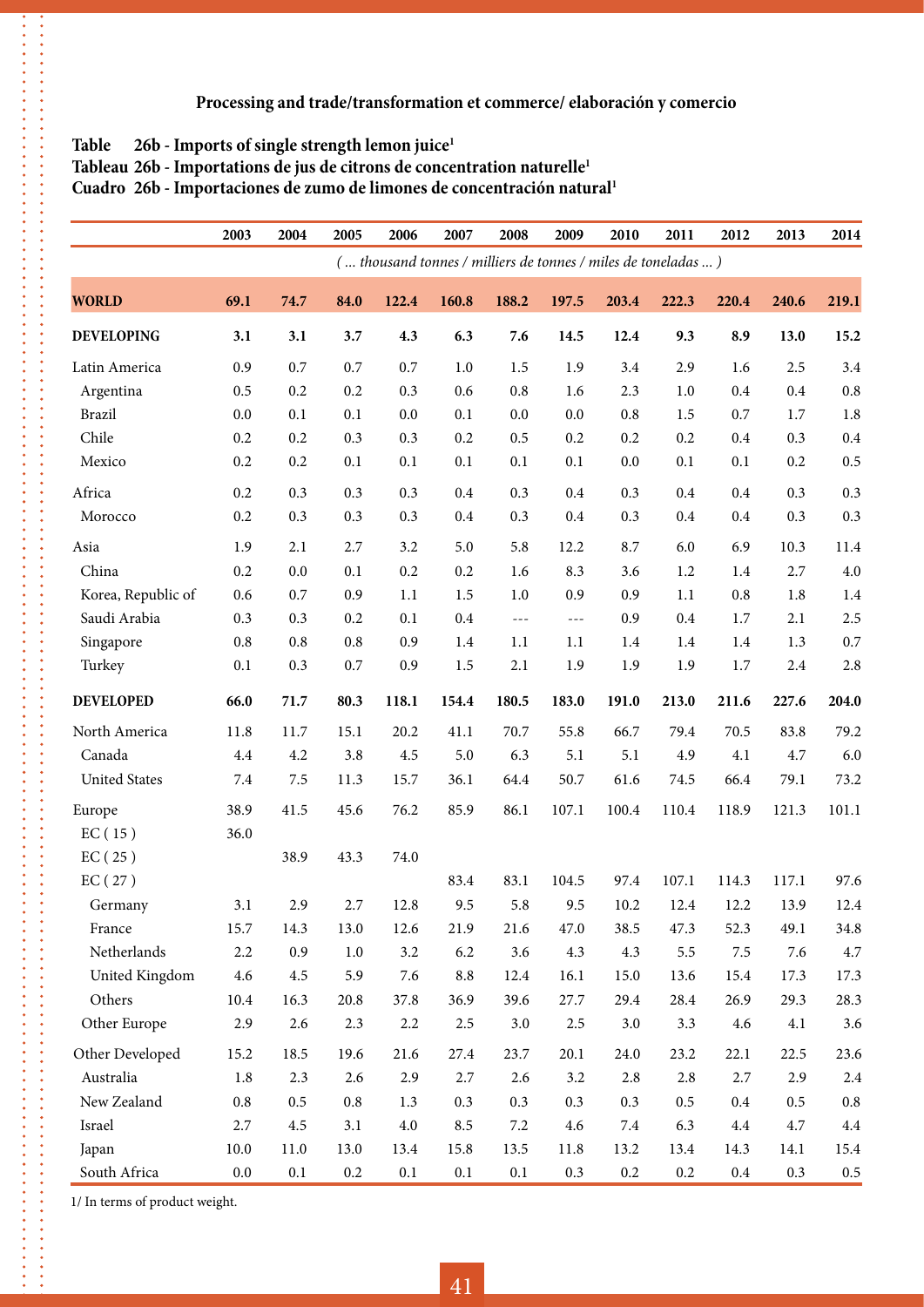#### Table 27a - Imports of concentrated grapefruit juice<sup>1</sup>

.<br>.<br>.<br>.<br>.

#### Tableau 27a - Importations de jus de pamplemousse concentrés<sup>1</sup>

Cuadro 27a - Importaciones de zumo de pomelos concentrado<sup>1</sup>

|                      | 2003                 | 2004    | 2005    | 2006    | 2007                                                          | 2008                 | 2009    | 2010    | 2011    | 2012    | 2013     | 2014    |
|----------------------|----------------------|---------|---------|---------|---------------------------------------------------------------|----------------------|---------|---------|---------|---------|----------|---------|
|                      |                      |         |         |         | ( thousand tonnes / milliers de tonnes / miles de toneladas ) |                      |         |         |         |         |          |         |
| <b>WORLD</b>         | 123.4                | 171.1   | 161.0   | 142.7   | 118.3                                                         | 123.8                | 108.3   | 107.0   | 122.6   | 124.4   | 122.2    | 85.8    |
| <b>DEVELOPING</b>    | 1.8                  | 2.8     | 2.9     | 3.1     | 3.3                                                           | 1.8                  | 1.4     | 2.9     | 2.0     | 2.2     | 2.1      | 2.4     |
| Latin America        | 0.9                  | 1.4     | 1.3     | 1.4     | 1.3                                                           | 1.1                  | 0.8     | 1.0     | 0.4     | 0.4     | 0.4      | 0.4     |
| Mexico               | 0.9                  | 1.1     | 1.1     | 1.1     | 1.0                                                           | 0.6                  | 0.4     | 0.5     | 0.4     | 0.4     | 0.4      | 0.4     |
| Trinidad and Tobago  | $\sim$ $\sim$ $\sim$ | 0.3     | 0.2     | 0.3     | 0.3                                                           | 0.4                  | 0.4     | 0.5     | $- - -$ | $- - -$ | $- - -$  | $---$   |
| Asia                 | 0.9                  | 1.5     | 1.6     | $1.8\,$ | 2.0                                                           | 0.7                  | 0.6     | 1.9     | 1.6     | 1.8     | 1.7      | 2.0     |
| China                | 0.3                  | 0.5     | 0.3     | 0.3     | 0.5                                                           | 0.3                  | 0.2     | 0.2     | 0.3     | 0.5     | 0.9      | 1.4     |
| Saudi Arabia         | 0.4                  | 0.7     | 0.7     | 1.2     | 1.2                                                           | $\sim$ $\sim$ $\sim$ | $- - -$ | 1.4     | 1.1     | 1.1     | 0.5      | 0.4     |
| Singapore            | 0.1                  | 0.1     | 0.1     | 0.1     | 0.1                                                           | 0.2                  | 0.3     | 0.1     | 0.1     | 0.1     | 0.1      | 0.1     |
| Others               | 0.0                  | 0.2     | 0.4     | 0.1     | 0.2                                                           | 0.2                  | 0.1     | 0.2     | 0.1     | 0.1     | 0.1      | 0.1     |
| <b>DEVELOPED</b>     | 121.6                | 168.3   | 158.1   | 139.6   | 115.0                                                         | 122.0                | 106.9   | 104.1   | 120.6   | 122.2   | 120.1    | 83.4    |
| North America        | 6.0                  | 30.8    | 31.4    | 22.3    | 11.1                                                          | 10.9                 | 10.0    | 7.8     | 7.1     | 8.3     | 8.2      | 5.7     |
| Canada               | 4.2                  | 4.3     | 4.8     | 5.2     | 7.7                                                           | 9.6                  | 7.4     | 6.6     | 6.0     | 6.3     | 5.9      | 5.0     |
| <b>United States</b> | 1.8                  | 26.5    | 26.6    | 17.1    | 3.4                                                           | 1.3                  | 2.6     | 1.2     | 1.1     | 2.0     | 2.3      | 0.7     |
| Europe               | 101.3                | 120.9   | 109.5   | 104.7   | 91.9                                                          | 96.0                 | 87.7    | 83.9    | 97.4    | 104.9   | 104.0    | 71.7    |
| EC(15)               | 98.1                 |         |         |         |                                                               |                      |         |         |         |         |          |         |
| EC(25)               |                      | 117.8   | 106.0   | 98.8    |                                                               |                      |         |         |         |         |          |         |
| EC(27)               |                      |         |         |         | 85.4                                                          | 88.7                 | 82.0    | 78.0    | 91.5    | 98.9    | 97.7     | 66.3    |
| Belgium - Luxembourg | 2.5                  | 3.8     | 1.7     | 2.0     | 2.2                                                           | 1.9                  | 1.2     | 0.8     | 1.2     | 0.9     | 0.8      | 1.3     |
| France               | 18.4                 | 16.3    | 16.1    | 12.7    | 10.3                                                          | 11.0                 | 9.4     | 11.2    | 8.0     | 7.3     | 6.5      | 8.2     |
| Germany              | 10.3                 | 12.0    | 11.3    | 9.7     | 8.5                                                           | 7.0                  | 7.9     | 6.0     | 5.9     | 5.3     | 5.4      | 5.7     |
| Italy                | 8.2                  | 7.2     | 6.6     | 5.5     | 4.1                                                           | 5.1                  | 4.9     | 4.9     | 4.9     | 4.2     | 3.9      | 3.5     |
| Netherlands          | 37.2                 | 48.1    | 31.4    | 32.6    | 29.9                                                          | 34.2                 | 30.2    | 26.7    | 27.6    | 21.6    | 23.6     | 18.7    |
| United Kingdom       | 12.9                 | 17.0    | 14.9    | 14.6    | 12.3                                                          | 11.7                 | 13.1    | 12.5    | 31.3    | 48.4    | 46.1     | 17.9    |
| Others               | $8.7\,$              | 13.4    | 24.0    | 21.7    | 18.1                                                          | 17.9                 | 15.4    | 16.0    | 12.7    | 11.2    | $11.4\,$ | 10.9    |
| Other Europe         | 3.2                  | 3.1     | $3.5\,$ | 5.8     | 6.5                                                           | $7.2\,$              | 5.7     | 5.9     | 5.9     | 5.9     | 6.3      | 5.4     |
| Other Developed      | 14.3                 | 16.6    | 17.2    | 12.6    | 12.0                                                          | 15.2                 | 9.2     | 12.4    | 16.2    | 9.0     | 7.8      | 6.1     |
| Australia            | 0.1                  | $0.2\,$ | $0.2\,$ | 0.1     | 0.1                                                           | 0.1                  | 0.1     | $0.0\,$ | 0.0     | 0.2     | $0.4\,$  | $0.0\,$ |
| New Zealand          | 0.2                  | 0.3     | 0.3     | 0.3     | 0.3                                                           | 0.2                  | 0.1     | 0.2     | 0.1     | 0.1     | 0.1      | $0.1\,$ |
| Israel               | 7.4                  | 8.2     | 9.5     | $4.8\,$ | $5.1\,$                                                       | 8.3                  | 3.4     | 7.6     | 11.8    | $4.0\,$ | 3.4      | 1.6     |
| Japan                | 6.5                  | 7.9     | $7.2\,$ | $7.4\,$ | 6.5                                                           | 6.7                  | 5.7     | 4.5     | 4.3     | 4.7     | 4.0      | 4.4     |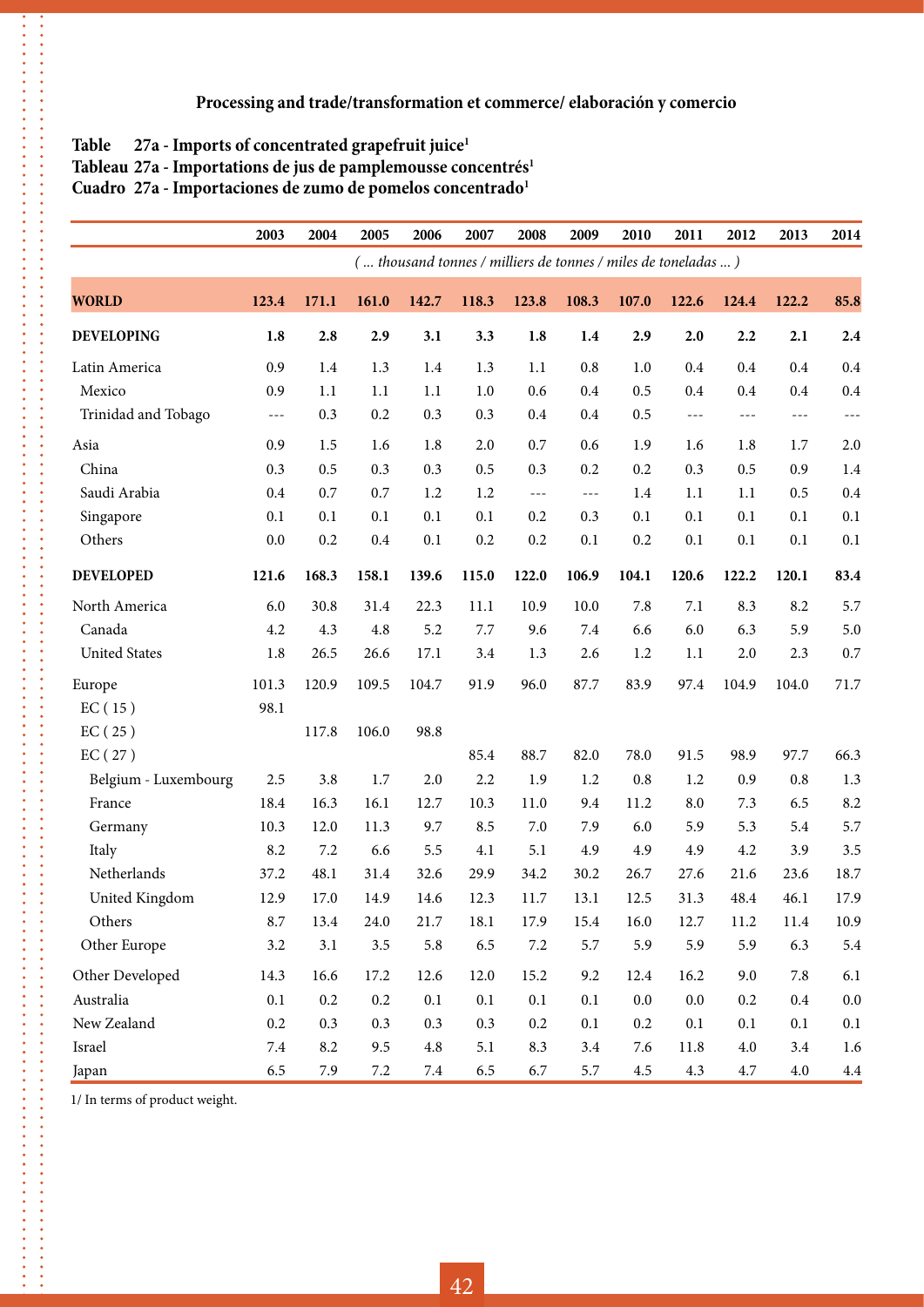#### Table 27b - Imports of single strength grapefruit juice<sup>1</sup>

 $\ddot{\phantom{a}}$ 

Tableau 27b - Importations de jus de pamplemousse de concentration naturelle<sup>1</sup>

Cuadro 27b - Importaciones de zumo de pomelos de concentración natural<sup>1</sup>

|                      | 2003                 | 2004    | 2005    | 2006    | 2007    | 2008                                                          | 2009    | 2010  | 2011                 | 2012    | 2013    | 2014    |
|----------------------|----------------------|---------|---------|---------|---------|---------------------------------------------------------------|---------|-------|----------------------|---------|---------|---------|
|                      |                      |         |         |         |         | ( thousand tonnes / milliers de tonnes / miles de toneladas ) |         |       |                      |         |         |         |
| <b>WORLD</b>         | 186.7                | 195.1   | 204.5   | 182.2   | 177.2   | 221.6                                                         | 195.5   | 193.0 | 209.8                | 186.7   | 161.8   | 155.2   |
| <b>DEVELOPING</b>    | 2.1                  | $2.7\,$ | 3.3     | 2.8     | 3.7     | 3.3                                                           | 8.1     | 3.3   | 3.3                  | 3.8     | 6.6     | 5.8     |
| Latin America        | 0.2                  | 0.3     | 0.3     | 0.4     | 0.4     | 0.6                                                           | 0.4     | 0.4   | 0.6                  | 0.6     | 0.5     | 0.2     |
| <b>Brazil</b>        | 0.0                  | 0.0     | 0.0     | 0.0     | 0.1     | 0.1                                                           | 0.1     | 0.1   | 0.2                  | 0.2     | 0.2     | 0.1     |
| Mexico               | 0.2                  | 0.1     | 0.1     | 0.1     | 0.3     | 0.4                                                           | 0.3     | 0.3   | 0.4                  | 0.5     | 0.2     | 0.1     |
| Trinidad and Tobago  | $\sim$ $\sim$ $\sim$ | 0.2     | 0.1     | 0.3     | 0.1     | 0.2                                                           | 0.0     | 0.0   | $\sim$ $\sim$ $\sim$ | $- - -$ | $- - -$ | $- - -$ |
| Asia                 | 1.9                  | 2.4     | 3.0     | 2.4     | 3.2     | 2.6                                                           | 7.8     | 2.9   | 2.7                  | 3.1     | 6.1     | 5.6     |
| China                | 0.2                  | 0.4     | 1.2     | 0.8     | 0.7     | 1.1                                                           | 6.2     | 0.7   | 0.5                  | 1.1     | 2.5     | 2.2     |
| Korea, Republic of   | 0.4                  | 0.7     | 0.5     | $0.4\,$ | 0.9     | 0.7                                                           | 0.6     | 0.6   | 0.7                  | 0.8     | 1.6     | 1.9     |
| Saudi Arabia         | 0.3                  | 0.1     | 0.2     | 0.2     | 0.5     | $\sim$ $-$                                                    | ---     | 0.7   | 0.5                  | 0.2     | 1.2     | 0.9     |
| Singapore            | 0.5                  | 0.6     | 0.5     | 0.6     | 0.7     | 0.6                                                           | 0.8     | 0.5   | 0.5                  | 0.6     | 0.5     | 0.2     |
| Turkey               | 0.2                  | 0.4     | 0.1     | 0.2     | 0.2     | 0.1                                                           | 0.1     | 0.2   | 0.3                  | 0.3     | 0.2     | 0.1     |
| Others               | 0.3                  | 0.2     | 0.5     | 0.2     | 0.2     | 0.1                                                           | 0.1     | 0.3   | 0.1                  | 0.2     | 0.2     | 0.1     |
| <b>DEVELOPED</b>     | 184.7                | 192.4   | 201.2   | 179.3   | 173.6   | 218.4                                                         | 187.4   | 189.7 | 206.5                | 182.9   | 155.2   | 149.4   |
| North America        | 8.1                  | 13.7    | 7.1     | 5.0     | 1.9     | 1.7                                                           | 1.8     | 2.1   | 2.2                  | 2.0     | 1.9     | 1.8     |
| Canada               | 7.9                  | 9.0     | 6.5     | 4.6     | 1.6     | 1.6                                                           | 1.8     | 1.6   | 1.9                  | 1.5     | 1.2     | 0.9     |
| <b>United States</b> | 0.2                  | 4.7     | 0.6     | 0.4     | 0.3     | 0.1                                                           | 0.0     | 0.5   | 0.3                  | 0.5     | 0.7     | 0.9     |
| Europe               | 137.7                | 137.4   | 152.1   | 148.1   | 143.6   | 186.3                                                         | 161.7   | 159.6 | 168.1                | 152.3   | 128.5   | 124.7   |
| EC(15)               | 125.2                |         |         |         |         |                                                               |         |       |                      |         |         |         |
| EC(25)               |                      | 128.3   | 143.7   | 138.2   |         |                                                               |         |       |                      |         |         |         |
| EC(27)               |                      |         |         |         | 132.6   | 175.2                                                         | 152.0   | 148.0 | 158.2                | 142.2   | 120.0   | 118.3   |
| Belgium - Luxembourg | 24.7                 | 23.1    | 23.6    | 22.4    | 23.2    | 25.8                                                          | 14.9    | 12.8  | 19.5                 | 17.7    | 12.9    | 17.1    |
| France               | 32.9                 | 33.1    | 33.4    | 30.3    | 28.8    | 40.2                                                          | 38.5    | 30.9  | 36.6                 | 35.7    | 31.8    | 27.8    |
| Germany              | 10.7                 | 9.9     | 14.1    | 13.7    | 14.7    | 25.7                                                          | 25.3    | 26.1  | 22.9                 | 17.2    | 15.3    | 16.5    |
| Italy                | 4.8                  | 4.4     | 4.0     | 3.3     | 3.2     | 3.7                                                           | 3.5     | 2.7   | 2.3                  | 2.4     | 1.8     | 2.5     |
| Netherlands          | 40.7                 | 40.7    | 48.7    | 47.1    | 45.0    | 59.3                                                          | 50.8    | 55.1  | 55.2                 | 52.8    | 44.9    | 43.6    |
| United Kingdom       | 6.1                  | 5.0     | 7.6     | 7.9     | 3.5     | 5.5                                                           | 5.9     | 6.4   | 6.7                  | 3.9     | 3.2     | $3.4\,$ |
| Others               | 5.2                  | 12.0    | 12.4    | 13.5    | 14.2    | 14.9                                                          | 12.9    | 13.9  | 15.0                 | 12.4    | 10.2    | $7.4\,$ |
| Other Europe         | 12.6                 | 9.1     | 8.4     | 9.9     | 11.0    | 11.1                                                          | 9.7     | 11.6  | 9.8                  | 10.1    | 8.5     | 6.4     |
| Other Developed      | 38.8                 | 41.2    | 42.0    | 26.3    | 28.0    | 30.3                                                          | 23.9    | 28.0  | 36.3                 | 28.6    | 24.8    | 22.9    |
| Israel               | 7.4                  | 8.2     | 9.5     | $4.8\,$ | 5.1     | 8.3                                                           | 3.4     | 7.6   | 11.8                 | $4.0\,$ | 3.4     | 1.6     |
| Japan                | 30.3                 | 32.5    | 31.4    | 20.8    | 22.2    | 21.5                                                          | 20.2    | 20.1  | 24.2                 | 24.2    | 21.1    | 21.1    |
| Others               | 1.1                  | $0.5\,$ | $1.0\,$ | $0.7\,$ | $0.7\,$ | 0.6                                                           | $0.4\,$ | 0.3   | 0.3                  | $0.4\,$ | $0.2\,$ | 0.3     |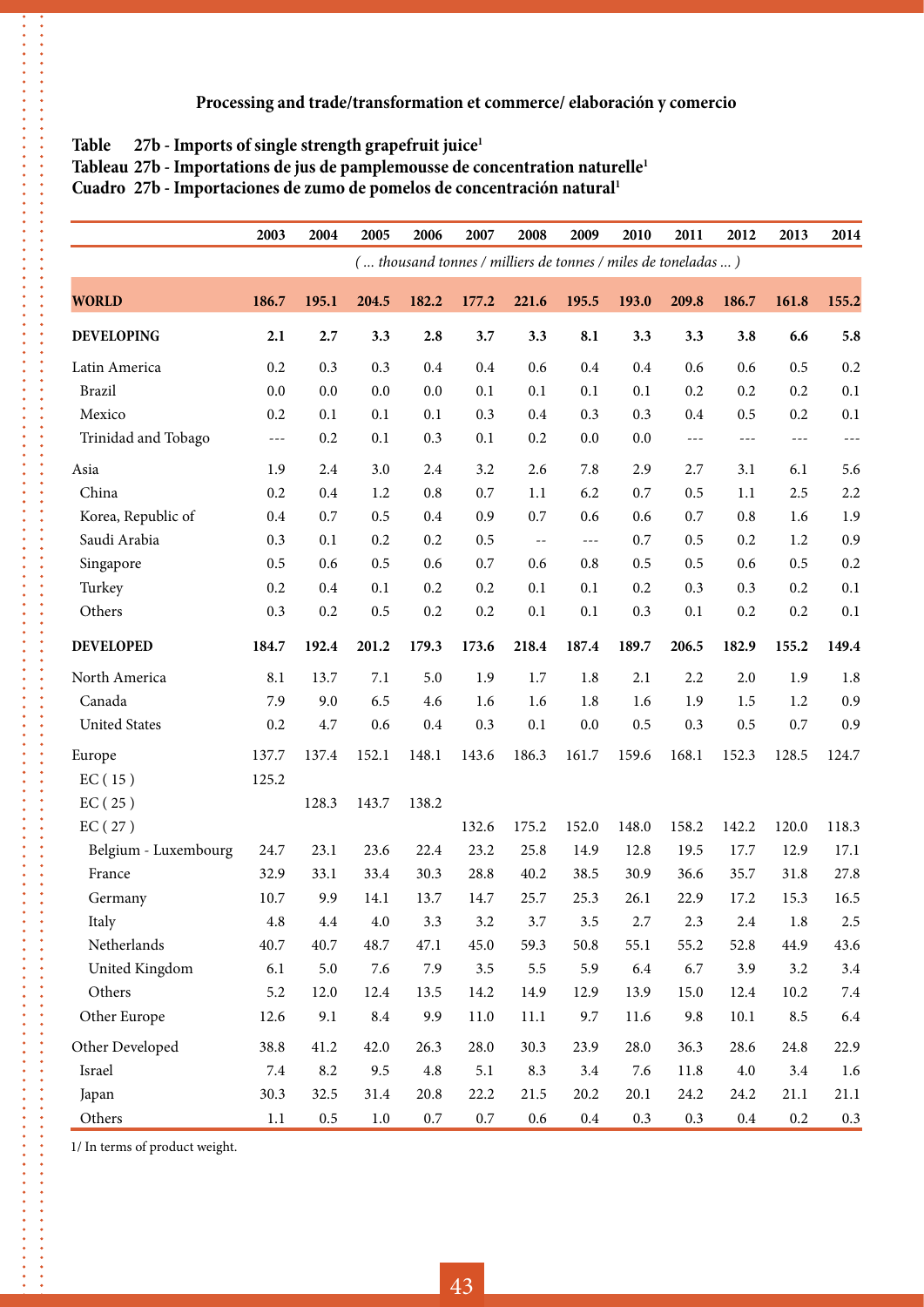| Table | 28 - Grower prices in selected countries |  |  |  |
|-------|------------------------------------------|--|--|--|
|-------|------------------------------------------|--|--|--|

 $\ddot{\cdot}$ 

**Tableau 28 - Prix à la production dans certains pays**

**Cuadro 28 - Precios al productor en algunos países**

|         |       |                                | <b>UNITED STATES1</b> |                   |               |                   |
|---------|-------|--------------------------------|-----------------------|-------------------|---------------|-------------------|
|         |       | <b>ORANGES</b> (all varieties) |                       | <b>GRAPEFRUIT</b> | <b>LEMONS</b> | <b>TANGERINES</b> |
|         | Fresh | Processed                      | Fresh                 | Processed         | Fresh         | Fresh             |
|         |       |                                | $USD / Box$ )<br>$($  |                   |               |                   |
| 1993/94 | 7.67  | 3.48                           | 5.61                  | 1.21              | 15.54         | 13.32             |
| 1994/95 | 7.63  | 3.42                           | 4.40                  | 0.59              | 15.33         | 15.70             |
| 1995/96 | 8.27  | 3.96                           | 4.36                  | 0.39              | 13.88         | 15.62             |
| 1996/97 | 7.96  | 3.31                           | 4.25                  | 0.11              | 16.72         | 12.75             |
| 1997/98 | 7.64  | 3.48                           | 4.64                  | 0.43              | 14.98         | 13.12             |
| 1998/99 | 13.78 | 4.20                           | 6.12                  | 0.24              | 16.31         | 16.70             |
| 1999/00 | 5.61  | 3.17                           | 6.84                  | 1.77              | 17.02         | 10.94             |
| 2000/01 | 7.71  | 2.98                           | 5.10                  | 0.42              | 13.15         | 12.26             |
| 2001/02 | 8.97  | 3.26                           | 5.43                  | 0.44              | 18.54         | 13.84             |
| 2002/03 | 6.52  | 2.79                           | 6.33                  | 0.18              | 15.45         | 13.48             |
| 2003/04 | 8.63  | 2.74                           | 7.23                  | 0.46              | 14.19         | 12.18             |
| 2004/05 | 9.24  | 2.86                           | 18.79                 | 2.83              | 18.00         | 16.68             |
| 2005/06 | 10.31 | 4.89                           | 13.96                 | 3.74              | 17.58         | 15.46             |
| 2006/07 | 14.94 | 8.72                           | 10.03                 | 0.86              | 29.70         | 20.05             |
| 2007/08 | 9.45  | 6.02                           | 9.29                  | 0.47              | 45.15         | 20.13             |
| 2008/09 | 10.98 | 5.52                           | 7.87                  | 0.48              | 16.66         | 19.44             |
| 2009/10 | 11.68 | 6.29                           | 11.41                 | 2.23              | n.a           | 19.38             |
| 2010/11 | 10.80 | 7.44                           | 10.85                 | 2.92              | n.a           | 22.82             |
| 2011/12 | 12.63 | 9.29                           | 11.04                 | 3.95              | n.a           | 23.83             |
| 2012/13 | 12.09 | 6.85                           | 10.15                 | 2.51              | n.a           | 27.53             |
| 2013/14 | 19.59 | 6.25                           | 11.30                 | 1.68              | n.a           | 33.23             |

<sup>1</sup> Agricultural Prices, USDA. Equivalent on-tree returns.

|         |            | <b>BRAZIL<sup>2</sup></b> |      |            |
|---------|------------|---------------------------|------|------------|
|         |            | <b>ORANGES</b>            |      |            |
|         | Fresh      |                           |      | Processed  |
|         | Real / Box |                           |      | Real / Box |
| 1997/98 | 3.71       |                           | 1997 | 2.60       |
| 1998/99 | 5.70       |                           | 1998 | 4.42       |
| 1999/00 | 2.57       |                           | 1999 | 2.67       |
| 2000/01 | 5.34       |                           | 2000 | 1.84       |
| 2001/02 | 10.16      |                           | 2001 | 6.68       |
| 2002/03 | 11.58      |                           | 2002 | 7.99       |
| 2003/04 | 10.13      |                           | 2003 | 8.20       |
| 2004/05 | 8.96       |                           | 2004 | 6.32       |
| 2005/06 | 12.78      |                           | 2005 | 7.77       |
| 2006/07 | 13.82      |                           | 2006 | 10.31      |
| 2007/08 | 12.92      |                           | 2007 | 11.20      |
| 2008/09 | 10.17      |                           | 2008 | 9.78       |
| 2009/10 | 11.53      |                           | 2009 | 5.29       |
| 2010/11 | 18.92      |                           | 2010 | 12.90      |
| 2011/12 | 9.90       |                           | 2011 | 15.15      |
| 2012/13 | 7.83       |                           | 2012 | 6.73       |
| 2013/14 | 13.56      |                           | 2013 | 6.89       |
| 2014/15 | 13.76      |                           | 2014 | 9.75       |
|         |            |                           | 2015 | 10.48      |

<sup>2</sup> USDA, Attaché Reports. Equivalent on-tree returns. Price from 1985/86 to 1993/94 - Economic Research Department - Florida - Working Paper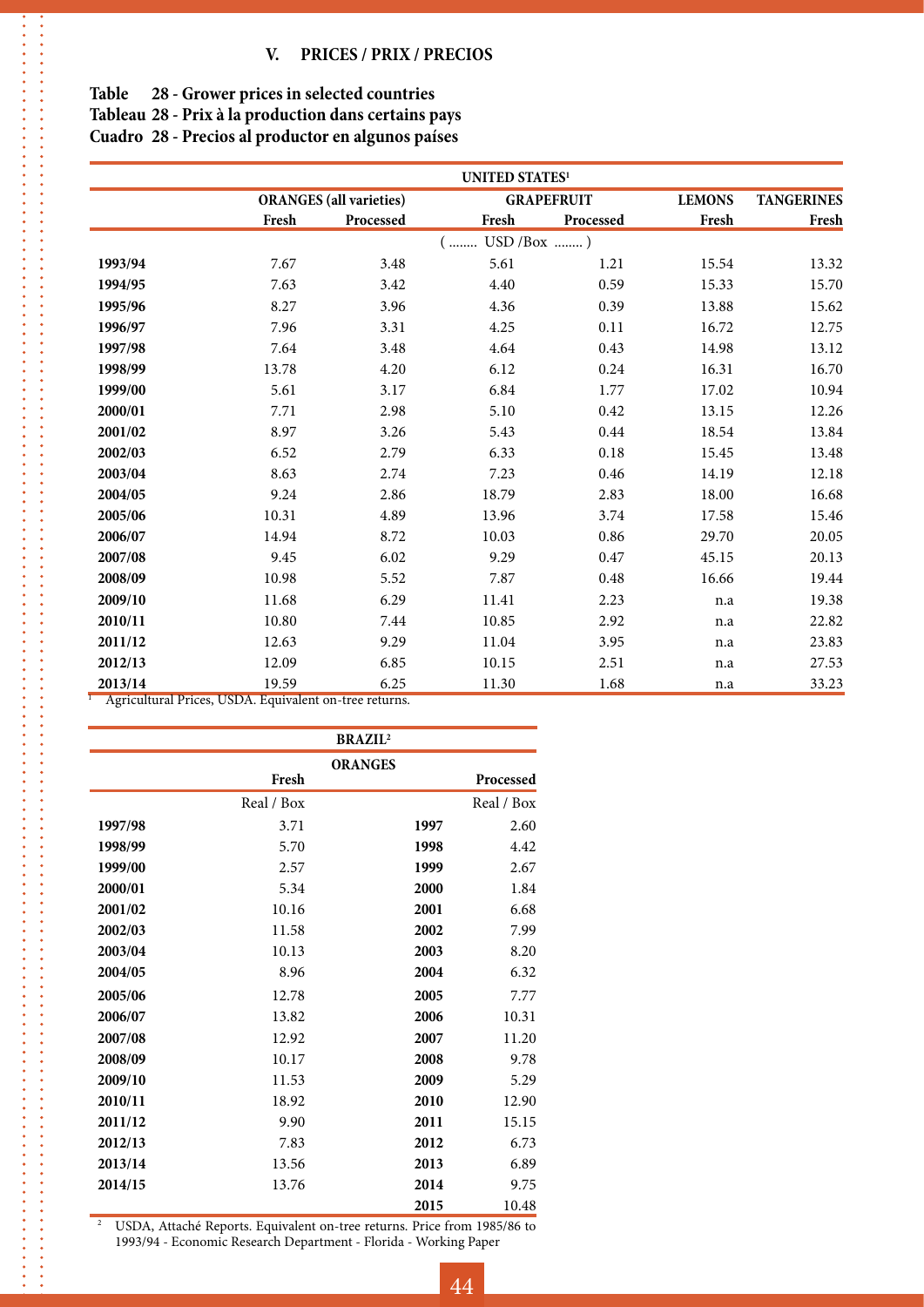#### **V. PRICES / PRIX / PRECIOS**

| Table 29 - Wholesale prices in major importing markets                      |
|-----------------------------------------------------------------------------|
| Tableau 29 - Prix de gros des agrumes sur certains marchés d'importation    |
| Cuadro 29 - Precios al por mayor en los principales mercados de importacion |

|          |                       |                                                                                                 |     |     |     | JAPAN <sup>1</sup> |     |     |     |     |     |     |
|----------|-----------------------|-------------------------------------------------------------------------------------------------|-----|-----|-----|--------------------|-----|-----|-----|-----|-----|-----|
|          | <b>MIKKON</b> Oranges |                                                                                                 |     |     |     |                    |     |     |     |     |     |     |
|          |                       | 2003/04 2004/05 2005/06 2006/07 2007/08 2008/09 2009/10 2010/11 2011/12 2012/13 2013/14 2014/15 |     |     |     |                    |     |     |     |     |     |     |
|          |                       |                                                                                                 |     |     |     | $($ yen / kg )     |     |     |     |     |     |     |
| Average  | 203                   | 209                                                                                             | 175 | 291 | 187 | 257                | 205 | 319 | 250 | 218 | 249 | 235 |
| October  | 182                   | 178                                                                                             | 147 | 229 | 197 | 164                | 149 | 202 | 180 | 158 | 188 | 158 |
| November | 144                   | 197                                                                                             | 141 | 273 | 162 | 223                | 156 | 234 | 192 | 218 | 230 | 186 |
| December | 151                   | 208                                                                                             | 155 | 286 | 174 | 233                | 160 | 257 | 211 | 241 | 235 | 219 |
| January  | 162                   | 218                                                                                             | 164 | 297 | 138 | 228                | 157 | 300 | 222 | 208 | 199 | 233 |
| February | 189                   | 214                                                                                             | 176 | 285 | 160 | 239                | 175 | 325 | 252 | 210 | 222 | 228 |
| March    | 211                   | 238                                                                                             | 166 | 376 | 175 | 256                | 220 | 326 | 281 | 201 | 254 | 241 |
| April    | 380                   |                                                                                                 | 277 |     | 305 | 459                | 418 | 590 | 414 | 290 | 417 | 380 |
|          | Oranges               |                                                                                                 |     |     |     |                    |     |     |     |     |     |     |
|          |                       | 2003/04 2004/05 2005/06 2006/07 2007/08 2008/09 2009/10 2010/11 2011/12 2012/13 2013/14 2014/15 |     |     |     |                    |     |     |     |     |     |     |
|          |                       |                                                                                                 |     |     |     | $($ yen / kg )     |     |     |     |     |     |     |
| Average  | 155                   | 183                                                                                             | 167 | 231 | 190 | 177                | 168 | 182 | 170 | 181 | 227 | 260 |
| October  | 128                   | 161                                                                                             | 132 | 188 | 201 | 161                | 159 | 193 | 151 | 160 | 190 | 208 |
| November | 127                   | 181                                                                                             | 126 | 187 | 206 | 163                | 147 | 187 | 161 | 176 | 191 | 226 |
| December | 160                   | 195                                                                                             | 165 | 191 | 213 | 178                | 172 | 176 | 181 | 181 | 206 | 249 |
| January  | 190                   | 186                                                                                             | 195 | 226 | 193 | 193                | 184 | 178 | 182 | 182 | 229 | 290 |
| February | 152                   | 179                                                                                             | 177 | 278 | 179 | 182                | 176 | 183 | 171 | 189 | 256 | 292 |
| March    | 159                   | 182                                                                                             | 176 | 268 | 165 | 176                | 169 | 181 | 170 | 193 | 255 | 281 |
| April    | 170                   | 194                                                                                             | 199 | 281 | 173 | 184                | 171 | 177 | 172 | 188 | 261 | 273 |
|          |                       |                                                                                                 |     |     |     | Lemons             |     |     |     |     |     |     |
|          |                       | 2003/04 2004/05 2005/06 2006/07 2007/08 2008/09 2009/10 2010/11 2011/12 2012/13 2013/14 2014/15 |     |     |     |                    |     |     |     |     |     |     |
|          |                       |                                                                                                 |     |     |     | $($ yen / kg )     |     |     |     |     |     |     |
| Average  | 176                   | 170                                                                                             | 196 | 289 | 305 | 182                | 193 | 206 | 173 | 176 | 283 | 339 |
| October  | 188                   | 144                                                                                             | 169 | 261 | 303 | 205                | 214 | 244 | 157 | 165 | 303 | 205 |
| November | 179                   | 154                                                                                             | 190 | 265 | 291 | 179                | 192 | 278 | 167 | 161 | 293 | 304 |
| December | 160                   | 160                                                                                             | 191 | 216 | 295 | 178                | 173 | 230 | 182 | 164 | 282 | 343 |
| January  | 153                   | 167                                                                                             | 188 | 225 | 302 | 177                | 187 | 189 | 187 | 168 | 281 | 362 |
| February | 154                   | 189                                                                                             | 179 | 336 | 303 | 169                | 194 | 162 | 179 | 182 | 282 | 406 |
| March    | 186                   | 175                                                                                             | 194 | 360 | 314 | 176                | 184 | 159 | 167 | 187 | 258 | 386 |
| April    | 212                   | 198                                                                                             | 259 | 360 | 329 | 190                | 210 | 180 | 169 | 208 | 282 | 369 |
|          |                       |                                                                                                 |     |     |     | Grapefruit         |     |     |     |     |     |     |
|          |                       | 2003/04 2004/05 2005/06 2006/07 2007/08 2008/09 2009/10 2010/11 2011/12 2012/13 2013/14 2014/15 |     |     |     |                    |     |     |     |     |     |     |
|          |                       |                                                                                                 |     |     |     | $($ yen / kg )     |     |     |     |     |     |     |
| Average  | 140                   | 177                                                                                             | 142 | 156 | 158 | 147                | 136 | 152 | 133 | 156 | 165 | 193 |
| October  | 148                   | 134                                                                                             | 60  | 153 | 145 | 122                | 97  | 140 | 96  | 129 | 108 | 114 |
| November | 153                   | 179                                                                                             | 65  | 168 | 164 | 138                | 108 | 168 | 109 | 168 | 119 | 152 |
| December | 134                   | 198                                                                                             | 137 | 150 | 188 | 159                | 145 | 159 | 150 | 158 | 178 | 212 |
| January  | 129                   | 181                                                                                             | 176 | 139 | 163 | 157                | 157 | 150 | 147 | 152 | 191 | 221 |
| February | 132                   | 173                                                                                             | 178 | 159 | 145 | 152                | 152 | 148 | 140 | 155 | 189 | 221 |
| March    | 143                   | 180                                                                                             | 188 | 162 | 151 | 149                | 147 | 148 | 143 | 161 | 184 | 216 |
| April    | 144                   | 194                                                                                             | 193 | 163 | 149 | 155                | 148 | 148 | 148 | 169 | 188 | 217 |

 $1$  – Average wholesale prices in major markets.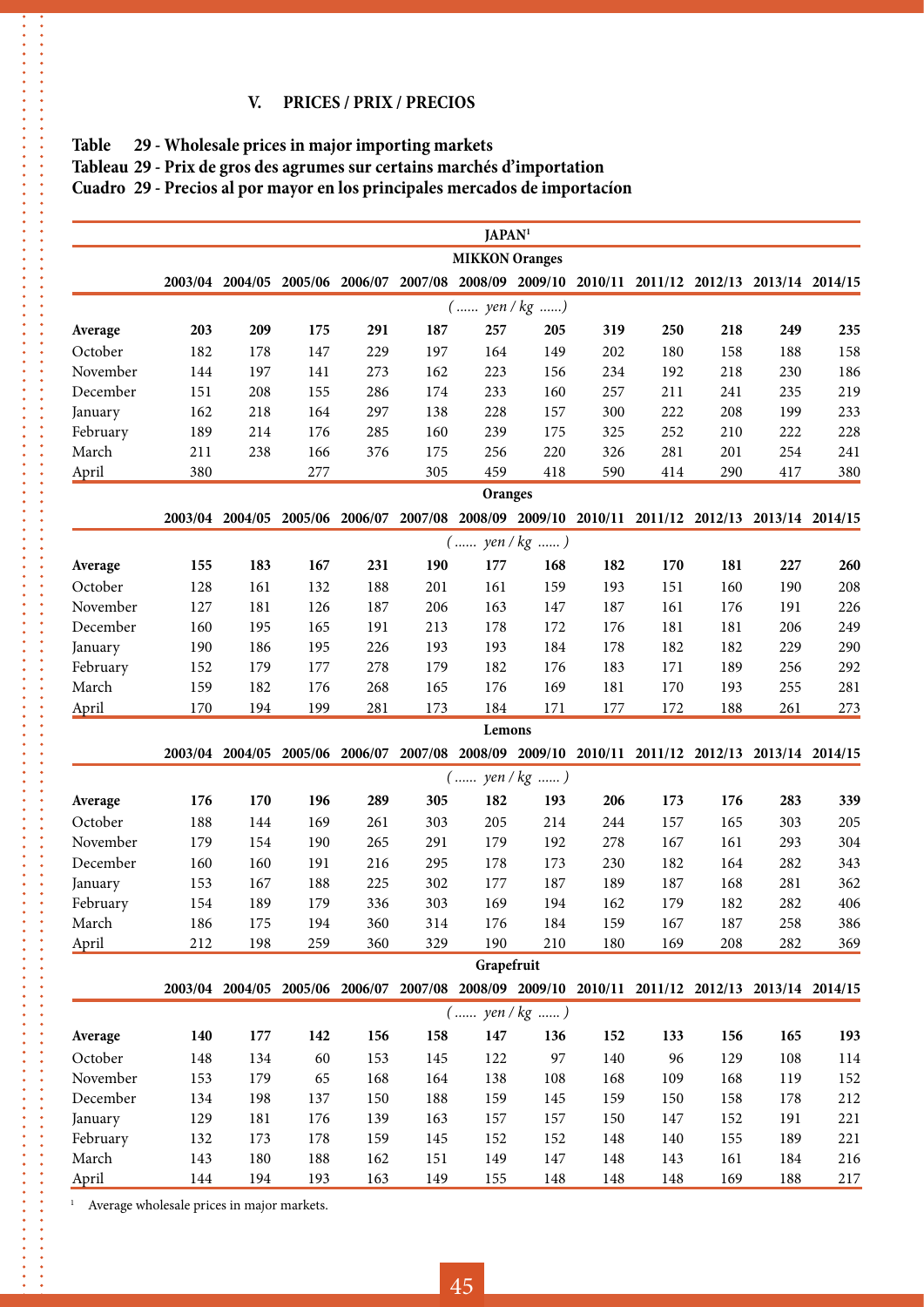#### **V. PRICES / PRIX / PRECIOS**

-----------

#### **Table 29 - Wholesale prices in major importing markets Tableau 29 - Prix de gros des agrumes sur certains marchés d'importation Cuadro 29 - Precios al por mayor en los principales mercados de importacíon**

|           |                             |       |                          |            |                                                                                                 | <b>UNITED STATES2</b>    |                          |                          |       |       |       |       |
|-----------|-----------------------------|-------|--------------------------|------------|-------------------------------------------------------------------------------------------------|--------------------------|--------------------------|--------------------------|-------|-------|-------|-------|
|           | California Navel oranges    |       |                          |            |                                                                                                 |                          |                          |                          |       |       |       |       |
|           |                             |       |                          |            | 2003/04 2004/05 2005/06 2006/07 2007/08 2008/09 2009/10 2010/11 2011/12 2012/13 2013/14 2014/15 |                          |                          |                          |       |       |       |       |
|           |                             |       |                          |            |                                                                                                 | $($ cents / $kg$ )       |                          |                          |       |       |       |       |
| Average   | 92.9                        | 100.9 | 99.8                     | 136.5      | 91.5                                                                                            | 116.6                    | 117.4                    | 111.6                    | 123.8 | 125.0 | 157.7 | 134.5 |
| November  | 103.3                       | 97.2  | 123.8                    | 131.5      | $\overline{\phantom{a}}$                                                                        | 130.5                    | 140.2                    | 121.8                    | 143.6 | 145.8 | 147.2 |       |
| December  | 89.0                        | 101.5 | 101.5                    | $\sim$ $-$ | $\blacksquare$                                                                                  | 115.3                    | 118.2                    | 125.5                    | 126.2 | 126.9 | 131.1 |       |
| January   | 75.4                        | 100.6 | 88.7                     | 129.8      | 90.0                                                                                            | 116.8                    | 103.5                    | 116.0                    | 108.1 | 116.0 | 151.6 | 133.4 |
| February  | 78.9                        | 97.7  | 88.5                     | 150.8      | 86.3                                                                                            | 116.8                    | 104.4                    | 100.1                    | 109.1 | 107.3 | 156.6 | 130.5 |
| March     | 83.4                        | 93.8  | 87.0                     | 130.1      | 84.9                                                                                            | 110.2                    | 107.3                    | 97.5                     | 103.7 | 99.3  | 157.2 | 127.6 |
| April     | 89.0                        | 100.1 | 92.8                     | 126.5      | 86.3                                                                                            | 103.5                    | 111.0                    | 108.1                    | 118.2 | 114.3 | 163.6 | 130.5 |
| May       | 108.3                       | 111.7 | 100.1                    | 135.9      | 103.0                                                                                           | 123.3                    | 137.1                    | 112.4                    | 141.6 | 137.8 | 174.8 | 140.0 |
| June      | 116.0                       | 104.4 | 116.0                    | 150.8      | 98.6                                                                                            | $\overline{\phantom{a}}$ | $\overline{\phantom{a}}$ | $\overline{\phantom{a}}$ | 140.0 | 152.8 | 179.9 | 145.0 |
|           | California Valencia oranges |       |                          |            |                                                                                                 |                          |                          |                          |       |       |       |       |
|           | 2004                        | 2005  | 2006                     | 2007       | 2008                                                                                            | 2009                     | 2010                     | 2011                     | 2012  | 2013  | 2014  | 2015  |
|           |                             |       |                          |            |                                                                                                 | $($ cents / $kg$ )       |                          |                          |       |       |       |       |
| Average   | 114.9                       | 103.3 | 134.9                    | 126.2      | 113.3                                                                                           | 123.3                    | 119.2                    | 121.8                    | 114.9 | 121.7 | 148.4 | 138.7 |
| April     |                             |       |                          |            |                                                                                                 |                          |                          |                          |       |       |       |       |
| May       |                             |       |                          |            |                                                                                                 |                          |                          |                          |       |       |       |       |
| June      | 99.6                        | 93.8  | 108.8                    | 159.5      | 107.3                                                                                           | 108.8                    | 120.7                    | 111.2                    | 89.9  | 121.8 | 132   | 127.6 |
| July      | 106.4                       | 110.2 | 124.7                    | 138.1      | 108.3                                                                                           | 117.8                    | 121.8                    | 124.0                    | 111.4 | 120.1 | 137.8 | 127.6 |
| August    | 104.4                       | 106.7 | 150.1                    | 132.1      | 111.0                                                                                           | 129.1                    | 121.8                    | 124.7                    | 117.5 | 113.9 | 166.8 | 133.4 |
| September | 126.2                       | 101.9 | 145.8                    | 133.4      | 123.8                                                                                           | 130.5                    | 122.6                    | 124.7                    | 122.6 | 124.7 | 150.8 | 142.1 |
| October   | 138.1                       | 102.5 | 145.0                    | 120.5      | 116.0                                                                                           | 130.5                    | 118.2                    | 124.2                    | 123.6 | 127.6 | 155.2 | 162.4 |
| November  | $\blacksquare$              | 104.4 | $\overline{\phantom{a}}$ | 102.5      |                                                                                                 | $\blacksquare$           | 110.2                    | $\overline{\phantom{a}}$ | 124.7 | 121.8 | 147.9 |       |
| December  | $\overline{\phantom{a}}$    |       | $\overline{\phantom{a}}$ | 97.2       |                                                                                                 | $\overline{\phantom{a}}$ |                          |                          |       |       |       |       |
|           |                             |       |                          |            |                                                                                                 | California lemons        |                          |                          |       |       |       |       |
|           | 2004                        | 2005  | 2006                     | 2007       | 2008                                                                                            | 2009                     | 2010                     | 2011                     | 2012  | 2013  | 2014  | 2015  |
|           |                             |       |                          |            |                                                                                                 | $($ cents / $kg$ )       |                          |                          |       |       |       |       |
| Average   | 125.9                       | 117.9 | 164.9                    | 185.4      | 187.8                                                                                           | 162.6                    | 169.1                    | 152.3                    | 169.0 | 205.8 | 244.0 | 237.3 |
| April     | 110.2                       | 112.4 | 131.8                    | 134.9      | 235.0                                                                                           | $\overline{\phantom{a}}$ | 167.5                    | 134.3                    | 176.9 | 159.0 | 203.1 | 194.3 |
| May       | 119.7                       | 123.0 | 152.0                    | 134.2      | 240.8                                                                                           | 114.6                    | 182.0                    | 143.6                    | 191.4 | 168.2 | 216.1 | 234.2 |
| June      | 125.3                       | 128.4 | 165.3                    | 166.3      | 255.3                                                                                           | 145.0                    | 174.0                    | 146.2                    | 184.9 | 188.5 | 239.3 | 242.2 |
| July      | 132.6                       | 143.1 | 165.9                    | 182.7      | 258.2                                                                                           | 174.0                    | 176.9                    | 165.9                    | 188.5 | 203.1 | 267.6 | 282.8 |
| August    | 124.3                       | 126.5 | 149.2                    | 191.4      | 195.1                                                                                           | 176.2                    | 169.7                    | 179.8                    | 203.1 | 237.9 | 293.7 | 255.3 |
| September | 127.6                       | 108.8 | 178.9                    | 206.9      | 176.0                                                                                           | 179.1                    | 177.7                    | 164.1                    | 151.6 | 285.2 | 322.0 | 214.7 |
| October   | 130.1                       | 104.4 | 206.7                    | 226.3      | 121.8                                                                                           | 177.9                    | 175.5                    | 145.0                    | 128.8 | 214.7 | 272.7 |       |
| November  | 143.9                       | 104.4 | 169.4                    | 214.7      | 105.9                                                                                           | 171.1                    | 167.3                    | 145.0                    | 159.5 | 200.9 | 187.6 |       |
| December  | 118.9                       | 110.2 | $\overline{\phantom{a}}$ | 211.2      | 102.1                                                                                           | 162.4                    | 131.3                    | 147.0                    | 136.3 | 194.9 | 194.3 |       |

<sup>2</sup> Average wholesale prices at New York.

**------------**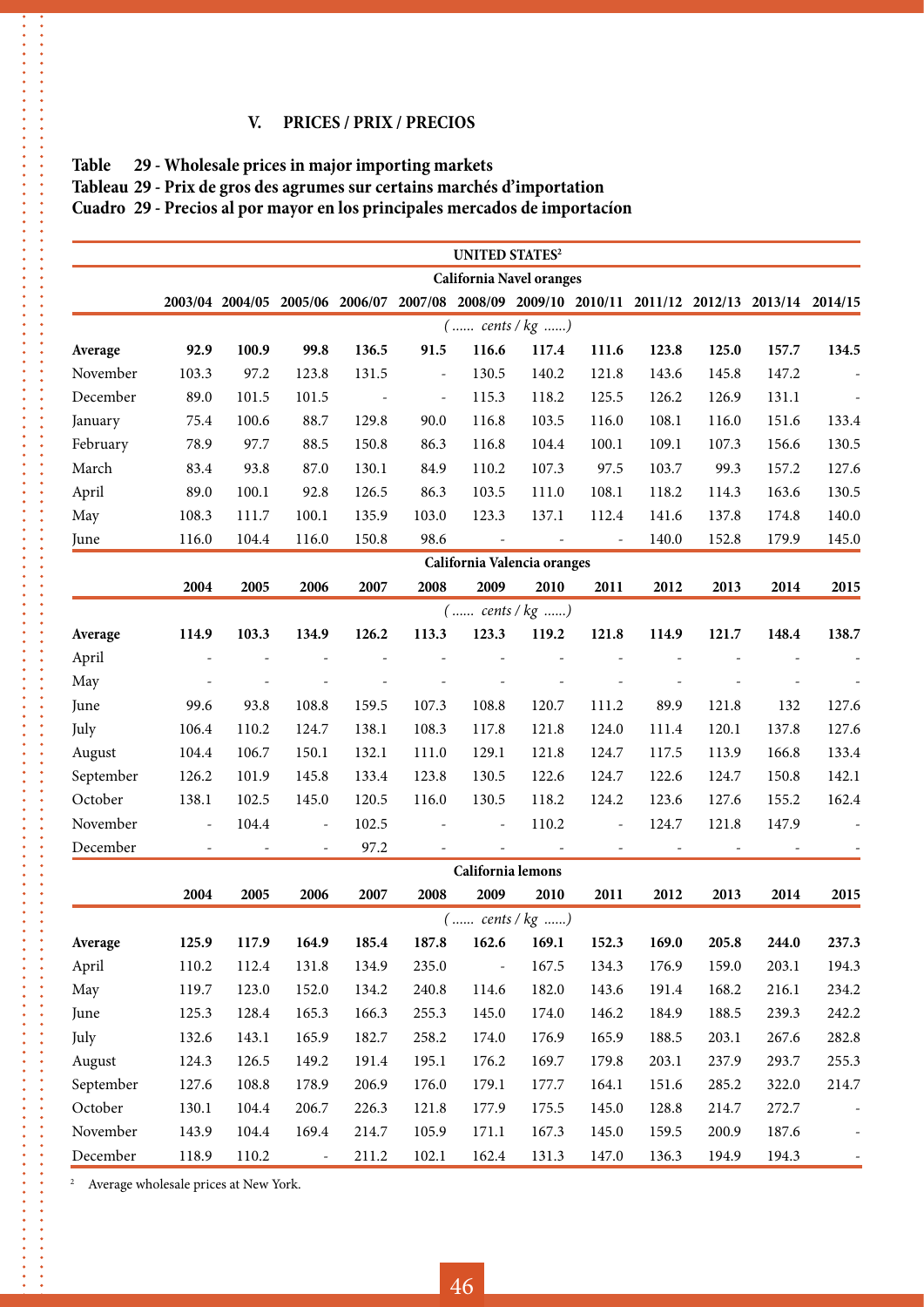#### **V. PRICES / PRIX / PRECIOS**

|          |                              |                                                                                                 |      |                          |                          | FRANCE <sup>3</sup> |                      |      |                          |      |      |      |
|----------|------------------------------|-------------------------------------------------------------------------------------------------|------|--------------------------|--------------------------|---------------------|----------------------|------|--------------------------|------|------|------|
|          | <b>Oranges Spanish Navel</b> |                                                                                                 |      |                          |                          |                     |                      |      |                          |      |      |      |
|          |                              | 2003/04 2004/05 2005/06 2006/07 2007/08 2008/09 2009/10 2010/11 2011/12 2012/13 2013/14 2014/15 |      |                          |                          |                     |                      |      |                          |      |      |      |
|          |                              |                                                                                                 |      |                          |                          |                     | $($ Euro / $kg$ )    |      |                          |      |      |      |
| Average  | 0.65                         | 0.69                                                                                            | 0.64 | 0.65                     | 0.78                     | 0.64                | 0.75                 | 0.59 | 0.63                     | 0.75 | 0.66 | 0.76 |
| October  | 0.56                         | 0.68                                                                                            | 0.80 | 0.65                     | 0.70                     |                     | 0.69                 | 0.70 | 0.68                     | 0.78 | 1.05 | 0.78 |
| November | 0.57                         | 0.60                                                                                            | 0.68 | 0.65                     | 0.75                     | 0.72                | 0.75                 | 0.61 | 0.53                     | 0.69 | 0.61 | 0.68 |
| December | 0.49                         | 0.48                                                                                            | 0.70 | 0.57                     | 0.63                     | 0.55                | 0.66                 | 0.55 | 0.64                     | 0.60 | 0.55 | 0.57 |
| January  | 0.42                         | 0.48                                                                                            | 0.60 | 0.58                     | 0.66                     | 0.56                | 0.76                 | 0.54 | 0.56                     | 0.57 | 0.55 | 0.56 |
| February | 0.54                         | 0.54                                                                                            | 0.63 | 0.66                     | 0.68                     | 0.55                | 0.71                 | 0.53 | 0.57                     | 0.69 | 0.67 | 0.77 |
| March    | 0.75                         | 0.82                                                                                            | 0.62 | 0.62                     | 0.78                     | 0.64                | 0.70                 | 0.61 | 0.59                     | 0.69 | 0.57 | 0.68 |
| April    | 0.77                         | 0.92                                                                                            | 0.67 | 0.61                     | 0.80                     | 0.67                | 0.69                 | 0.60 | 0.62                     | 0.76 | 0.63 | 0.76 |
| May      | 0.83                         | 0.89                                                                                            | 0.68 | 0.71                     | 0.90                     | 0.68                | 0.82                 | 0.60 | 0.67                     | 0.94 | 0.69 | 0.94 |
| June     | 0.83                         | 0.79                                                                                            | 0.59 | 0.77                     | 0.95                     | 0.68                | 0.88                 | 0.60 | 0.80                     | 0.90 | 0.64 | 0.94 |
| July     | 0.75                         | 0.70                                                                                            | 0.48 | $\overline{\phantom{a}}$ | 0.95                     | 0.68                | 0.88                 | 0.60 | $\overline{\phantom{a}}$ | 0.90 | 0.63 | 0.93 |
|          |                              |                                                                                                 |      |                          |                          |                     | Moroccan clementines |      |                          |      |      |      |
|          |                              | 2003/04 2004/05 2005/06 2006/07 2007/08 2008/09 2009/10 2010/11 2011/12 2012/13 2013/14 2014/15 |      |                          |                          |                     |                      |      |                          |      |      |      |
|          |                              |                                                                                                 |      |                          |                          |                     | $($ Euro / $kg$ )    |      |                          |      |      |      |
| Average  | 0.67                         | 0.48                                                                                            | 0.66 | 0.83                     | 0.96                     | 0.88                | 0.83                 | 0.74 | 0.90                     | 0.95 | 1.01 | 1.09 |
| November | 0.78                         |                                                                                                 | 0.82 | 0.88                     | 1.03                     | 0.78                | 0.84                 | 0.74 | 1.05                     | 1.00 | 1.63 | 1.70 |
| December | 0.69                         | 0.48                                                                                            | 0.67 | 0.67                     | 0.85                     | 0.88                | 0.89                 | 0.71 | 0.80                     | 0.86 | 0.76 | 0.80 |
| January  | 0.55                         | 0.48                                                                                            | 0.50 | 0.93                     | 1.00                     | 0.86                | 0.94                 | 0.79 | 0.89                     | 1.07 | 0.85 | 0.90 |
| February |                              |                                                                                                 |      |                          | $\overline{\phantom{a}}$ | 1.03                | 0.66                 | 0.70 | 0.85                     | 0.88 | 0.78 | 0.95 |
| March    |                              |                                                                                                 |      |                          |                          |                     |                      |      |                          |      |      |      |
| April    |                              |                                                                                                 |      |                          |                          |                     |                      |      |                          |      |      |      |
| May      |                              |                                                                                                 |      |                          |                          |                     |                      |      |                          |      |      |      |
| June     |                              |                                                                                                 |      |                          |                          |                     |                      |      |                          |      |      |      |

#### **Table 29 - Wholesale prices in major importing markets**

医皮肤性皮肤性皮肤性皮肤性皮肤性皮肤性皮肤性皮肤性皮肤性皮肤炎

 $\frac{1}{2}$ 

----------------------

,,,,,,,,,,,,,,,,,,

**Tableau 29 - Prix de gros des agrumes sur certains marchés d'importation**

**Cuadro 29 - Precios al por mayor en los principales mercados de importacíon**

<sup>3</sup> Average f.o.r. prices (Cours moyennes - Wagon Départ).